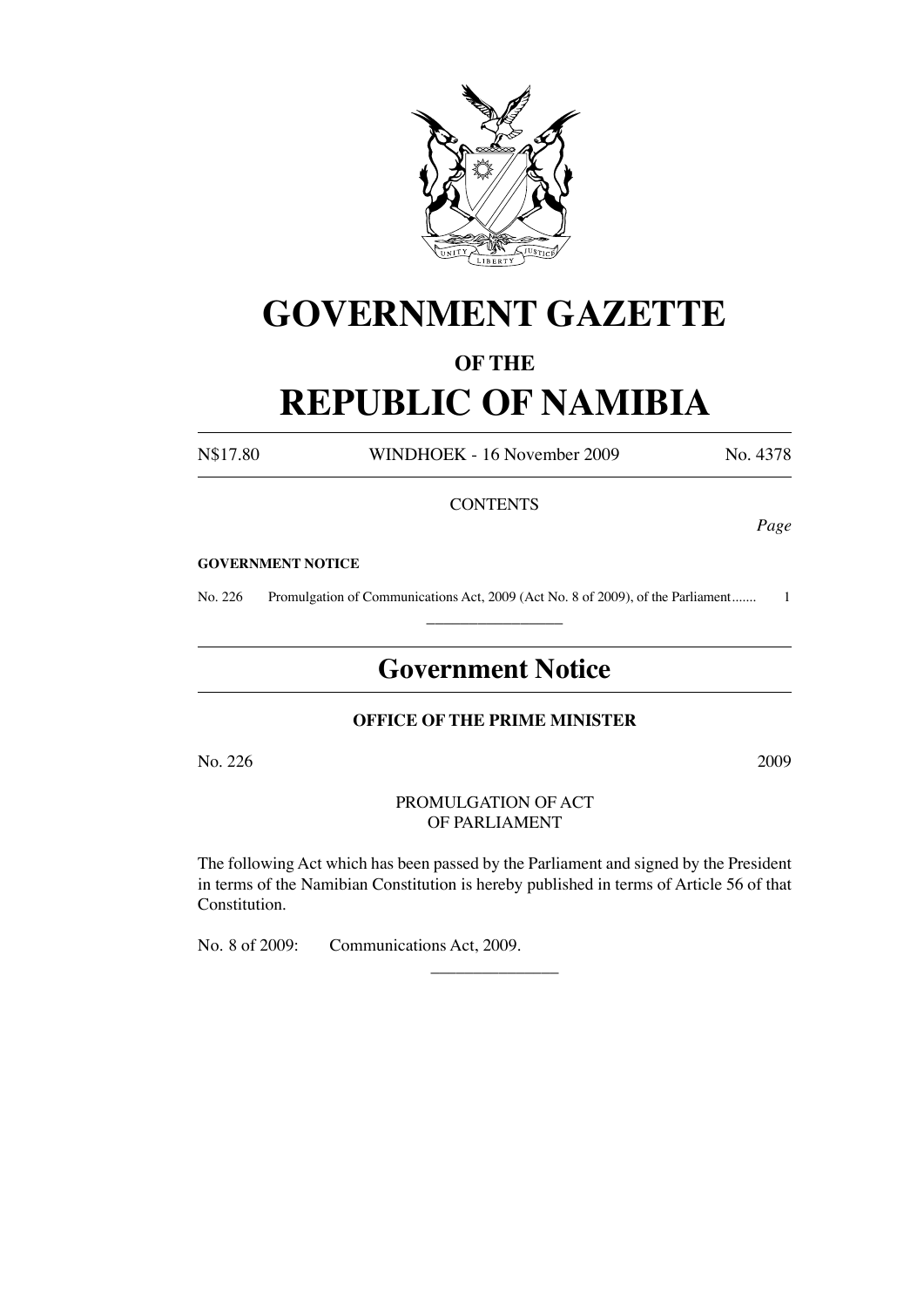# **ACT**

**To provide for the regulation of telecommunications services and networks, broadcasting, postal services and the use and allocation of radio spectrum; for that purpose the establishment of an independent Communications Regulatory Authority of Namibia; to make provision for its powers and functions; the granting of special rights to telecommunications licensees; the creation of an Association to manage the .na internet domain name space and for matters connected therewith.**

#### *(Signed by the President on 28 October 2009)*

#### **BE IT ENACTED** by the Parliament of the Republic of Namibia, as follows:

#### ARRANGEMENT OF SECTIONS

### CHAPTER I INTRODUCTORY PROVISIONS

#### Section

- 1. Definitions and interpretation
- 2. Objects of this Act
- 3. Establishment of Communications and Information Policy Unit

#### CHAPTER II

### COMMUNICATIONS REGULATORY AUTHORITY OF NAMIBIA

- 4. Establishment of Authority
- 5. Objects of Authority
- 6. Powers of Authority<br>7. The Minister may is
- The Minister may issue policy guidelines to Authority
- 8. Board of Authority
- 9. Appointment of members
- 10. Disqualification for appointment as member
- 11. Term of office of member
- 12. Vacation of office
- 13. Chairperson of Board
- 14. Remuneration of members
- 15. Meetings of Board
- 16. Committees of Board
- 17. Disclosure of interests
- 18. Delegation of powers, and assignment of duties and functions
- 19. Indemnity of members and employees of Authority
- 20. Chief executive officer
- 21. Staff of the Authority and transfer of service
- 22. Funds of Authority
- 23. Regulatory levy
- 24. Transfer of assets and liabilities to Authority
- 25. Financial year
- 26. Annual Report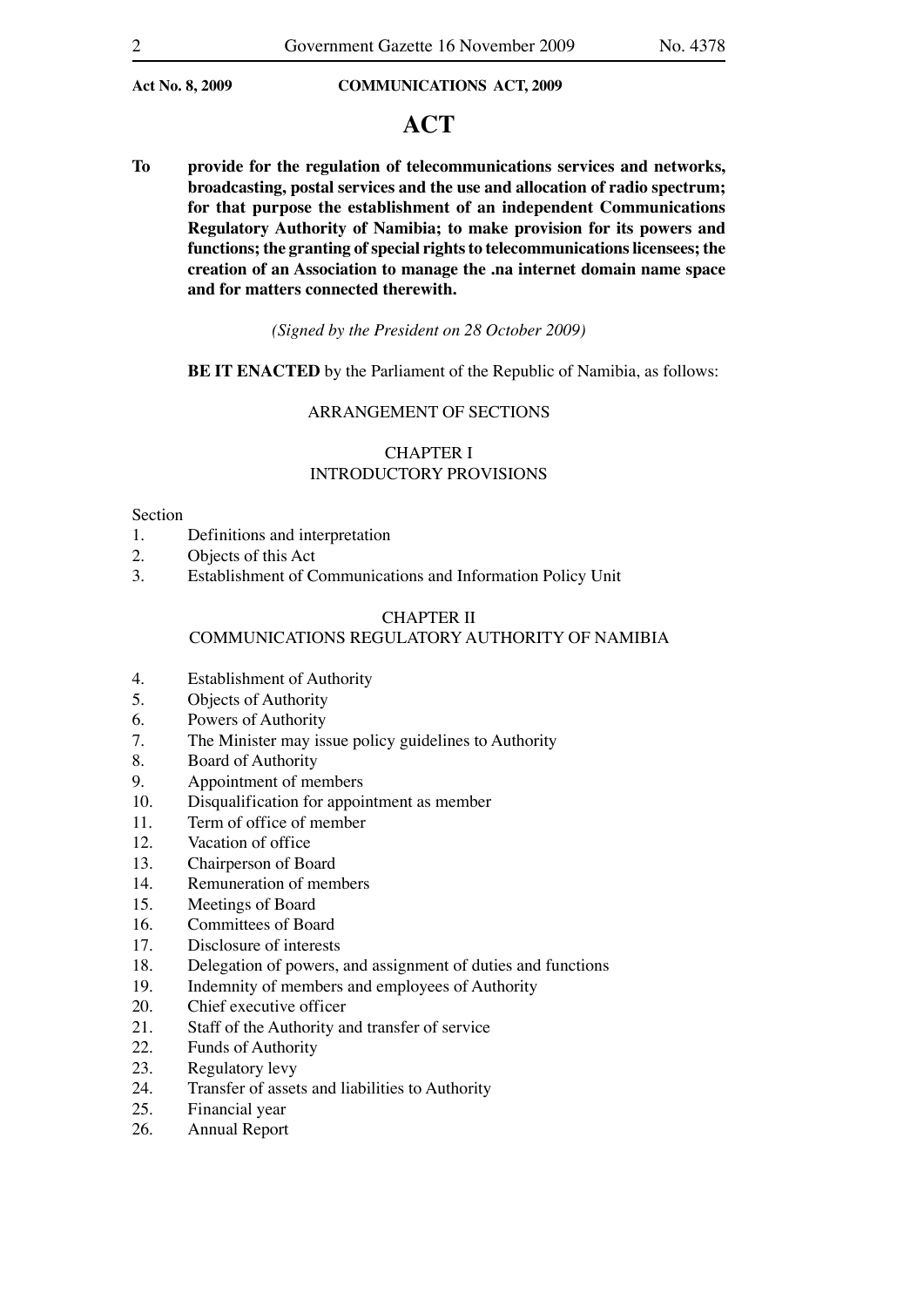### CHAPTER III PROCEDURAL MATTERS

- 27. Public availability of information
- 28. Confidential information
- 29. Confidential communications with Authority
- 30. Procedural regulations
- 31. Reconsideration
- 32. Review of actions of Authority

#### CHAPTER IV PROMOTION OF COMPETITION

- 33. Anti-competitive practices
- 34. Jurisdiction of Authority
- 35. Transfer of control of licensees and assignment of licences

#### CHAPTER V TELECOMMUNICATIONS SERVICES

36. Definition for purposes of this Chapter

### PART 1 TELECOMMUNICATIONS LICENCES

- 37. Prohibition of provision of telecommunications services and operation of network without licence
- 38. Telecommunications licences
- 39. Selection criteria for telecommunications service licences
- 40. Licensing procedures
- 41. Tenders and competitive bidding
- 42. Refusal, renewal, modification and termination of licences
- 43. Private networks
- 44. Provision of telecommunications equipment
- 45. Automatic licence to be granted to Telecom
- 46. Ownership restrictions

#### PART 2

#### DUTIES OF PROVIDERS OF TELECOMMUNICATIONS SERVICES

- 47. Application of this Part
- 48. Duties of carriers relating to promotion of competition
- 49. Interconnection
- 50. Sharing of infrastructure
- 51. Prohibition against restraint of resale
- 52. Duty not to discriminate when rendering telecommunications services

#### PART 3

### TARIFFS AND ACCOUNTING

- 53. Rates and tariffs
- 54. Cost Accounting Procedures
- 55. Reporting requirements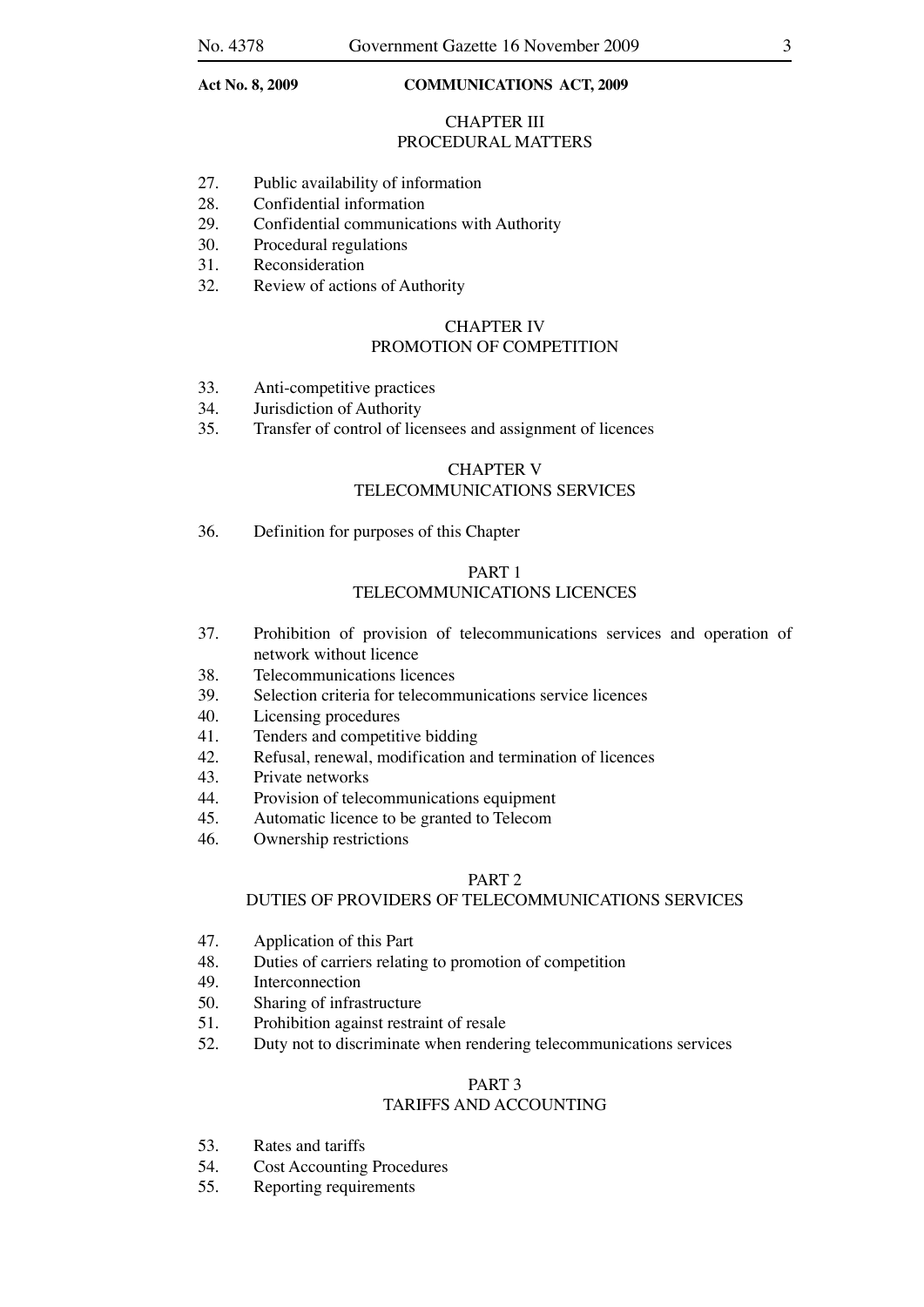PART 4

## UNIVERSAL SERVICE

- 56. Universal Service Fund
- 57. Provision of universal service
- 58. Universal service report

#### PART 5

### SPECIAL RIGHTS OF CARRIERS

- 59. Applicability of this Part
- 60. Entry upon and construction of lines across any land
- 61. Underground pipes for telecommunication service purposes
- 62. Pipes under streets
- 63. Removal of pipes and facilities
- 64. Fences
- 65. Trees obstructing telecommunication facilities
- 66. Height or depth of cables and facilities
- 67. Railways and electrical works
- 68. Carriers to perform functions in prescribed manner
- 69. Authority to adjudicate in disputes between owners of property and carriers

#### PART 6

#### INTERCEPTION OF TELECOMMUNICATIONS

- 70. Interception centres
- 71. Duties relating to interception
- 72. Assistance by telecommunications service providers and compensation therefor
- 73. Duty to obtain information relating to customers
- 74. Functions of Authority relating to interception<br>75. Disclosure of information
- Disclosure of information
- 76. Equipment relating to interception
- 77. Regulations relating to interception

#### PART 7

### MISCELLANEOUS MATTERS

- 78. Determination of dominant position
- 79. Consumer protection
- 80. Equipment approvals and standards
- 81. Numbering administration

#### CHAPTER VI

### BROADCASTING SERVICES

- 82. Definition for purposes of this Chapter
- 83. Prohibition of provision of broadcasting services without licence
- 84. Categories of broadcasting licences
- 85. Issue of broadcasting licences
- 86. Conditions on broadcasting licences
- 87. Duration of, renewal and lapsing of broadcasting licence
- 88. Payment of broadcasting licence fees
- 89. Broadcasting code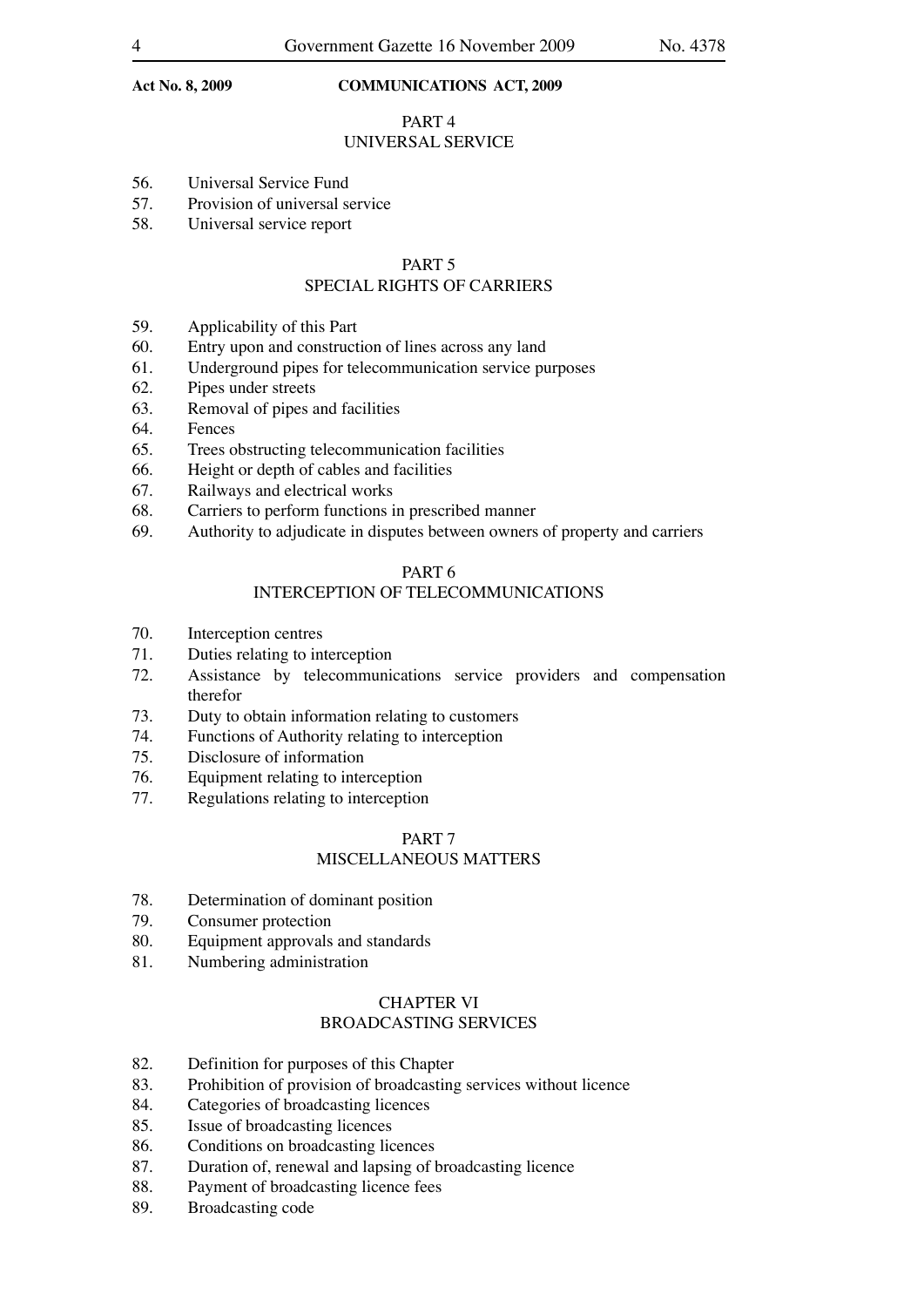- **Act No. 8, 2009 COMMUNICATIONS ACT, 2009**
- 90. Supervision by Authority
- 91. Furnishing of financial statements
- 92. Broadcasting licences issued under Act No. 4 of 1992
- 93. Application of this Chapter to Namibian Broadcasting Corporation

#### CHAPTER VII

#### POSTAL SERVICE LICENCES

- 94. Definition for the purposes of this Chapter
- 95. Prohibition of the provision of postal services without licence
- 96. Postal service licences
- 97. Transfer of postal service licences
- 98. Regulations relating to postal service licences

### CHAPTER VIII REGULATION OF RADIO SPECTRUM

- 99. Control of radio spectrum
- 100. Frequency band plans
- 101. Spectrum licences, certificates and authorities
- 102. Control of possession of radio apparatus

### CHAPTER IX

### ESTABLISHMENT AND INCORPORATION OF .NA DOMAIN NAME ASSOCIATION

- 103. Establishment of Association
- 104. Incorporation of Association
- 105. Association's memorandum and articles of association
- 106. Board of directors of Association
- 107. Staff of Association
- 108. Licensing of registrars and registries
- 109. Functions of Association
- 110. Finances of Association
- 111. Reports
- 112. Regulations regarding Association
- 113. Alternative dispute resolution

#### CHAPTER X

#### GENERAL PROVISIONS

- 114. Regulatory offences
- 115. Manner of prosecuting regulatory offences
- 116. Enforcement order
- 117. General offences
- 118. Forfeiture of equipment or apparatus
- 119. Production of books and records
- 120. Summoning of witnesses
- 121. Power to monitor compliance with provisions of this Act
- 122. Investigations by Authority
- 123. Inspectors
- 124. Special investigators
- 125. General powers of inspectors
- 126. Power to enter and search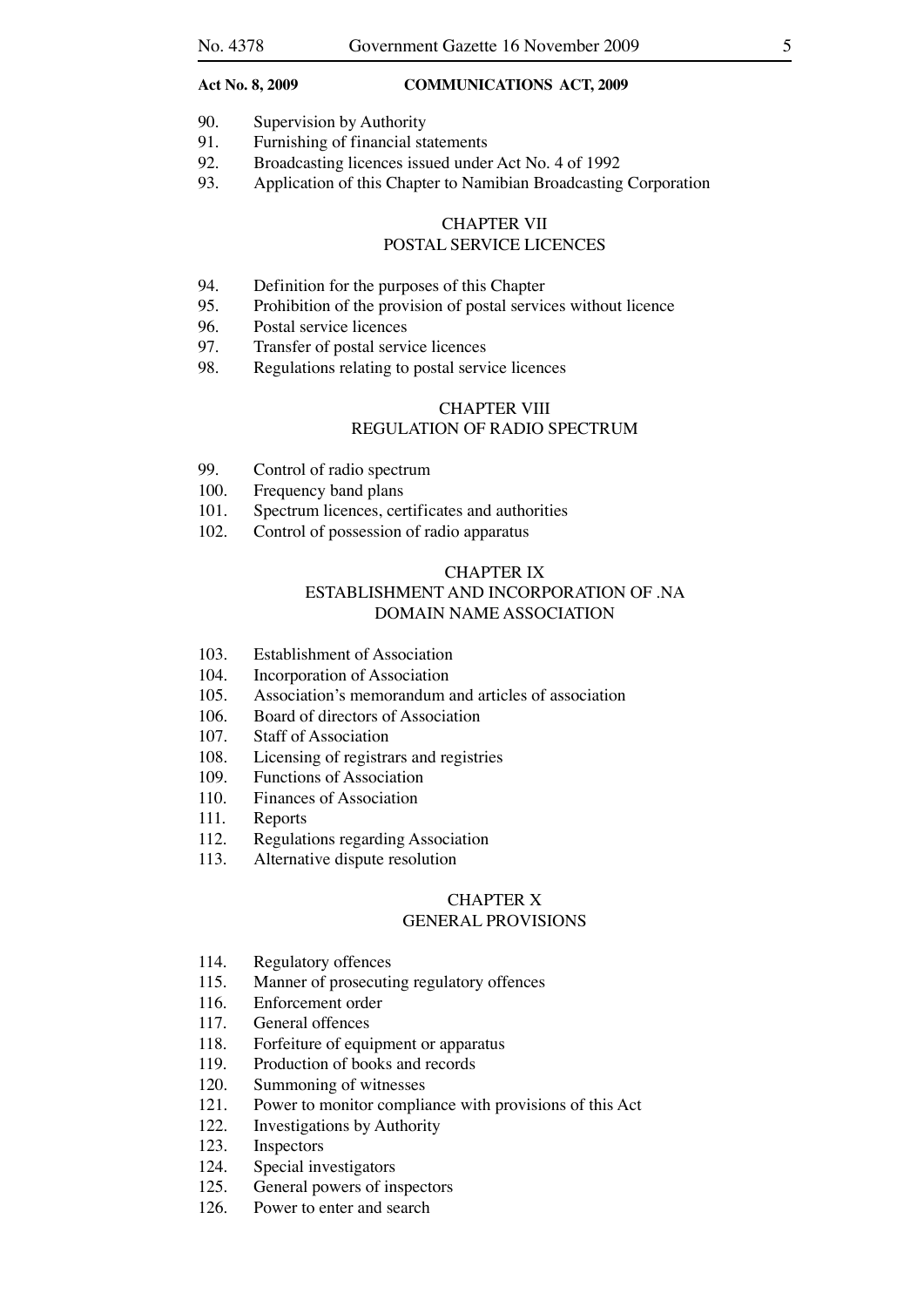- 127. Investigation of offences
- 128. Expropriation
- 129. Regulations
- 130. National security
- 131. Complaints by users
- 132. Mediation proceedings
- 133. Act to bind State
- 134. Repeal and amendment of laws
- 135. Transitional provisions
- 136. Short title and commencement

#### **SCHEDULE**

### CHAPTER I INTRODUCTORY PROVISIONS

#### **Definitions and interpretation**

**1.** (1) In this Act, unless the context indicates otherwise –

"Association" means the .na Domain Name Association established by section 103;

"Authority" means the Communications Regulatory Authority of Namibia established by section 4;

"Board" means the Board of the Authority referred to in section 8;

"broadcast" means to disseminate electronic communications –

- (a) by radio waves if that communications are intended to be received by the public or the subscribers to a particular service, directly or by the intermediary of relay stations; or
- (b) by any other means if that communications are intended to be received by the public or the subscribers to a particular service and the Authority has after following a rule-making procedure, by regulation prescribed that the specified services are broadcasting services;

"broadcasting code" means the broadcasting code made in terms of section 89;

"broadcasting licence" means a broadcasting licence issued in terms of section 85;

"Chairperson" means the Chairperson of the Board appointed under section 13;

"class licence" means a telecommunications licence referred to in section  $38(1)(c)$ ;

"communications" means electronic communications and communications by means of postal services;

"customer" means any person who concluded a contract with the provider of telecommunications services for the provision of such services;

"Director-General" means the Director-General defined in section 1 of the Namibia Central Intelligence Service Act, 1997 (Act No. 10 of 1997);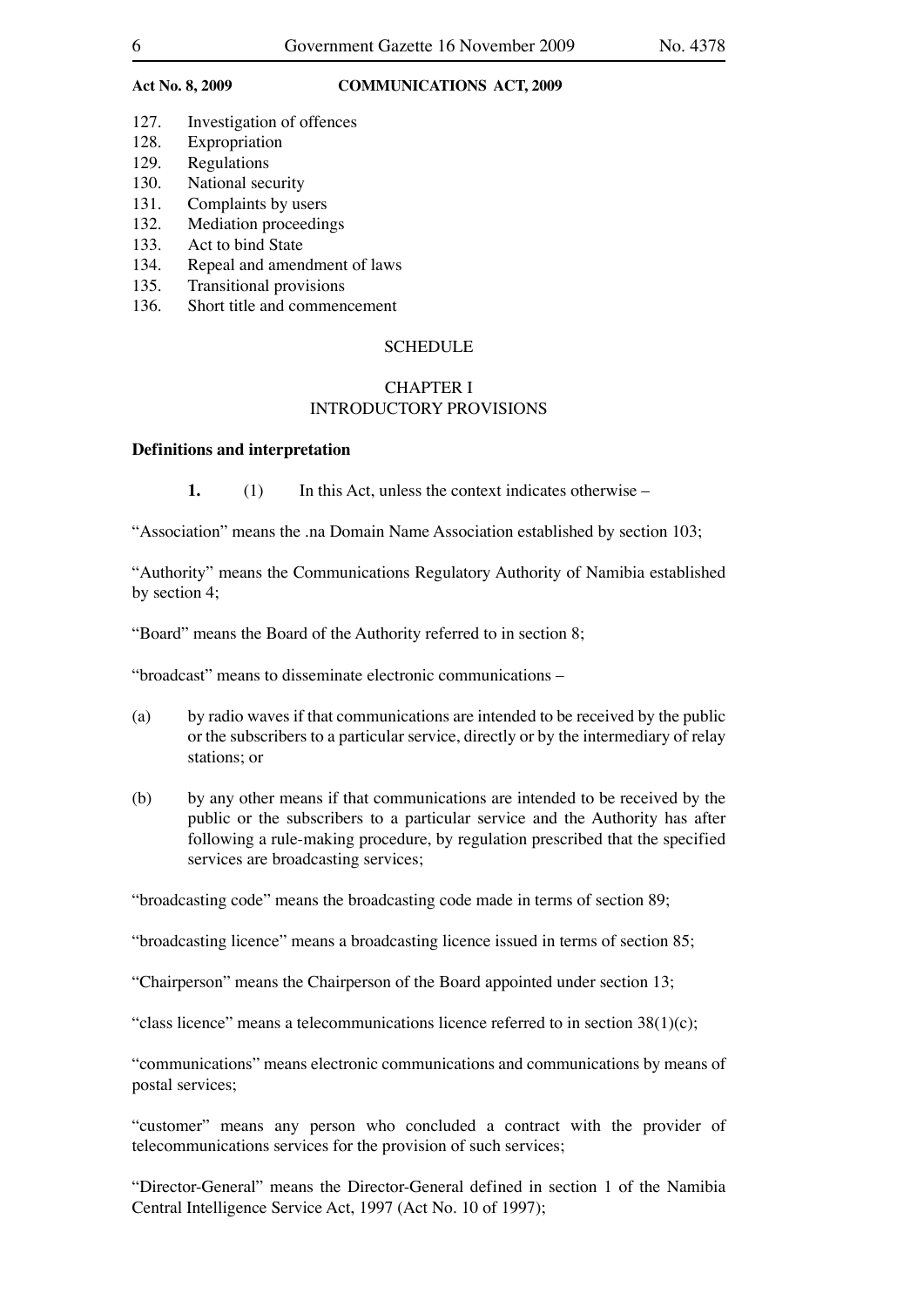"domestic telecommunications service" means a telecommunications service that both originate and terminate within Namibia;

"dominant" means determined to be dominant as contemplated in section 78;

"electronic communications" means any emission, transmission or reception of sound, pictures, text or any other information by wire, radio waves, optical media, electromagnetic systems or any other means of a like nature;

"fixed line telephone service" means the commercial provision to the public of a service consisting of the transport and switching of speech in real time over its network, enabling any user to use equipment connected to termination points of that network so as to communicate with another termination point or any termination point on a network interconnected with the network of the carrier concerned;

"individual licence" means a telecommunications licence referred to in section  $38(1)(a)$ or  $(b)$ ;

"international telecommunications service" means any telecommunications service provided between Namibia and foreign countries;

"interconnection" means the linking of two telecommunications so that users of either network may communicate with users of, or utilise services provided by means of, the other network or any other telecommunication network connected to the other network;

"member" means a member of the Board;

"Minister" means the Minister responsible for Communications;

"number portability" means the ability of users of telecommunications services to retain, at the same location, existing telecommunications numbers without impairment of quality, reliability or convenience when switching from one carrier to another;

"postal services" means the business of receiving, collecting, dispatching, conveying and delivering postal articles and of transmitting and delivering telegrams and of performing all incidental services;

"private line service" means a telecommunications service in which certain telecommunications facilities or an agreed upon amount of capacity between or among fixed points is reserved for the exclusive use of a particular customer for an agreed upon period of time, for which the customer compensates the provider based on the total amount of capacity leased rather than actual usage by the customer;

"public pay-telephone" means a telephone terminal available for the use of the public and for the use of which the methods of payment are coins, credit or debit cards or prepayment cards or other means of direct payment at the fees charged by the provider of such public telephone terminal;

"radio waves" means electromagnetic waves which are propagated in space without artificial guide and having frequencies of lower than 3 000 Ghz, "radio frequency" and "radio frequency spectrum" is construed accordingly;

"radio apparatus" means a telecommunications device which is capable of transmitting or receiving any signal by radio waves, other than –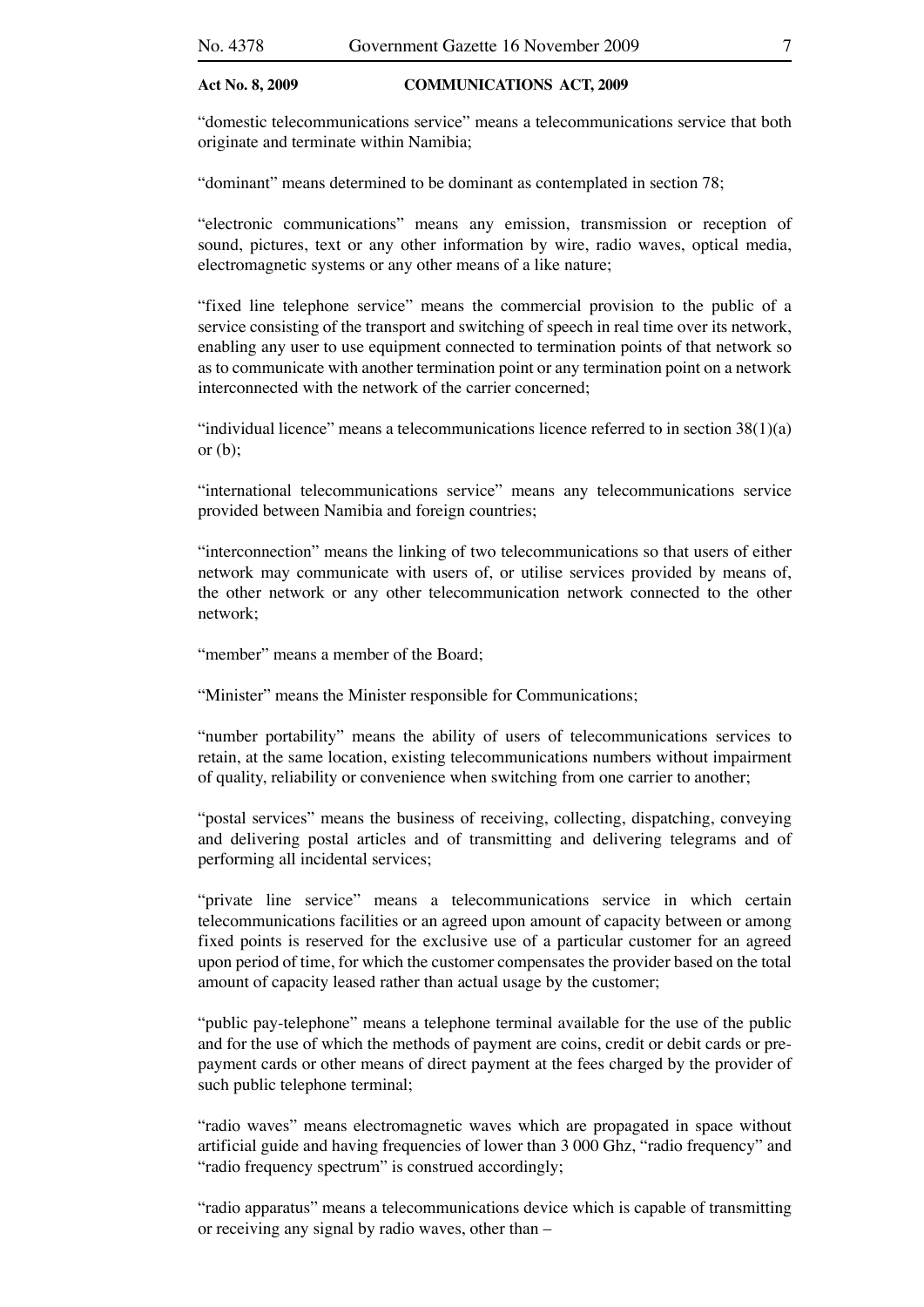- (a) a sound radio set or other device capable of receiving only frequencies reserved for broadcasting by radio waves in the form of sound; and
- (b) a television set;

"regulation" means a regulation made under this Act or deemed to have been made under this Act;

"resale" means the commercial offering to the public of telecommunications services obtained from another carrier and "reseller" will be construed accordingly;

"rule-making procedure" means a procedure prescribed in terms of section 30(3);

"tariffs" means the published rates and other terms and conditions under which a customer may receive telecommunications services;

"Telecom" means Telecom Namibia Limited established by section 2(1)(b) of the Posts and Telecommunications Companies Establishment Act, 1992 (Act No. 17 of 1992);

"telecommunications licence" means a licence referred to in section 38(1);

"telecommunications services" means services whose provision consists wholly or partly in the transmission or routing of information on telecommunications networks by means of telecommunications processes but does not include broadcast services;

"universal service" means the services prescribed in terms of section  $57(1)$ ;

"Universal Service Fund" means the Fund established by section 56;

"user" means any natural or juristic person, including customers, who uses or requests a telecommunications service, whether or not that person pays for such service.

- (2) For the purposes of this Act, one person is an affiliate of another person –
- (a) if one of them directly or indirectly controls the other one of them;
- (b) if one of them holds directly or indirectly, an interest of 10% or more in the other of them;
- (c) if they are both controlled directly or indirectly by the same person; or
- (d) if any person holds directly or indirectly an interest of more than  $10\%$ in both of them.

 (3) For the purposes of this Act, one person is deemed to control another person if the former has the power to direct or cause the direction of the management of the latter person, whether through ownership of shares, voting, securities, partnership or other ownership interest, whether by contract or otherwise and whether directly or indirectly.

### **Objects of this Act**

 **2.** The objects of this Act are –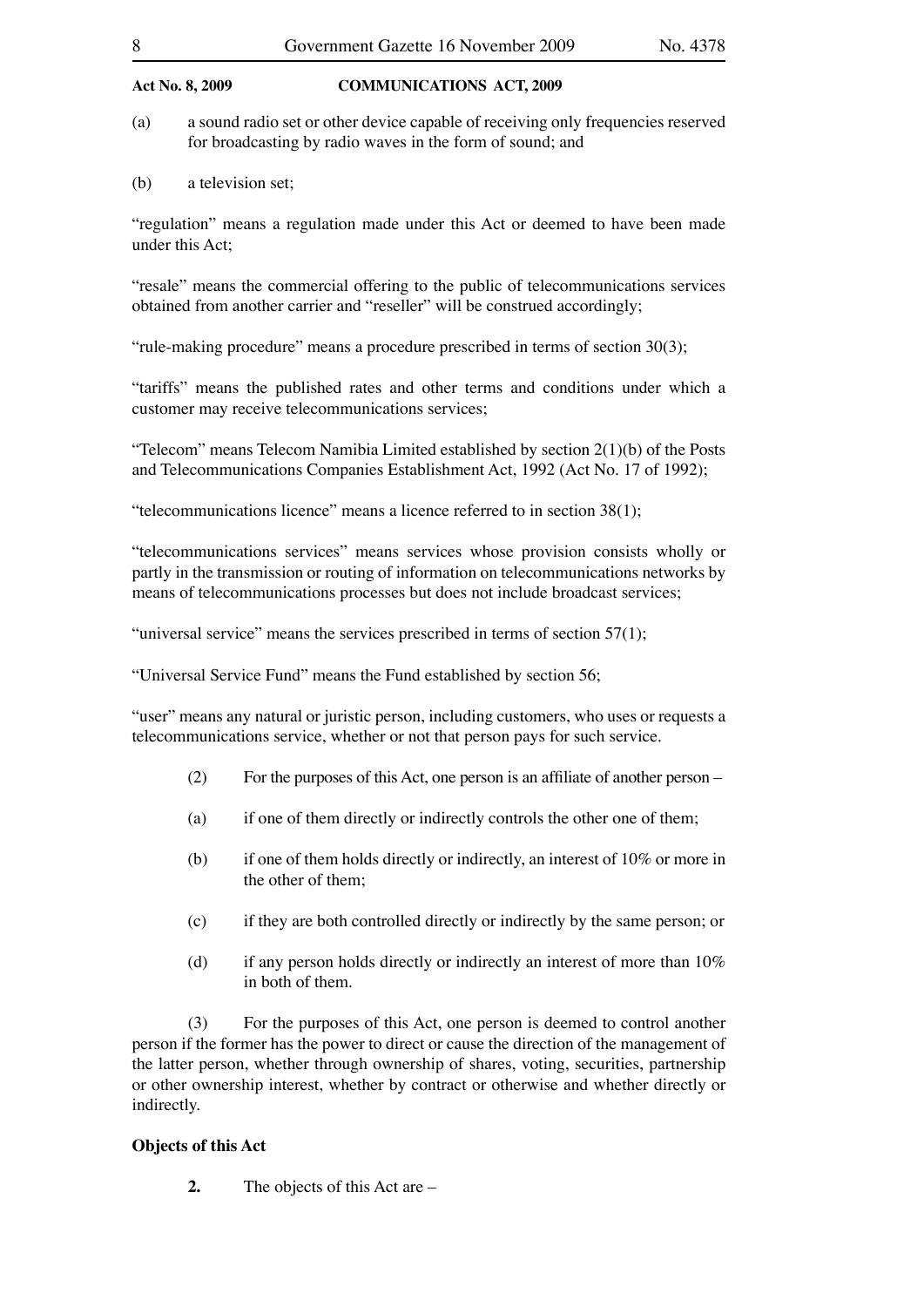- (a) to establish the general framework governing the opening of the telecommunication sector in Namibia to competition;
- (b) to provide for the regulation and control of communications activities by an independent regulatory authority;
- (c) to promote the availability of a wide range of high quality, reliable and efficient telecommunications services to all users in the country;
- (d) to promote technological innovation and the deployment of advanced facilities and services in order to respond to the diverse needs of commerce and industry and support the social and economic growth of Namibia;
- (e) to encourage local participation in the communications sector in Namibia;
- (f) to increase access to telecommunications and advanced information services to all regions of Namibia at just, reasonable and affordable prices;
- (g) to ensure that the costs to customers for telecommunications services are just, reasonable and affordable;
- (h) to stimulate the commercial development and use of the radio frequency spectrum in the best interests of Namibia;
- (i) to encourage private investment in the telecommunications sector;
- (j) to enhance regional and global integration and cooperation in the field of communications;
- (k) to ensure fair competition and consumer protection in the telecommunications sector;
- (l) to advance and protect the interests of the public in the providing of communications services and the allocation of radio frequencies to the public.

#### **Establishment of Communications and Information Policy Unit**

 **3.** (1) Subject to the laws governing the Public Service in Namibia, The Minister may establish a Communications and Information Policy Unit in the Ministry for which he or she is responsible and designate such staff members in the Public Service to perform such duties in that unit as he or she thinks fit.

 (2) The unit must advise the Minister in the performance of his or her duties in terms of this Act and may advise him or her in relation to any matter relating to communications.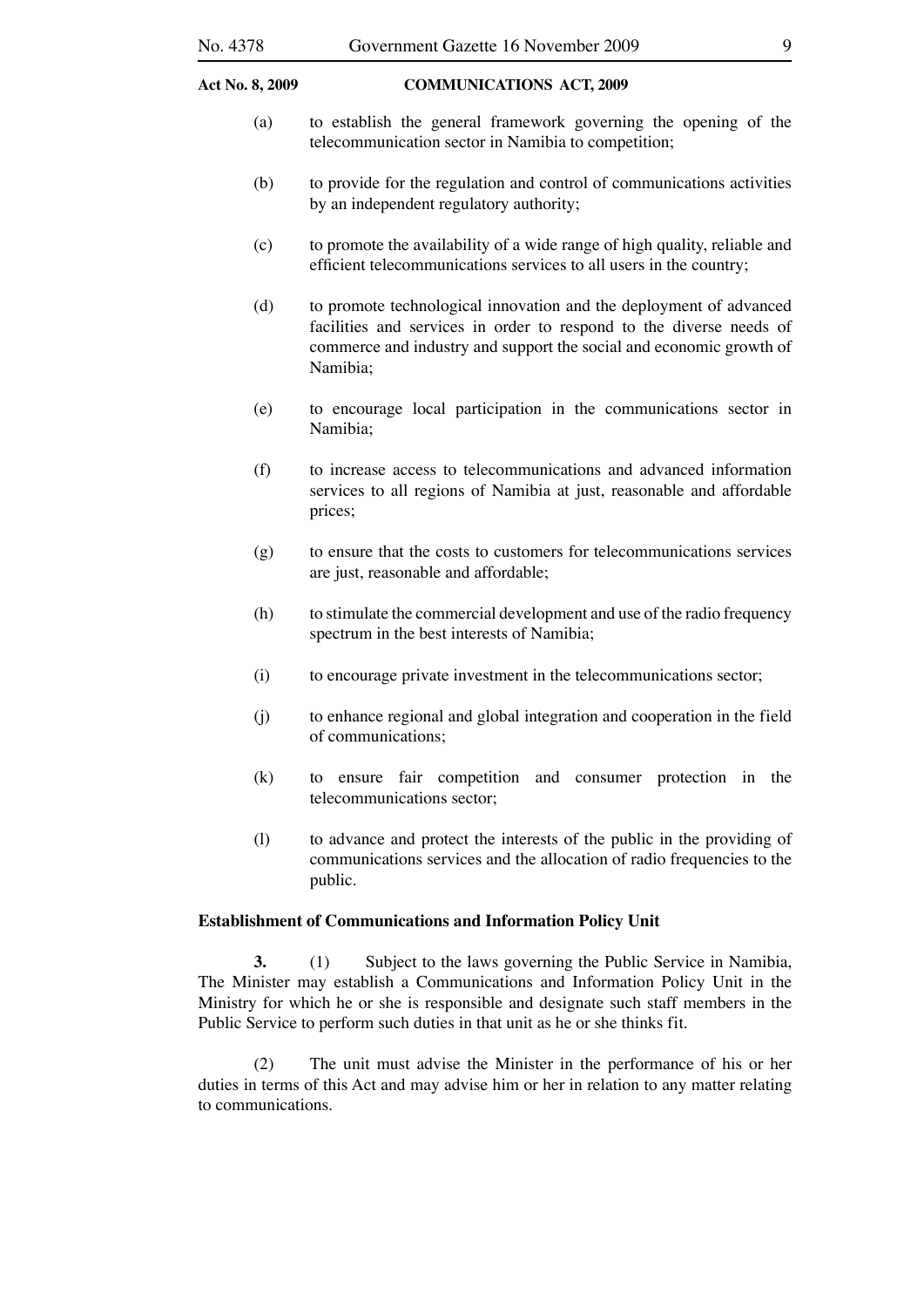#### CHAPTER II

### COMMUNICATIONS REGULATORY AUTHORITY OF NAMIBIA

#### **Establishment of Authority**

 **4.** (1) The Communications Regulatory Authority of Namibia (for which the abbreviation CRAN may be used) is hereby established.

 (2) The Authority is a juristic person with the objects and powers provided for in this Act.

#### **Objects of Authority**

 **5.** The objects of the Authority are to regulate the communications industry in Namibia in accordance with the provisions of this Act.

#### **Powers of Authority**

 **6.** In order to achieve its objects the Authority has, in addition to the powers granted to it elsewhere in this Act, the power to –

- (a) own movable and immovable property and to deal with such property in the manner that it thinks fit: Provided that the Authority may only acquire, alienate or mortgage immovable property with the approval of the Minister;
- (b) conclude any contract;
- (c) institute and defend legal proceedings in its own name.

#### **Minister may issue policy guidelines to Authority**

 **7.** (1) The Minister may issue general policy guidelines to the Authority, not inconsistent with the provisions of this Act, subject to which the Authority must exercise the powers vested in it by virtue of the provisions of this Act.

 (2) The policy guidelines referred to in subsection (1) must be prepared after consultation with the Authority.

 (3) The Minister must follow such process as he or she considers expedient to obtain the views of stake holders in the communications industry before issuing guidelines in terms of subsection (1).

 (4) Any guidelines issued in terms of subsection (1) must be published in the *Gazette*.

#### **Board of Authority**

**8.** The Authority is managed by a Board that consists of five members unless a different number is determined in accordance with section  $14(1)(a)$  of the Stateowned Enterprises Governance Act, 2006 (Act No. 2 of 2006).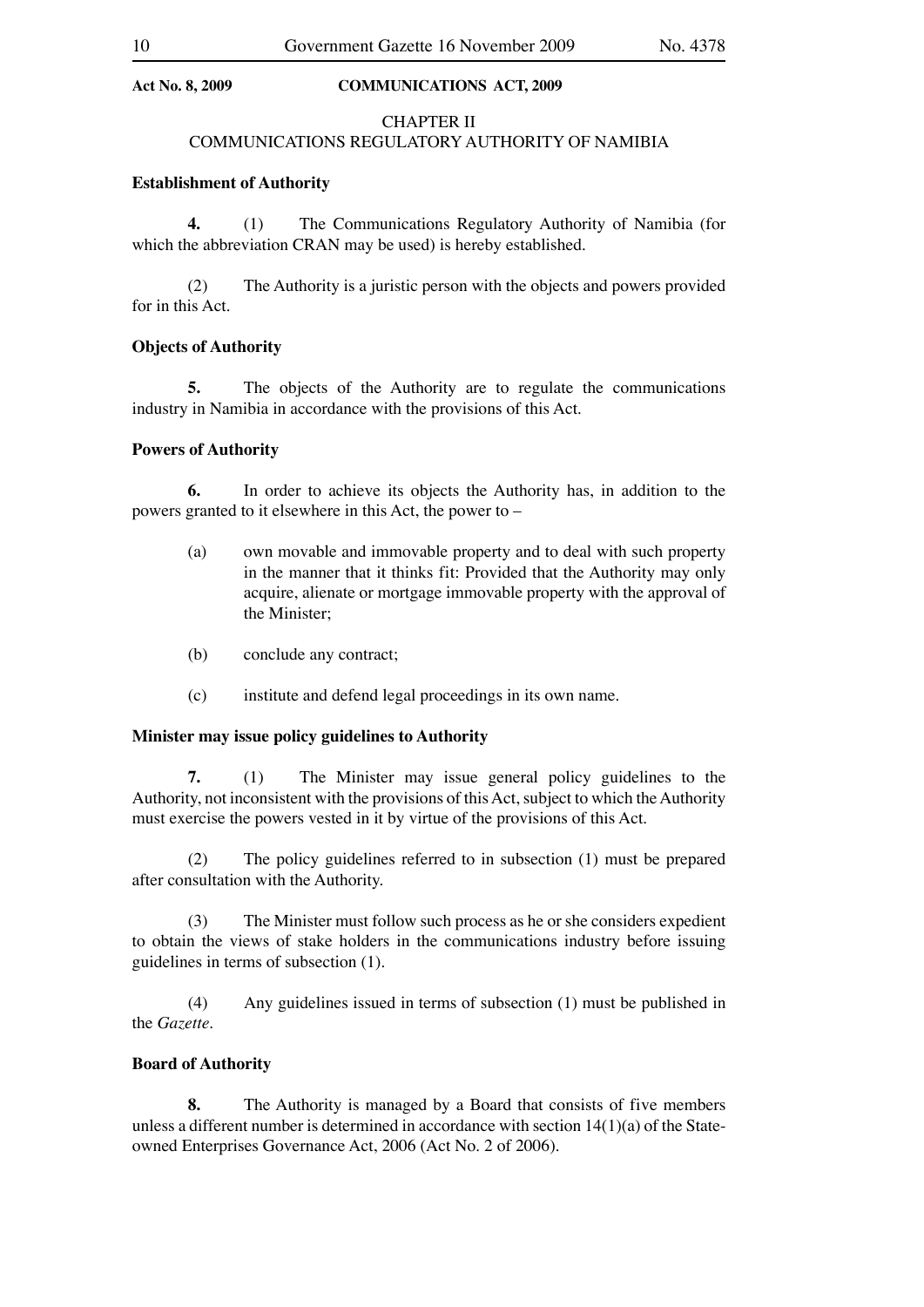#### **Appointment of members**

**9.** (1) The Board must be constituted, and its members, including the chairperson and the vice-chairperson of the Board, must be appointed in accordance with, and for a period as determined under sections 14 and 15 of the State-owned Enterprises Governance Act, 2006 (Act No. 2 of 2006).

 (2) The members of the Board must, when viewed collectively, be persons who represent a broad cross-section of the population of Namibia including with reference to gender, and who possess proven qualifications, expertise and experience in the fields of information and communication policy and technology, radio services, law, economics, business practice and finance.

#### **Disqualification for appointment as member**

 **10.** A person is not eligible for appointment as a member of the Board, if he or she –

- (a) is not a Namibian citizen and not lawfully admitted to Namibia for permanent residence;
- (b) is not resident in Namibia;
- (c) is a member of Parliament, a regional council or a local authority;
- (d) manages, is employed by or has any financial interest in any provider of telecommunications services or any business having a financial interest in any product or industry that is or may be regulated by the Authority;
- (e) has been convicted of an offence, other than a political offence committed before the date of Independence of Namibia, in any country and sentenced to a term of imprisonment without the option of a fine;
- (f) has any other financial or other interest likely to prejudicially affect the performance of his or her duties as member of the Board;
- (g) has been declared as mentally ill under any law relating to mental health; or
- (h) is an unrehabilitated insolvent.

### **Term of office of member**

 **11.** (1) Unless a different determination has been made in terms of section 14 (1)(d) of the State-owned Enterprises Governance Act, 2006 (Act No. 2 of 2006), and subject to subsection (2), the term of office of a member is three years.

 (2) A member whose term of office has expired, may be re-appointed as a member.

 (3) When a vacancy arises on the Board, the Minister must appoint a member for the unexpired portion of the term of office of the member who has vacated his or her office.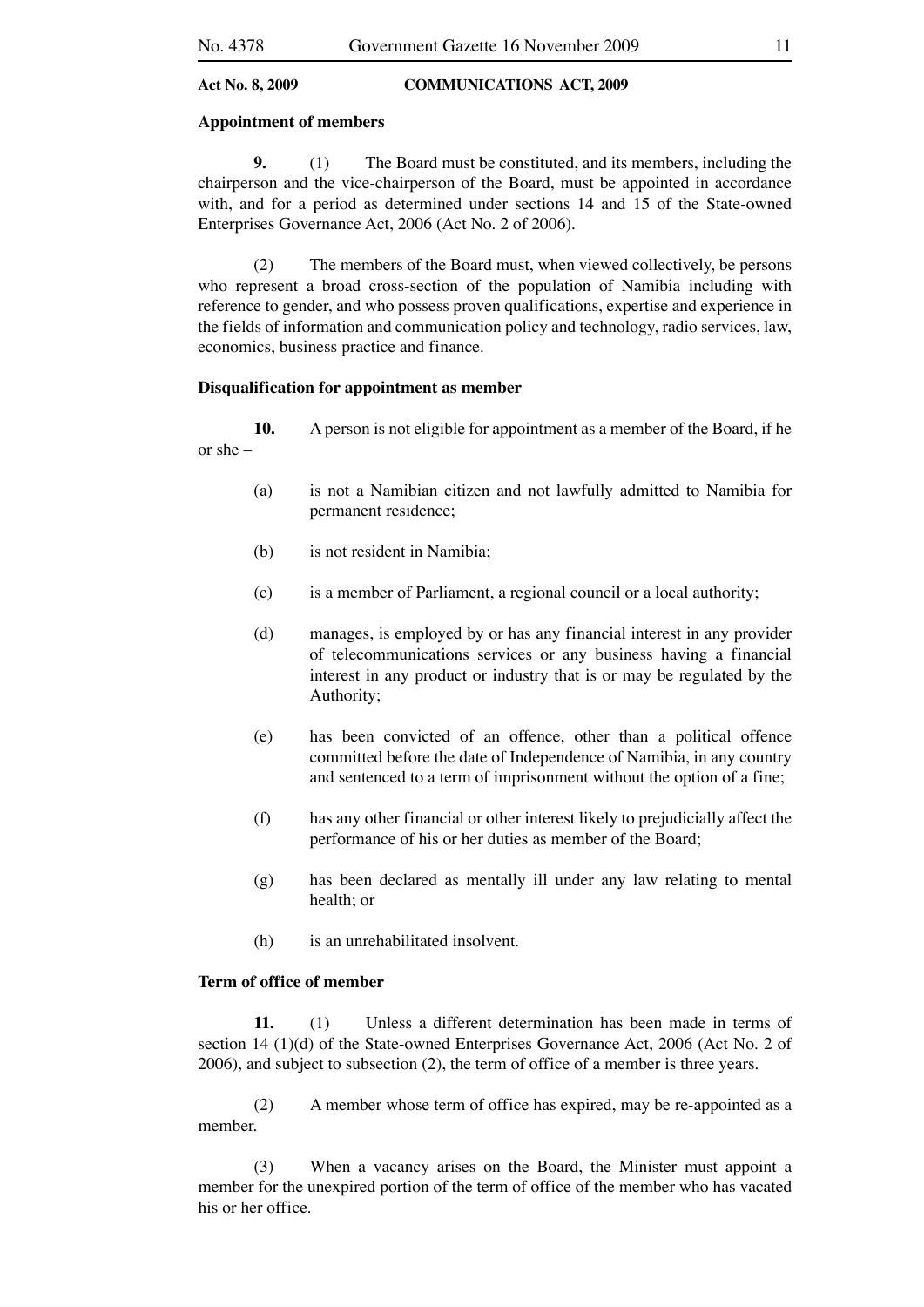# **Vacation of office**

- **12.** (1) A member vacates his or her office as member, if he or she –
- (a) resigns as a member by giving not less than one month's written notice to the Minister;
- (b) has without the leave of the Board, been absent from three consecutive meetings of the Board;
- (c) has become subject to any disqualification referred to in section 10; or
- (d) is removed from office under subsection (2).
- (2) The Minister may remove any member from his or her office, if –
- (a) the Minister is satisfied that such member is by reason of his or her physical or mental condition or for any other reason incapable of acting as such member;
- (b) such member is guilty of conduct which renders him or her unable or unfit to efficiently discharge the functions of the office as a member or has taken part in the discussion of, or has voted in connection with, any matter in which he or she has an interest; or
- (c) such member is guilty of conduct prejudicial to the objectives of the Authority.

 (3) The Minister may only so remove a member from office after giving notice to such member and after affording him or her a reasonable opportunity to be heard.

 (4) Where a member has vacated his or her office such member may not represent nor appear before the Authority on behalf of a party for a period of twelve months after leaving office.

 (5) A member who participated as a member in the consideration of any matter may not represent nor appear before the Authority on behalf of a party in relation to such matter.

#### **Chairperson of Board**

 **13.** (1) The Minister must appoint a chairperson and a vice-chairperson from among the members of the Board.

 (2) The chairperson or in his or her absence, the vice-chairperson must preside at a meeting of the Board.

 (3) If both the chairperson and the vice-chairperson is for any reason unable to preside over a meeting of the Board, the members present must elect a member from among themselves to act as chairperson of the Board, for that meeting.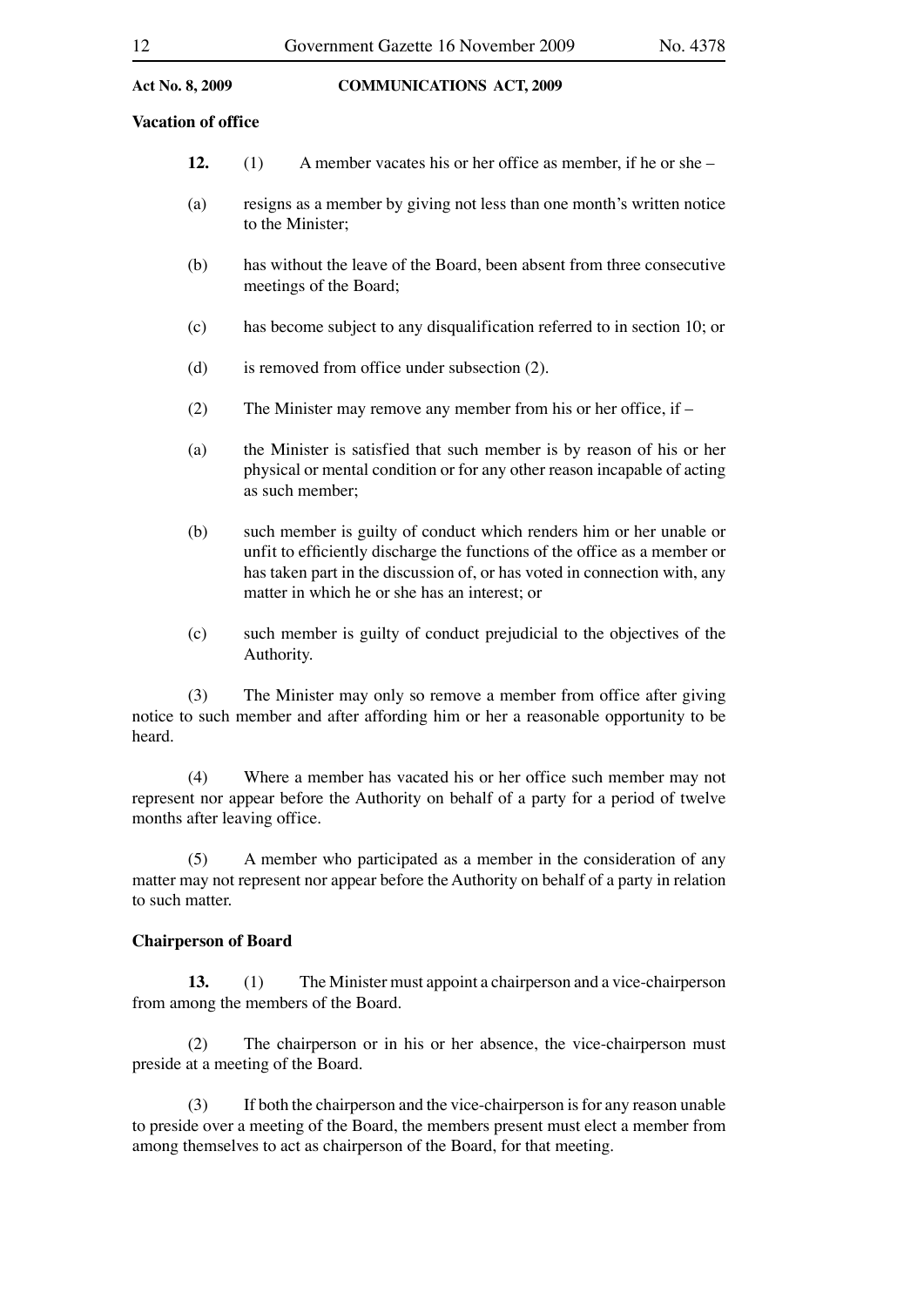#### **Remuneration of members**

 **14.** (1) A member, who is not in the full time employment of the State, must be paid out of the funds of the Authority such allowances or other remuneration in respect of his or her service as member, as the Minister in consultation with the Minister of Finance may determine in respect of the chairperson and other members.

 (2) Allowances or other remuneration determined under subsection (1) may differ according to the different offices held or functions performed by members.

#### **Meetings of the Board**

 **15.** (1) The first meeting of the Board must be held at such time and place as the Minister may determine, and subsequent meetings of the Board may be held at such time and place as the Board or the chairperson may determine, but in no case less than once every two months.

 (2) The chairperson or a majority of the members may at any time, and must at the written request of the Minister convene a special meeting of the Board.

 (3) The majority of the members constitute a quorum at a meeting of the Board.

 (4) The chairperson must cause reasonable notice of every meeting of the Board to be given to the members.

 (5) The decision of a majority of the members present and voting at a meeting of the Board constitutes a decision of the Board, and in the event of an equality of votes the person presiding at such meeting has a casting vote in addition to his or her deliberative vote.

 (6) A decision of the Board or an act performed under the authority of the Board is not invalid only by reason of -

- (a) a vacancy on the Board; or
- (b) the fact that a person not entitled to sit as a member of the Board was in attendance when the decision was taken or act authorised,

if the decision was taken or act authorised by a majority of the members who were present and entitled to vote at such meeting.

 (7) Subject to the provisions of this Act, the Board may regulate its procedures and the procedures that must be followed when a meeting of the Board is convened.

 (8) The Board must cause minutes to be kept of the proceedings at its meetings and the meetings of its commit tees.

 (9) Subject to subsection (10), all meetings of the Board where any person makes representations to the Board or presents arguments on a question of law or fact to the Board as well as any hearing before any organ of the Authority must be open to the public: Provided that in the case of a meeting or part of a meeting where the members of the Board only deliberate among themselves may be open or closed to the public as the Board may decide.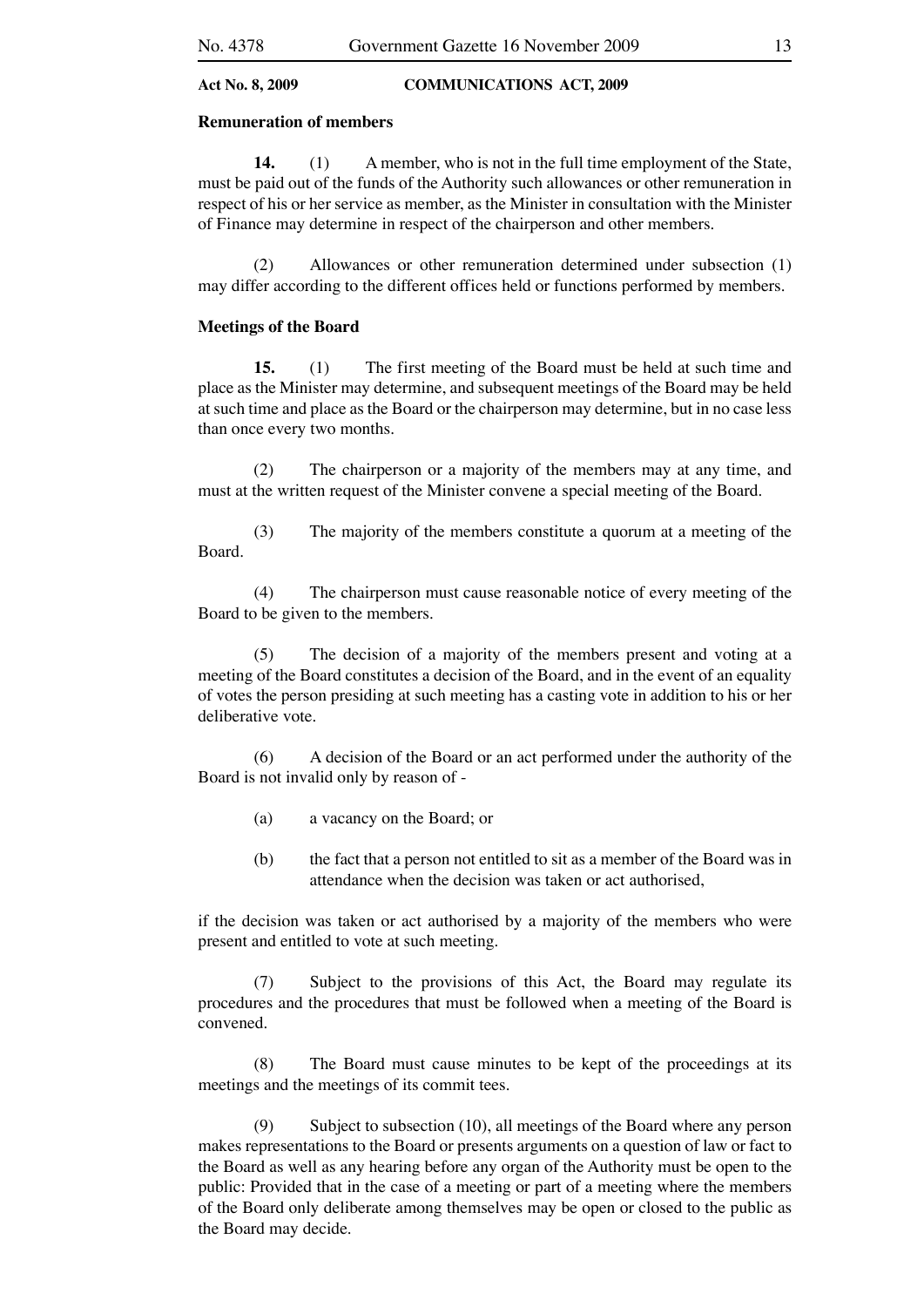(10) The Board may decide to close the whole or part of any meeting or hearing that in terms of subsection (9) must be open to the public, on the grounds that such meeting or part of a meeting will relate to or disclose

- (a) matters that must be kept secret in the interest of national security;
- (b) matters relating to the internal personnel rules and practices of the Authority;
- (c) trade secrets or commercial or financial information that is privileged or confidential; or
- (d) information of a personal nature the disclosure of which would constitute an unwarranted invasion of personal privacy.

 (11) In determining whether to close a meeting to the public the Board may require a person requesting such action to demonstrate the reasons why such meeting must be closed to the public in a meeting of the Board that is closed to the public.

 (12) The grounds for closing a meeting to the public must be recorded and such recording must state the provision of this section authorising such closing.

 (13) Notwithstanding the provisions of subsection (5), a written resolution not passed at a meeting of the Board but signed by all the members of the Board at that time present in Namibia and sufficient to constitute a quorum is as valid and effectual as if it had been passed at a meeting of the Board duly convened and constituted, and such resolution must be recorded in the minutes of the next ensuing meeting of the Board.

#### **Committees of the Board**

- **16.** (1) The Board may from time to time establish a committee to –
- (a) advise the Board in the exercise of its powers and performance of its duties;
- (b) perform any function that the Board may delegate to such committee.

 (2) A committee established under subsection (1) must consist of at least one member and such other person or persons as the Board may determine, and such committee may, with the approval of the Board, co-opt persons of special expertise to advise it in the performance of its functions, but such co-opted person is not entitled to vote at any such meeting.

 (3) The Board must designate a member as chairperson of each committee.

#### **Disclosure of interests**

 **17.** (1) A member or committee member who has a direct or indirect interest in any matter pending before the Board or which is likely to conflict with any matter that may be regulated by the Authority, must as soon as possible after the relevant facts have come to his or her knowledge, in writing disclose the nature of his or her interest in a meeting of the Board or of a committee, as the case may be.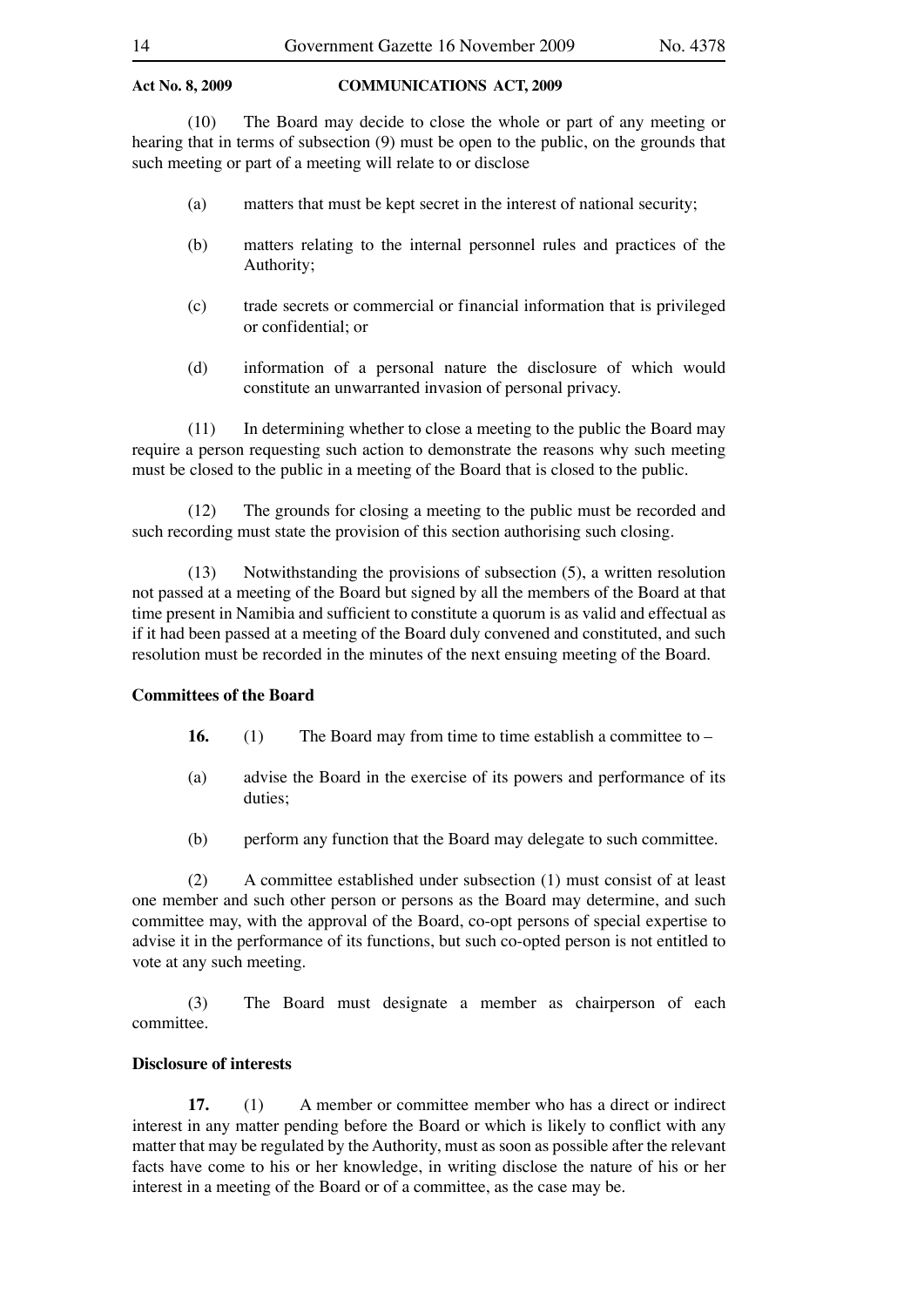(2) The member or committee member who has the interest to which the disclosure relates may not be present during or take part in the deliberations or decision on such matter by the Board or committee, as the case may be.

#### **Delegation of powers, and assignment of duties and functions**

18. (1) The Board may delegate any power, or assign any duty or function conferred or assigned to it by or under this Act, except a power to make regulations, issue an individual telecommunications service licence or a broadcasting licence and to reconsider a decision of the Authority as contemplated in section 31, to –

- (a) a member of the Board;
- (b) a committee of the Board; or
- (c) a staff member or consultant of the Authority.

 (2) A power, duty or function delegated under subsection (1) must be exercised or performed subject to the direction of the Board and the Board is not divested of such delegated power or function, and may –

- (a) issue such guidelines or instructions or may place such limitations relating to the exercise of the power function or duty as may be necessary;
- (b) may at any time withdraw or amend such delegation;
- (c) authorise or issue instructions relating to, the further delegation of such power, function or duty.

 (3) The Board may instruct any member, committee or staff member to determine any question, to investigate any matter, to conduct any hearing or to perform any function relating to a power, duty or function whether such power duty or function may be delegated or assigned in terms of subsection (1) or not.

 (4) When the Board acted under subsection (3), the member, committee or staff member concerned must prepare a report which must contain all relevant information relating to the instruction referred to in subsection (3).

#### **Indemnity of members and employees of Authority**

 **19.** No member, committee member or staff member of the Authority will be personally liable for any damage or loss arising out of any act done by himself or herself in good faith and in the course of his or her duties to the Authority unless such loss or damage is due to his or her wilful misconduct, dishonesty or gross negligence.

#### **Chief executive officer**

20. (1) Subject to subsection (3) and section 22(3) of the State-owned Enterprises Governance Act 2006, (Act No. 2 of 2006), the Board must appoint a suitably qualified person as the chief executive officer of the Authority who will act as the chief executive officer of the Authority.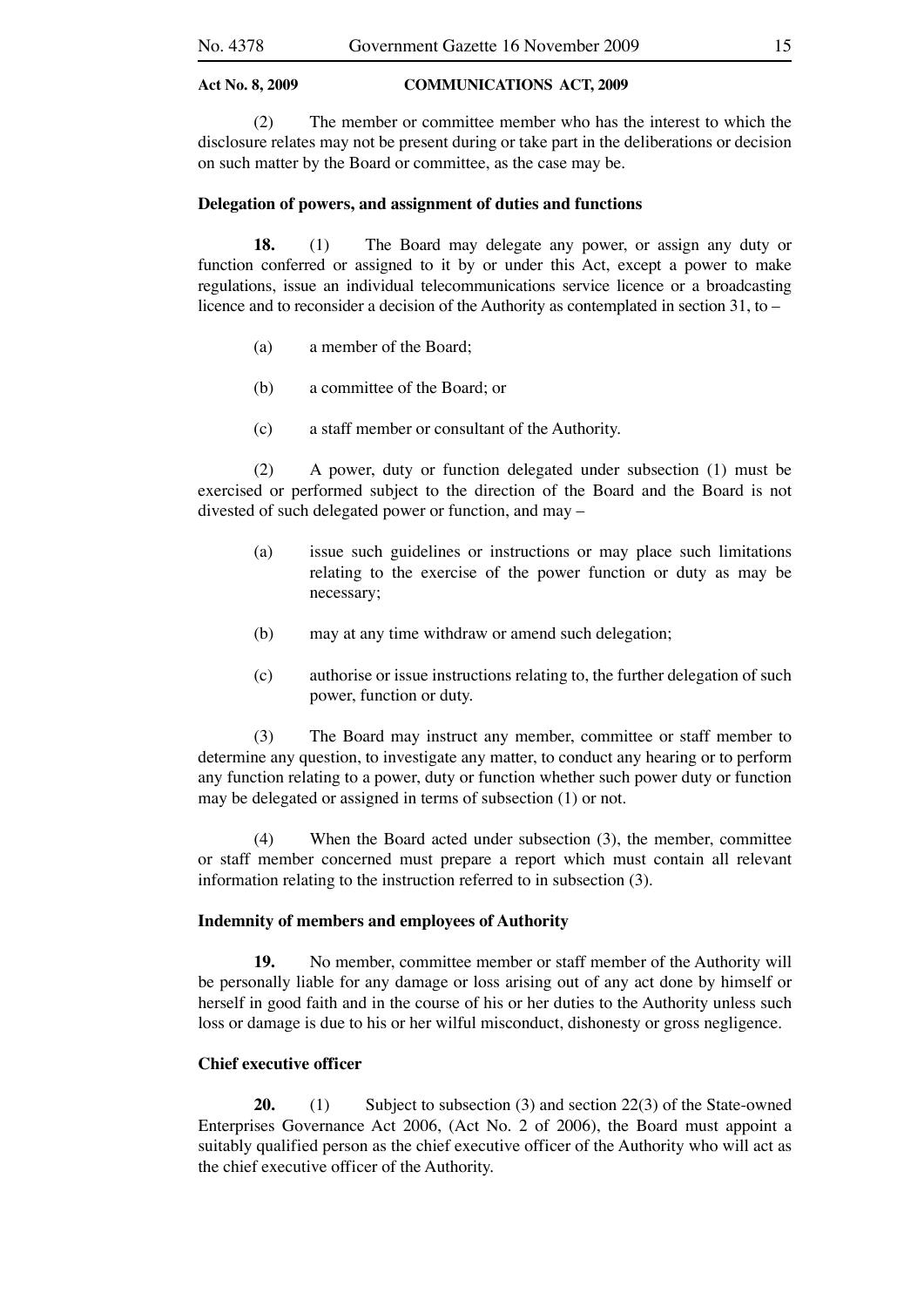(2) The appointment of the chief executive officer must be for a term of five years, renewable on expiry, but he or she may be removed from office before the expiry of the term of office in accordance with the provisions of his or her contract of employment, section 21(2) of the State-owned Enterprises Governance Act, 2006 (Act No. 2 of 2006), and the law of Namibia.

 (3) The Board may not appoint any person as chief executive officer who is subject to a disqualification for appointment as a member of the Board referred to in section 10.

- (4) The Chief executive officer –
- (a) must be in the full-time employment of the Authority and may not engage in any other occupation or employment, whether for remuneration or not, without the prior written approval of the Board;
- (b) may exercise such powers and must perform such functions as are conferred upon him or her by this Act or assigned or delegated to him or her by the Board, in accordance with the policies, rules and procedures determined by the Board;
- (c) must, when so requested by the Board attend any meetings of the Board, but does not have the power to vote thereat;
- (d) is responsible for the work of the Authority and the performance of its functions in terms of this Act;
- (e) is responsible for the supervision and control of the staff of the Authority;
- (f) is the accounting officer of the Authority charged with the accounting of moneys received and payments made by the Authority, and must keep or cause such proper accounts and records of account to be kept as are necessary to represent fairly the state of affairs and business of the Authority;
- (g) must report to the Board on the activities of the Authority once every six months and at the end of each financial year.

 (5) If the chief executive officer is temporarily unable to perform his or her duties the Board may designate any member or employee of the Authority to temporarily act as chief executive officer, and such person must exercise the powers and perform the duties of the chief executive officer during that period.

#### **Staff of the Authority and transfer of service**

 **21.** (1) Subject to the State-owned Enterprises Governance Act, 2006 (Act No. 2 of 2006), the Board may on the recommendation of the chief executive officer and upon such remuneration and conditions of service as it may determine, appoint as employees of the Authority, such persons as it deems necessary in order to assist the Authority with all such work as may arise through the exercise and performance of its powers, duties and functions in terms of this Act.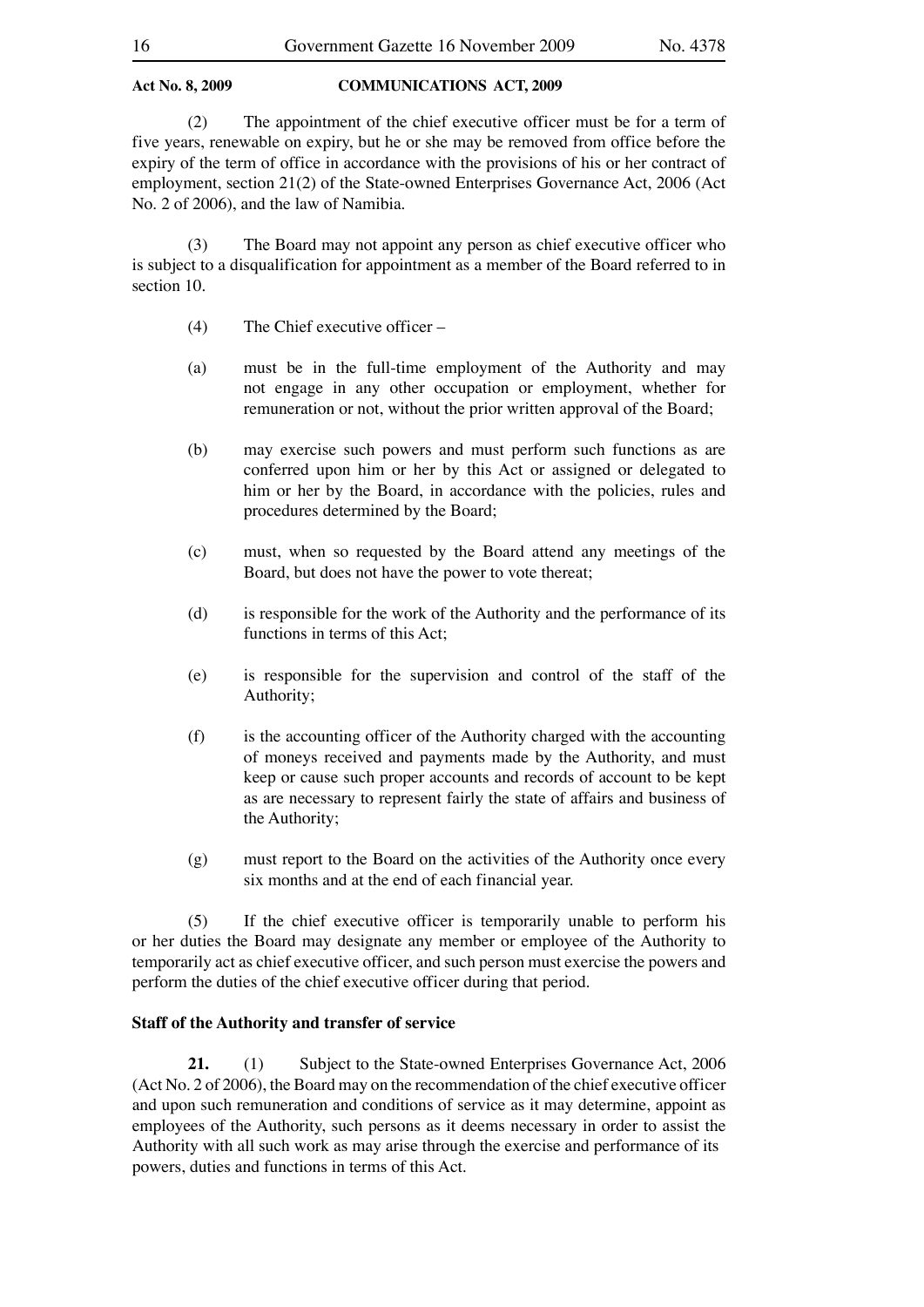(2) A staff member who leaves the employment of the Authority may not represent any person in any matter pending before the Authority if he or she has performed any significant function in relation to that matter.

The Board and the Minister may conclude an agreement whereby staff members in the Public Service whose duties relate to the functions of the Authority are transferred to the Authority under such conditions as are contained in the agreement in question.

#### **Funds of Authority**

- 22. (1) Subject to subsection (2) the funds of the Authority consist of —
- (a) an initial amount appropriated by Parliament for the benefit of the Authority;
- (b) fees received by the Authority in relation to the grant, renewal or transfer of any licence or authorisation in terms of this Act or any other law;
- (c) any fees received by the Authority in relation to the regulation and control of the radio wave spectrum;
- (d) any other fees or levies prescribed under this Act or any other law for the benefit of the Authority;
- (e) any revenue received for services provided in the course of its activities;
- (f) fines and other monetary sanctions imposed by the Authority in accordance with the provisions of this Act or any other law;
- (g) proceeds from auctions of radio frequencies;
- (h) interest derived from the investment of moneys standing to the credit of the Authority; and
- (i) moneys accruing to the Authority from any other source, including donations or grants made for the benefit of the Authority.

 (2) The moneys paid to the Authority pursuant to a universal service levy imposed under section 56(2) and any interest derived from the investment of such moneys do not form part of the funds of the Authority.

 (3) The Board must adopt such rules and procedures relating to the accounting for the funds of the Authority and the Universal Service Fund as may be necessary to ensure proper administration of and accounting for those funds.

 (4) The rules and procedures adopted under subsection (3) must be in accordance with internationally accepted accounting practice.

 (5) The Board may, with the approval of the Minister and with the concurrence of the Minister of Finance, invest any moneys standing to the credit of the Authority or the Universal Service Fund which is not required for immediate use under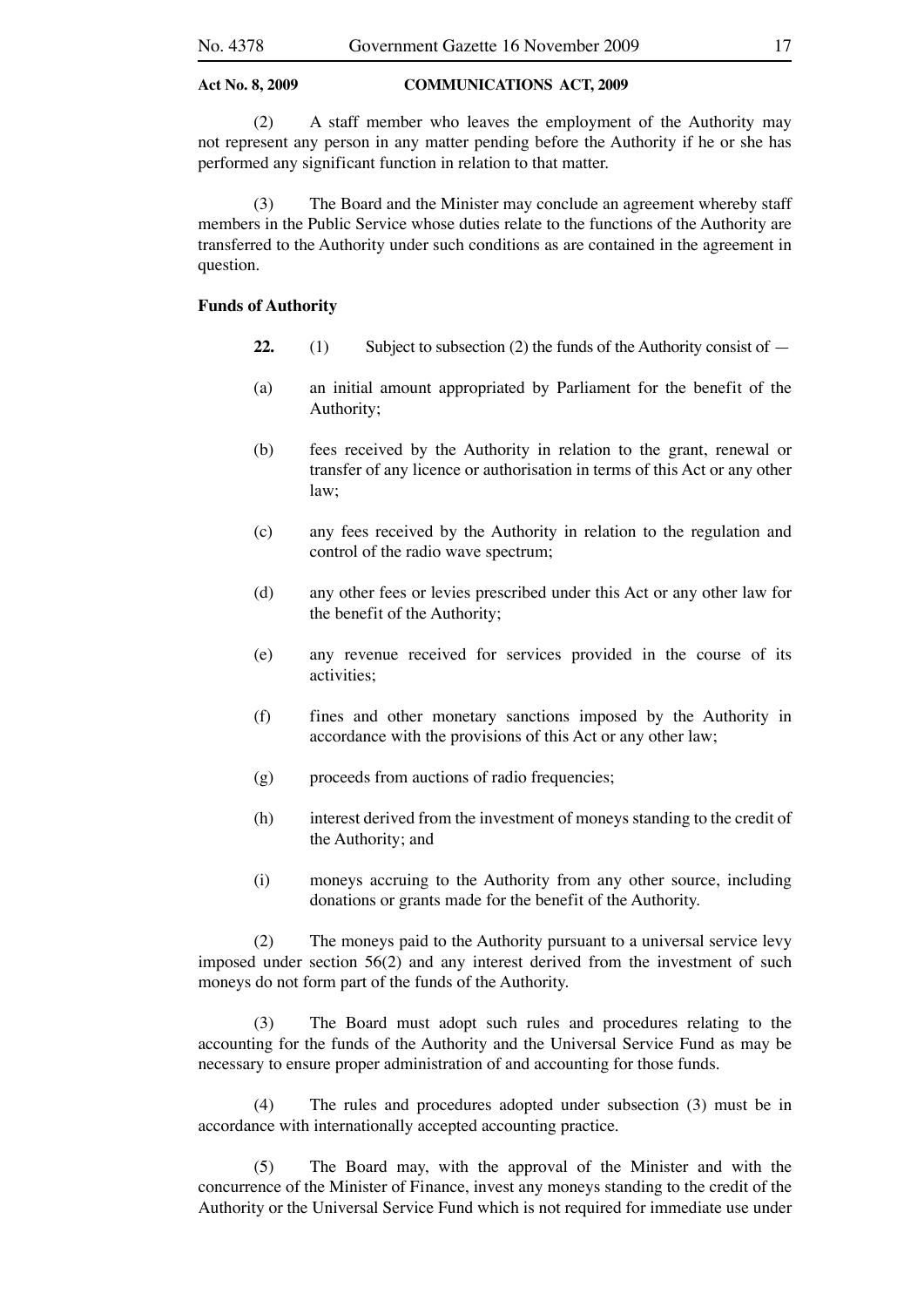this Act with any banking institution or building society registered in terms of the laws governing banking institutions and building societies in Namibia.

 (6) The accounts of the Authority and the Universal Service Fund must be audited annually by an independent person who is registered as an accountant and auditor in terms of the Public Accountants' and Auditors' Act, 1951 (Act No. 51 of 1951) appointed by the Board, which will rely on internationally-accepted accounting practices and that person must submit his or her report to the Board.

#### **Regulatory levy**

 **23.** (1) The Authority may by regulation after having followed a rule-making procedure, impose a regulatory levy upon providers of communications services in order to defray its expenses.

 (2) Regulations made in terms of subsection (1) may impose the levy in one or more of the following forms:

- (a) A percentage of the income of providers of the services concerned (whether such income is derived from the whole business or a prescribed part of such business) specified in the regulations concerned;
- (b) as a percentage of the profit of the provider concerned (whether in respect of the whole business or in respect of a prescribed portion of such business), calculated in the manner prescribed in the regulations concerned;
- (c) a fixed amount per year in respect of such services as may be specified in the regulations concerned;
- (d) a fixed amount in respect of any call made, any line made available, or a specified amount of capacity or bandwidth made available in respect of a particular service; or
- (e) in any other manner that is not unreasonably discriminatory.
- (3) Regulations made in terms of subsection (1) may –
- (a) prescribe the periods and methods of assessment of the regulatory levy;
- (b) prescribe the information to be provided to the Authority for the purpose of assessing the regulatory levy;
- (c) prescribe penalties for the late payment of the regulatory levy, or for providing false information or for the failure to provide information to the Authority relating to the assessment of the levy.

#### **Transfer of assets and liabilities to Authority**

 **24.** (1) The Minister must as soon as possible after the date on which this Act comes into force, transfer such assets and liabilities to the Authority as in his or her opinion is related to the performance of any task that in terms of the provisions of this Act, must be performed by the Authority.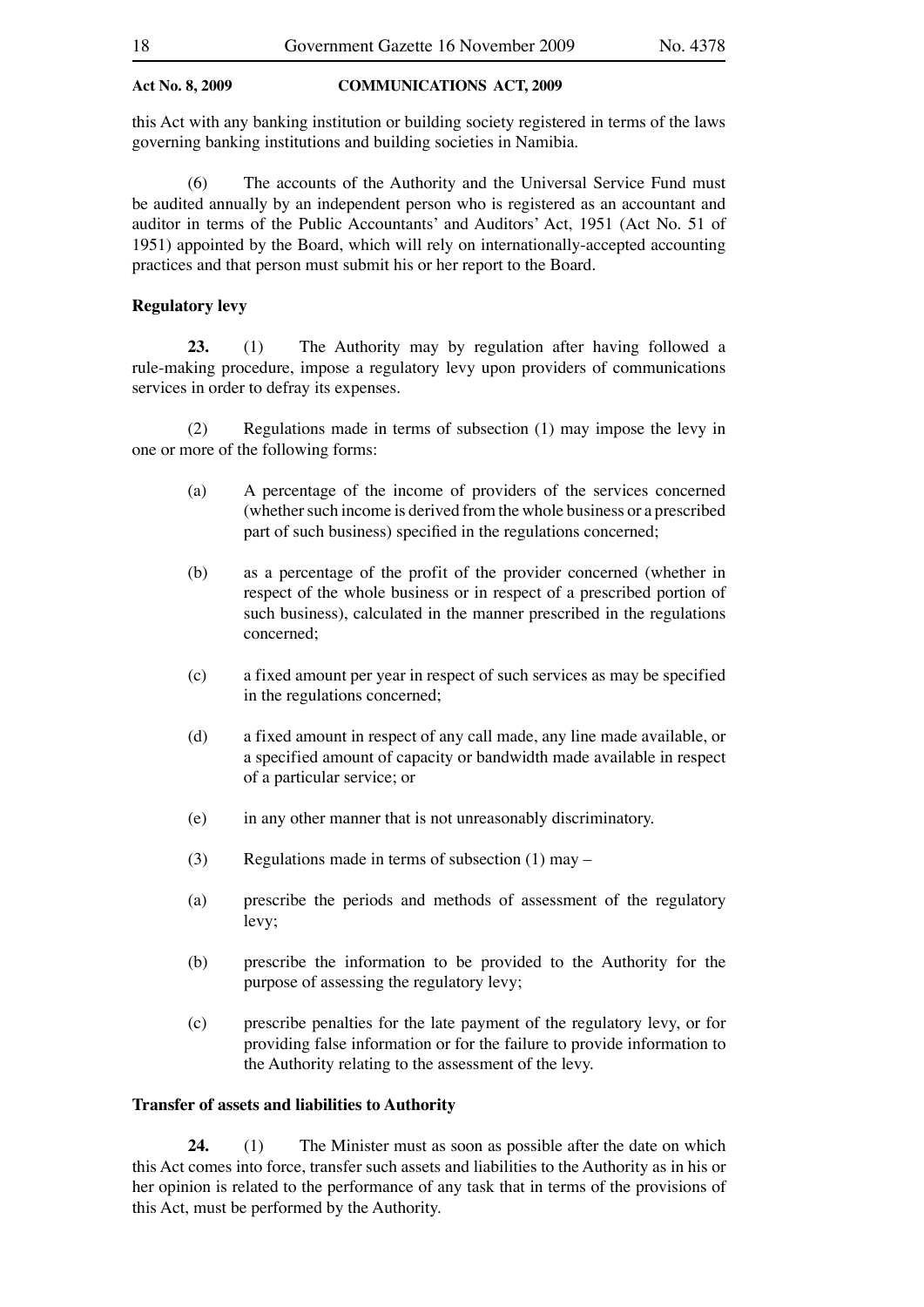(2) No transfer duty, stamp duty or any other duty or tax is payable in respect of such transfer.

#### **Financial year**

 **25.** The financial year of the Authority is from 1 April to 31 March in the following year.

#### **Annual Report**

 **26.** (1) As soon as possible after the end of each financial year the Chief executive officer must produce an annual report of the Authority for the preceding financial year.

- (2) The report must contain –
- (a) a full description of the actions taken in the previous financial year in order to achieve the objects of this Act set out in section 2;
- (b) recommendations for legislative and regulatory changes that are appropriate to address the condition of the development of telecommunications and the development of competition in the sector or otherwise further the purposes of this Act;
- (c) a balance sheet, an income statement and a cash-flow statement which is a true and correct reflection of the state of affairs of the Authority as at the end of that financial year; and
- (d) a report by the auditor who audited the accounts of the Authority stating whether the Authority's report fairly represents the financial position and results obtained by the Authority in accordance with generally accepted accounting practice.

 (3) The annual report must be submitted to the Board, which may make such amendments to the report as it thinks fit.

 (4) The Board must approve the annual report within six months from the end of the financial year to which the report relates.

 (5) After the annual report has been approved by the Board, it must be submitted by the Chief executive officer to the Minister.

 (6) The Minister must table the annual report within 14 days from the receipt thereof in the National Assembly, if it is then in ordinary session or within 14 days from the commencement of the next ordinary session, if the Assembly is not in ordinary session.

#### CHAPTER III PROCEDURAL MATTERS

#### **Public availability of information**

 **27.** (1) The Authority must take such measures as are necessary to ensure that the public has access to documents containing information relating to –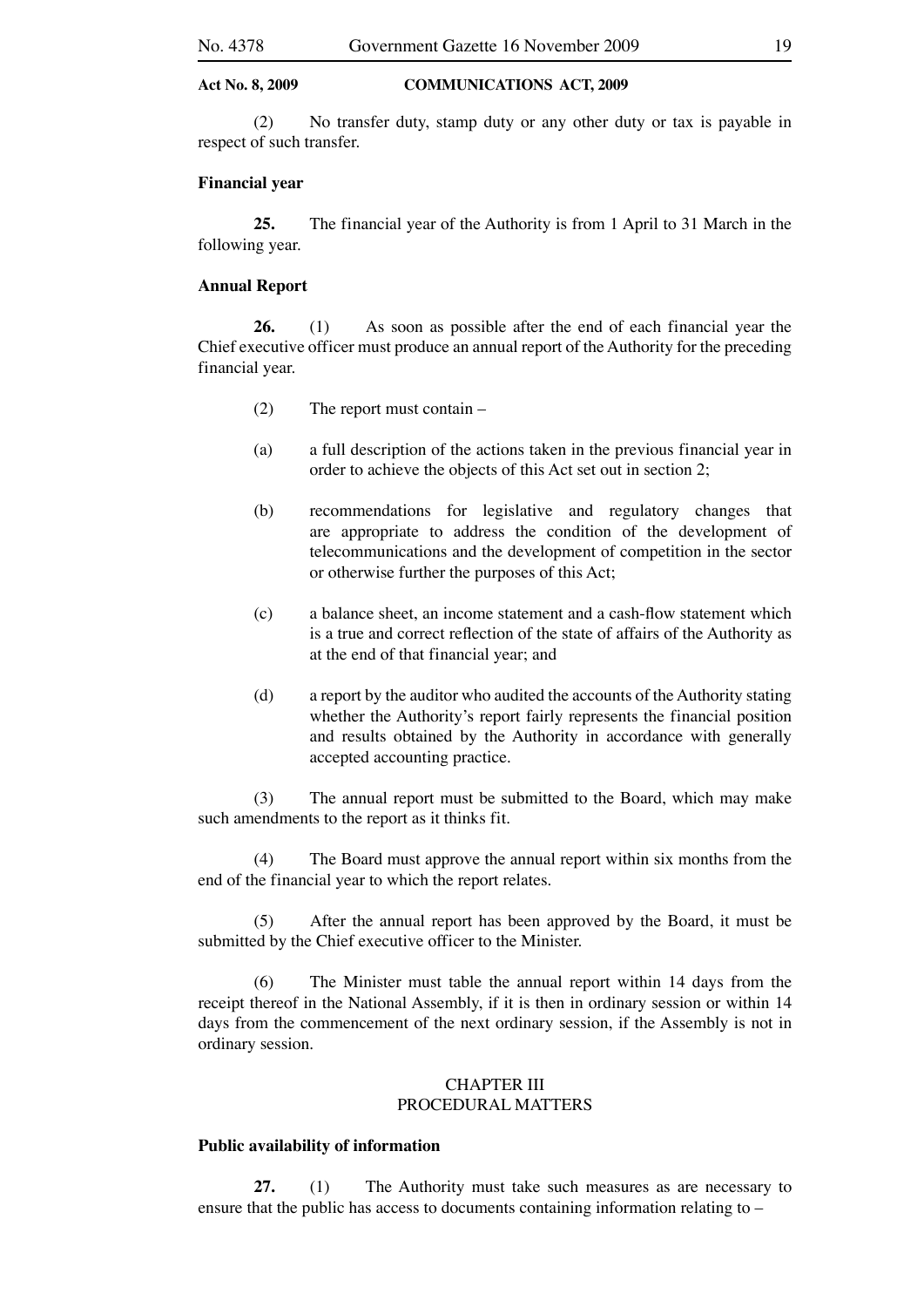- (a) its organisation and the places at which, the employees from whom, and the methods whereby the public may obtain information, make any submission or request, or obtain copies of decisions, regulations and orders of the Authority;
- (b) the general course and method by which its functions are performed, including the nature and requirements of all formal and informal procedures available;
- (c) rules of procedure, descriptions of forms available and the places at which forms may be obtained, and instructions as to the scope and contents of all non confidential or proprietary papers, reports or examinations;
- (d) statements of general policy or interpretations of general applicability formulated and adopted by the Authority;
- (e) orders and decisions of the Authority in furtherance of this Act; and
- (f) minutes of public meetings of the Authority.

 (2) The information contained in the documents referred to in subsection  $(1)(d)$  and  $(1)(e)$  must be included in the annual report of the Authority referred to in section 26.

 (3) Subject to subsection (4), the Authority must maintain a public register of every licence issued or renewed under this Act which must state all the terms and conditions attached to each licence.

 (4) The Authority may exclude any information relating to a licence issued to the Government, if the disclosure of such information may prejudice the combating or prosecution of crime, or may harm the national interest of Namibia.

 (5) The Authority must make publicly available copies of all documents and information submitted to it in proceedings before it, including, but not limited to, applications, submissions relating thereto, orders and other decisions with respect to licensees of the Authority, and all tariffs required to be submitted to the Authority, unless such information has been designated to be confidential in terms of section 28.

 (6) The documents and information required to be made publicly available under this section must be made available for inspection during the normal business hours of the Authority, and for copying upon payment of such fee as the Authority may determine.

 (7) In addition to documents and information otherwise required to be made publicly available under this section, the Authority may make all documents and information in its files available to any person who requests such document or information, if –

- (a) the disclosure of that information is in the public interest or will promote the objects of this Act; and
- (b) the advantage of revealing the information to the person requesting that information outweighs the interest of any person affected by that information.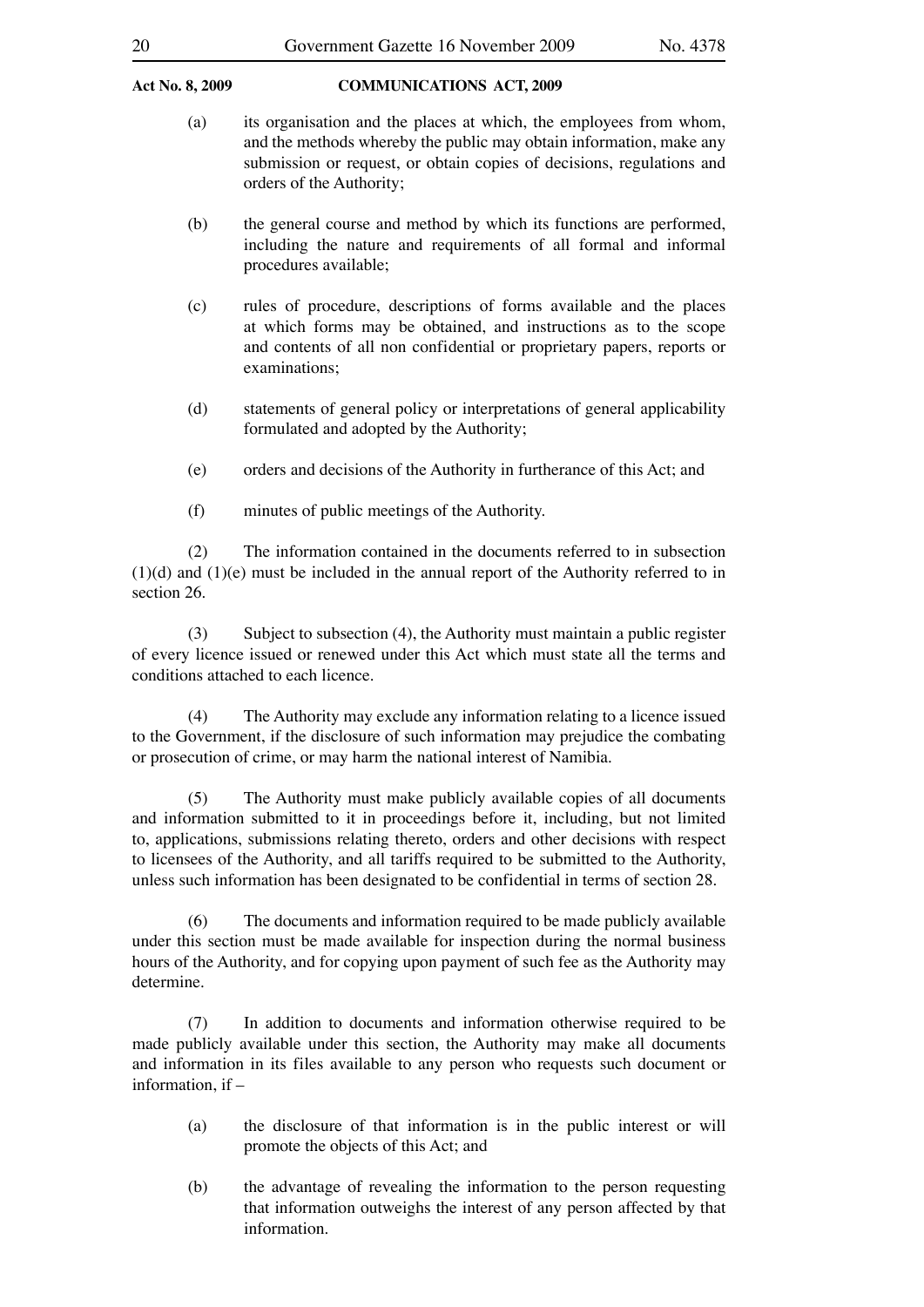(8) The request for documents or information referred to in subsection (7) must be made in writing and reasonably describe the documents or information sought.

 (9) Requests referred to in subsection (8) may be sent by mail, telefax or any other appropriate means.

 (10) The Authority may prescribe procedures for making requests referred to in subsection (8), which procedures may include the payment of reasonable fees.

 (11) Documents requested in terms of subsection (8) must be furnished without charge or at a charge less than the fees referred to in subsection (10), if disclosure of the information is likely to contribute significantly to public understanding of the operations or activities of the Authority and is not primarily in the commercial interest of the requesting party.

#### **Confidential information**

28. (1) Any submission to the Authority may designate such information contained in the submission as may be specified in the designation concerned as a business secret or as other financial, commercial, scientific or technical information that is confidential.

 (2) If the Authority has reason to believe that information designated in terms of subsection (1) is not confidential as contemplated in that subsection, it must inform the person who submitted that information of the reasons for its belief.

- (3) A person who is informed as contemplated in subsection (2), may –
- (a) withdraw the information;
- (b) consent that the information must not be regarded as confidential;
- (c) request that the Authority conducts a hearing that is closed to the public, to determine whether the information is confidential.

(4) In a hearing referred to in subsection  $(3)(c)$ , the person who claims that the information is confidential has the burden of proving that the information is confidential.

(5) If the Authority finds after a hearing referred to in subsection  $(3)(c)$  that the information concerned is not confidential, that information may not be regarded as confidential and must be dealt with as provided in section 27, unless the person who submitted that information withdraws it.

 (6) Information withdrawn as contemplated in subsection (3)(a) or subsection  $(5)$  –

- (a) may not be revealed under section 27;
- (b) must be disregarded in the consideration of any matter considered by the Authority.
- (7) Any person who discloses —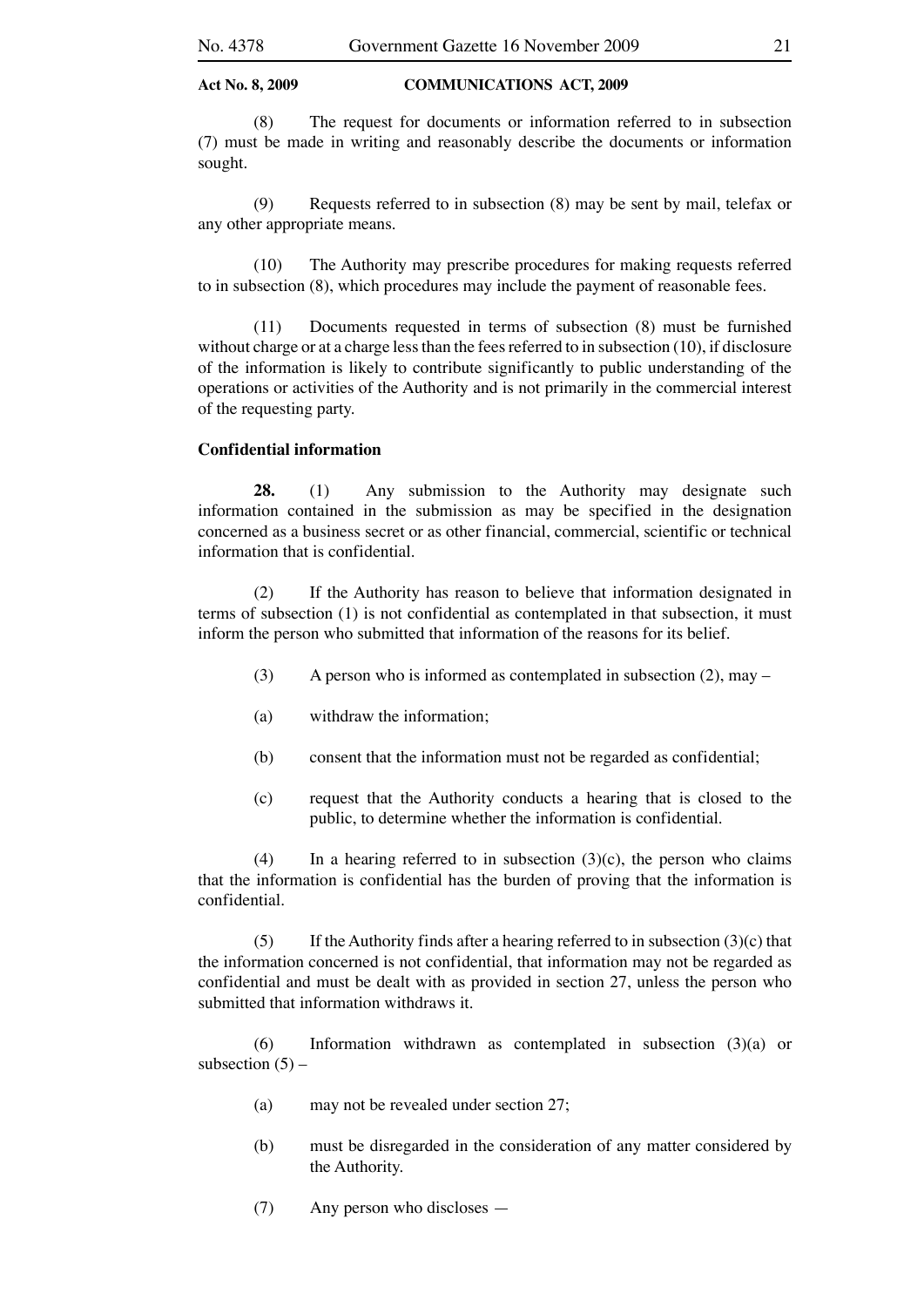- (a) any information designated as confidential as contemplated in subsection (1) and in respect of which the person who submitted the information was not informed as contemplated in subsection (2);
- (b) any information withdrawn in terms of subsection  $(3)(b)$  or  $(5)$ ; or
- (c) any information in respect of which the Authority has made a finding that such information is confidential as contemplated in subsection (5),

is guilty of an offence and, on conviction, liable to a fine not exceeding N\$5000 or imprisonment for a period not exceeding one year or both such fine and such imprisonment.

#### **Confidential communications with Authority**

 **29.** (1) Any person may submit a request to the Authority requesting that a confidential meeting must be held between that person and the Authority.

 (2) A request referred to in subsection (1) must contain a brief summary of the issues that the person who makes the request intends to discuss with the Authority as well as any other information that may be prescribed.

 (3) The Authority may grant or refuse a request referred to in subsection (1) as it may consider desirable.

 (4) If the Authority grants a request referred to in subsection (1), it must issue a notice that is made known in the prescribed manner, which –

- (a) must indicate the topic of the meeting; and
- (b) must indicate which parties will attend the meeting.

 (5) Any information that comes to the notice of the Authority as a result of a meeting contemplated in subsection (1), must be treated as confidential and the provisions of section 28 apply to such information with the necessary changes, unless –

- (a) the Authority has obtained the same information from another source; or
- (b) the Authority intends to take any action against a person and the person to whom the information relates cannot be given a fair hearing, if the information concerned is not revealed to him or her.

#### **Procedural regulations**

 **30.** (1) As soon as possible after the commencement of this Act, the Authority must make regulations that prescribe the procedures to be followed at a hearing by the Authority and that may –

- (a) prescribe the manner in which evidence must be presented at such hearings;
- (b) prescribe the circumstances under which and the procedure to be followed when the Authority must determine if, a hearing must be public;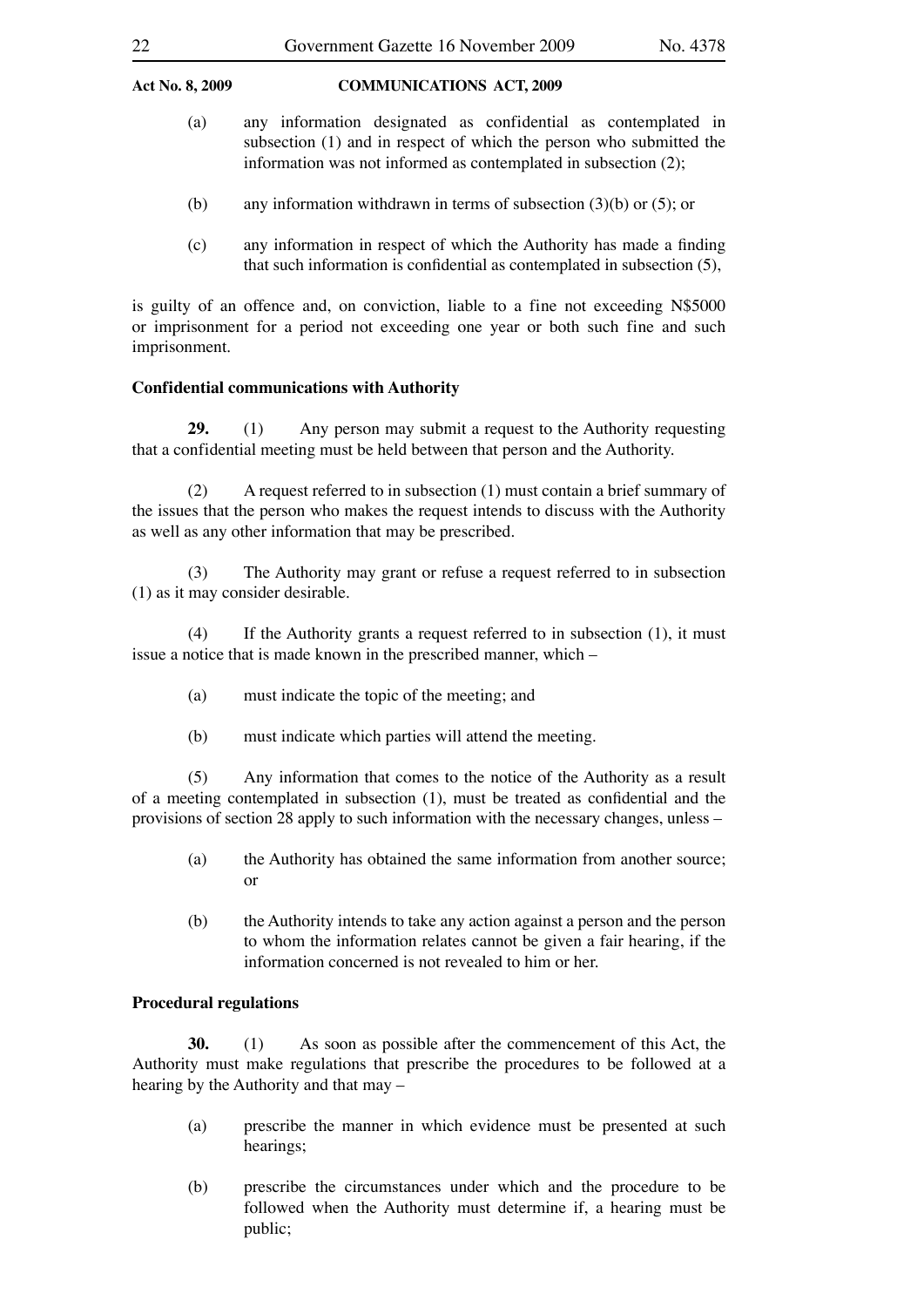- (c) prescribe any matter relating to a report of the proceedings at a hearing prepared in terms of section 18(3);
- (d) any other procedural matter that is necessary or expedient to prescribe.

 (2) The Authority may prescribe different procedures in respect of hearings held in terms of different provisions of this Act.

 (3) In respect of each provision of this Act that requires the following of a rule-making procedure, the Authority must prescribe procedures for requesting and considering the comments of industry, users and the public.

 (4) The procedures prescribed in terms of subsection (3) may include the holding of public oral hearings, the holding of closed hearings or requests for written comments.

- (5) The procedures prescribed in terms of subsection (3) must provide that –
- (a) all persons that have a substantial interest in the regulation concerned are given a reasonable opportunity to make representations to the Authority; and
- (b) if representations and communications concerning a regulation are received by the Authority, every person who has a substantial interest in the decision concerned must be given an opportunity to comment on those representations and communications.

 (6) Regulations made in terms of subsection (3) may prescribe different procedures for regulations made in terms of different sections of this Act.

 (7) Regulations made in terms of subsection (3) may also prescribe procedures for the making of regulations for which this Act does not require a rulemaking procedure.

#### **Reconsideration**

 **31.** The Authority may, on its own motion or on a petition filed by an aggrieved party to any proceedings, reconsider any order or decision that it has made, within 90 days from the date of making that decision or issuing that order.

#### **Review of actions of Authority**

**32.** (1) Any person may take any regulation for which procedures have been prescribed in terms of section 30 on review on the same grounds and in the same manner as a decision of an administrative body.

 (2) Any person who has a substantial interest in any proceedings before the Authority may not take any decision, order, regulation or any other action that is made or taken by the Authority as a result of such proceedings, on review after a period of six months from the date on which that person has become aware of the decision, order, regulation or action concerned.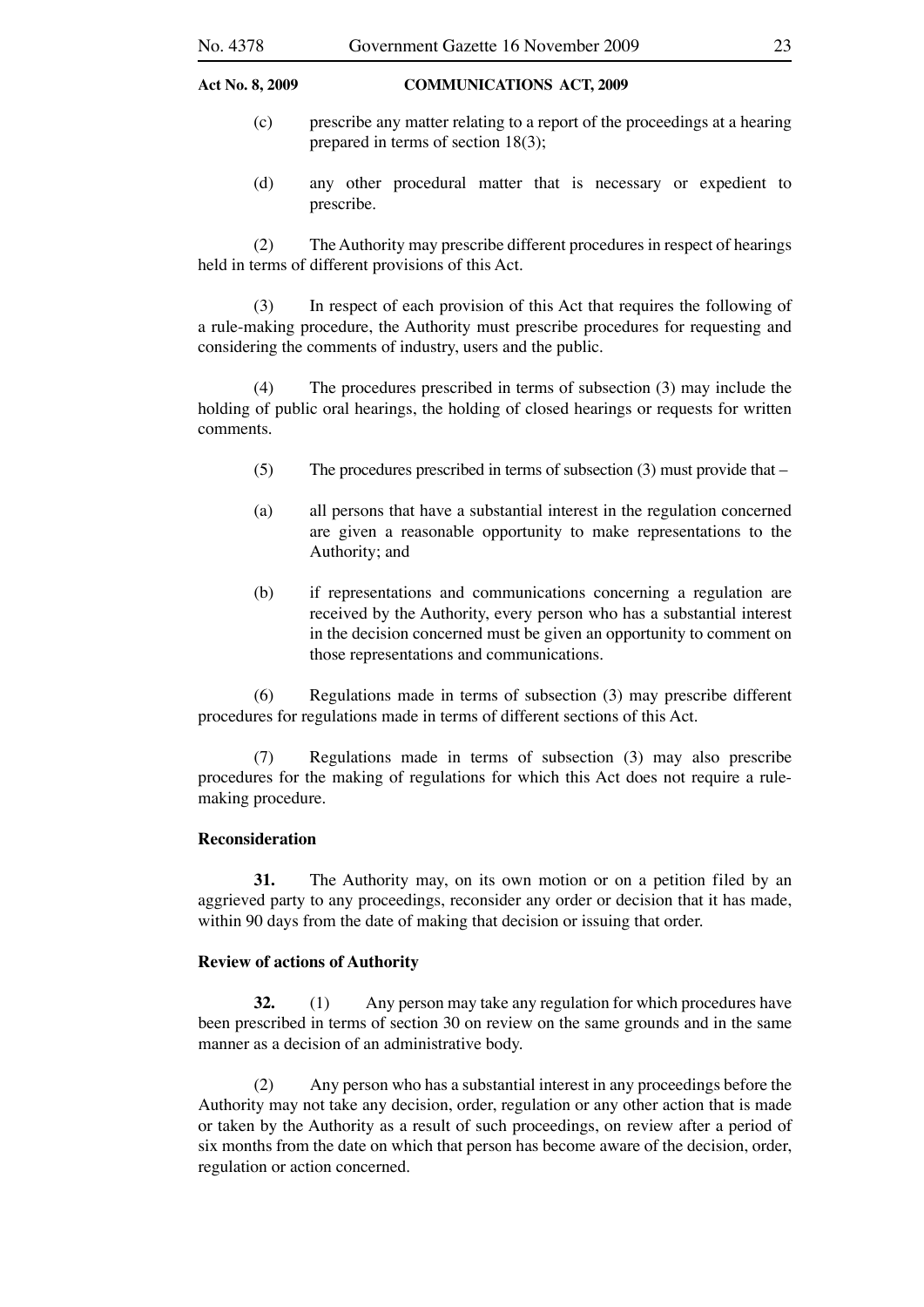#### CHAPTER IV PROMOTION OF COMPETITION

#### **Anti-competitive practices**

 **33.** (1) Any practice or activity that has the object or effect of preventing, restricting or distorting competition in a market for the supply of telecommunications or broadcasting services or any product or service used in connection with these services is prohibited.

 (2) Any abuse of individual or collective dominant position by one or more persons in a market for the supply of telecommunications or broadcasting services or any product used in connection with these services is prohibited.

 (3) The Authority may review any proposed acquisition of an interest conferring control in competing providers of telecommunications or broadcasting services, and any proposed major transaction between such providers and their affiliates for conformance with this Act and to ensure that the transaction will result in no reduction in competitive markets not offset by sufficient benefits to the public (as measured by the objects of this Act).

 (4) The Authority may impose conditions before or after such acquisitions or transactions to maintain competitive telecommunications or broadcasting markets.

 (5) Any agreements determined by the Authority to be anti-competitive will be automatically null and void.

 (6) Any restrictive practice or activity whose pro-competitive effects outweigh its anti-competitive effects is deemed not to infringe the provisions of this section.

 (7) Sharing of directors and officers among otherwise unaffiliated providers of telecommunications or broadcasting services without the approval of the Authority is prohibited.

### **Jurisdiction of Authority**

 **34.** (1) The Authority must, in the performance of its functions under this Act, promote, develop and enforce fair competition and equality of treatment among all providers of telecommunications and broadcasting services and users of such services.

 (2) Subject to an agreement concluded in terms of section 67 of the Competition Act, 2003 (Act No. 2 of 2003), the Authority has jurisdiction to investigate, enforce and authorise any breach of the competition rules contained in section 33, on its own initiative or upon request by any person affected by the anti-competitive action concerned.

#### **Transfer of control of licensees and assignment of licences**

 **35.** (1) No telecommunications service licence or broadcasting licence may be assigned by any person, and control of any person holding such a licence may not be transferred without the prior consent of the Authority, which consent may be given if the Authority finds that the transfer or assignment would not be prejudicial to the objects of this Act.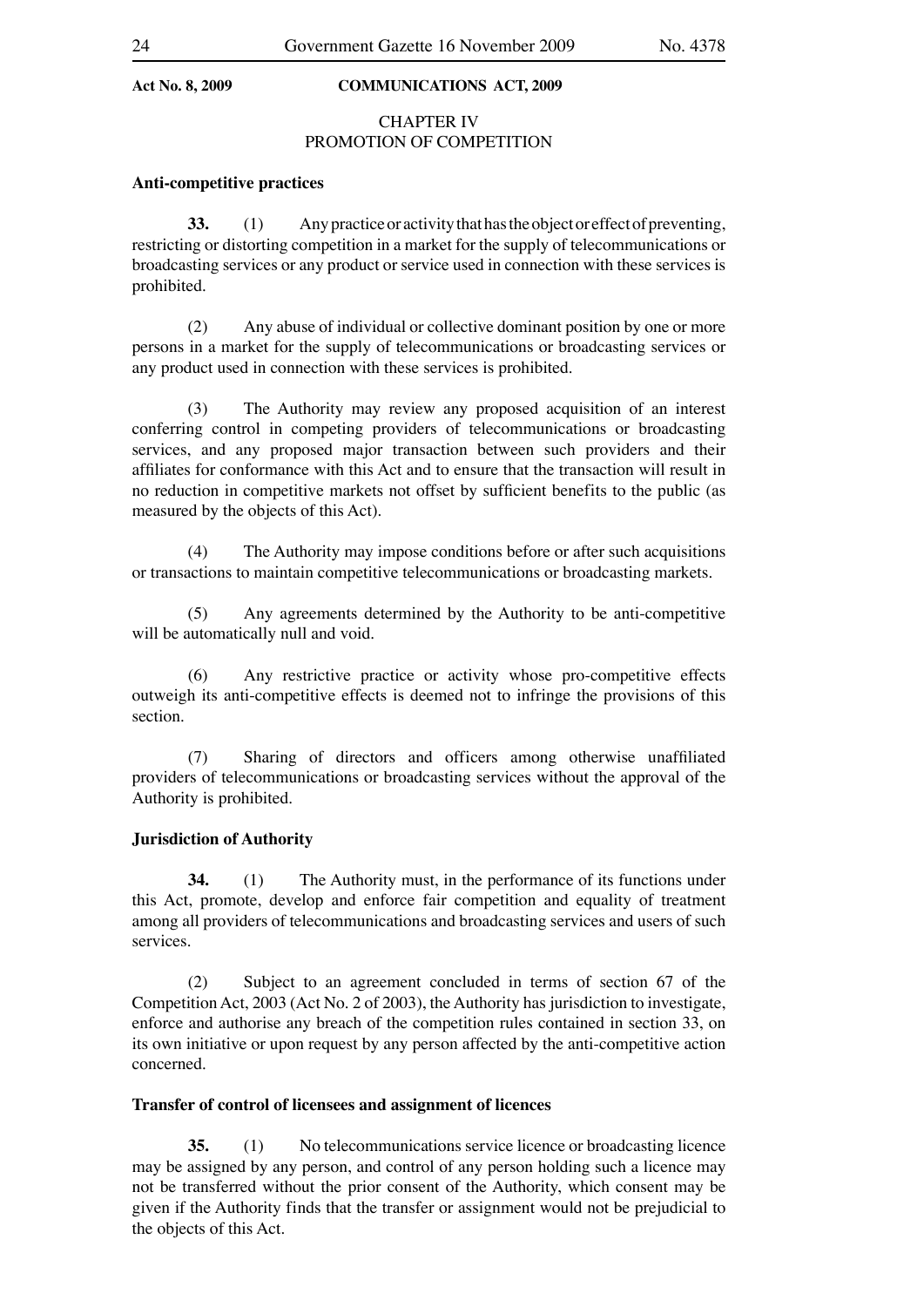(2) The parties to any transaction transferring an interest in (or conferring or transferring a right to appoint or dismiss a director of) any holder of a licence referred to in subsection (1), must notify the Authority of that transaction within 15 days from the conclusion of that transaction whether it transfers control in the licensee or not.

 (3) If the transfer has ultimately resulted in a change of control, the Authority may impose necessary measures to annul the transfer or alleviate the change of control.

#### CHAPTER V TELECOMMUNICATIONS SERVICES

#### **Definition for purposes of this Chapter**

 **36.** For the purposes of this Chapter "licence" means a telecommunications licence, unless the context indicates otherwise and "licensee" is construed accordingly.

#### PART 1 TELECOMMUNICATIONS LICENCES

#### **Prohibition of provision of telecommunications services and operation of network without licence**

 **37.** (1) No person may provide a telecommunication service except under and in accordance with a licence issued to that person in terms of this Chapter, unless any other provision of this Act or a regulation made in terms of subsection (5) expressly authorises the provision of such service without a licence.

 (2) No person may construct, operate or use an electronic communications network except under and in accordance with a licence issued to that person in terms of this Chapter, unless any other provision of this Act or a regulation made in terms of subsection (5) expressly authorises the performance of such action without a licence.

 (3) A licence confers on the holder the privileges and subjects him or her to the obligations provided for in this Act or specified in the licence.

 (4) Subsection (1) and (2) does not apply to network infrastructure established by the government in the interest of national defence and public security.

- (5) The Authority may make regulations –
- (a) prescribing the classes of telecommunications services that may be provided without a licence;
- (b) prescribing the classes of electronic telecommunications network which may be constructed, operated or used without a licence;
- (c) prescribing any matter relating to such services or networks that may be imposed as the condition of a licence under this Act;
- (d) requiring the registration of any class of such providers or networks or the provision of information to the Authority relating thereto;
- (e) prescribing any technical or other requirements relating to such services or networks that will promote the objects of this Act.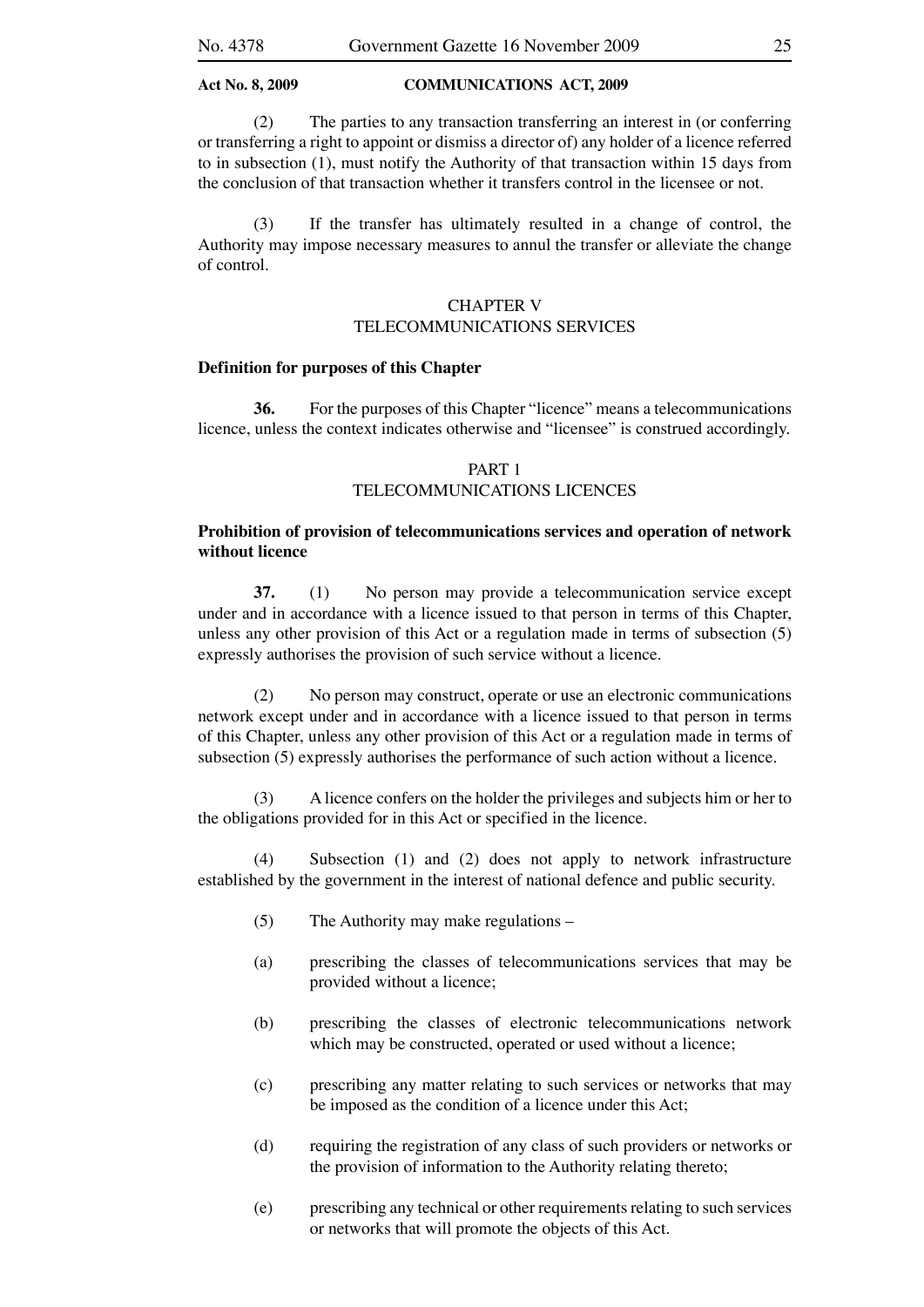#### **Telecommunications licences**

- **38.** (1) The Authority may issue –
- (a) service and technology neutral licences to a limited number of applicants who intend to render a comprehensive telecommunications service (including a mobile or fixed line telephony service);
- (b) other individual licences to applicants where the licence applied for does not fall within the classes for which a class licence is required;
- (c) class licences for the classes of telecommunications services and electronic communications networks set out in subsection (2).

 (2) The Authority may issue class licences to persons who comply with the provisions of this Act and such other conditions as may be prescribed, authorising –

- (a) the provision of telecommunications services which entail the routing or other processing of information, but in respect of which the provider of those services uses the facilities of another licensee to transport the information concerned;
- (b) the construction, operation or use of an electronic telecommunications network by any person for his or her own purposes where the network concerned is not a private network contemplated in section 43(2);
- (c) the provision of such other telecommunications services and the construction, operation or use of such other types of electronic telecommunications networks as the Authority may prescribe after having followed a rule-making procedure.

 (3) When the Authority receives an application for a licence contemplated in subsection (1)(b), it may suspend the consideration of the application concerned and instead make regulations as contemplated in subsection (2)(c), if in its opinion it is likely that a number of similar licences will be issued.

 (4) The Authority may convert licences referred to in subsection (1)(b) to class licences after regulations contemplated in subsection (2)(c) have been made.

 (5) The Authority may prescribe any matter relating to a class licence which this Act authorises it to determine in respect of an individual licence.

 (6) The Authority may after having followed a rule-making procedure, prescribe with the concurrence of the Minister that only a certain number (which need not be more than one) service and technology neutral or other individual telecommunications licences may be issued in respect of any specific category of telecommunications service.

 (7) The Authority may determine that any category of telecommunications service may only be rendered to a specific category of users, which category must be specified in the licence.

 (8) The Authority may issue a licence for a specified geographic area, which area must be specified in the licence.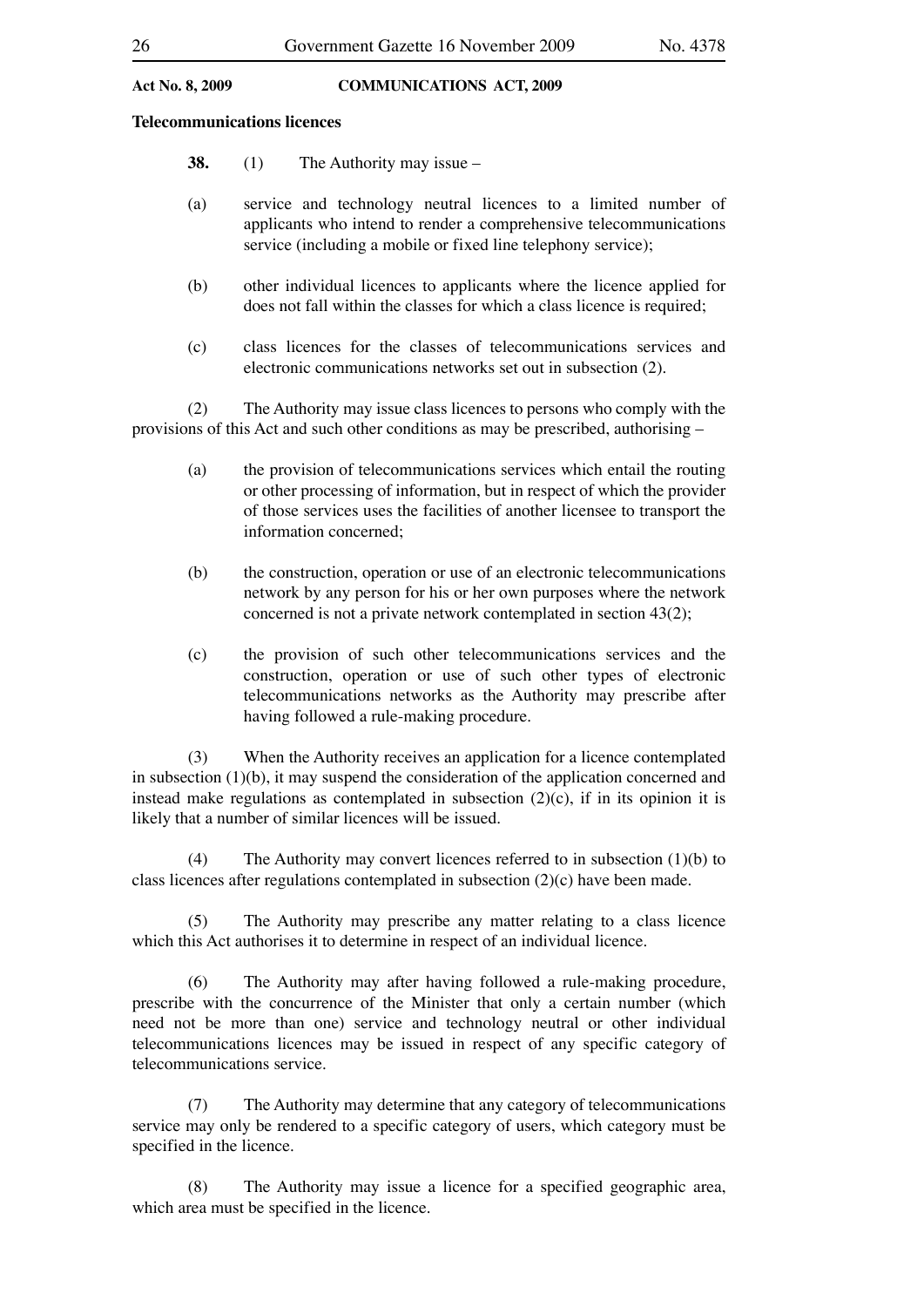(9) Licences must be issued for a fixed term and may be renewed by the Authority on application by the licensee.

 (10) The Authority may impose specific obligations and requirements on a licensee regarding –

- (a) mandatory provision of universal service and such other services as the Authority may think fit;
- (b) the transportation of emergency calls or other forms of emergency electronic communications free of charge and under such conditions and subject to such requirements as the Authority may determine;
- (c) the use of the radio frequency spectrum, the fees related to this use and to the costs of spectrum management and monitoring when applicable;
- (d) the allocation of individual telephone numbers or numbering ranges and the fees required for the management and control of the numbering plan;
- (e) the rights and obligations of the licensee with regard to interconnection;
- (f) the fees payable for the grant, management and control of the licence;
- (g) the equitable treatment of, and provision of information to, users, particularly concerning the contractual conditions under which the service is provided and that allow compensation to the customer in case of breach of quality requirements;
- (h) masts, towers or other facilities including requirements relating to the environmental or aesthetic impact of such facilities;
- (i) the duration of the licence and the conditions and procedures for its withdrawal, renewal and modification of its terms;
- (j) any matter that the Authority may consider when issuing a licence as provided in section 39(4); and
- (k) any other matter that may be required to achieve the objects of this Act.

 (11) The Authority may impose specific obligations on a licensee when the licensee has a dominant position in relation to the provision of any class of telecommunications services.

 (12) When the Authority issues individual licences, it may indicate in the licence –

- (a) which duties referred to in Part 2, are owed by the licensee concerned to which class of other licensees;
- (b) which duties referred to in Part 2 are owed to the licensee concerned by which class of other licensees;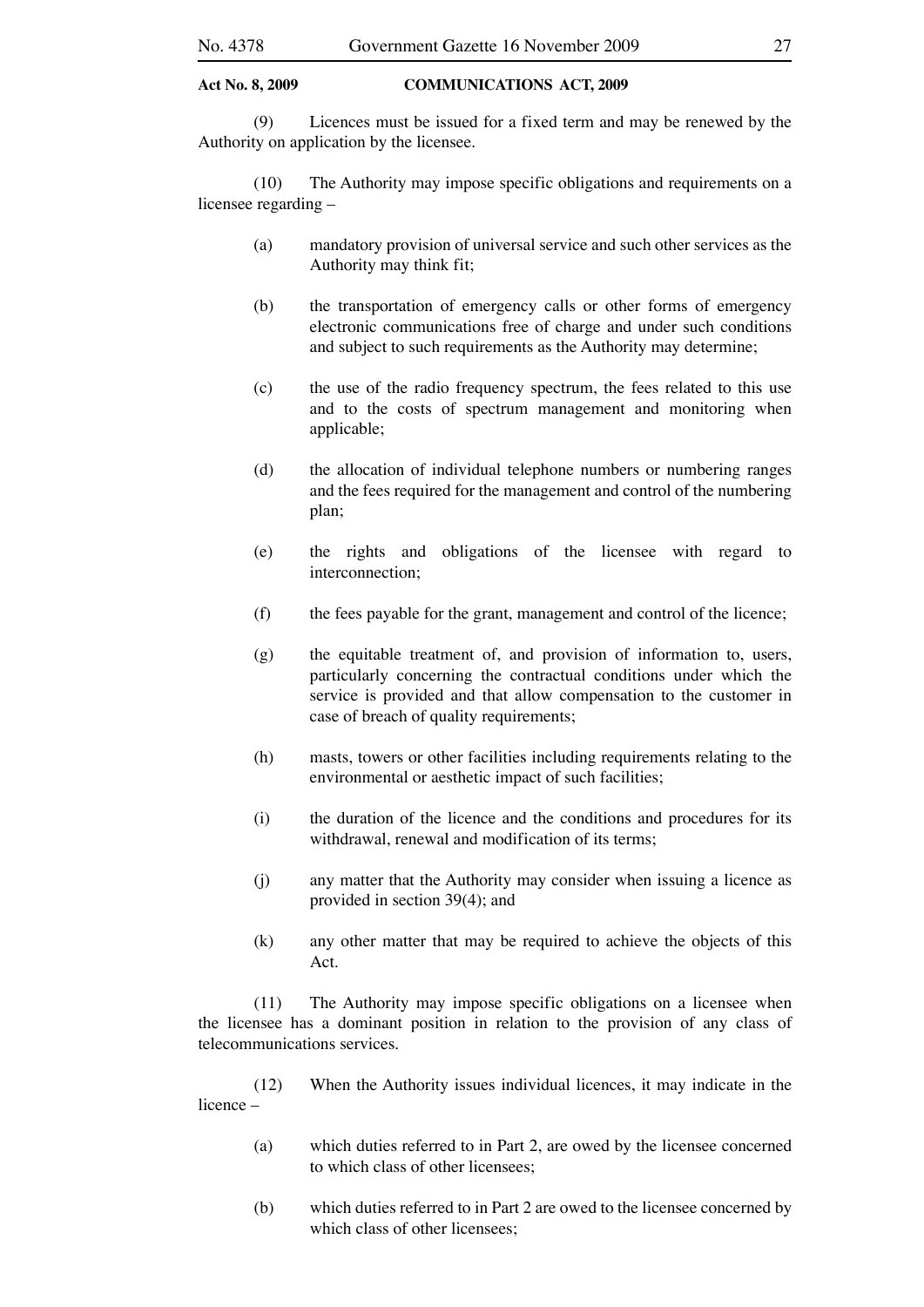(c) which special rights referred to in Part 5 the licensee concerned has in respect of which class of telecommunications facilities.

 (13) The Authority may make regulations prescribing any matter referred to in subsection (12) in respect of such class licences as may be prescribed.

- (14) When the Authority acts under subsection (12) or (13), it may  $-$
- (a) make distinctions between licensees who are dominant and those that are not, or between services for which licensees are dominant and those for which they are not;
- (b) grant the rights or impose the duties only in respect of a specified class of services or networks.

#### **Selection criteria for telecommunications service licences**

 **39.** (1) Subject to section 45, the Authority must grant individual telecommunications licences on the basis of selection criteria that are objective, nondiscriminatory, detailed and transparent.

 (2) The criteria referred to in subsection (1) must be prescribed by regulation before the Authority may consider the issuing of a licence.

 (3) Without limiting the power to refuse a licence when the granting of a licence is not in the public interest, the Authority may refuse to issue a licence on one or more of the following grounds –

- (a) national defence or public security;
- (b) technical constraints due to the limited availability of frequencies;
- (c) the lack of technical and financial capability to substantially meet the obligations arising out of the applicant's operating conditions or the fact that it does not meet prior specified selection criteria; or
- (d) the fact that the applicant has been subject to penalties referred to in section 115(4).

 (4) The Authority may consider the following matters when it is considering the granting of an individual licence –

- (a) the nature, characteristics, service coverage area and network extension schedule;
- (b) the operating hours, quality and availability of the network and access conditions;
- (c) the condition of confidentiality and neutrality of the service with regard to the information transmitted and other customer proprietary information;
- (d) the standards and specifications for networks and services;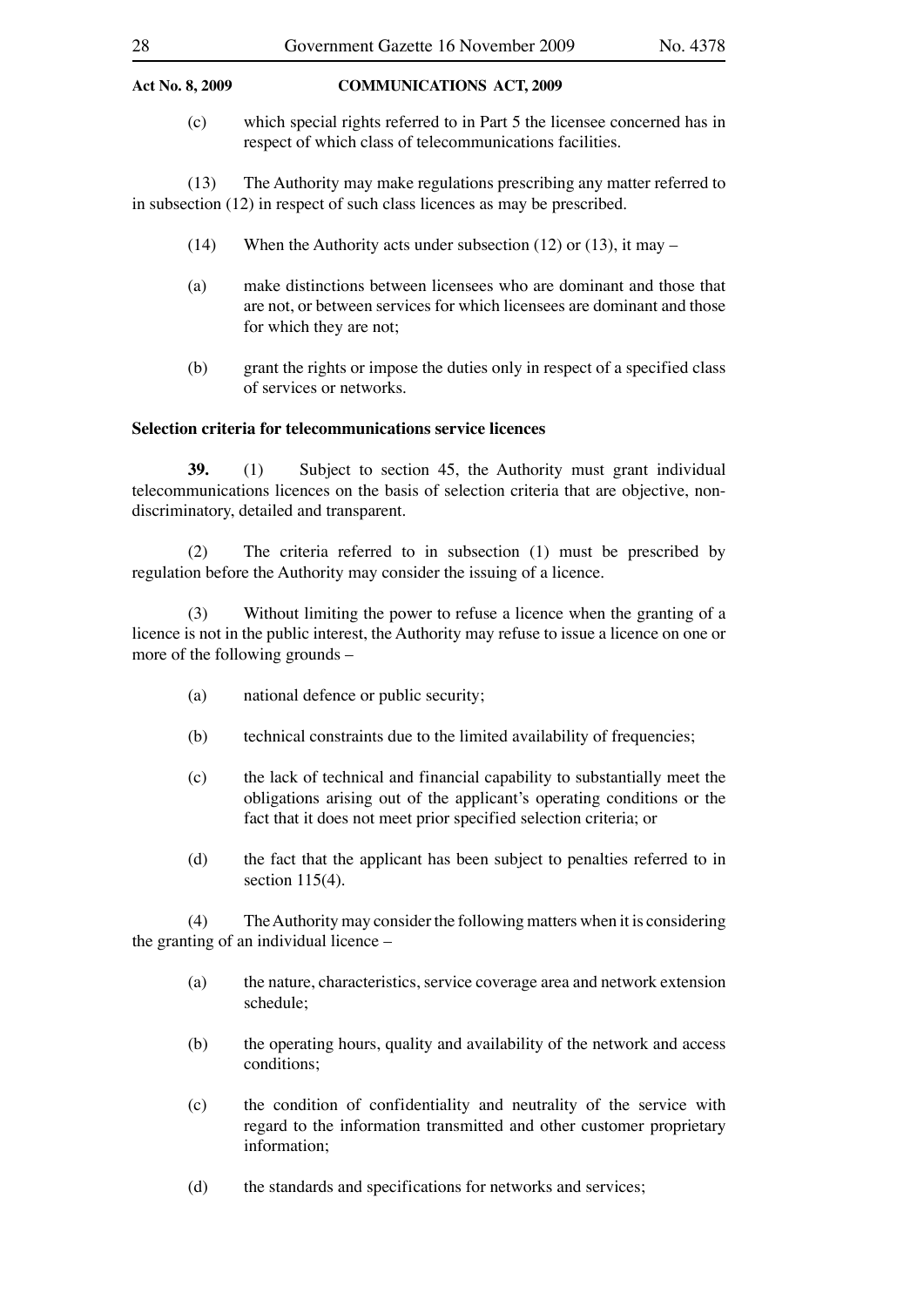- (e) network provisions relating to national defence and public security;
- (f) network provisions relating to fair competition;
- (g) the licensee's commitments to meeting its universal service obligations.

 (5) With respect to the licensing of services provided over radio frequencies, the Authority may in addition to any other power vesting in it, make regulations requiring prior approval for the installation and operation of equipment to avoid interference.

 (6) The Authority must prescribe the requirements with which the applicant for every category of class licence must comply.

 (7) The Authority must grant a class licence to every applicant who complies with the prescribed requirements and may not consider any other matter when deciding whether to grant the licence in question.

#### **Licensing procedures**

 **40.** (1) The Authority must by regulation determine open, nondiscriminatory and transparent procedures for the submission and consideration of applications for licences and for the withdrawal and renewal of licences.

 (2) These procedures must include public notice and opportunity to comment on applications and must specify the time periods within which the Authority must resolve or otherwise act on applications and submissions relating to applications, including applications for renewal.

#### **Tenders and competitive bidding**

 **41.** (1) The Authority may under the prescribed circumstances and subject to the prescribed conditions and procedures, by notice in the *Gazette* invite tenders for the provision of the class of telecommunications services specified in that notice.

 (2) On receipt of the tenders to provide the specified services, the Authority may award such individual licences to any of the persons who submitted tenders to it as in its opinion will promote the objects of this Act or it may decide to grant no licence.

 (3) The Authority is not compelled to accept the highest tender or any tender that complies with the conditions specified in the notice inviting tenders.

- $(4)$  If –
- (a) scarcity of radio wave frequencies or other resources makes it desirable in the opinion of the Authority;
- (b) the Authority has with the approval of the Minister decided,

that only a specified number of persons must be licensed to provide the services concerned it may by notice in the *Gazette* institute a system of competitive bidding that is structured in the manner specified in that notice.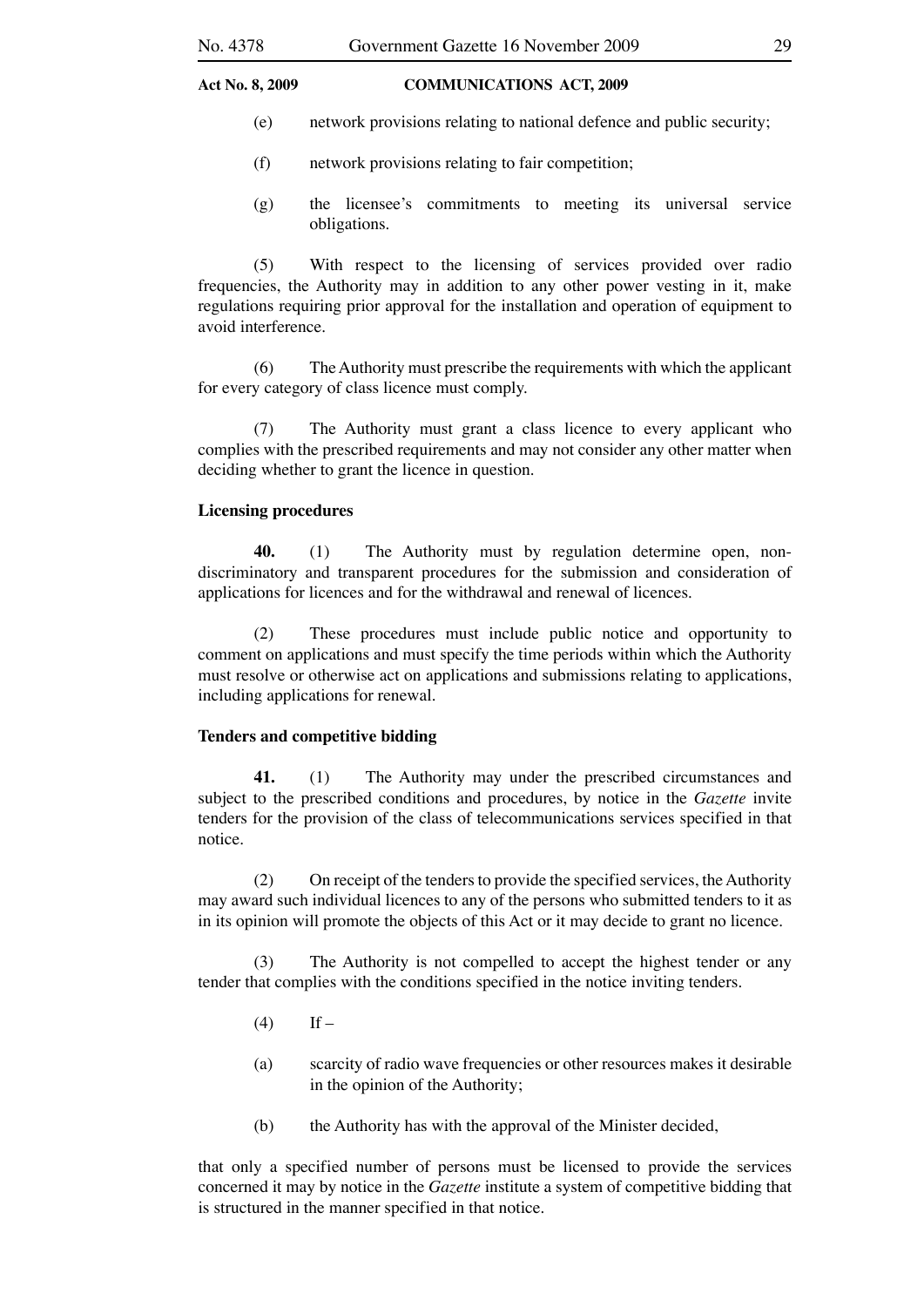(5) After the process of competitive bidding is complete, the Authority must consider all the bids received and may grant an individual licence to any person who submitted a bid or may refuse to grant an individual licence to any person who submitted a bid.

 (6) The Authority may by notice in the *Gazette* stop a process of competitive bidding before the process has been completed.

- $(7)$  When –
- (a) the Authority grants a licence or decides to grant no licence after tenders have been received;
- (b) grants a licence or decide not to grant a licence after the process of competitive bidding is completed; or
- (c) stops a process of competitive bidding under subsection (6),

it must by notice in the *Gazette* indicate the reasons for its decision.

### **Refusal, renewal, modification and termination of licences**

 **42.** (1) Prompt notice and grounds for such decision must be given to the applicant when the Authority denies, in whole or in part, a licence application or refuses to grant a renewal of a licence.

 (2) A licence may be modified upon a finding by the Authority that such modification would serve the objects of this Act: Provided that the Authority has given the licensee adequate advance notice of such modification and the grounds for such modification and has given the licensee an opportunity to object to such modification.

 (3) If any fees or any other amount payable to the Authority by a licensee are not paid on the date on which such fees are payable and remain unpaid after the expiry of a period of seven days after the written notice by the Authority to the licensee to remedy the default, the Authority may declare the licence to be forfeited.

### **Private networks**

 **43.** (1) The installation, administration and operation of private networks do not require a licence if such networks and services conform with the provisions of this Act and the basic qualifications and conditions that the Authority may prescribe.

- (2) A private network for the purposes of this section means a network that –
- (a) connects only equipment situated on one erf or one piece of land registered as such in the deeds office; and
- (b) does not have any radio apparatus in the network concerned, unless the possession and use of that apparatus in such network has been authorised by regulations made (or deemed to have been made) in terms of section 101(16).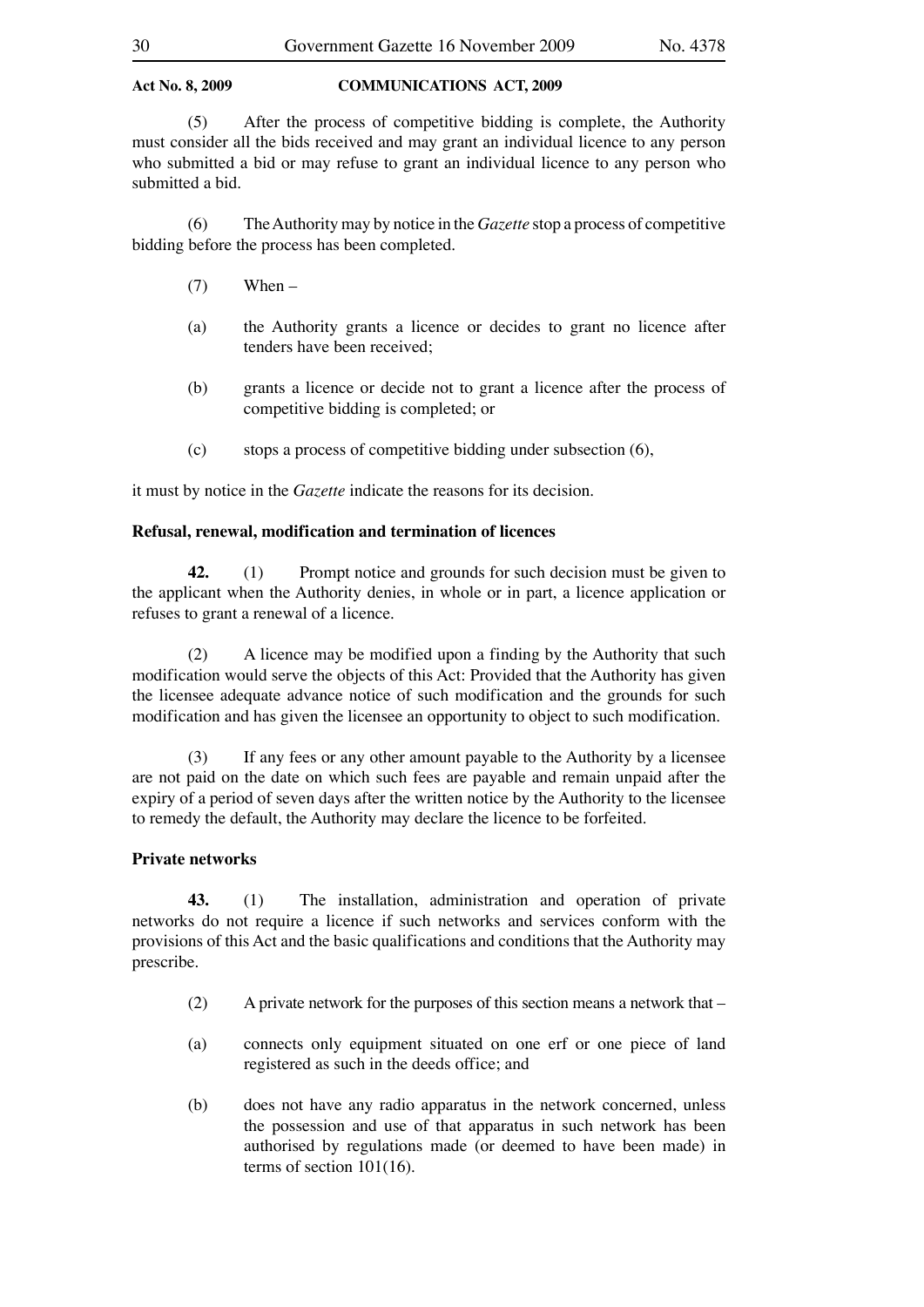#### **Provision of telecommunications equipment**

 **44.** (1) Subject to subsection (2), the Authority may not restrict the provision, including the development, manufacture, sale, lease, installation, maintenance or repair, of telecommunications equipment, except as expressly provided in section 80: Provided that the Authority may make regulations requiring such persons who provide such equipment to register with the Authority and to provide such information as may be prescribed, to the Authority.

 (2) The Authority may restrict the provision of telecommunications equipment by a licensee that is dominant in a market relating to the use or provision of such equipment by prescribing such accounting rules and other regulatory safeguards as it may consider necessary for the promotion of competition, after having followed a rule-making procedure.

#### **Automatic licence to be granted to Telecom**

 **45.** (1) Telecom will be deemed to have applied for a service and technology neutral licence to render telecommunications services on the date of commencement of this Act.

 (2) The licence issued to Telecom must include such mandatory or permissive network and service expansion targets and quality of service standards as the Authority deems appropriate in order to achieve the objects of this Act and to treat Telecom fairly.

 (3) The Authority must determine quality of service standards in the licence issued to Telecom under this section that must include, but are not limited to, requirements relating to service provision time, call completion rates, fault rates, fault repair times, dial tone delays, and dialling errors.

 (4) The Authority must establish procedures for measuring, reporting and monitoring compliance with network and service expansion targets and quality of service standards.

 (5) If Telecom fails to comply substantially with the mandatory network and service expansion targets or the quality of service standards contained in its licence, the Authority may impose such penalties as provided by section 115(4) of this Act.

 (6) The Authority may include conditions in the licence requiring Telecom to provide the following services to existing and new customers for the duration of the licence:

- (a) Domestic private line service;
- (b) international private line service;
- (c) public call offices and public pay-telephones;
- (d) emergency call services;
- (e) dial-up and printed directory information services; and
- (f) such other telecommunications services as the Authority may find to be in the public interest.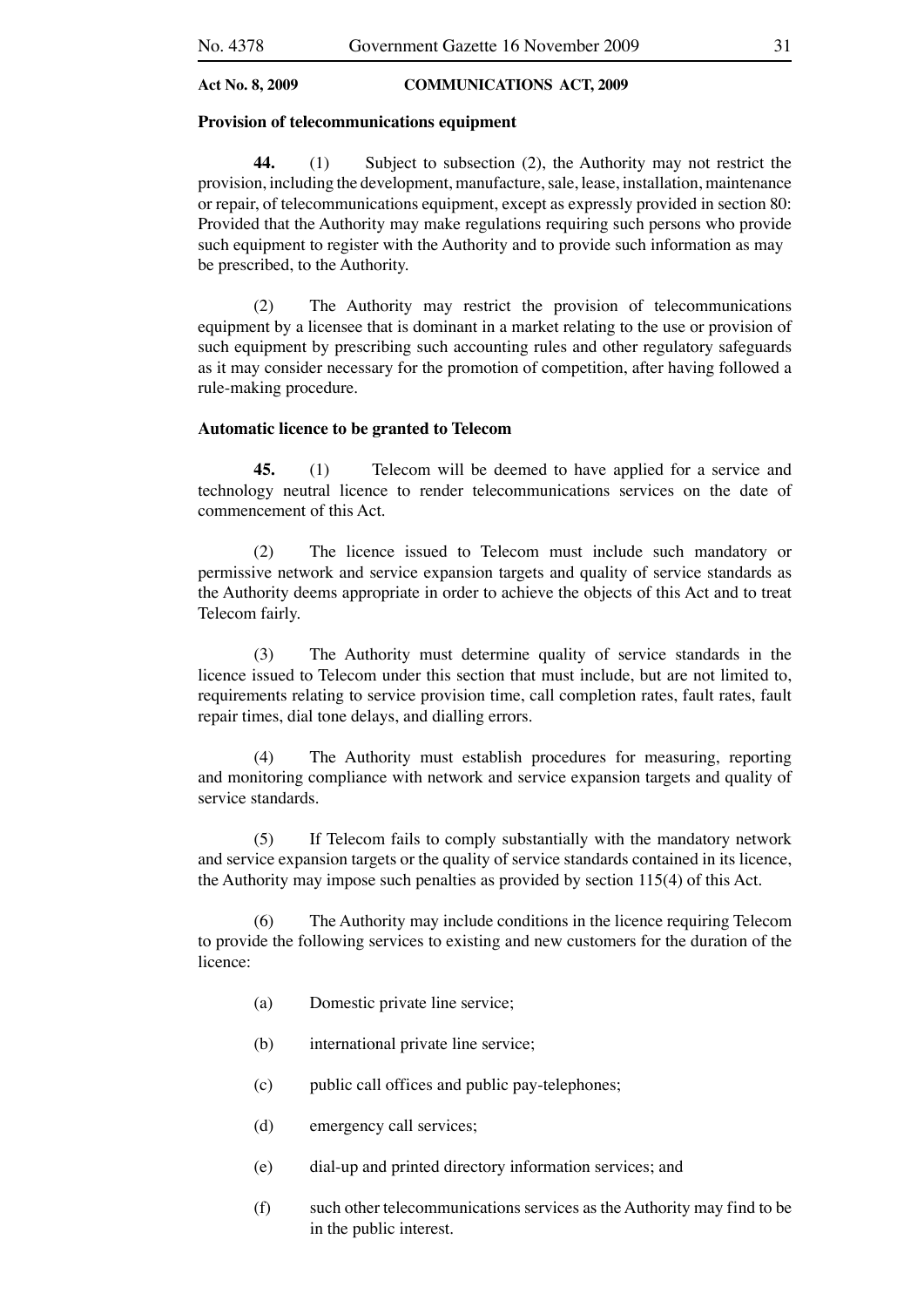(7) When acting in terms of subsection (6), the Authority must consider all relevant matters relating to the market for telecommunications services and the development of technology in order to determine whether the services are still necessary and appropriate.

#### **Ownership restrictions**

**46.** (1) Subject to subsection (2) and (4), no licensee may be controlled by any person that is not a Namibian citizen or a Namibian company and no more than 49% of the stock in any licensee may be owned by persons that are not Namibian citizens or Namibian companies that are controlled by Namibian citizens.

 (2) The Minister may beforehand authorise the acquisition of control or ownership of stock that is prohibited by subsection (1).

 (3) Any transfer of control or ownership prohibited by subsection (1) is of no force and effect.

 (4) Any acquisition of stock or transfer of control done before the commencement of this Act is deemed to have been done with the permission referred to in subsection (2), if such acquisition or transfer has complied with all legal requirements applicable at the time of such acquisition or transfer.

#### PART 2

#### DUTIES OF PROVIDERS OF TELECOMMUNICATIONS SERVICES

#### **Application of this Part**

 **47.** (1) Subject to section 38(12) and (13),the duties imposed by this Part are imposed upon all holders of technology and service neutral licences.

 (2) Subject to section 38(12) and (13), the duties imposed by this Part are owed to holders of technology and service neutral licences.

 (3) Unless the context indicates otherwise, a reference to "carrier" is construed as a reference to the licensee who owes the duty or to whom the duty is owed as the case may be in accordance with the provisions of subsection (1), (2), determinations made in terms of section 38(12) or regulations made in terms of section 38(13).

#### **Duties of carriers relating to promotion of competition**

- **48.** (1) All carriers have the duty to –
- (a) afford access to its poles, ducts and conduits to other carriers on rates, terms, and conditions that are consistent with this section;
- (b) establish reciprocal compensation arrangements for the transport and termination of telecommunications;
- (c) negotiate in good faith the particular terms and conditions of agreements to fulfil the duties described in this section, section 49, 50, 51(2) and 52.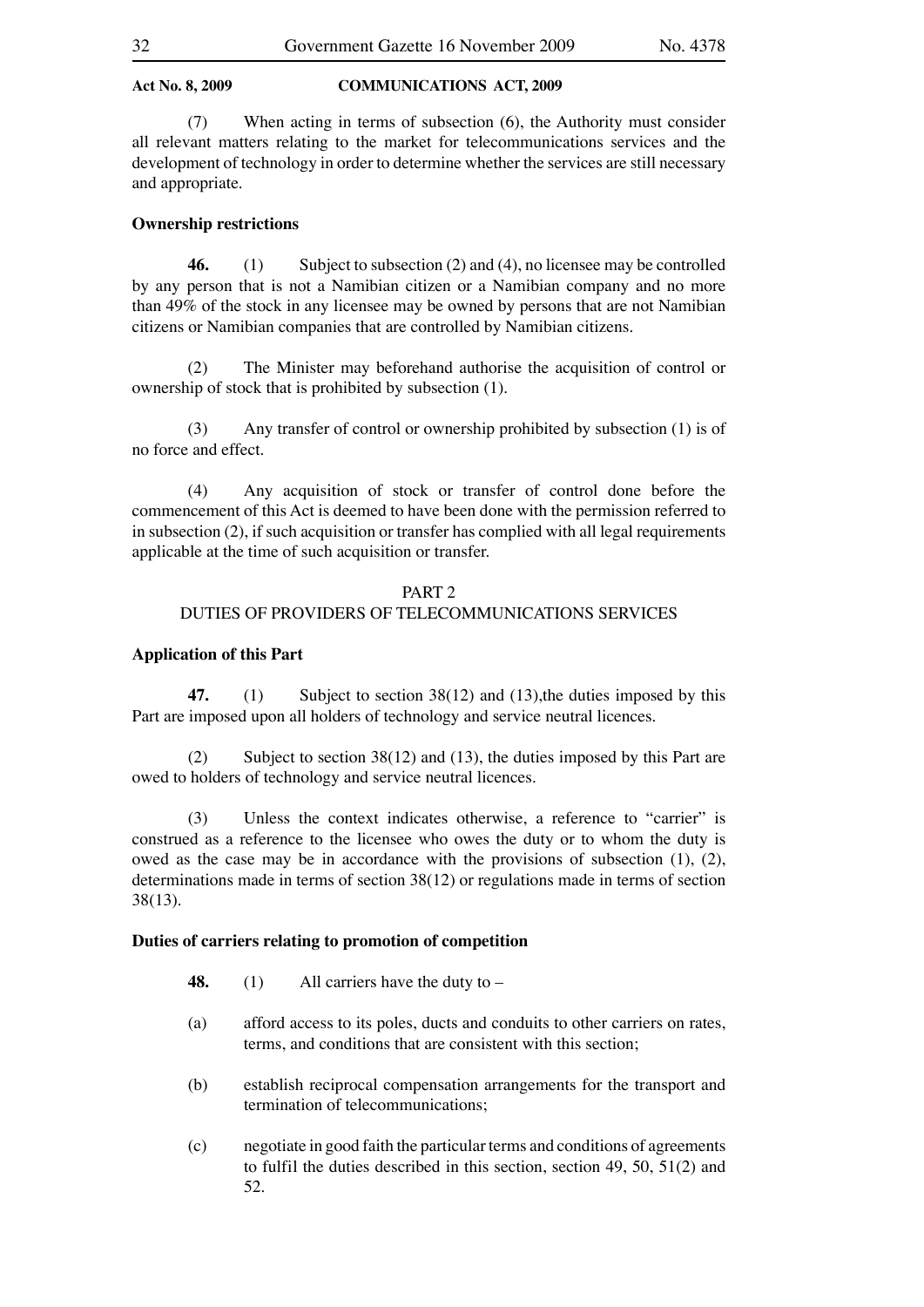(2) It is the duty of a carrier who has a dominant position with relation to some class of telecommunications services to –

- (a) provide subject to subsection (3), to any requesting carrier, nondiscriminatory access to network elements on an unbundled basis at any technically feasible point on rates, terms, and conditions that are just, reasonable, and nondiscriminatory in accordance with the terms and conditions of the agreement between them and the requirements of this Act;
- (b) provide subject to subsection (5), on rates, terms, and conditions that are just, reasonable, and nondiscriminatory, for physical co-location of equipment necessary for interconnection or access to unbundled network elements at the premises of the dominant carrier, if such network elements relate to the market segment in which the carrier in question is dominant.

 (3) Subject to subsection (4), a dominant carrier must provide such unbundled network elements in a manner that allows requesting carriers to combine such elements in order to provide the telecommunications service concerned.

- $(4)$  If –
- (a) it does not place an unreasonable burden upon the dominant carrier; and
- (b) it will place an unreasonable burden upon the carrier requesting such elements if it is not done, the dominant carrier must combine such elements in the manner requested.

 (5) The dominant carrier may provide for virtual or any other form of colocation if it demonstrates to the Authority that physical co-location is not practical for technical reasons or because of space limitations.

 (6) The Authority may after a rule-making procedure, make regulations regulating the duties imposed on carriers by this section and the terms upon which carriers must agree to fulfil these duties.

 (7) In determining what network elements must be made available for the purposes of subsection (2)(a), the Authority must consider, at a minimum, whether –

- (a) access to such network elements as are proprietary in nature is necessary; and
- (b) the failure to provide access to such network elements would impair the ability of the carrier seeking access to provide the services that it seeks to offer.

 (8) Any carrier may request the Authority to convene a hearing in order to determine reasonable terms relating to the duties referred to in this section.

 (9) For the purposes of this section, "network element" means a facility or equipment used in the provision of a telecommunications service, including all features, functions and capabilities that are provided by means of such facility or equipment,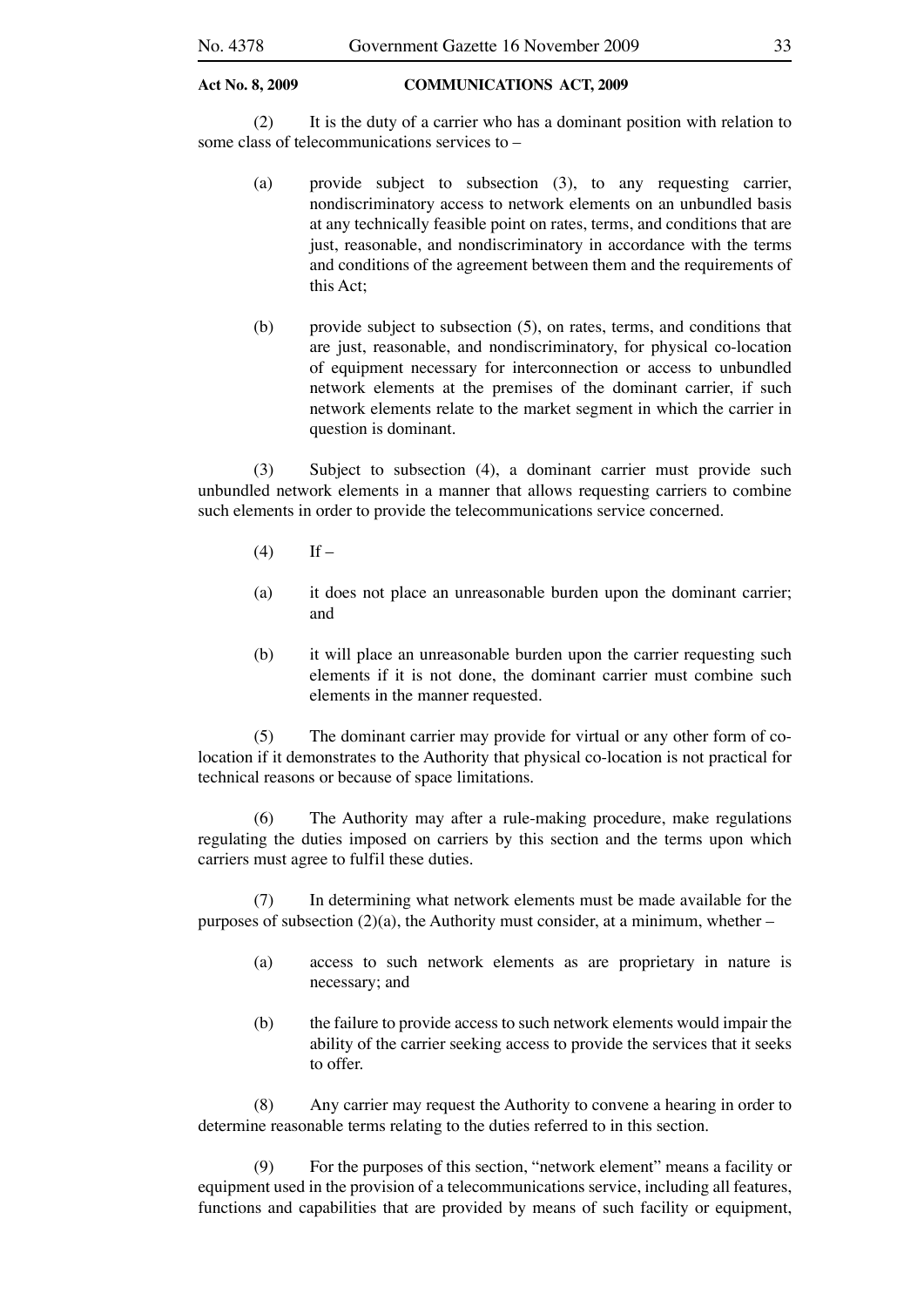such as subscriber numbers, databases, signalling systems and information sufficient for billing and collection or used in the transmission, routing or other provision of telecommunications services.

#### **Interconnection**

 **49.** (1) In accordance with the terms and requirements prescribed by the Authority after a rule-making procedure, all carriers must allow any other carrier to interconnect its network with that of the former carrier for the purpose of the transport and termination of telecommunications and information.

 (2) A carrier may impose reasonable charges on a requesting carrier for interconnection which charges must be limited to the costs provided for in this section.

 (3) If a carrier agrees to provide interconnection as contemplated in this section, the charges and all other material terms of that interconnection agreement must be contained in a written agreement.

 (4) All interconnection agreements must be submitted to the Authority for approval –

- (a) within 90 days from the date of commencement of this Act, in the case of agreements concluded before the commencement of this Act;
- (b) within 30 days from the concluding of the agreement in the case of agreements concluded after the commencement of this Act.

 (5) Unless the parties agree on a later date, an interconnection agreement comes into operation on the date on which it is filed with the Authority.

 (6) The Authority must approve or disapprove an interconnection agreement within 120 days from the date of filing thereof and may on its own motion act under subsection (7) or allow the parties such an additional period as it thinks fit to conclude an agreement, subject to such determination as it thinks fit.

 (7) If carriers fail to agree on terms of interconnection within a reasonable period (which may be specified by the Authority), one or both of the parties may request that the Authority determines terms of interconnection in accordance with this section.

 (8) A carrier who is dominant in respect of any services relating to the request for interconnection must allow such interconnection at any technically feasible point within its network and such interconnection must be accomplished without unreasonable interruption of service to existing users.

 (9) The quality of the interconnection must be at least equal to that provided by a carrier to itself, or any affiliate, or any other party to which interconnection is provided.

 (10) The burden of demonstrating the reasonableness of a disputed practice rests solely on the carrier responsible for implementing interconnection.

 (11) In resolving any disputes concerning interconnection, the Authority must subject to subsection (12) and (13), adhere to the following principles –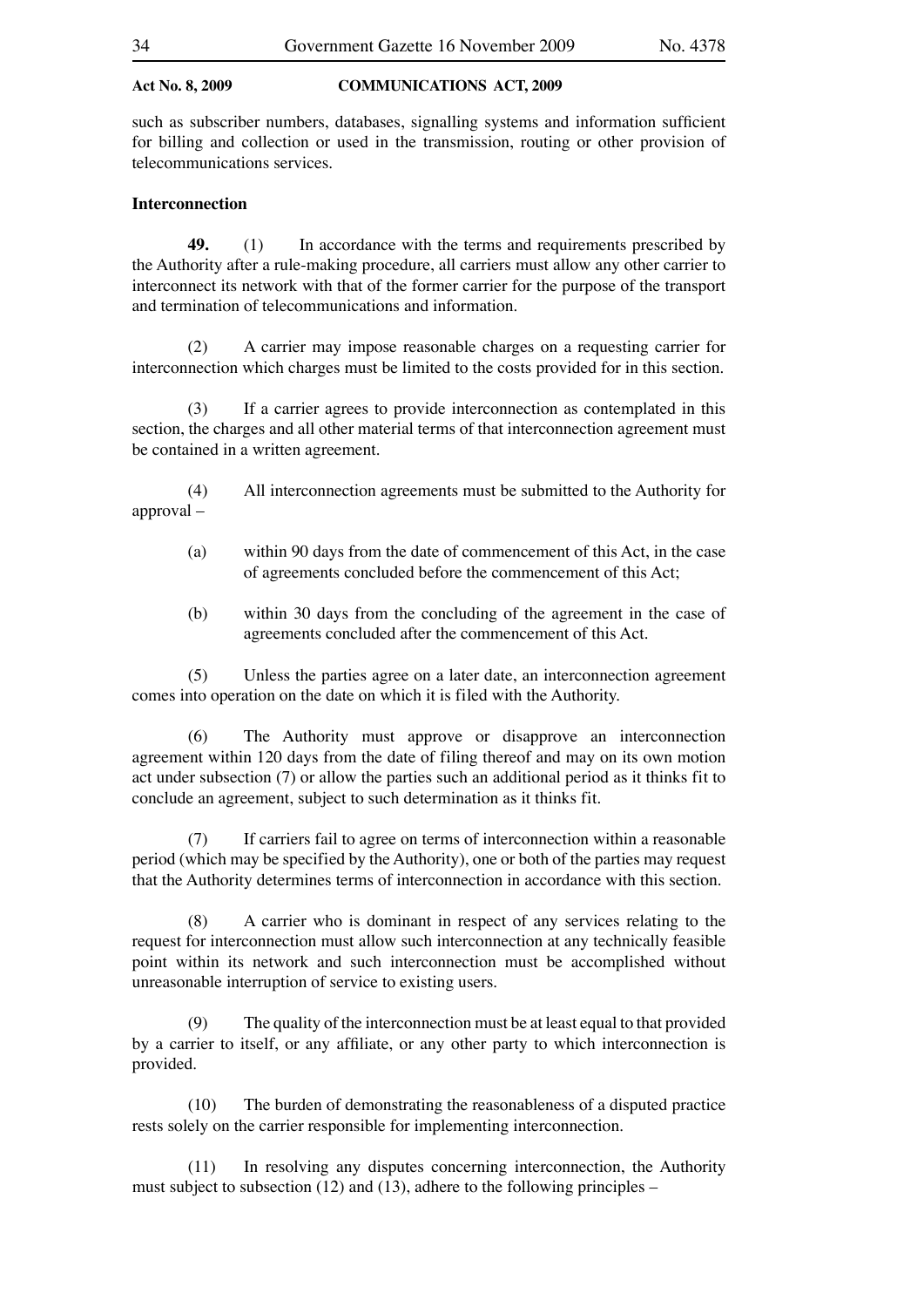- (a) the terms and practices for interconnection may not vary depending on the type of telecommunications service to be provided by the carrier requesting interconnection and may not discriminate unjustifiably between users of equivalent interconnection arrangements or similarly situated users;
- (b) charges for interconnection services and facilities may not exceed the carrier's forward-looking incremental costs: Provided that the Authority may order both parties to an interconnection arrangement to adopt identical interconnection charges based on the demonstrated forwardlooking incremental costs of one of the providers if the Authority finds that doing so would promote competition and the efficient provision of interconnection services and facilities;
- (c) differences in charges between different users can be justified only based on cost differences directly attributable to providing interconnection for those users;
- (d) costs must be measured according to methods prescribed by the Authority after following a rule-making procedure.

 (12) In order to allow a carrier to establish market share or to allow a carrier to compete effectively with entrenched carriers, the Authority may after conducting a hearing, determine interconnection fees that are more favourable to such carrier.

 (13) The Authority may prescribe benchmark charges for interconnection which charges must subject to subsection (12), be determined in accordance with international benchmarks on interconnection and subject to the principles set out in subsection  $(11)$ .

 (14) A carrier must charge the benchmark fees prescribed in terms of subsection (13), unless it can prove to the Authority that its forward-looking incremental costs will exceed the benchmark fees prescribed in terms of subsection (13).

 (15) All carriers must provide reasonable notice to every other carrier whose network is interconnected with its network of changes in the information necessary for transmitting and routing services using its facilities or networks, as well as, of any other changes that affect the interoperability of those facilities and networks.

 (16) Any carrier who is a party to an interconnection agreement with licensees authorised by foreign countries must submit all such agreements to the Authority –

- (a) in the case of an agreement concluded before the commencement of this Act, within 90 days from the date of commencement of this Act;
- (b) in the case of an agreement concluded after the commencement of this Act, within 90 days from the conclusion of the agreement concerned.

 (17) If an agreement referred to in subsection (16), in the opinion of the Authority, has the effect of impairing competition or the interoperability of the networks of different carriers, the Authority may after holding a hearing impose obligations upon a carrier who is a party to such agreement which would have the effect of remedying such impairment.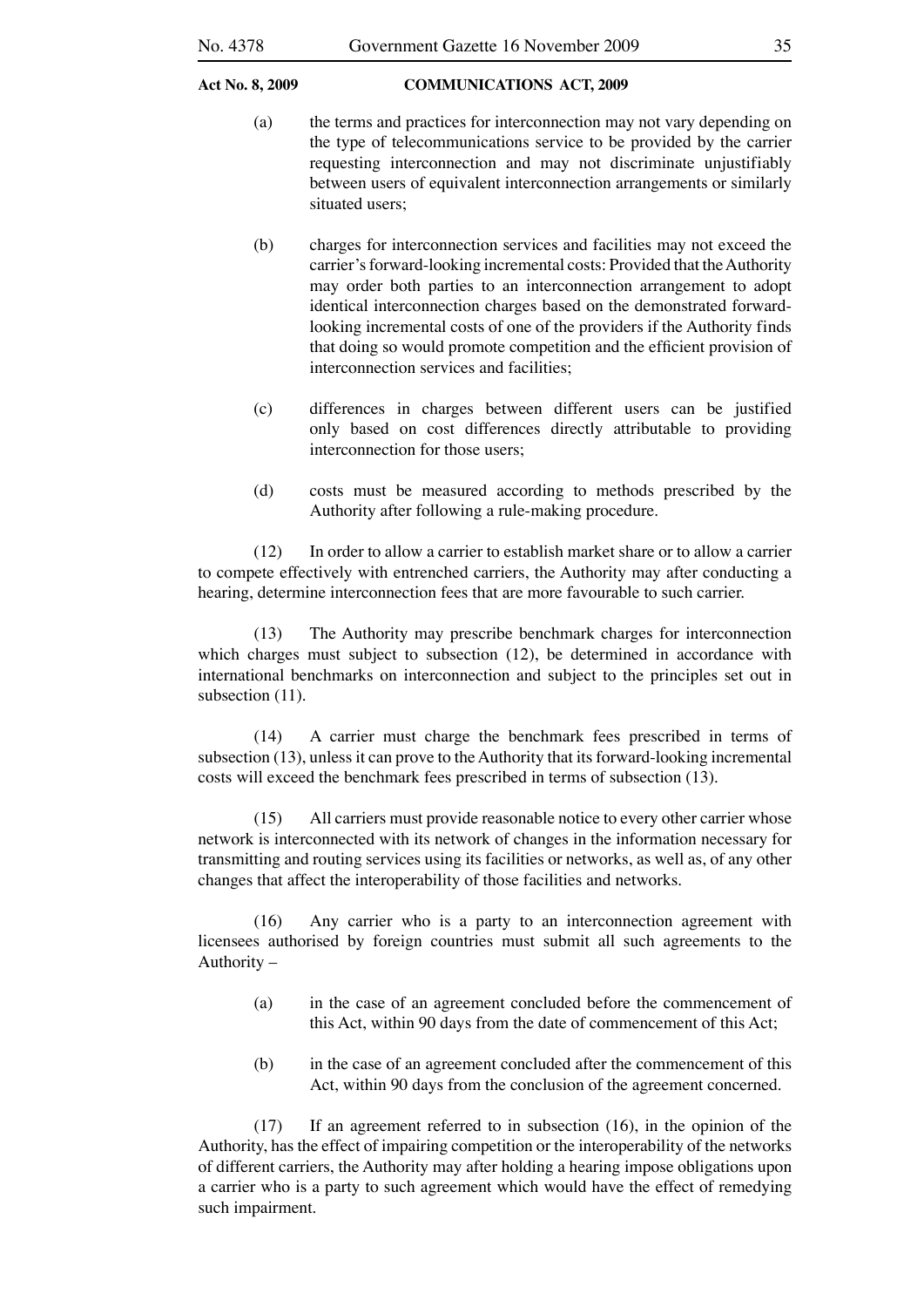(18) In the case of an agreement referred to in subsection (16) concluded after the commencement of this Act, the Authority must (within 90 days from the date on which the agreement is submitted to it)approve or order modifications to any terms, including the accounting rate and settlement arrangements, agreed upon by the parties before the agreement can become binding upon the parties.

 (19) When concluding an agreement referred to in subsection (16) all carriers must comply with all international treaties and bilateral agreements relating to such arrangements, and any requirements prescribed for such arrangements.

 (20) In reviewing international interconnection arrangements, the Authority must take into account exclusionary and discriminatory practices of foreign providers of telecommunications services and governments.

#### **Sharing of infrastructure**

**50.** (1) When it will promote competition or the other objects of this Act, a dominant carrier must lease any infrastructure to any other carrier or must allow the latter carrier to install telecommunications equipment on such infrastructure or to otherwise utilise such infrastructure: Provided that the dominant carrier may refuse to make such infrastructure available if –

- (a) such infrastructure is required by the dominant carrier for its own purposes;
- (b) in all the circumstances, the making available of such infrastructure will impose an unreasonable burden upon the dominant carrier; or
- (c) the making available of such infrastructure is likely to affect the service of the dominant carrier detrimentally.

 (2) A dominant carrier may request the Authority to exempt it from any duty imposed by this section for a period of six months.

 (3) A request contemplated in subsection (2) may be granted by the Authority, if the dominant carrier can prove that if it complies with the duty concerned, it would not be able to perform any expansion which it plans to perform.

 (4) If any expansion is not performed within six months from the date on which the Authority granted the exemption contemplated in subsection (2), then the dominant carrier will be obliged to comply with the request concerned.

 (5) It is the duty of any utility to lease any spare capacity available in any tower, mast, pole, duct, conduit or pipe to any carrier who requests that utility to lease such capacity in order to attach any telecommunications equipment to such infrastructure or to lay any telecommunications wires or fibres in such infrastructure.

 (6) A lease referred to in subsection (5) must be on reasonable terms (including terms relating to compensation).

 (7) A utility may refuse to lease infrastructure as contemplated in subsection  $(5)$  if  $-$ 

 (a) such infrastructure is reasonably required for the expansion of the activities of the utility concerned;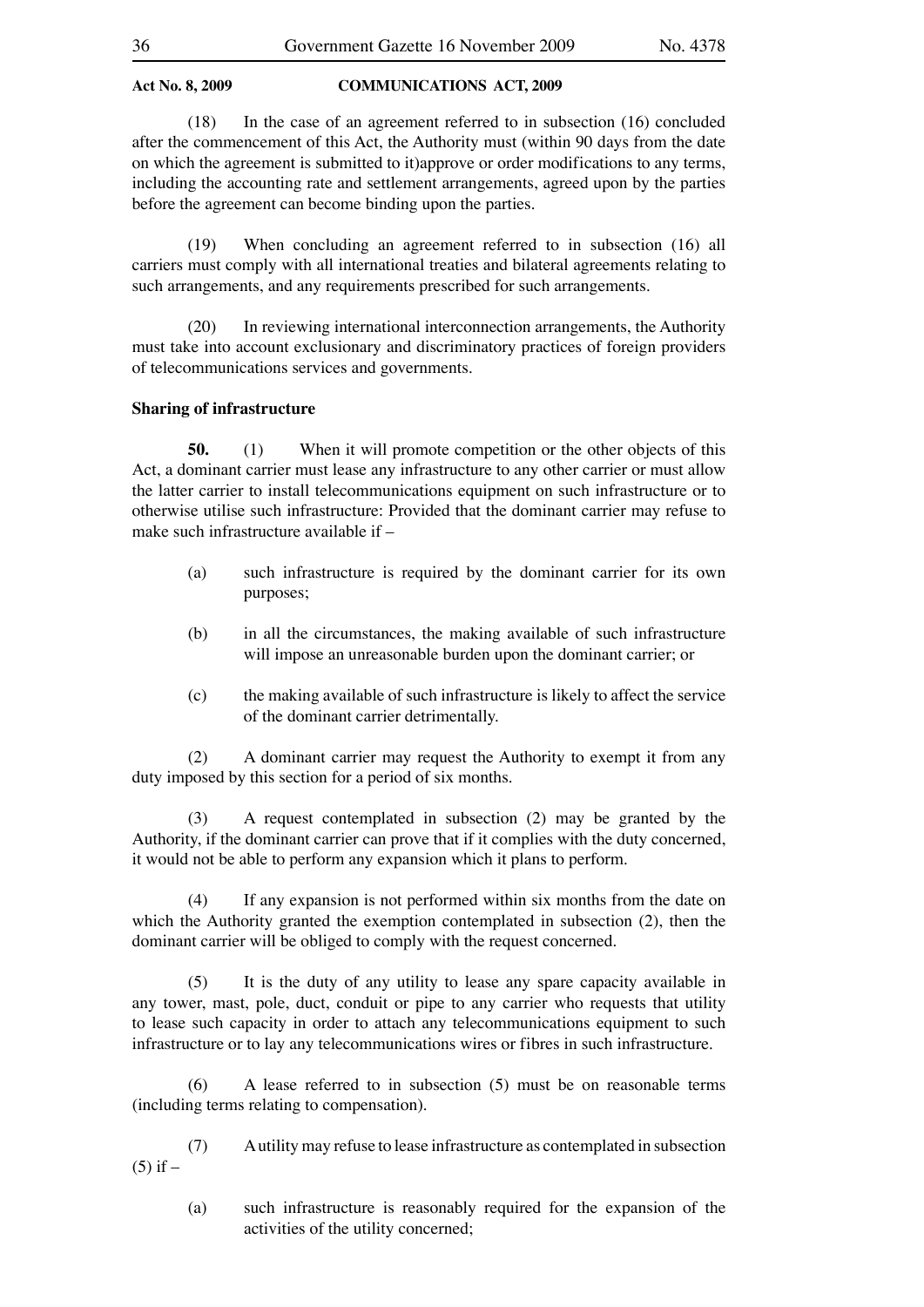- (b) the activities of the requesting carrier will interfere with the activities of the utility concerned; or
- (c) the activities of the requesting carrier will place an unreasonable burden upon the utility concerned.

 (8) A dominant carrier or the utility who leases the infrastructure must maintain that infrastructure and facilities installed in its premises or facilities, in return for the payment of compensation negotiated between the parties.

 (9) The Authority may after a rule-making procedure make regulations to ensure that any conditions and charges for such lease are reasonable, non-discriminatory and fairly apportioned among carriers and utilities.

 (10) Where the parties are unable to negotiate a reasonable price, terms or conditions for any agreement under this section, the Authority must convene a hearing to determine the appropriate prices, terms, and conditions.

 (11) For the purposes of this section, "utility" means any person that provides telecommunications services,broadcasting or any other radio communications services, as well as electricity, gas or water.

# **Prohibition against restraint of resale**

**51.** (1) All carriers must permit the unrestricted resale of their retail services.

 (2) A licensee who is dominant in respect of some class of telecommunications services must offer such telecommunications services for resale at a discounted rate to any requesting reseller.

 (3) Where the parties are unable to negotiate a discounted rate for resale, the parties may request the Authority to convene a hearing to determine such resale discount rate.

 (4) A licence is not required by a person that only resells telecommunications services obtained from a licensee.

### **Duty not to discriminate when rendering telecommunications services**

 **52.** A carrier may not provide telecommunications services on terms that discriminate against, or give undue preference to any user, reseller or provider of telecommunications services on the grounds that –

- (a) that user, reseller or provider renders any service or class of service or does not provide any service or class of service to the public;
- (b) that user, reseller or provider uses or does not use any service or class of service rendered by that carrier or an affiliate of that carrier that is not reasonably related to the service in question; or
- (c) that user, reseller or provider makes use of any service rendered by a third person.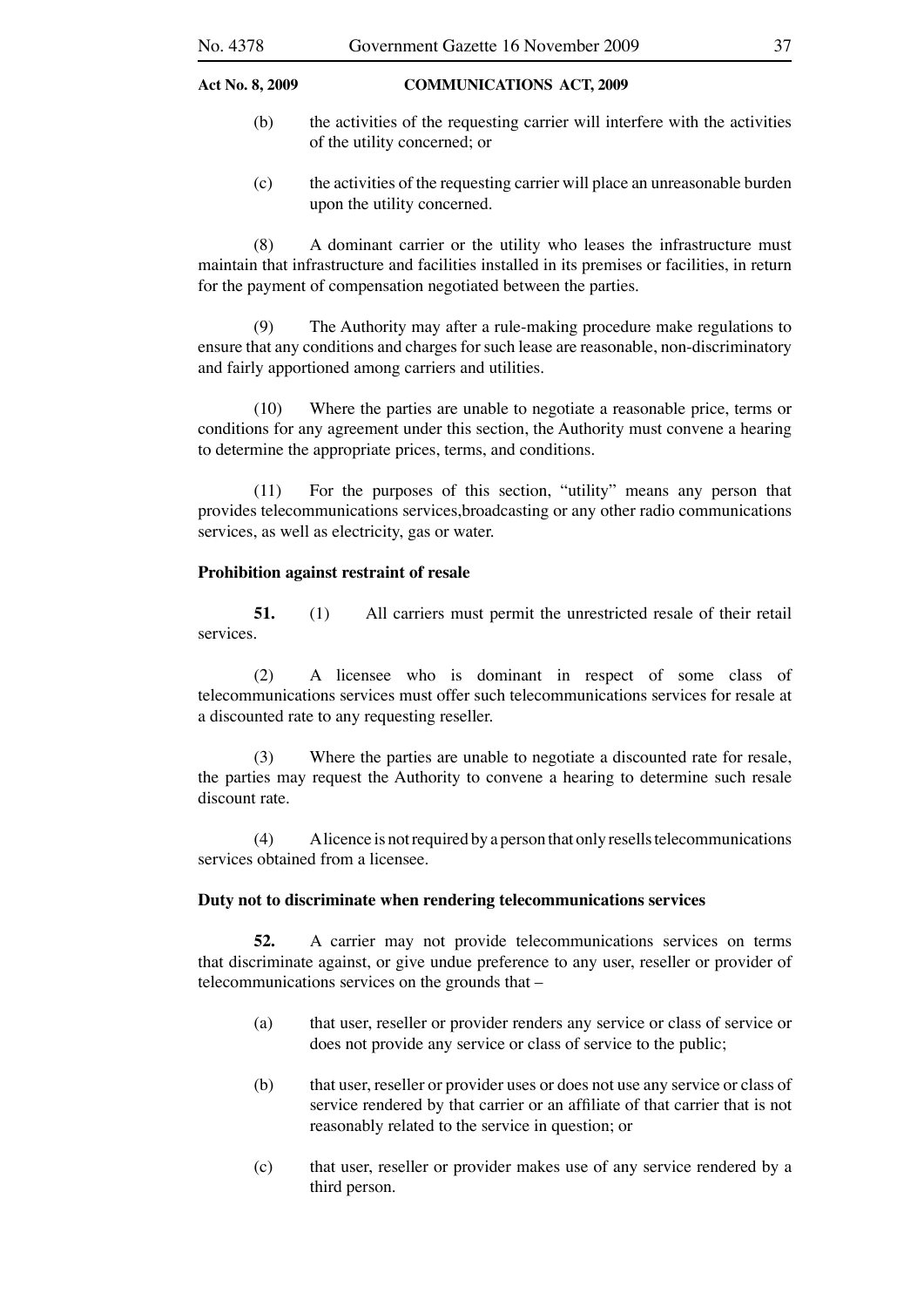# PART 3 TARIFFS AND ACCOUNTING

# **Rates and tariffs**

 **53.** (1) Subject to subsection (2), (3), (4) and (6) all rates and charges received in respect of any telecommunications service that may only be provided with an individual licence or a prescribed class licence, must be in accordance with a tariff filed and permitted to come into operation in accordance with the provisions of this section: Provided that the Authority may prescribe services for which the filing of a tariff is not necessary if in its opinion, there is competition in the market for the provision of those services.

 (2) Subsection (1) does not apply to a temporary reduction in any rates charged by a licensee if –

- (a) such rates do not apply for a period longer than three months;
- (b) such rates are for promotional or advertising purposes only; and
- (c) all relevant particulars relating to the rates concerned are given to the Authority no later than the date on which the fact that special rates will be charged are made known to the general public.

 (3) Subsection (1) does not apply in respect of any rates or charges payable in respect of any interconnection arrangement between two licensees.

 (4) A tariff filed in terms of this section may provide that specified classes of services to specified classes of customers will not be subject to that tariff.

 (5) Every contract concluded for the provision of services that are not subject to a tariff as contemplated in subsection (4), must be filed with the Authority which has the power to deal with such contract as if it were an interconnection agreement.

 (6) Every licensee must within six months from the commencement of this Act, file a tariff with the Authority in accordance with the provisions of this section.

 (7) If a licensee wishes to amend a tariff applicable to it, or wishes to use a new tariff, it must file a new or amending tariff in the prescribed manner with the Authority for the approval thereof.

 (8) Any tariff or amendment of a tariff must state the date on which the tariff or amendment comes into operation, which date may not be less than 60 days (or such shorter period as the Authority may prescribe for specific classes of service)from the date of the filing referred to in subsection (7).

 (9) Tariffs must contain all pertinent information concerning rates and charges for services, including all deposits, non-recurring charges and monthly charges, as well as all terms and conditions applicable to the provision of services by the corresponding licensee, including rights and remedies available to customers in the event of unauthorised charges or other disputes or claims over billing or the provision of services, and any other information requested by the Authority pursuant to this section.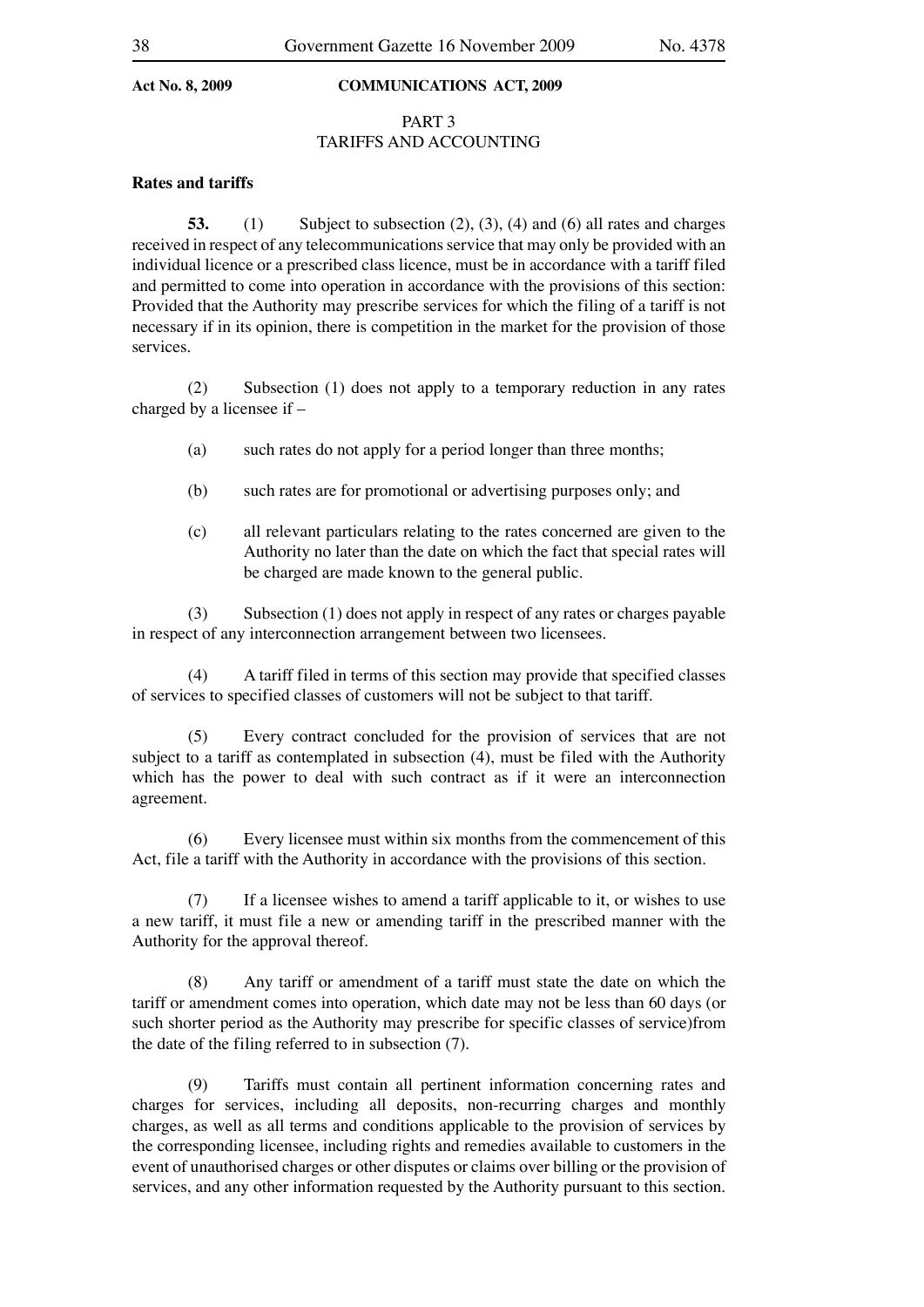(10) Notice of the filing of a tariff must be published by the Authority in the *Gazette* , and after such tariff has come into operation, the full text of the tariff must be made available in terms of section 27.

 (11) Licensees may withdraw a tariff after filing prior to the Authority's decision on the tariff.

 (12) Subject to subsection (13), after notice of the tariff filing is published, a tariff must be permitted to come into operation automatically upon the date specified as its date of commencement, unless it does not comply with subsection (19).

 (13) The Authority may postpone the date of commencement of a tariff before it has come into operation, for a period not exceeding 90 days, to examine the reasonableness of the tariff.

 (14) If the Authority finds that there are grounds for rejecting the tariff as contemplated in subsection (19), before it comes into operation, it may partially or totally reject the tariff or approve that tariff on condition that specified amendments are made to the tariff concerned.

 (15) If a tariff is rejected, the Authority may require that prior rates remain in effect, or it may determine temporary rates to be in effect until a new tariff is proposed by the licensee and permitted to come into operation.

 (16) At any time after a tariff has come into operation, upon receiving evidence that there are grounds for rejecting the tariff as contemplated in subsection (19), the Authority may investigate its reasonableness which investigation must be concluded within five months.

 (17) If after an investigation referred to in subsection (16), the Authority finds that there are grounds for rejecting the tariff as contemplated in subsection (19), it may require that prior rates be applied or it may determine temporary rates and any other temporary measures consistent with the provisions of this Act to be in effect until a new tariff is proposed by the licensee and permitted to take effect or the Authority may order refunds to customers consistent with its findings.

 (18) Tariff filings must be accompanied by all such accounting and cost information as the Authority may require, and must comply with all other requirements prescribed by the Authority.

 (19) The Authority may reject a tariff or part thereof if it will promote the objects of this Act and –

- (a) it is unreasonable;
- (b) it does not conform to the terms and conditions stipulated in the licence issued to the licensee concerned;
- (c) it does not comply with regulations made in terms of subsection (20);
- (d) it is unreasonably discriminatory;
- (e) it has the effect of impairing competition;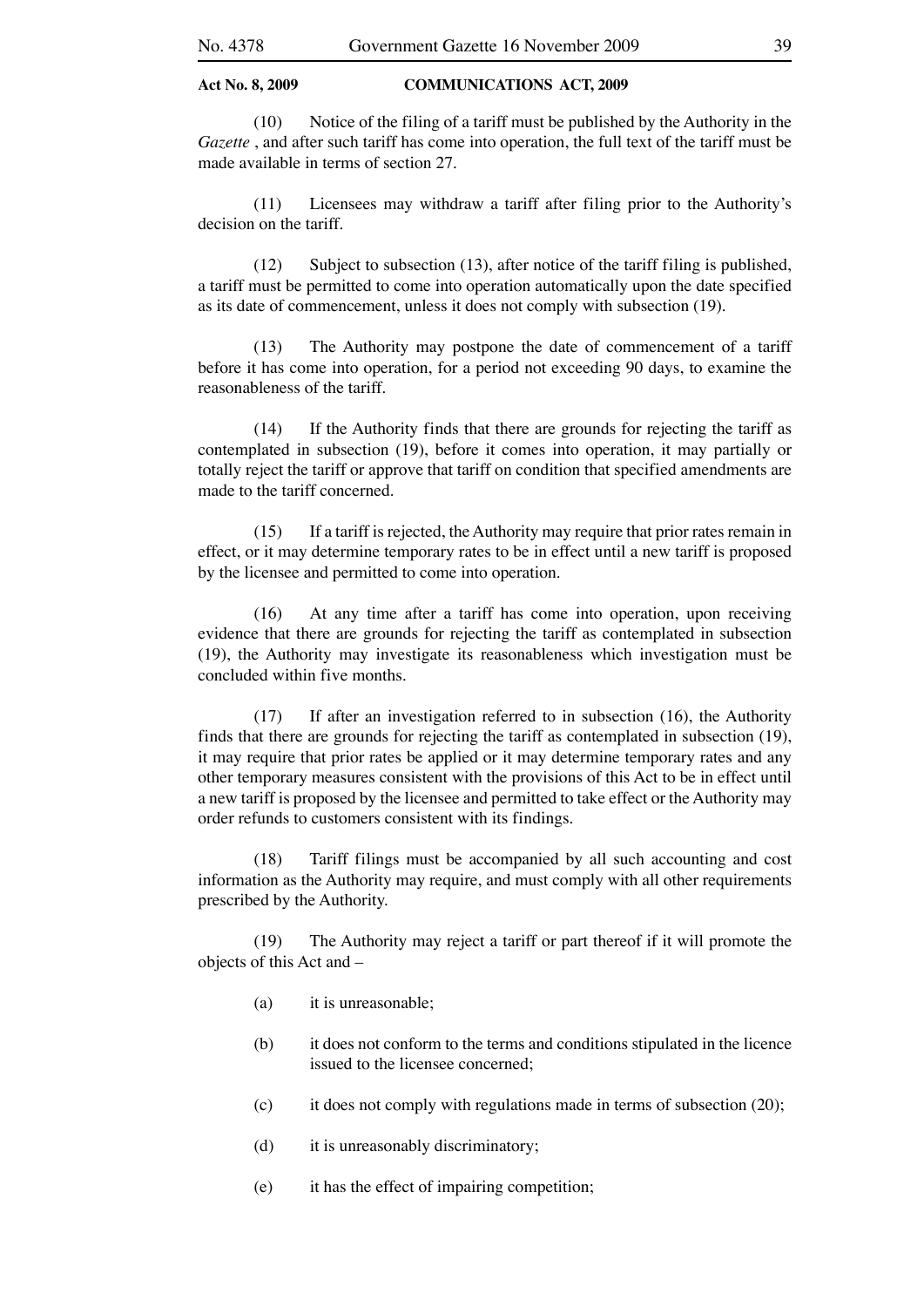- (f) it is not sufficiently disaggregated so that the user is required to pay for facilities or services which are not necessary for, or reasonably related to the service to which the charge in question relates; or
- (g) it is not accompanied by such cost information and other supporting material as the Authority may require under subsection(18).

 (20) The Authority may after having followed a rule-making procedure make regulations –

- (a) prescribing limits on the tariffs that licensees may charge for the rendering of telecommunications services;
- (b) prescribing the methods of the sharing of costs between customers in urban and rural areas;
- (c) prescribing the methods of calculating tariffs where services are subsidised as contemplated in section 57;
- (d) prescribing any other matter relating to tariffs that is necessary or expedient.

# **Cost Accounting Procedures**

 **54.** (1) A dominant licensee and any other licensee designated by the Authority must keep separate accounts for its telecommunications activities, to the extent that would be required if the telecommunications activities in question were carried out by legally independent companies, so as to identify all elements of costs and revenue, with the basis of their calculation and the detailed attribution methods used.

 (2) The Authority must prescribe reasonable accounting systems based on current costs and activity-based accounts within two years after the date of commencement of this Act.

 (3) Such accounting procedures must be followed and implemented by the dominant licensee and, where appropriate, other licensees designated by the Authority in terms of subsection (1).

 (4) The Authority must verify compliance with such cost accounting systems.

 (5) The dominant licensee and other licensees required to adopt such accounting systems must provide financial information to the Authority promptly on request and at the level of detail required by the Authority.

 (6) The Authority may make relevant, complete or summary accounting information available on request to all interested parties subject to considerations of confidentiality of proprietary information.

 (7) Where a licensee has the obligation to comply with cost accounting procedures, discount schemes for users, including customers, must be fully transparent and non-discriminatory.

 (8) The Authority may require such schemes to be modified or withdrawn if they are prejudicial to the objects of this Act.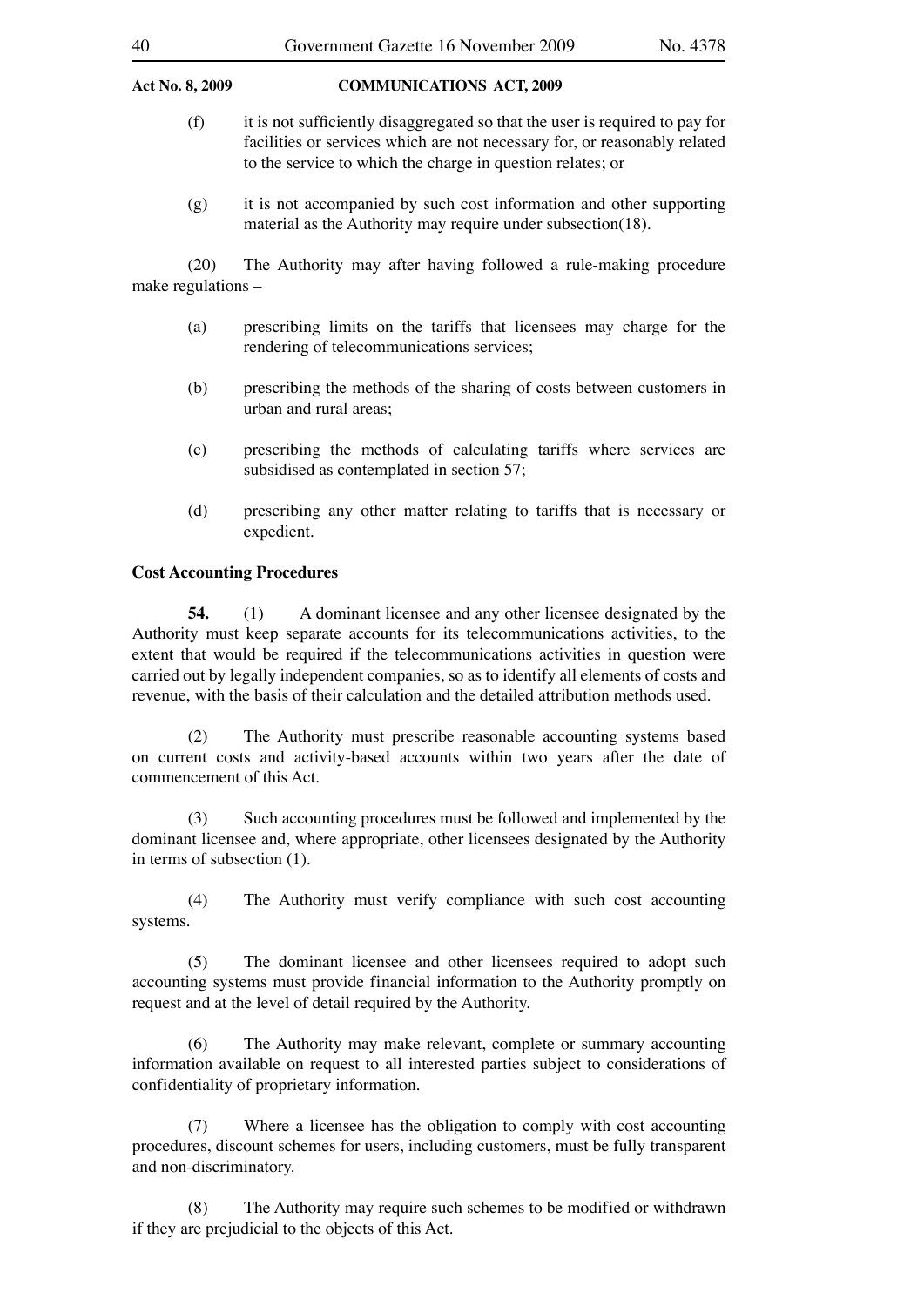### **Reporting requirements**

 **55.** (1) The Authority may require the filing of annual or occasional reports from all or any class of licensees.

- (2) The Authority may require that such reports include –
- (a) the amount of capital stock issued, the amount and privileges of each class of stock, the amounts paid therefor and the manner of payment for the same, the dividends paid and any surplus capital;
- (b) the debts of the company and the interest paid thereon;
- (c) the names and addresses of all persons who owns at least one percent of such stock;
- (d) the names and addresses of the directors and officers, and the compensation paid to each;
- (e) the earnings and expenses from all sources, and a complete exhibit of the financial operations of the company each year.

 (3) The books of accounts, accounting records and financial statements provided to the Authority must be audited annually by a person duly registered as an accountant and auditor under the Public Accountants and Auditors Act, 1951 (Act No. 51 of 1951).

### PART 4 UNIVERSAL SERVICE

### **Universal Service Fund**

 **56.** (1) There is hereby established a fund to be known as the "Universal Service Fund".

 (2) The Authority may by regulation, after having followed a rule-making procedure, impose a universal service levy to be paid into the Universal Service Fund.

 (3) The provisions of section 23(2) and 23(3) apply with the necessary changes required by the context to the universal service levy.

- (4) The money in the Universal Service Fund may only be utilised –
- (a) in order to defray the expenses directly relating to the administration, control and accounting for the Universal Service Fund;
- (b) for the purposes of paying subsidies to licensees to subsidise the provision of services or the provision of infrastructure for the purpose of providing universal service.

## **Provision of universal service**

 **57.** (1) The Authority may after having followed a rule-making procedure, prescribe which telecommunications services are the minimum set of services that should be made available by licensees.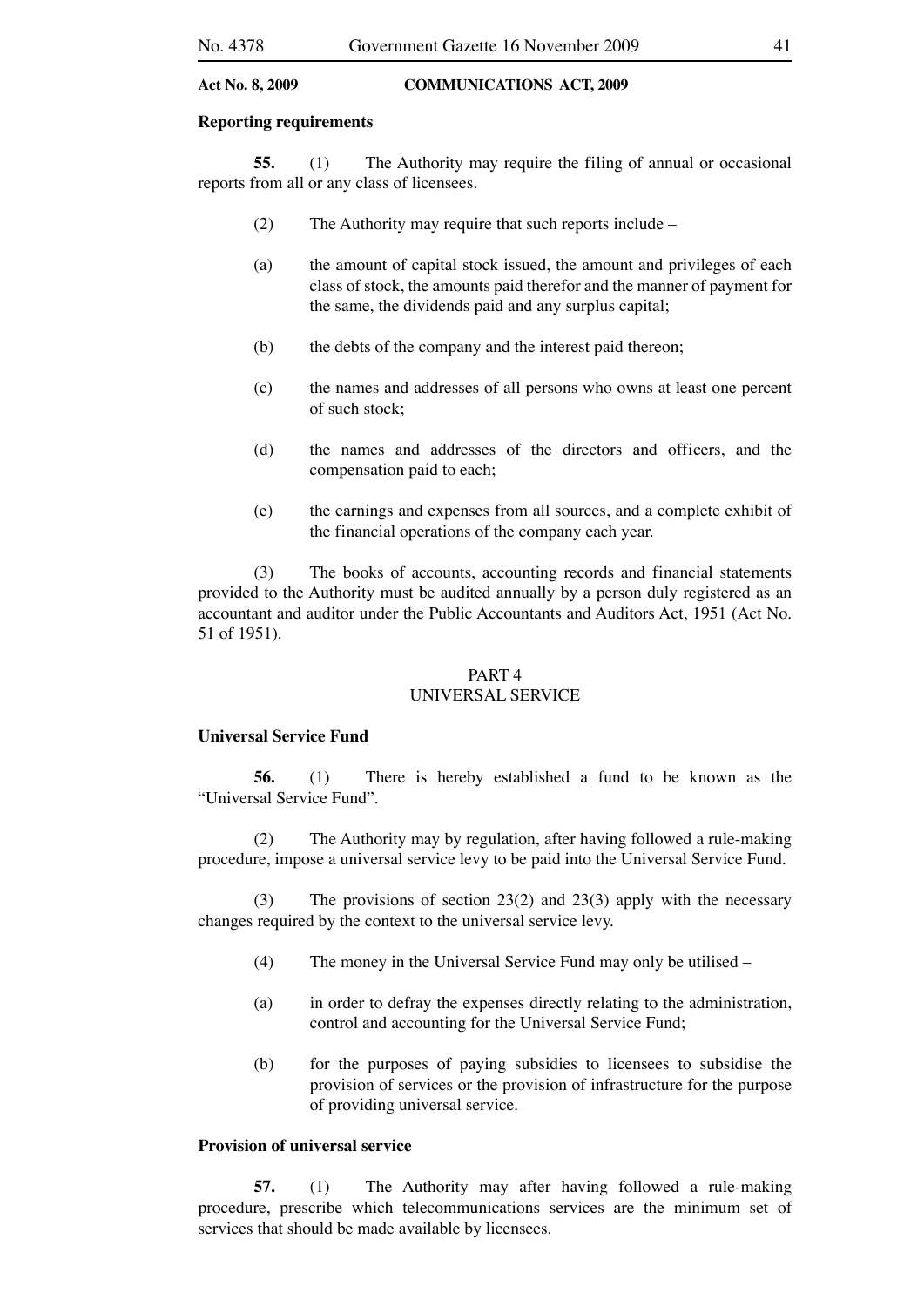(2) Universal service may be specified in one or more of the following manners:

- (a) As a minimum number of prescribed telecommunications facilities or services that must be made available to a community of a prescribed size;
- (b) in the form of specified equipment that should be made available in order to cater for the telecommunications needs of a specified category of community;
- (c) in the form of specified services to be made available to specified categories of customers in specified categories of communities;
- (d) in the form of specified telecommunications services that are available to the public or that are rendered to schools, hospitals, or any other specified category of place that serves the needs of the public or that are available for use by the public;
- (e) in the form of the deployment of any technology that will promote the availability of telecommunications and information services in Namibia;
- (f) in any other manner that may be necessary to specify the form, scope, nature or any other aspect of the services in question.

 (3) Subject to subsection (4), (5) and (6), the Authority may issue an order instructing a licensee to provide a specified form of universal service in a specified area, subject to specified conditions.

 (4) An order referred to in subsection (3) must state whether subsidies will be paid by the Authority from the Universal Service Fund and if subsidies will be paid, it must state the amount thereof or the basis on which the subsidies must be calculated.

- (5) An order referred to in subsection (3) may only be issued if  $-$
- (a) the services which the order compels the licensee to render are within the scope of a condition imposed on its licence; or
- (b) the subsidies stated in the order will compensate the licensee for any loss that the rendering of the services concerned will cause to it.

 (6) When issuing an order under subsection (3), the Authority must consider universal service having been rendered by a particular licensee and the repayment of money that was borrowed for the purpose of rendering universal service before the commencement of this Act.

 (7) The Authority may request tenders or institute a system of competitive bidding for the rendering of such universal service as it may think fit.

 (8) The provisions of section 41 apply with the necessary changes to tenders and bidding contemplated in subsection (7).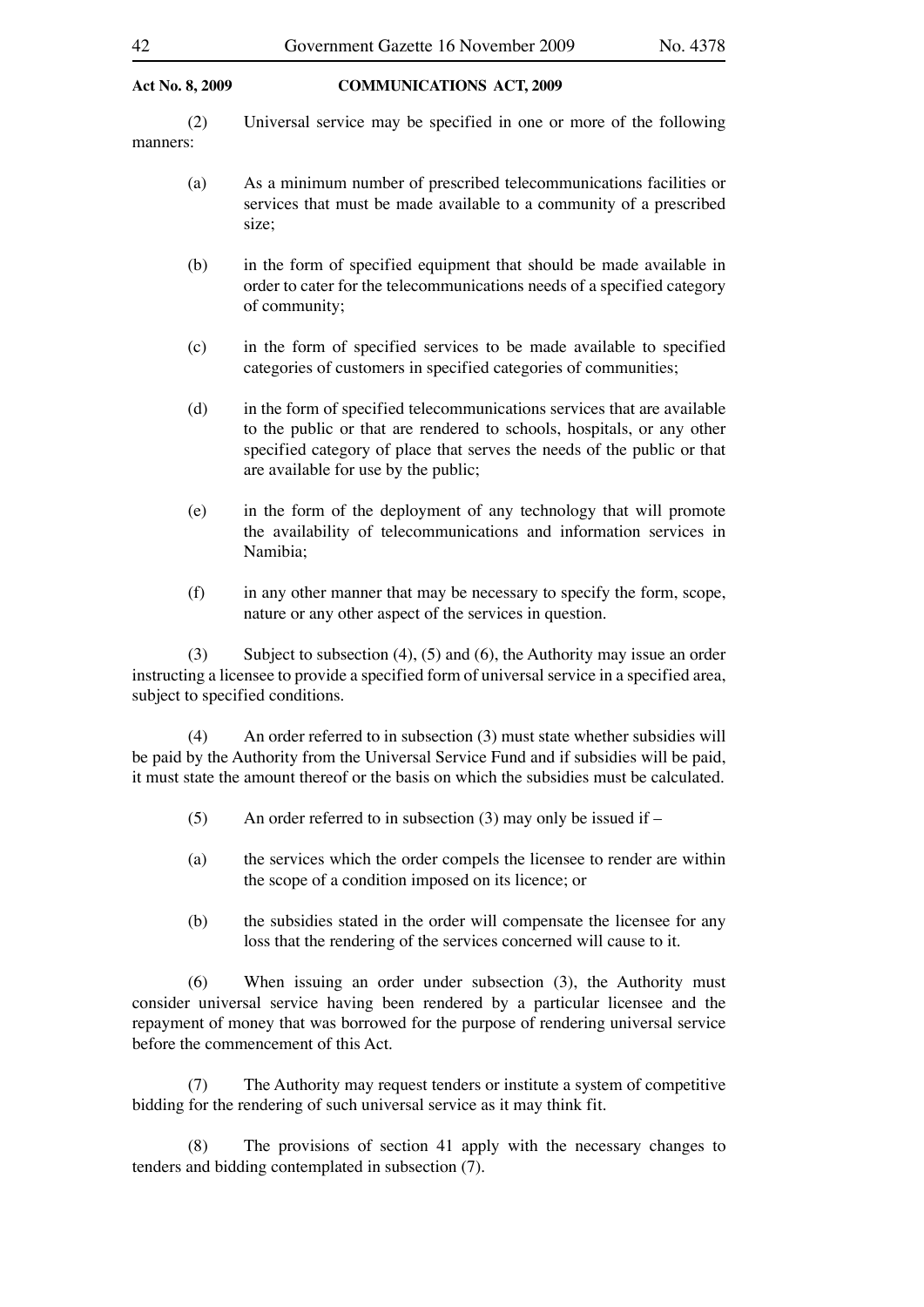(9) After a tender or bid as contemplated in subsection (7) has been excepted, the Authority may conclude a contract with the licensee concerned for the provision of the services concerned, subject to those conditions which were included in the requests for bids or tenders.

 (10) The Authority may after having followed a rule-making procedure, prescribe an accounting system that licensees must follow in order to calculate the cost of complying with an order referred to in subsection (3).

 (11) If no regulations have been made under subsection (10), the licensee and the Authority may agree on an accounting system, to be followed in a specific case, if the Authority is of opinion that such a system will accurately reflect the cost of providing the universal service to which the system concerned will apply.

 (12) The accounting system used to determine the costs of complying with an order referred to in subsection (3), must be audited in respect of every licensee at the expense of that licensee by a person who is registered as an accountant and auditor in terms of the Public Accountants' and Auditors' Act, 1951 (Act No. 51 of 1951).

 (13) The audited statements referred to in subsection (12), as well as such interim statements relating to the provision of universal service as the Authority may request, must be submitted to the Authority.

### **Universal service report**

**58.** (1) The Chief executive officer must in respect of each calendar year after the commencement of this Act, prepare a universal service report in which must be indicated in respect of the year concerned –

- (a) to which portions of the territory of Namibia and to which communities in Namibia universal service is not being provided;
- (b) how much money stands to the credit of the universal service fund and how much money is expected to be paid into the universal service fund;
- (c) how the Authority intends to spend the money available in the Universal Service Fund;
- (d) what steps the Authority intends to take in order to promote the availability of universal service;
- (e) what steps have been taken in the previous year in order to promote universal service;
- (f) any other matter that the Authority regards as relevant to the provision of universal service.

 (2) The universal service report must be dealt with in the same manner as the annual report of the Authority referred to in section 26.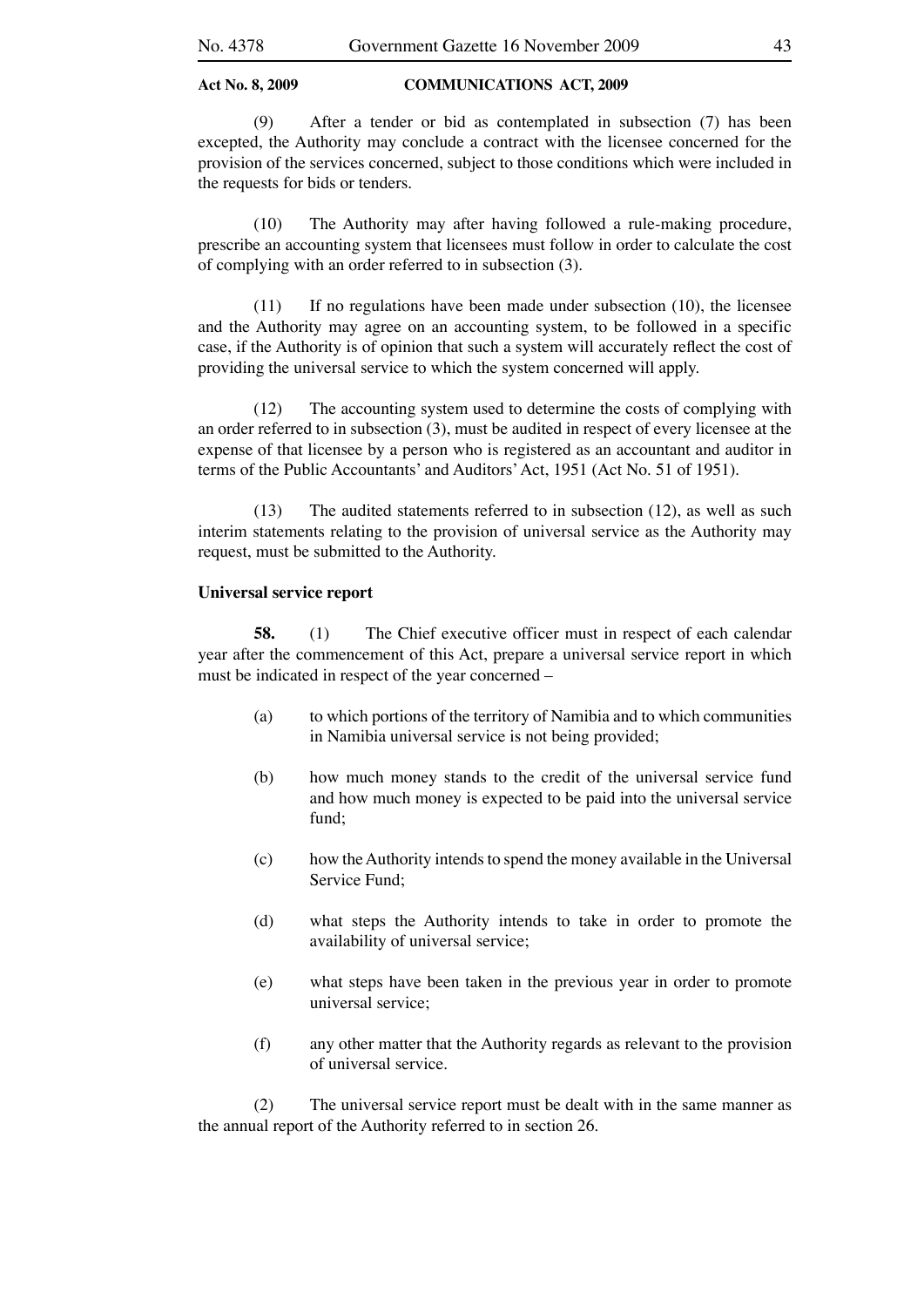# PART 5

# SPECIAL RIGHTS OF CARRIERS

# **Applicability of this Part**

 **59.** (1) The rights granted by this Part are granted to all holders of technology and service neutral licences and to other licensees to whom and in so far as it has been made applicable to them in terms of section 38(12) or 38(13).

 (2) In this Part, unless the context indicates otherwise, "carrier" is construed as a reference to a licensee to which this Part is applicable.

 (3) Subject to subsection (4) and (5), the rights granted by this Part, to install telecommunications facilities, only relate to wires, fibres, or any other form of telecommunications line as well as facilities used to protect or support such wires, fibres or lines (including poles, stays, ducts and pipes), but do not relate to masts, antennas, towers, pay telephones and other similar equipment.

 (4) After having followed a rule-making procedure, the Authority may make this Part applicable to antennas or other equipment used in connection with the transmission or receipt of radio waves, if in its opinion the installation of such equipment does not place a greater burden on the owner of land than telecommunications facilities to which this Part applies as provided in subsection (3).

 (5) Rights granted by this Part must be exercised subject to the following principles –

- (a) rights must be exercised in such a manner that the burden on the land owner is as small as possible;
- (b) when the rights referred to in this section relate to land owned by a public body or the State, the rights may not be exercised in such a manner that the exercise of those rights is prejudicial to any public purpose or legal duty of the body or the State;
- (c) when there are different technically feasible and economically reasonable ways of exercising the rights concerned, the rights must be exercised in such a manner that the rights of the land owner and the carrier are balanced in a fair manner.

 (6) When the exercise of rights referred to in this Part may affect national security or the safety of the President or a member of Cabinet the Director-General may forward a directive to the Authority indicating any requirements with which the telecommunications facilities in question must comply.

 (7) The Authority must on receipt of the directive referred to in subsection (6) impose such licence conditions on licensees as may be necessary to comply with the directive in question: Provided that licensees may make alternative proposals that may with the approval of the Director-General be imposed as licence conditions.

## **Entry upon and construction of lines across any land**

 **60.** A carrier may, for the purposes of provision of telecommunications services, enter upon any land, including any street, road, footpath or land reserved for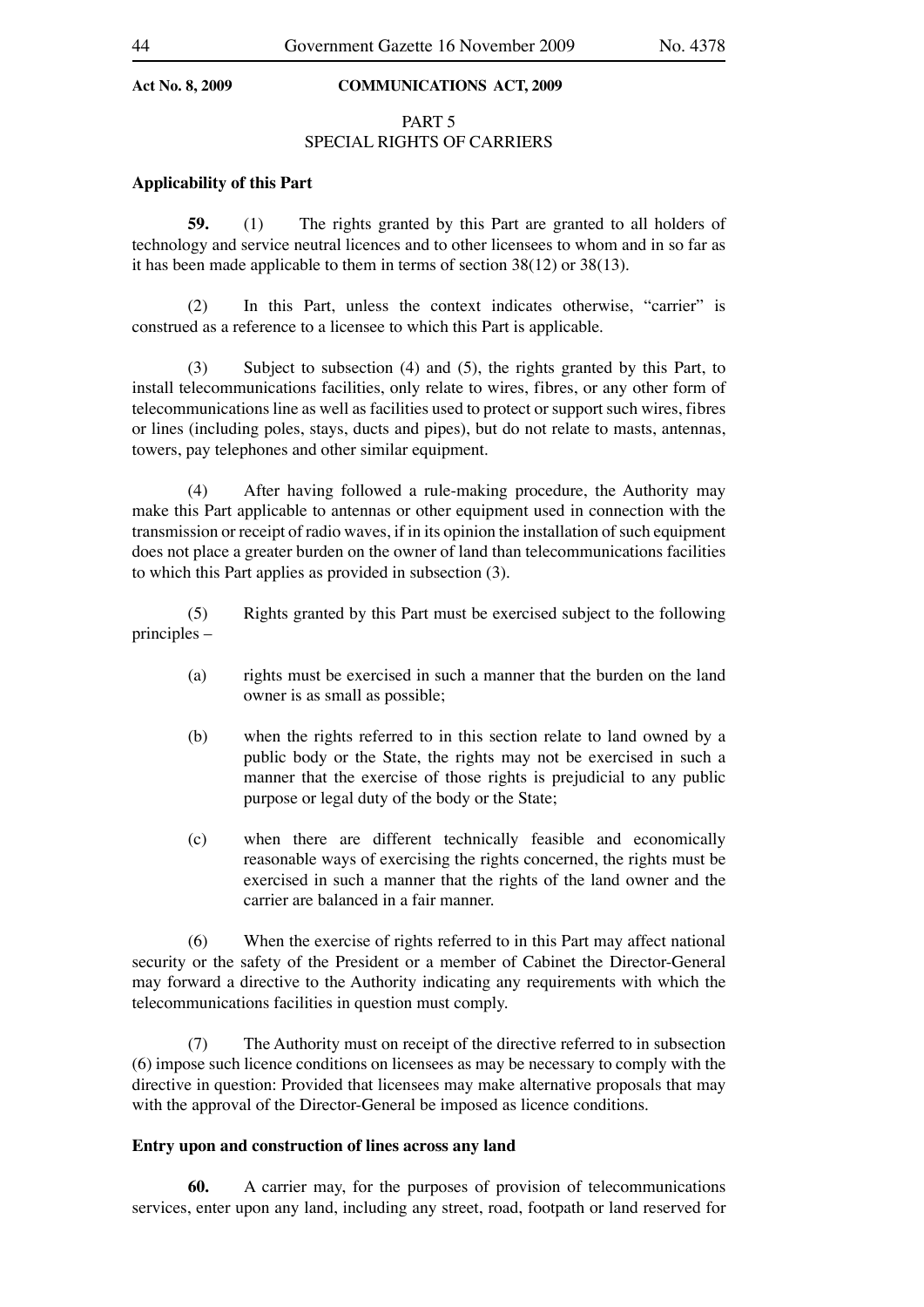public purposes, and any railway, and construct and maintain a telecommunications facility upon, under, over, along or across any land, street, road, footpath or waterway or any railway, and alter or remove the same, and may for that purpose attach wires, stays or any other kind of support to any building or other structure.

### **Underground pipes for telecommunication service purposes**

 **61.** (1) If any local authority and carrier agree that in a particular area electricity supply and the telecommunication services of that carrier must be provided by means of underground cables, that local authority may on any premises within the said area, when installing such cables for an underground electricity supply line on the said premises, in accordance with the requirements of the carrier provide a conduit pipe or other facility for the installation of an underground telecommunication service line from a point of connection on the street boundary to a building on those premises.

 (2) The costs of the provision of the said conduit pipe or other facility is payable to the local authority in question and is for the purpose of any law deemed to be fees payable by the owner of the premises in question to the local authority in respect of the installation of the electricity supply line.

### **Pipes under streets**

 **62.** A carrier may, after reasonable notice in writing to the local authority or person owning or having the care and maintenance of any street, road or footpath, construct and maintain in the manner specified in that notice any pipes, tunnels or tubes required for telecommunication facilities under any such street, road or footpath, and may alter or remove the same, and may for such purposes break or open up any street, road or footpath and alter the position thereunder of any pipe (not being a sewer drain or main) for the supply of water, gas or electricity: Provided that the local authority or person to whom any such pipe belongs or by whom it is used is entitled at all times while any work in connection with the alteration in the position of that pipe is in progress, to supervise that work, and the carrier must pay all reasonable expenses incurred by any such local authority or person in connection with any alteration or removal under this section or any supervision of work relating to such alteration.

## **Removal of pipes and facilities**

**63.** (1) If a carrier finds it necessary to move any telecommunication facilities, pipes, tunnels or tubes constructed upon, in, over, along, across or under any land, railway, street, road, footpath or waterway, owing to any alteration of alignment or level or any other work on the part of any public authority or person, the cost of the alteration or removal must be borne by that local authority or person.

 (2) Where any telecommunication facility, pipe, tunnel or tube constructed by a carrier passes over any private property and interferes with any building about to be erected on that property, the carrier must, on receiving satisfactory proof that a building is actually to be erected, cause the line to be deviated or altered in such manner as will remove all obstacles to building operations.

 (3) Notice that any such deviation or alteration is required must be given to the carrier in writing not less than 28 days before the alteration or deviation is to be effected.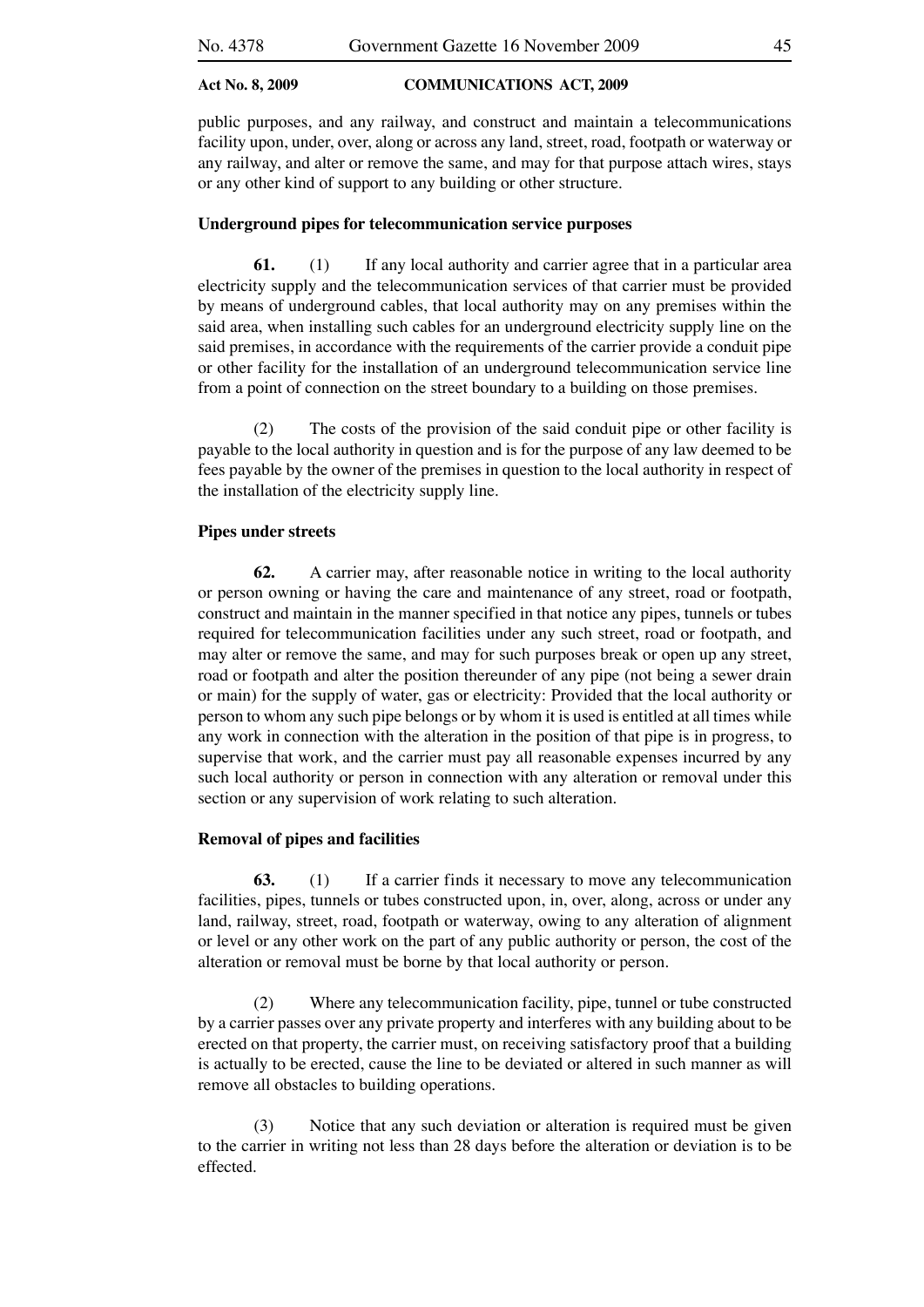(4) If any deviation or alteration of a telecommunications facility, pipe, tunnel or tube constructed by a carrier and passing over any private property is desired on any ground other than those contemplated in subsection (2), 28 days' notice thereof in writing must be served on the carrier, who may decide whether or not the deviation or alteration is possible, necessary or expedient, and if the carrier agrees to make the deviation or alteration, the cost thereof must be borne by the person at whose request the deviation or alteration is effected: Provided that in any case where in the opinion of the carrier it is justified, the carrier may bear the whole or any part of the said cost.

# **Fences**

 **64.** (1) If any fence erected or to be erected on land over which a telecommunications facility, pipe, tunnel or tube is constructed or is to be constructed by a carrier, renders or would render it impossible or inconvenient for the carrier to obtain access to that land the carrier may at its own expense erect and maintain gates in that fence and must provide duplicate keys therefor, one of which must be handed to the owner or occupier of the land.

 (2) Any person intending to erect any such fence must give not less than six weeks' notice in writing to the carrier of his or her intention.

# **Trees obstructing telecommunication facilities**

 **65.** (1) If in the opinion of a carrier, any tree or vegetation obstructs or interferes with or is likely to obstruct or interfere with the working or maintenance of any telecommunications facility, pipe, tunnel or tube, whether or not such tree or vegetation is on state land or land belonging to a local or authority or other public body it may issue a notice in terms of subsection (2).

 (2) A notice issued under the circumstances referred to in subsection (1) must instruct the owner or occupier of the land to cut down or trim the tree or vegetation specified in the notice in the indicated manner.

 (3) After receipt of a notice under subsection(2), the owner of the land concerned, or the public body having control of such land, must trim or cut down such tree or vegetation as specified in the notice at the expense of the carrier.

 (4) If the owner or public body fails to trim or cut down such tree or vegetation within a reasonable time, the carrier may trim or cut down that tree or vegetation.

 (5) If such tree or vegetation interferes with or endangers telecommunications, the carrier may without giving the notice referred to in subsection (2) cut down or trim such tree or vegetation.

# **Height or depth of cables and facilities**

 **66.** (1) Aerial telecommunication wires or cables along any railway or public or private street, road, footpath or land must be at the prescribed height above the surface of the ground.

 (2) Underground telecommunication facilities, pipes, tunnels and tubes must be placed by a carrier at the prescribed depth below the surface of the ground.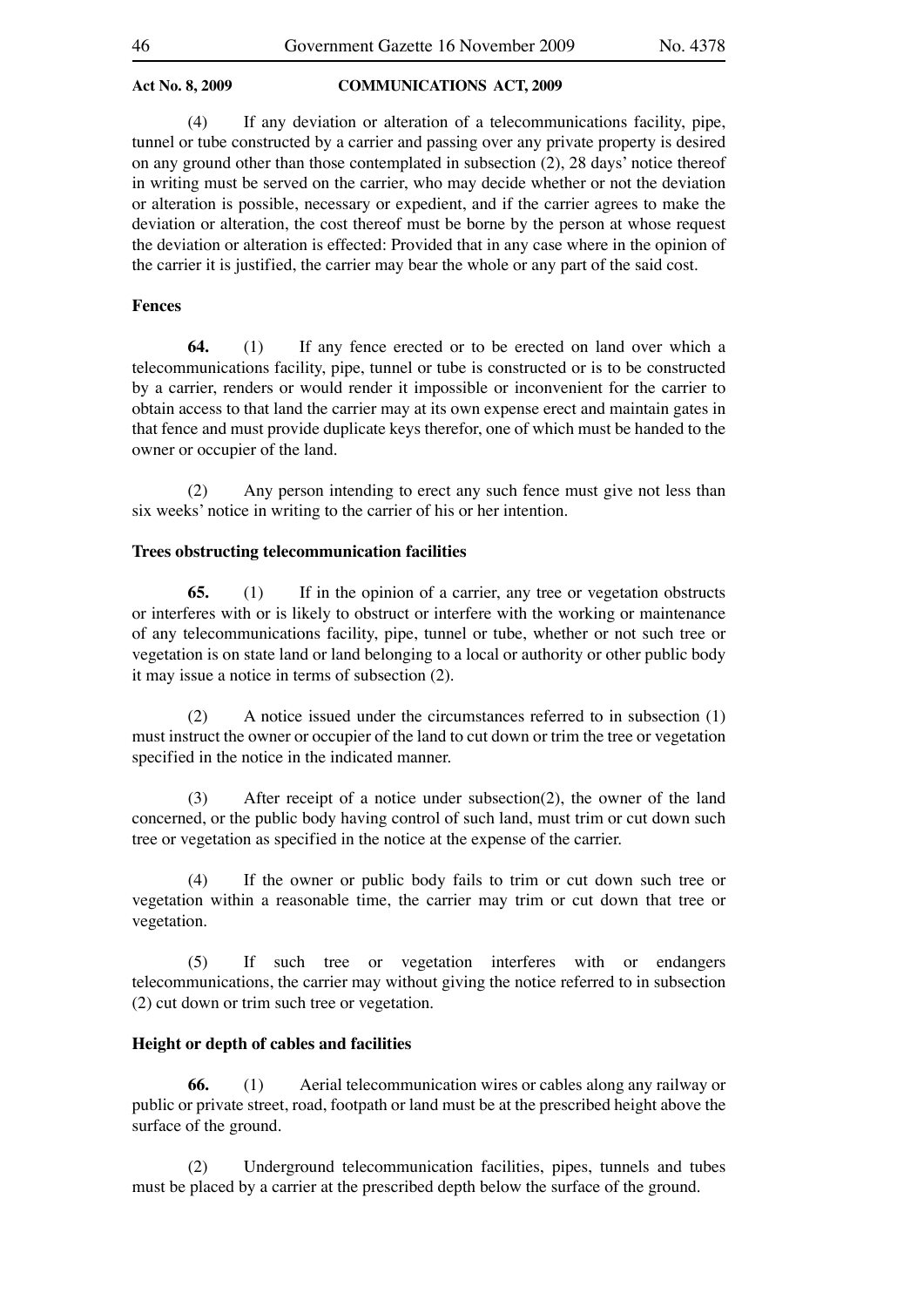(3) If the owner of any private land is obstructed in the free use of his or her land by reason of the insufficient height or depth of any telecommunications wire, cable or other facility, pipe, tunnel or tube constructed by that carrier, the carrier must take such steps as are necessary for giving relief to that owner.

### **Railways and electrical works**

 **67.** (1) Any person who constructs, equips or carries on any railway or works for the supply of light, heat or power by means of electricity, must conform to the requirements of a carrier for the prevention of any of its telecommunications facilities or works being injuriously affected thereby, and must, before commencing the construction of any such railway or works, give one month's notice in writing to the carrier of his or her intention to commence the construction, and must furnish the carrier with a plan of the proposed railway or works, together with particulars showing the manner and position in which the same are intended to be constructed, executed and carried on and such further information relative to the proposed railway or works as the carrier may require.

 (2) If it appears to the carrier that the construction, equipment or operation of such railway or works is likely to affect injuriously any of its telecommunication facilities or works, or if any of such facilities or works are injuriously affected by the construction, equipment or operation of any such railway or works, the carrier must give reasonable notice of the actions required to stop such injurious effect to the person concerned, and any person who, after receiving any such notice, fails to comply with such notice is liable to the carrier in damages, recoverable by action in a competent court, of N\$50 for every day on which the person concerned has not complied with such notice or the injurious effect continues, and must in addition make good any damage or expense suffered by the carrier by reason of the failure to comply with the carrier's requirements.

### **Carriers to perform functions in prescribed manner**

 **68.** (1) A carrier must perform its functions in terms of this Chapter in accordance with the regulations contemplated in subsection (2).

- (2) The Authority may prescribe –
- (a) the manner, form and period of notice to be given by a carrier to any person or public body in connection with the performance by the carrier of functions contemplated in this Part;
- (b) the procedure to be followed and consultations to be held between a carrier and any affected person or public body.

### **Authority to adjudicate in disputes between owners of property and carriers**

 **69.** (1) Unless the provisions of this Chapter expressly provide otherwise, any party to a dispute regarding the exercise of the rights conferred upon a carrier in this Part, may only be adjudicated upon by the Authority.

 (2) Any party to a dispute referred to in subsection (1) may refer the dispute in the prescribed manner to the Authority.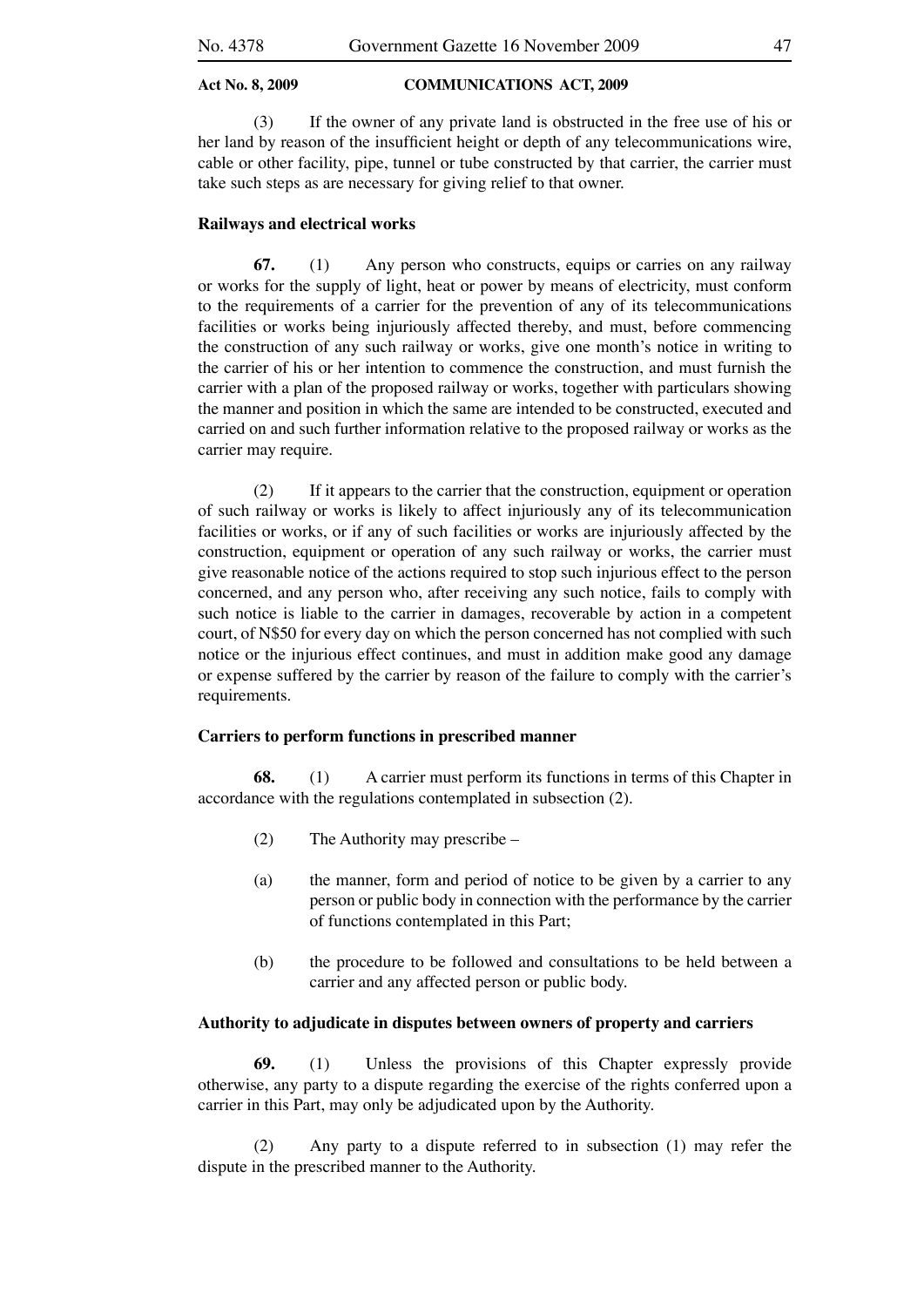(3) The Authority must make regulations prescribing the procedure to be followed when a dispute is adjudicated upon in terms of this section.

 (4) Any party aggrieved by a decision of the Authority under this section may appeal to the High Court within the prescribed period and subject to the prescribed procedural requirements.

### PART 6

# INTERCEPTION OF TELECOMMUNICATIONS

# **Interception centres**

 **70.** (1) The President must establish such interception centres as are necessary for the combating of crime and national security.

 (2) Interception centres are staffed by such staff members in the Namibia Central Intelligence Service as may he designated by the Director-General with the approval of the Security Commission established by Article 114(1) of the Namibian Constitution.

 (3) Before a staff member performs any function with relation to interception or monitoring of telecommunications contemplated in this Part, he or she must before the Judge-President in chambers make an oath in the following form:

 'I, A.B, do hereby swear and solemnly and sincerely promise that I will to the best of my ability perform all functions relating to the interception of telecommnunications in accordance with the law of Namibia and that I will not knowingly participate in or assist with any interception or monitoring of telecommunications that is not authorised by the law of Namibia.

So help me God.'

 (4) A staff member designated in terms of subsection (2) may, in lieu of an oath, make a solemn affirmation in corresponding form.

 (5) Interception centres must be equipped by such equipment and software as may be designated by the Director-General.

 (6) Interception centres must be funded from such moneys appropriated by Parliament and paid into the account referred to in section 10 of the Namibia Central Intelligence Service Act, 1997 (Act No. 10 of 1997).

 (7) The Director-General must designate a staff member in the Namibia Central Intelligence Service as the head of every interception centre.

 (8) Where any law authorises any person or institution to intercept or monitor electronic communications or to perform similar activities, that person or institution may forward a request together with any warrant that may be required under the law in question to the head of an interception centre.

 (9) Any staff member employed in an interception centre may do anything necessary in order to perform the interception or monitoring concerned (as well as any decoding or decryption necessary to make the information in question intelligible) and must forward all information obtained from these activities to the person who made the request referred to in subsection (8).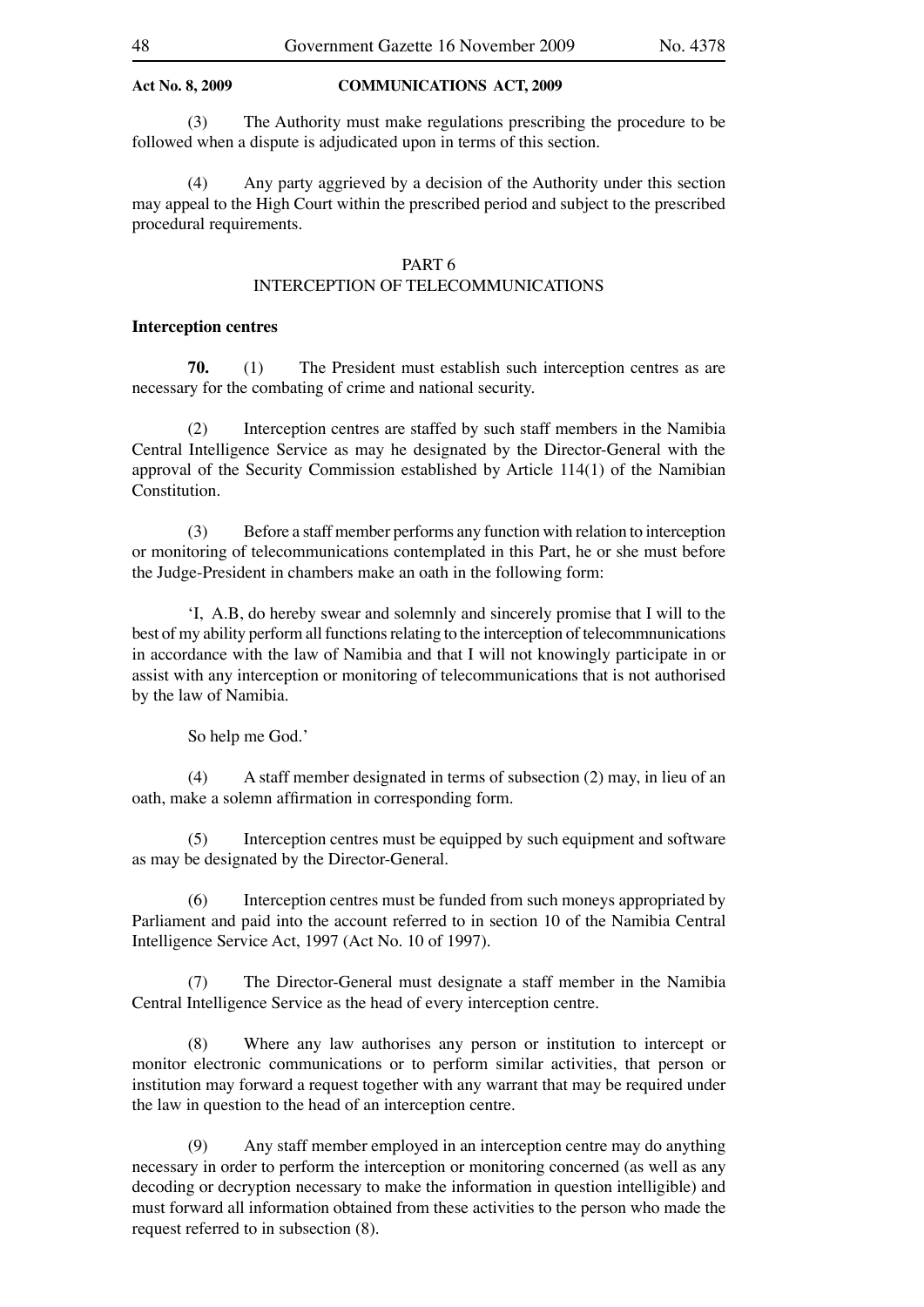(10) Any provision in any law requiring a person to provide assistance with interception or that authorises the issue of a warrant or other order compelling or requiring a person to render assistance with interception is construed so that the assistance in question includes the provision of a key or other information necessary to make any information obtained by the interception in question, intelligible.

 (11) The Director-General may issue directives in which he or she determines –

- (a) how information obtained by interception must be handled;
- (b) which persons may handle information obtained by means of interception;
- (c) which persons may perform any action relating to interception;
- (d) any other technical or procedural matter relating to interception that is necessary or expedient in order to ensure that information obtained by means of interception is only used for its intended purpose and that the objects of this Part are fulfilled.

# **Duties relating to interception**

 **71.** (1) Licensees and other providers of telecommunications services must provide a telecommunications service in such a manner that it is capable of being intercepted.

 (2) Licensees and other providers of telecommunications services must store such information relating to the originator, destination, contents of, and other information relating to the telecommunications concerned as may be prescribed.

 (3) A telecommunication service provider must acquire at its own cost whether by purchasing or leasing the facilities and capabilities necessary to comply with the duties referred to in subsection (1) and (2).

 (4) Costs incurred by telecommunications service providers in complying with subsection (1) and (2), including investments, technical, maintenance and operating costs must be borne by that telecommunications service provider.

- (5) The provisions of this Part are not construed so –
- (a) as to prohibit the use of any specific type of technology;
- (b) as to compel service providers to perform any action that would make the provision of any class of telecommunications service uneconomical or technically infeasible;
- (c) as to obtain or store any information that in the normal use of any technology or protocol will not come to its knowledge or would not be readily available.

### **Assistance by telecommunications service providers and compensation therefor**

 **72.** (1) The Minister must make regulations prescribing –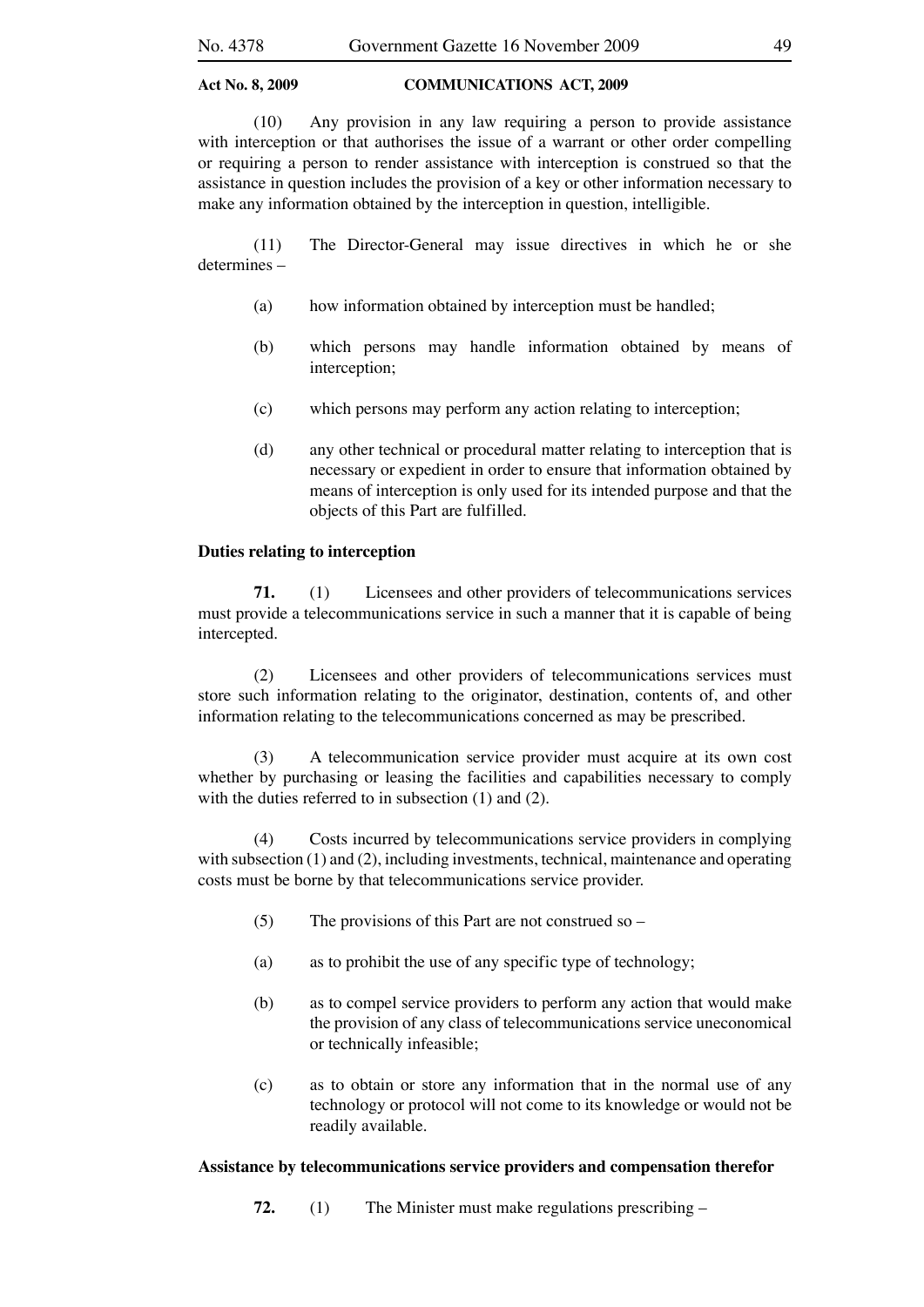# 50 Government Gazette 16 November 2009 No. 4378

### **Act No. 8, 2009 COMMUNICATIONS ACT, 2009**

- (a) the forms of assistance in the execution of a direction for which a telecommunication service provider must be compensated; and
- (b) reasonable tariffs of compensation payable to a telecommunications service provider for providing such prescribed forms of assistance.
- (2) The forms of assistance referred to in subsection  $(1)$  (a) may include –
- (a) the making available of a facility, device or telecommunication system;
- (b) the routing of duplicate signals or duplicate packets to interception centres;
- (c) making available of network services or facilities to equipment or software installed in interception centres;
- (d) provision of information stored in terms of section 71(2).
- (3) Regulations made in terms of subsection  $(1)(a)$  may also prescribe –
- (a) the manner of routing signals to interception centres;
- (b) the format in which information or signals must be provided to interception centres;
- (c) any technical matter relating to the interconnection of equipment at interception centres and equipment or networks of telecommunications service providers; or
- (d) any other technical requirement that will facilitate the interception of the telecommunications in question.

 (4) The Authority may after consultation with the Minister impose further conditions on licensees relating to any matter contained in the regulations referred to in subsection (1) which conditions may regulate anything prescribed in these regulations in more detail or which may be necessary in order to facilitate any matter prescribed in the regulations.

 (5) If the Authority is of the opinion that information contained in licence conditions referred to in subsection (4) may contain information that may be detrimental to the objects of this Part, it may not make any such information relating to such conditions available as contemplated in section 27.

- (6) The tariffs prescribed in terms of subsection  $(1)(b)$  –
- (a) may differ in respect of different categories of telecommunication service providers; and
- (b) must be uniform in respect of each telecommunication service provider falling within the same category.

 (7) The compensation prescribed in terms of subsection (1)(b) may only be for direct costs incurred in respect of personnel and administration which are required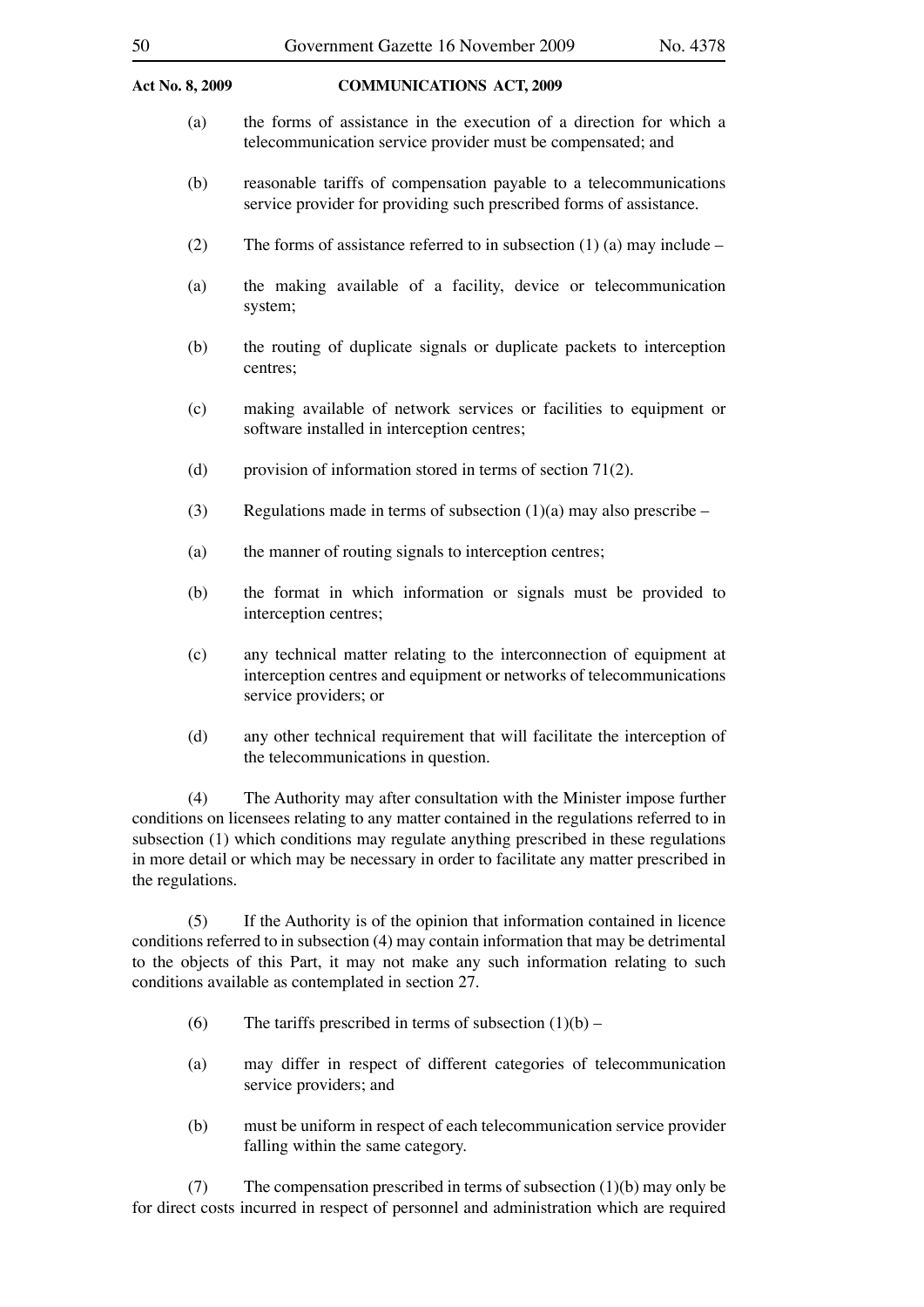for purposes of providing any of the forms of assistance contemplated in subsection (1) (a).

## **Duty to obtain information relating to customers**

 **73.** (1) Telecommunications service providers must ensure that the prescribed information is obtained from all customers.

 (2) The information referred to in subsection (1) must be sufficient to determine which telephone number or other identification has been issued to a specific customer in order to make it possible to intercept the telecommunications of that customer.

### **Functions of Authority relating to interception**

 **74.** (1) Any duty imposed by this part or any regulation made in terms of this Part may be enforced as if such duty were a licence condition imposed under this Act.

 (2) The Authority may adjudicate any dispute that may arise between a telecommunications service provider and an interception centre, if such a dispute relates to any duty imposed by this Part or a regulation made in terms of any provision of this Part.

### **Disclosure of information**

- **75.** Any person who -
- (a) performs any service relating to interception contemplated in this Part or information stored in terms of this Part and who reveals any information or performs any other action that will or is calculated to, have the effect that the interception or collection of information will not provide the information sought;
- (b) performs any service relating to interception contemplated in this Part or information stored in terms of this Part and who discloses or in any other manner makes use of information obtained by means of the activities in question for another purpose than the purpose for which the interception or collection is intended;
- (c) while performing any service relating to the provision of telecommunications services, provides information or permits information to be provided to an interception centre unless he or she has taken all reasonable steps to ensure that the information concerned is part of lawful interception or monitoring as contemplated in section 70(8);
- (d) performs or has performed any service relating to the provision of telecommunications services (whether as an employee of the provider concerned or otherwise) and reveals any information obtained while performing such service or obtained by virtue of his or her employment with a provider of telecommunications services, otherwise than -
	- (i) as required by this Act or any other law;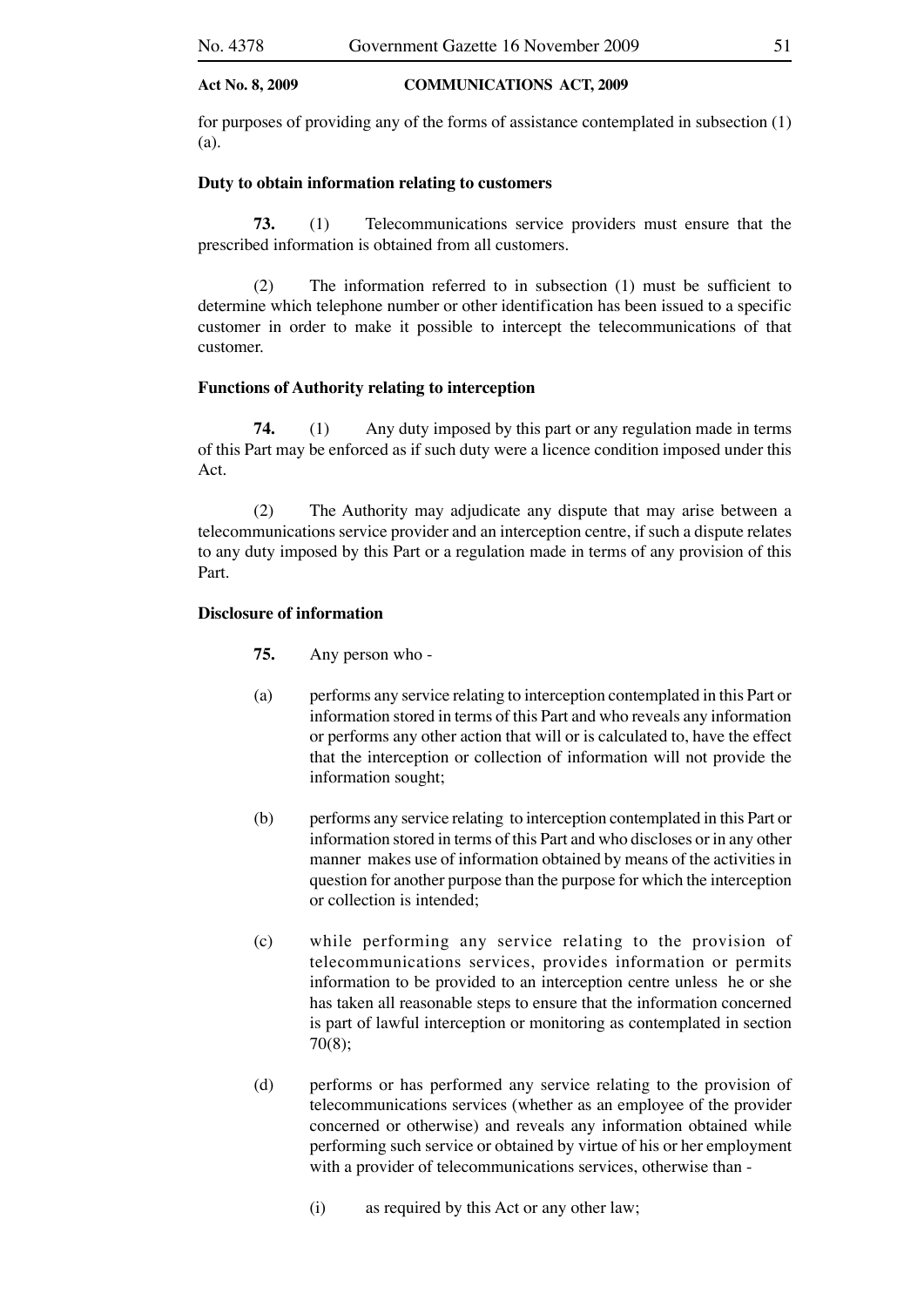- **Act No. 8, 2009 COMMUNICATIONS ACT, 2009**
	- (ii) for technical or administrative purposes under circumstances that will not compromise the confidentiality of the information, as may be required to ensure the efficient rendering of thc services concerned; or
	- (iii) in order to comply with an order of any court,

commits an offence and is liable on conviction to a fine of N\$100 000 or imprisonment for a period of ten years or both such fine and such imnprisonment.

# **Equipment relating to interception**

 **76.** (1) Any person who possesses, imports, exports, distributes or deals in any equipment prescribed in terms of subsection (2) without a permit issued by the Minister or who does not comply with any conditions in the permit in question, commits an offence and is liable on conviction to a fine of N\$20 000 or to imprisonment for a period of five years or to both such fine and such imprisonment.

 (2) On the recommendation of the Director-General the Minister may make regulations listing the equipment and software to which subsection (1) applies, if such equipment or software –

- (a) may be used to perform or facilitate interception or monitoring of telecommunications or any other activity performed by or in relation to an information or computer system;
- (b) may be used to prevent lawful interception or monitoring or rendering it less effective.

 (3) Before regulations referred to in subsection (2) are made, the Authority must conduct a consultation process in the manner prescribed in terms of section 30(3) obtaining the input of persons having an interest in the regulations in question.

 (4) The Authority must submit a report of the consultation process to the Minister which contains –

- (a) the submissions made by stake holders on the proposed regulations;
- (b) the recommendations of the Authority on the impact of the proposed prohibition on the telecommunications and the information technology industry; and
- (c) any information that the Authority may think fit with relation to beneficial or harmless uses of the equipment or software in question.

# **Regulations relating to interception**

 **77.** (1) Regulations prescribing anything in terms of this Part must be made by the Minister, after consultation with the Authority, the Director-General and all providers of telecommunications services who may be affected by the regulations concerned.

 (2) Regulations made in terms of this Part may exempt any provider of telecommunications services from any duty imposed by this Part if –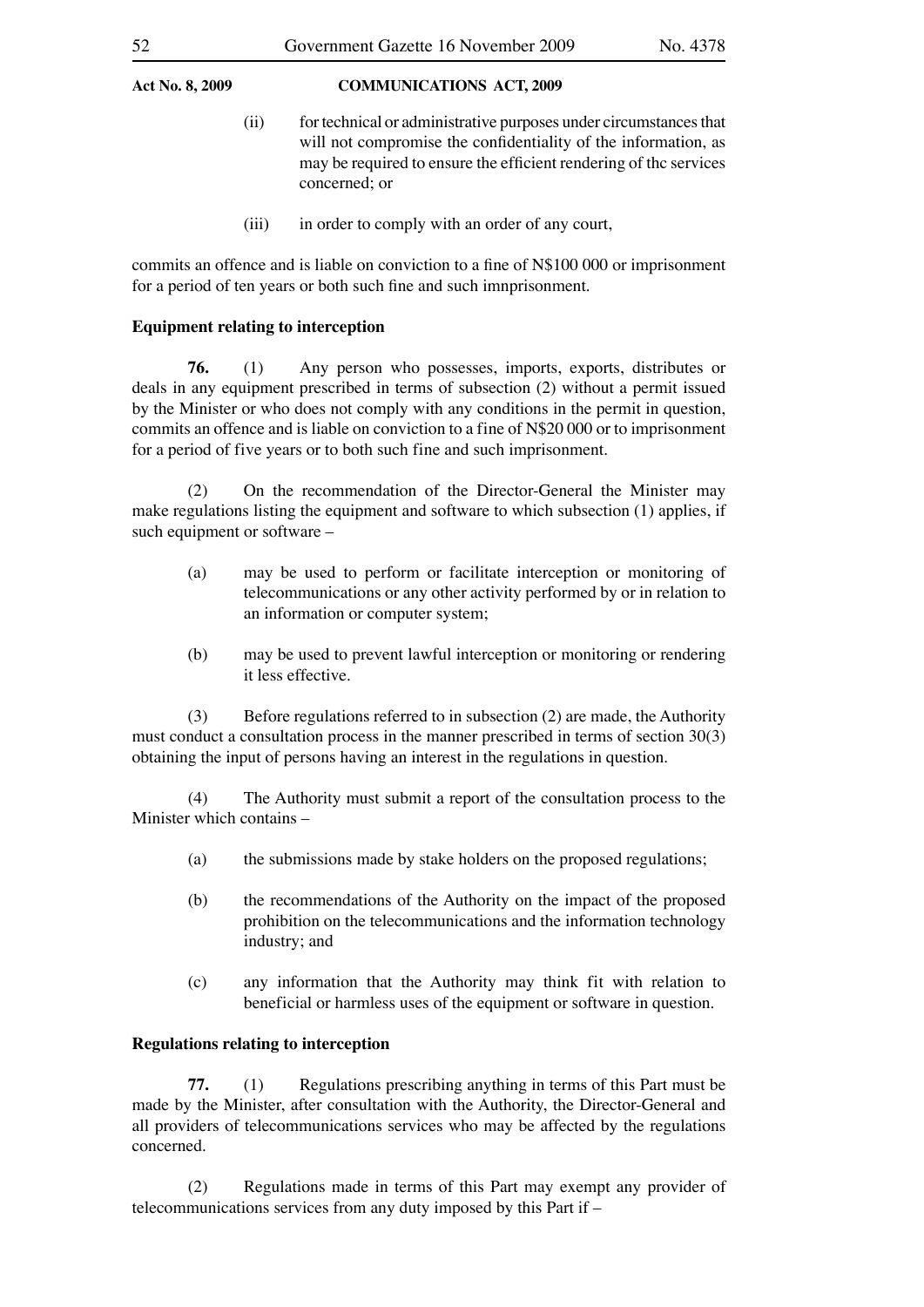- (a) it will promote the objects of this Act;
- (b) complying with the duty in question will affect the provision of a class of telecommunications services detrimentally; or
- (c) the burden imposed upon any provider of telecommunications services is disproportionate with the benefit that will be derived from the facilitation of interception by complying with the duty in question.

# PART 7 MISCELLANEOUS MATTERS

# **Determination of dominant position**

 **78.** (1) Subject to subsection (2) the Authority must hold a hearing within one year from the date of commencement of this Act and thereafter every three years in order to determine which licensees hold a dominant position in the market.

 (2) A licensee may request the Authority to conduct such a hearing earlier than required by subsection (1) and the Authority must hold such hearing, if the licensee requesting such a hearing presents sufficient information to the Authority to convince it that there is a *prima facie* case that a different licensee has become a dominant provider of telecommunications services.

 (3) The Authority may also conclude that a licensee is dominant in respect of a specific class of telecommunications services when it is considering a matter where the question of dominance is relevant: Provided that it gives all parties affected by that finding an opportunity to be heard on that matter.

 (4) Subject to subsection (5), the Authority must find a licensee to be dominant if it is of the opinion that –

- (a) the licensee in question has such a share of the market in the class of telecommunications services in question, that it is able to act independent of its competitors;
- (b) the licensee controls some infrastructure that is necessary for the provision of the services in question;
- (c) the licensee in question is dominant as provided in paragraph (a) or (b) in respect of a class of related services (which need not be telecommunications services) and the licensee can use that dominance to exercise power in the market for the telecommunications services in question; or
- (d) the licensee in question has a position in a market in another country or a relationship with providers in another country that can be used to exercise market power in respect of the relevant class of telecommunications services in Namibia.

 (5) The Authority must consider the market power that may be exercised by a competitor of the licensee concerned in order to determine whether any of the matters referred to in subsection (4) will give the licensee concerned market power as contemplated in subsection (4).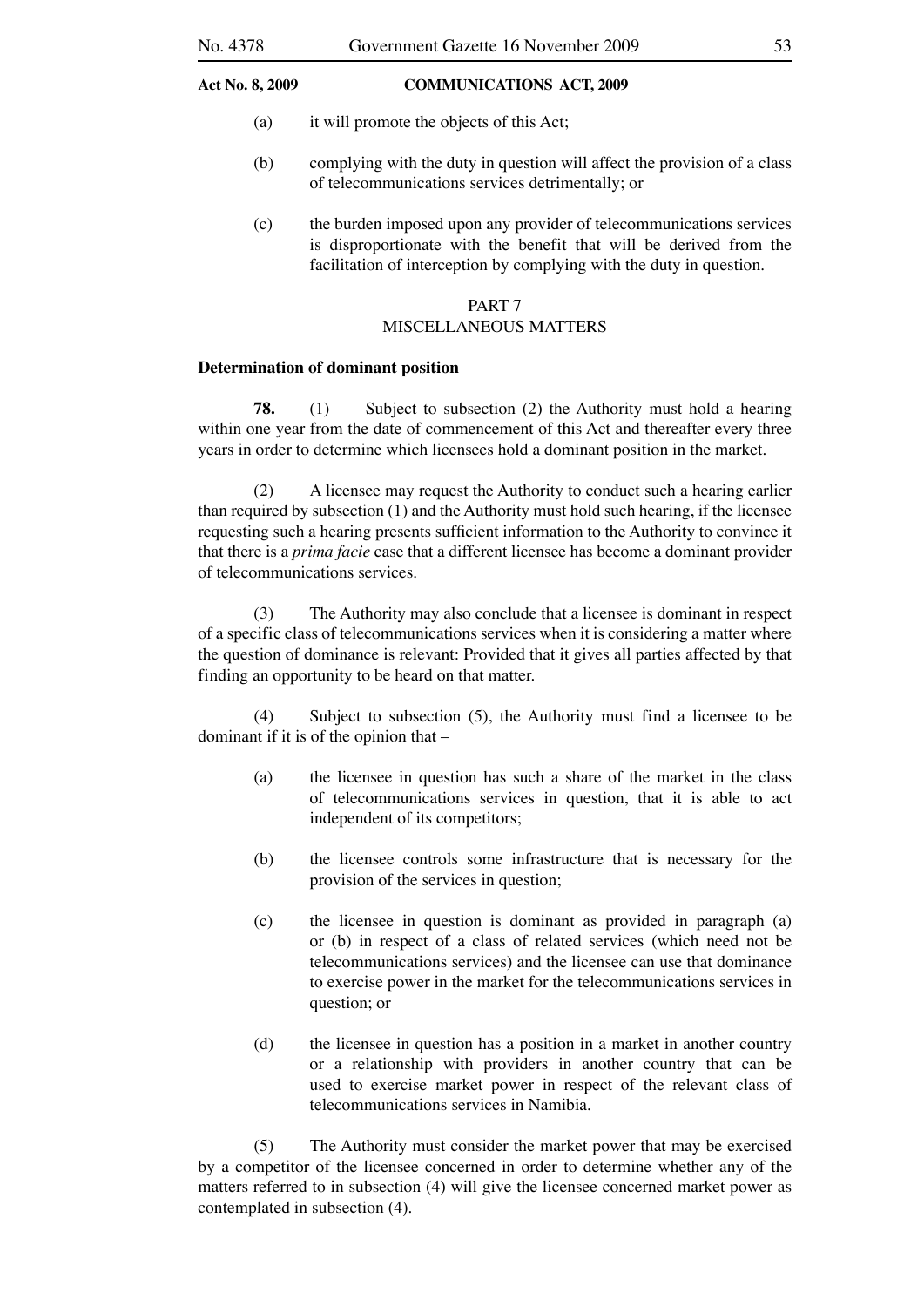# **Consumer protection**

 **79.** (1) Each licensee must fully disclose to all users of its services adequate and up to date information concerning the standard terms and conditions for provision of telecommunications services.

 (2) The information referred to in subsection (1) must be provided to the Authority which must make that information available in terms of section 27.

 (3) All licensees must provide a contract to every customer that either specifies the service to be provided and the terms and conditions for providing such service or makes reference to publicly available terms and conditions.

 (4) The contract or the publicly available terms and conditions must  $specify -$ 

- (a) the supply time for initial connection and service;
- (b) the duration of the contract for each given service;
- (c) the types of maintenance service offered;
- (d) the additional charges for maintenance;
- (e) the compensation and refund arrangements if the contracted service is not met; and
- (f) a summary of the method of initiating procedures for the settlement of disputes before the Authority.

## **Equipment approvals and standards**

 **80.** (1) The Authority may prescribe reasonable technical standards applicable to telecommunications equipment to ensure against harm to electronic telecommunications networks or to public health or safety.

 (2) The Authority may prescribe standards relating to the attachment of telecommunications equipment to the telecommunications networks of licensees.

 (3) The Authority may prescribe categories of telecommunications equipment for which type approval is required before it is sold or put into use in Namibia, to ensure against harm to public health and safety or to electronic telecommunications networks.

 (4) The Authority may prescribe general or specific standards of performance, operational compatibility, and interconnectivity, for different categories of telecommunications equipment.

 (5) The Authority may prescribe procedures for testing equipment to ensure compliance with this Act.

 (6) The Authority must consider input from public health and safety officials, licensees and other providers of telecommunications services, manufacturers and other industry participants before it prescribes any category of equipment for which type approval is required as contemplated in subsection (3).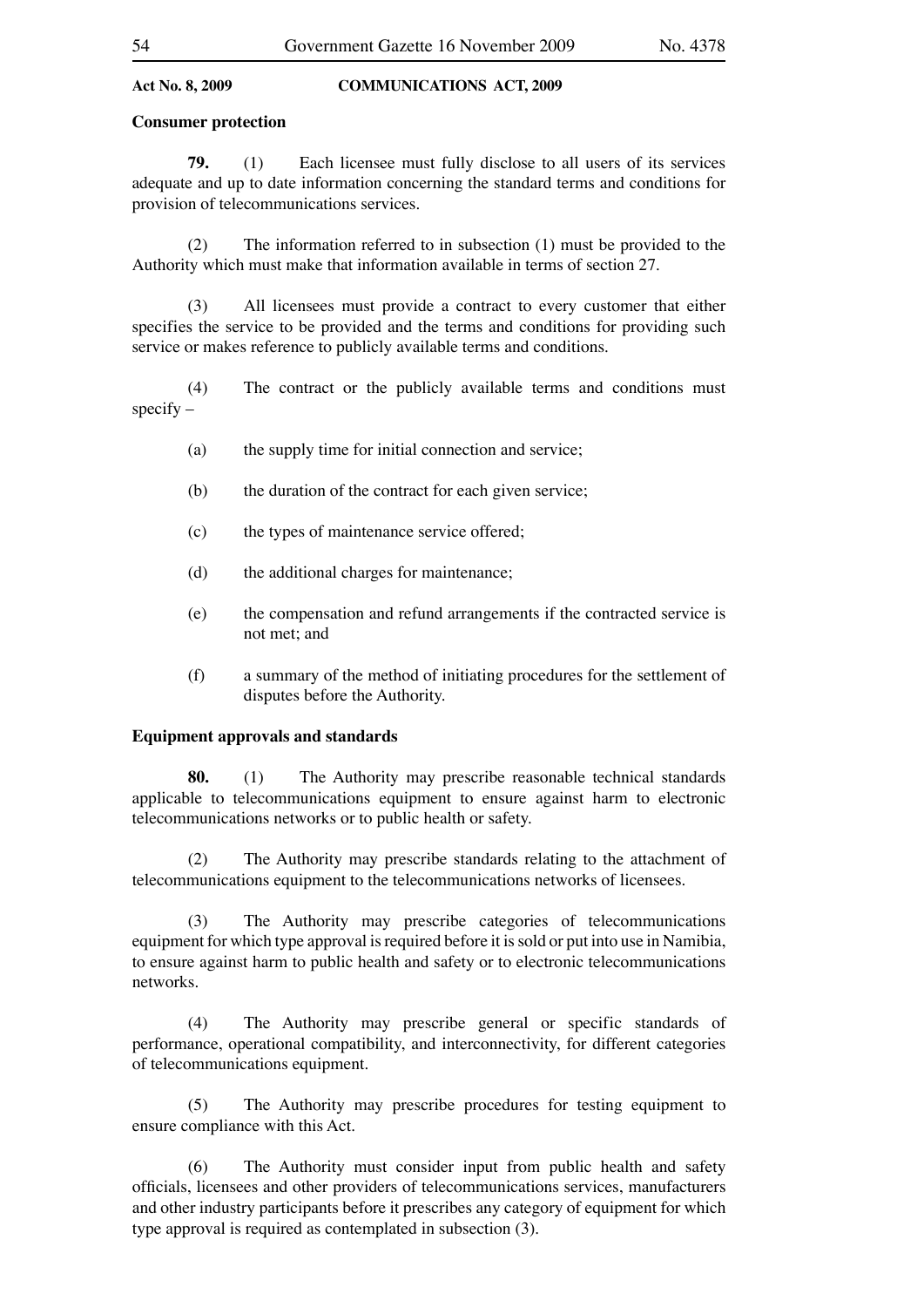(7) The Authority must ensure that its regulation of equipment and any standards it prescribes under this section are no more than the minimum necessary to ensure safe and efficient telecommunications in the country.

 (8) In setting standards under this Act, the Authority must take into account the standards promulgated in other states in the region, and where feasible coordinate with other states in the region in the setting of standards, either through participation in international standards-setting bodies, or through consideration of the views of industry participants in industry standards-setting organisations.

 (9) The Authority may seize any telecommunications equipment that does not comply with any standard prescribed under this section or that belongs to a category of telecommunications equipment for which type approval is required as contemplated in subsection (3) and that has not been approved as contemplated in that subsection.

### **Numbering administration**

 **81.** (1) The Authority must after having followed a rulemaking procedure prescribe a national numbering plan for use in the provision of telecommunications services.

 (2) In preparing the numbering plan, the Authority must take account of existing numbering plans or schemes.

 (3) The numbering plan must require mobile number portability by all technology and service neutral licensees within two years from the date of commencement of this Act.

 (4) The Authority may include additional requirements in the numbering plan relating to number portability, the lengths of numbers, indications to consumers of the network through which calls are routed, regulation or prohibition of the transfer of subscribers between licensees and any other matter relating to numbering that will promote competition or protect consumers.

 (5) The Authority must allocate to licensees adequate prefixes, numbers and numbering ranges without unreasonable delay, in an objective, non-discriminatory, proportionate and transparent manner, in return for a fee that is no greater than necessary to compensate for the management costs of the numbering plan and the control of its use.

 (6) The Authority must ensure that no customer of any licensee is unnecessarily inconvenienced by alterations in the numbering plan, and the allocation of numbers does not confer any competitive advantage to any particular licensee.

 (7) The conditions under which prefixes, individual numbers and number ranges may be used must be specified in licences or in a decision allocating numbering resources.

 (8) Licensees must include the necessary provisions to meet number portability or other obligations contemplated in this section in their interconnection agreements.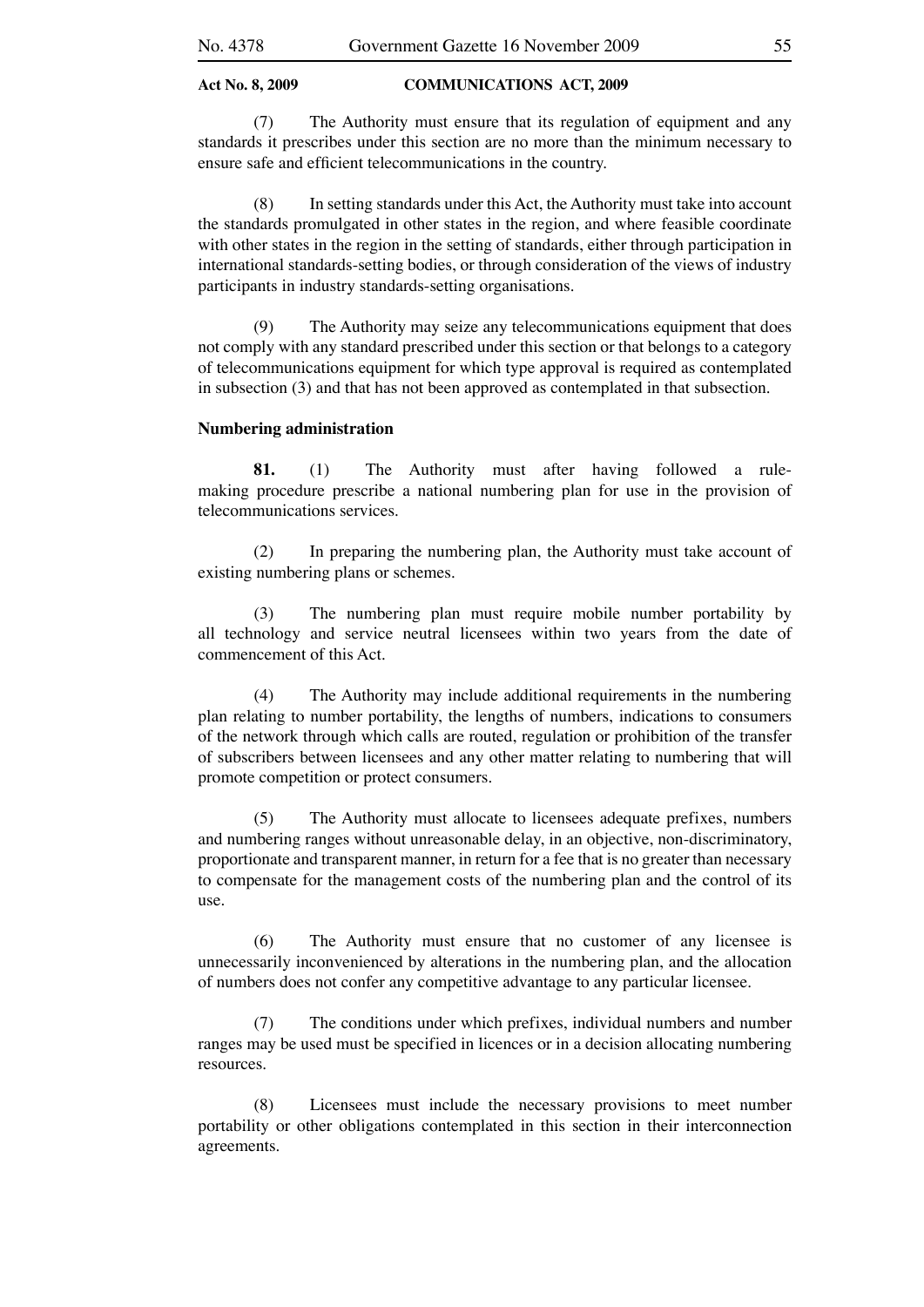# CHAPTER VI BROADCASTING SERVICES

# **Definition for the purposes of this Chapter**

 **82.** For the purposes of this Chapter, the term "licence" refers to a broadcasting licence and "licensee" is construed accordingly.

# **Prohibition of the provision of broadcasting services without licence**

 **83.** (1) No person may broadcast or otherwise operate a broadcasting service or do or permit anything to be done for which a broadcasting licence is required in terms of this Act, unless he or she is in possession of the appropriate licence so required, in addition to any other licence or certificate which may be required by this Act for the transmission or operation of a broadcasting service undertaken by him or her or for the doing of that thing.

 (2) A broadcasting licence is also required in respect of any broadcast transmitted from outside Namibia if such broadcast is intended to be received only by persons who subscribe to the service in question or provide any other consideration to receive that service.

 (3) Any person who promotes such a service in Namibia or who receives payment as consideration for access to such service is deemed to be operating the service in question.

# **Categories of broadcasting licences**

 **84.** (1) Before this Chapter is put into operation, and thereafter whenever it may be necessary, the Authority must conduct a rule-making procedure to prescribe the categories of broadcasting licences.

 (2) When different categories of broadcasting licences are determined, the following distinguishing characteristics of the services must be taken into account –

- (a) the method used to distribute the services concerned;
- (b) whether scarce resources such as portions of the radio spectrum are used by the service;
- (c) the extent to which the licensee has editorial control over the contents of channels or programs forming part of the services concerned and whether the provider concerned is a provider contemplated in section 83(2);
- (d) whether the services concerned are community, commercial or public broadcasting services.

# **Issue of broadcasting licences**

 **85.** (1) The Authority may, on such conditions as it may determine and against payment of such fees as may be prescribed, issue a broadcasting licence in the appropriate category prescribed in terms of section 84(1) conferring the right to provide the services authorised by the licence.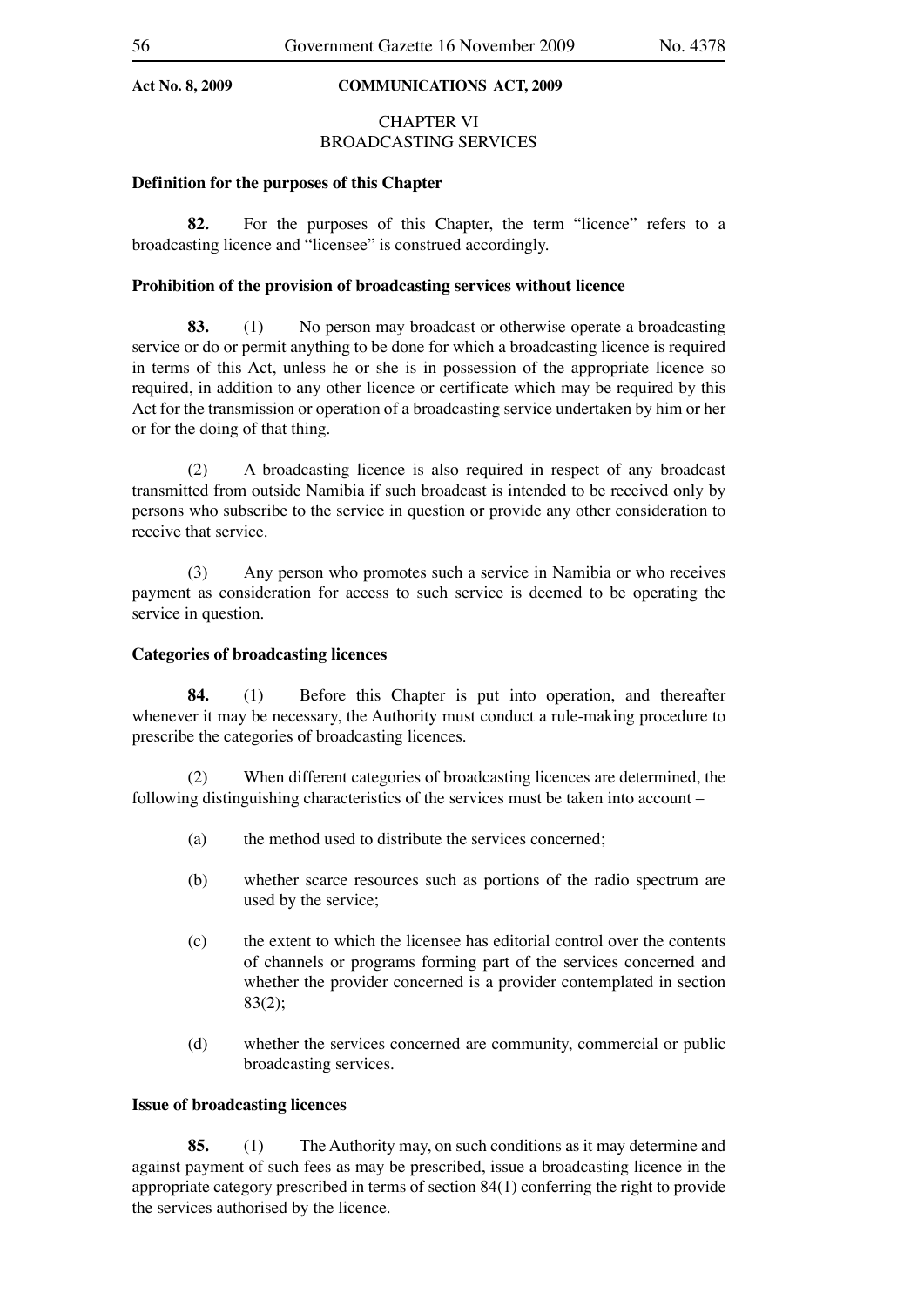(2) Subject to subsection (3) and (4), the Authority may issue a broadcasting licence only to –

- (a) a Namibian citizen; and
- (b) a juristic person of which at least 51 percent of the share holding is beneficially owned by Namibian citizens and which is not controlled directly or indirectly by persons who are not Namibian citizens and which has its principal place of business or registered office in Namibia.

 (3) The Minister may beforehand authorise the issue of a broadcasting licence to a juristic person other than a juristic person referred to in subsection (2)(b).

 (4) Every application for a broadcasting licence must be made in the prescribed form and must be accompanied by –

- (a) the prescribed application fee;
- (b) the prescribed deposit, if any;
- (c) the applicant's proposals in relation to the nature of the service and a programme schedule in regard to the daily transmission time allocated to different programmes;
- (d) a statement of account setting out the financial resources available to the applicant to conduct a broadcasting service; and
- (e) such other information as the Authority may deem necessary in order to decide on the ability of the applicant to provide the broadcasting service.

 (5) Where the application has not been successful, all amounts paid by the applicant, except the prescribed application fee, must be refunded by the Authority to the applicant, and no interest is payable on any such amount.

 (6) The Authority must cause notice to be given in the *Gazette* of every application for the issue of a broadcasting licence received by it.

 (7) Any person may within fourteen days of publication of a notice in terms of subsection (4) lodge with the Authority written representations opposing the issue of a broadcasting licence, and such representations must be taken into account when the Authority considers the application.

 (8) When considering an application for the issue of a broadcasting licence the Authority must have regard to –

- (a) the character of the applicant or, if the applicant is a body corporate, the character of its directors;
- (b) the adequacy of the expertise, experience and financial resources available to the applicant;
- (c) the desirability or otherwise of allowing any person or association of persons, to have control of or a substantial interest in –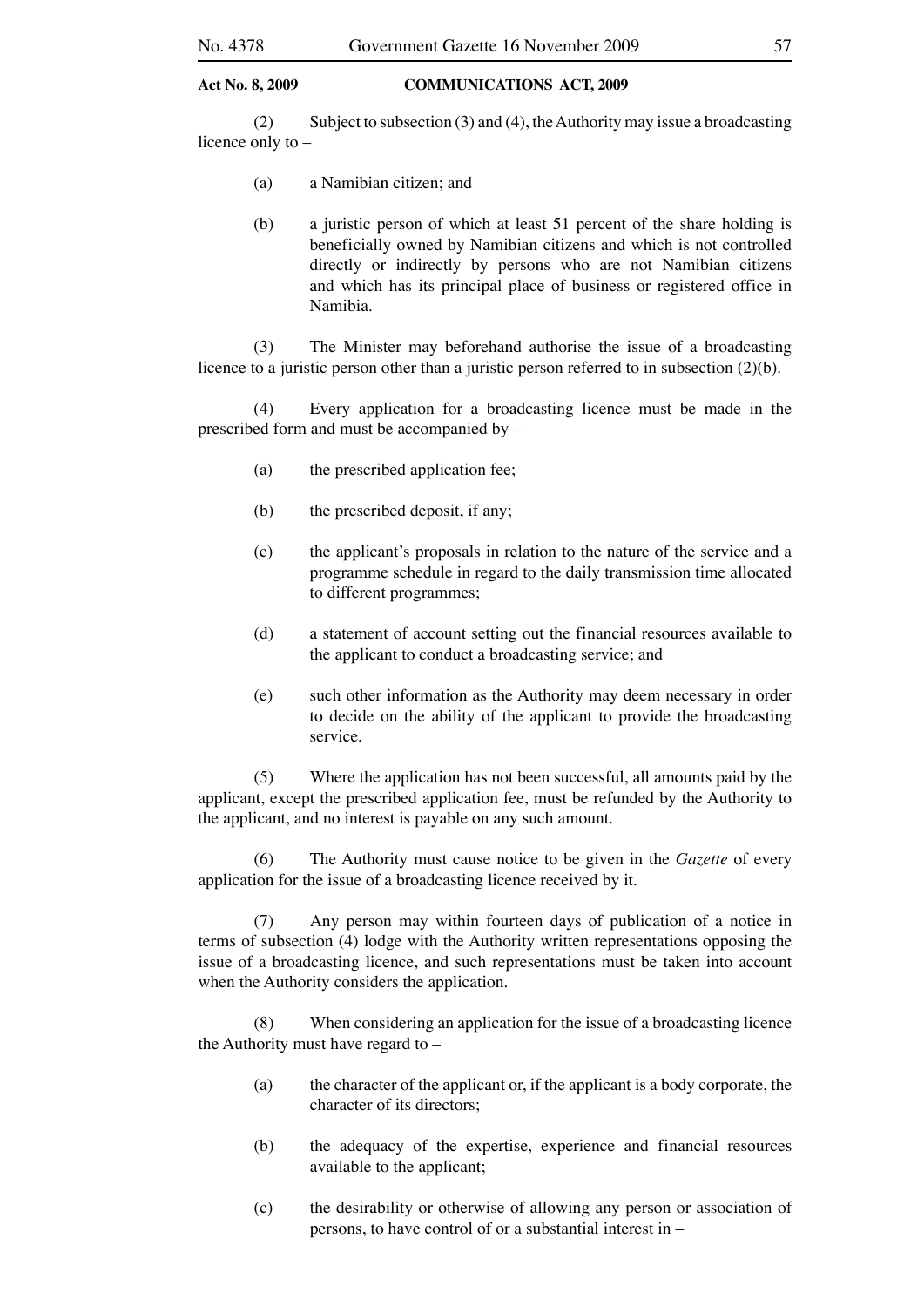- (i) more than one broadcasting service;
- (ii) more than one radio station and one television station and one registered newspaper with a common coverage and distribution area or significantly overlapping coverage and distribution areas;
- (d) whether the applicant is likely to comply with such technical broadcasting standards as the Authority may prescribe;
- (e) whether the conditions of a broadcasting licence will unjustly benefit one licensee above another;
- (f) the allocation of spectrum resources in such a manner as to ensure the widest possible diversity of programming and the optimal utilisation of such resources: Provided that priority may be given to broadcasters transmitting the maximum number of hours per day;
- (g) the reservation of radio wave spectrum resources for future use; and
- (h) the desirability of giving priority to community based broadcasts.

 (9) As soon as the Authority grants an application for the issue of a broadcasting licence, it must cause notice thereof to be given in the *Gazette* and to the applicant.

 (10) Subject to Article 18 of the Namibian Constitution, the decision of the Authority to grant or refuse an application for the issue of a broadcasting licence is final.

## **Conditions on broadcasting licences**

 **86.** (1) The Authority may impose such conditions on broadcasting licensees as are appropriate for the category of broadcasting licence issued to the licensee concerned.

 (2) The conditions referred to in subsection (1) may include conditions in relation to –

- (a) the frequencies that may be used and the power limitations of transmitters used in connection with the broadcasting services in question, the technical servicing and inspection of equipment and any other technical matters;
- (b) the prevention of electric and other disturbances of radio reception or of transmissions over any telecommunications line;
- (c) the broadcasting of reports, announcements, news or other information which is required to be broadcast in the public interest;
- (d) the location of a transmitter and the specific geographical area to which the broadcast may be made;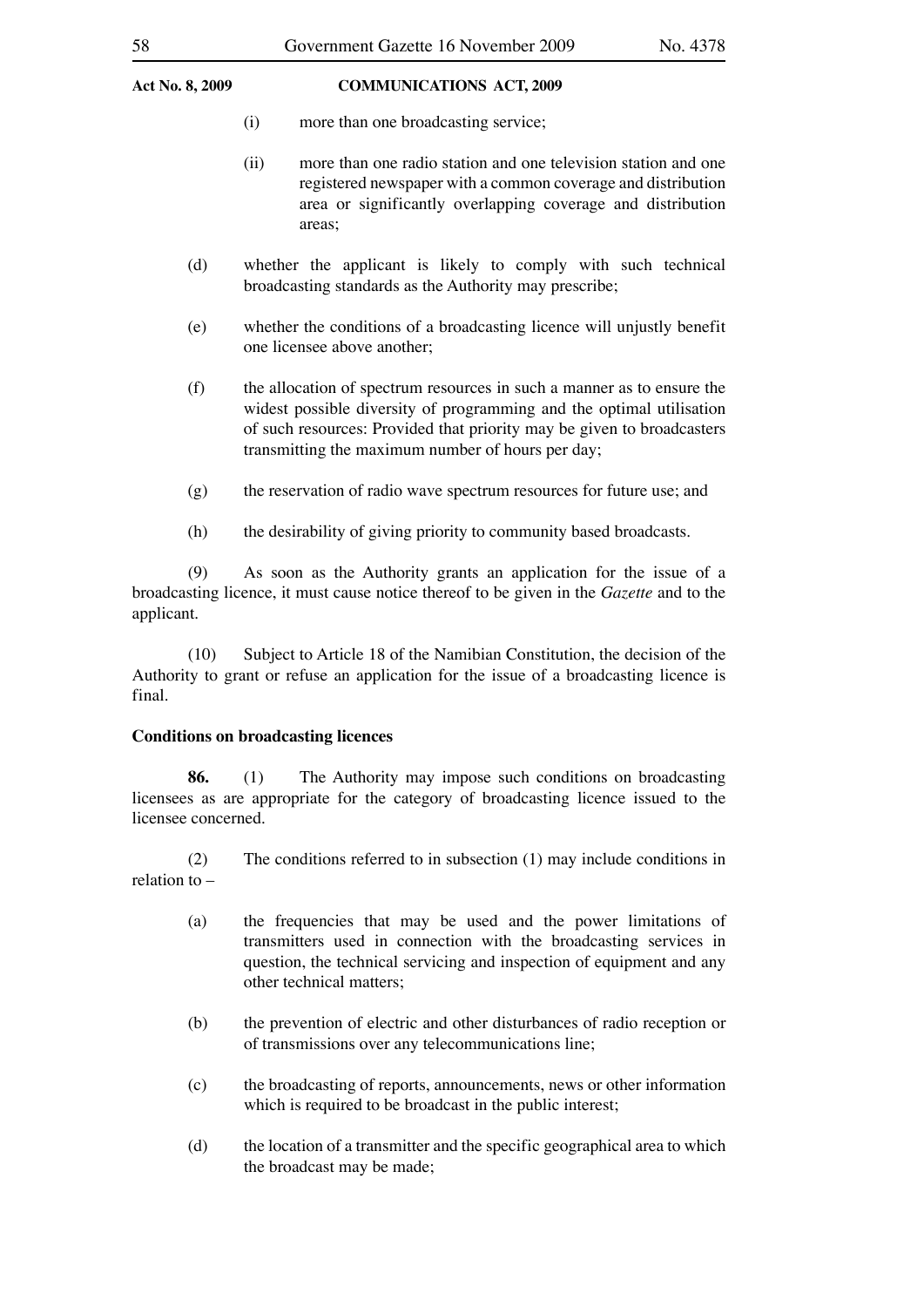- (e) the manner in which the information must be modulated upon the radio waves in question, including whether the service must be digital or analog;
- (f) the duty to make spare capacity on transmitters, masts and towers available to other licensees, the conditions under which such duty exists, the extent of the duty, the payment for the use of such capacity, the rights of the person who provides such capacity and any other matter relating thereto; and
- (g) any matter relating to masts, towers or other facilities effecting the environmental or aesthetic impact of such facilities.

 (3) The Authority may, in respect of any particular licence, amend any of the conditions, including by adding further conditions –

- (a) if the Authority is of the opinion that it is in the interest of orderly spectrum management;
- (b) in order to give effect to any international treaty in relation to broadcasting to which Namibia is a party; or
- (c) at the request of the licensee.

 (4) No amendment may be made to the conditions of a broadcasting licence in terms of paragraph (a) or (b) of subsection (3), unless the licensee concerned has been granted the opportunity to make written representations to the Authority in connection therewith.

 (5) The decision by the Authority to so amend or not, is, subject to the provisions of Article 18 of the Namibian Constitution, final.

# **Duration of, renewal and lapsing of broadcasting licence**

- **87.** (1) A broadcasting licence is issued for a period –
- (a) in the case of a radio broadcasting licence, of five years;
- (b) in the case of a television broadcasting licence of ten years;
- (c) in the case of any other broadcasting licence, of the time prescribed by the Authority: Provided that different periods may be prescribed in respect of different classes of broadcasting licences.

 (2) The Authority may from time to time renew a licence for such further period as provided for in subsection (1).

 (3) An application for the renewal of a licence must be made not earlier than six months and not later than 60 days before the date of expiry of the existing licence.

 (4) The Authority may, when considering an application for the renewal of a licence, require such new or additional information as it may deem necessary to make a finding.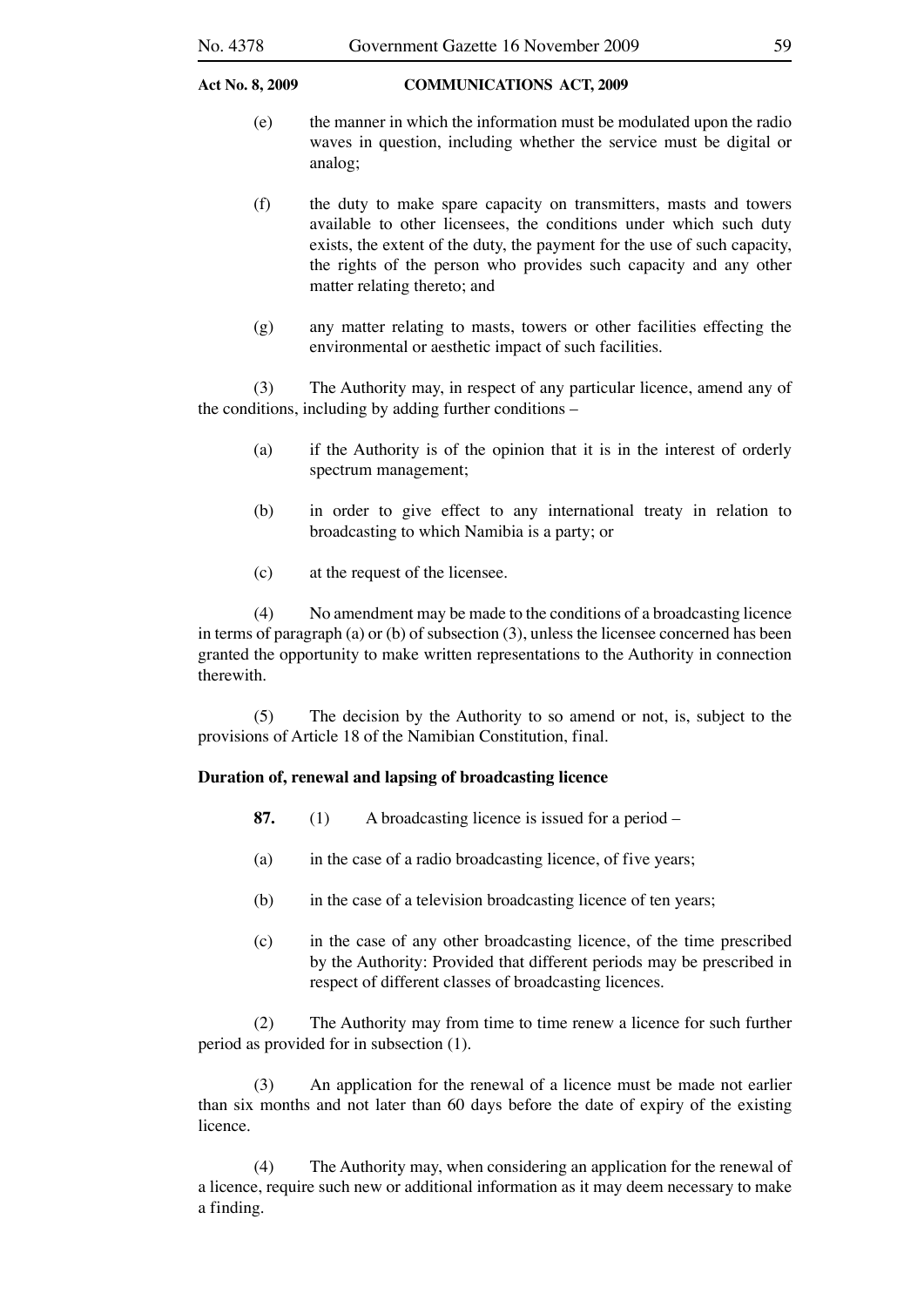(5) The Authority must renew a licence unless, in its opinion, the licensee has contravened this Act or a condition of the licence or the renewal of the licence will not be in accordance with the objects of this Act.

 (6) If a decision in connection with an application for the renewal of a licence has not been reached by the Authority at the time when the period of validity of the existing broadcasting licence expires, such licence continues to be of effect pending such decision.

 (7) A licence lapses after the expiry of such period which may be prescribed in the event that no broadcasts are made under that licence.

## **Payment of broadcasting licence fees**

 **88.** If any prescribed fees are not paid by a licensee on the date on which such fees are payable and remain unpaid after the expiry of a period of seven days after the written notice by the Authority to the licensee to remedy the default, the Authority may declare the licence to be forfeited.

# **Broadcasting code**

 **89.** (1) Unless the Authority finds that the making of a broadcasting code is not worth while as contemplated in subsection (5), it must as soon as possible after the commencement of this Act after having followed a rule-making procedure, prescribe a broadcasting code that must prescribe the duties with which licensees must comply.

- (2) The broadcasting code may –
- (a) prescribe duties relating to the coverage of news and current affairs in order to ensure that the news coverage by broadcasters is fair, objective and impartial;
- (b) prescribe such duties as may be required to comply with generally accepted journalistic ethics;
- (c) regulate the broadcasts of any matter having the purpose of promoting the interests of any political party (whether it is in the form of a paid advertisement or otherwise);
- (d) prescribe special duties for broadcasters while campaigns are being conducted for elections or referendums as will promote democracy and the fair conducting of such elections or referendums;
- (e) regulate the broadcasting of matters of a sexual or violent nature, containing offensive or strong language or that is offensive or degrading to any portion of the Namibian public or prohibit such broadcasts under prescribed circumstances or during prescribed times or prescribe other conditions relating to such broadcasts or subject to the Namibian Constitution prohibit the broadcast of a prescribed class of such matter under the prescribed circumstances;
- (f) prescribe the duty to broadcast a prescribed class of public announcements free of charge;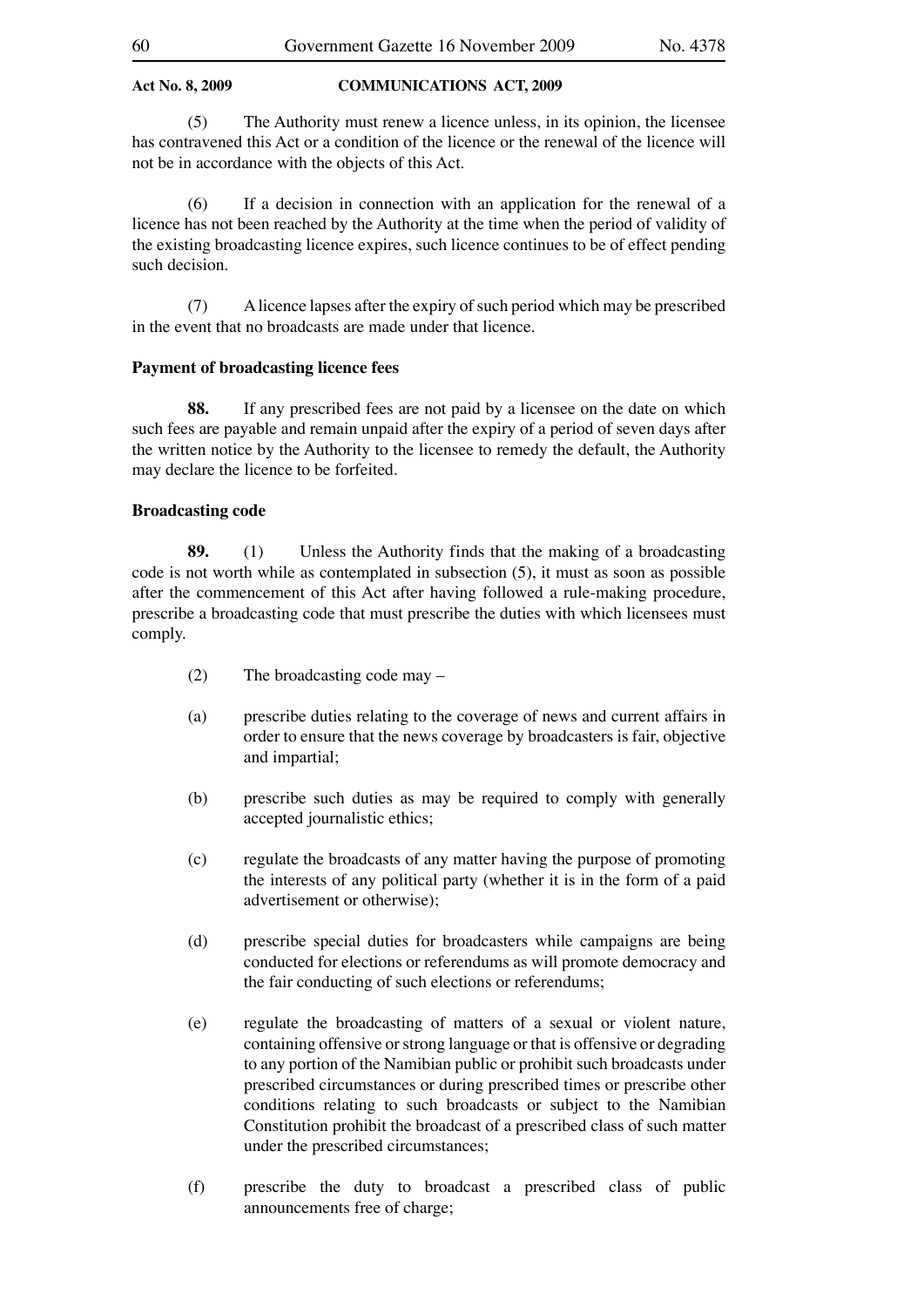- (g) prescribe the circumstances under which corrections or counterversions must be broadcast when factually incorrect or defamatory or injurious matter or matter whose broadcast is prohibited by the code, has been broadcast;
- (h) require the broadcast of prescribed types of content produced in Namibia;
- (i) prescribe the amount and nature of advertisements that may be broadcast and prohibit the broadcast of advertisements that are degrading or offensive;
- (j) prescribe any duty that will improve the quality of the service provided by broadcasters.
- (3) When the code is prescribed, the Authority must –
- (a) ensure that the duties imposed on a specific category of broadcasting service are appropriate for the services in question;
- (b) ensure that duties are not imposed that will make some class of service uneconomical or impractical;
- (c) ensure that community broadcasting is promoted;
- (d) impose duties that will as far as practical promote Namibian creativity.

 (4) If the Authority is of the opinion that a licensee belongs to an organisation that enforces the compliance of its members with broadcasting standards that comply with the requirements of this section, it may with the concurrence of the Minister make a determination that the licensee concerned does not require regulation by a broadcasting code.

 (5) If a determination under subsection (4) has been made in respect of a substantial percentage of licensees, the Authority may with the concurrence of the Minister decide that the making of a broadcasting code is no longer worth while due to the small number of licensees that will be subject to the broadcasting code.

 (6) If the Authority has made a finding referred to in subsection (4) or (5), it may still prescribe any matter in respect of all or a specified class of licensees which may be prescribed in the code if it has beforehand followed a rule-making procedure.

# **Supervision by Authority**

**90.** (1) The Authority must supervise compliance with the conditions imposed on broadcasting licences and the broadcasting code and if the chairperson, as a result of a complaint by any person, is of the opinion that the conditions or duties have been materially breached, he or she must request the licensee concerned to make written representations regarding the alleged breach to the Authority.

 (2) When, after consideration of the written representations, the Authority is of the opinion that the licensee has materially breached a condition or provision of the broadcasting code, it may issue an order –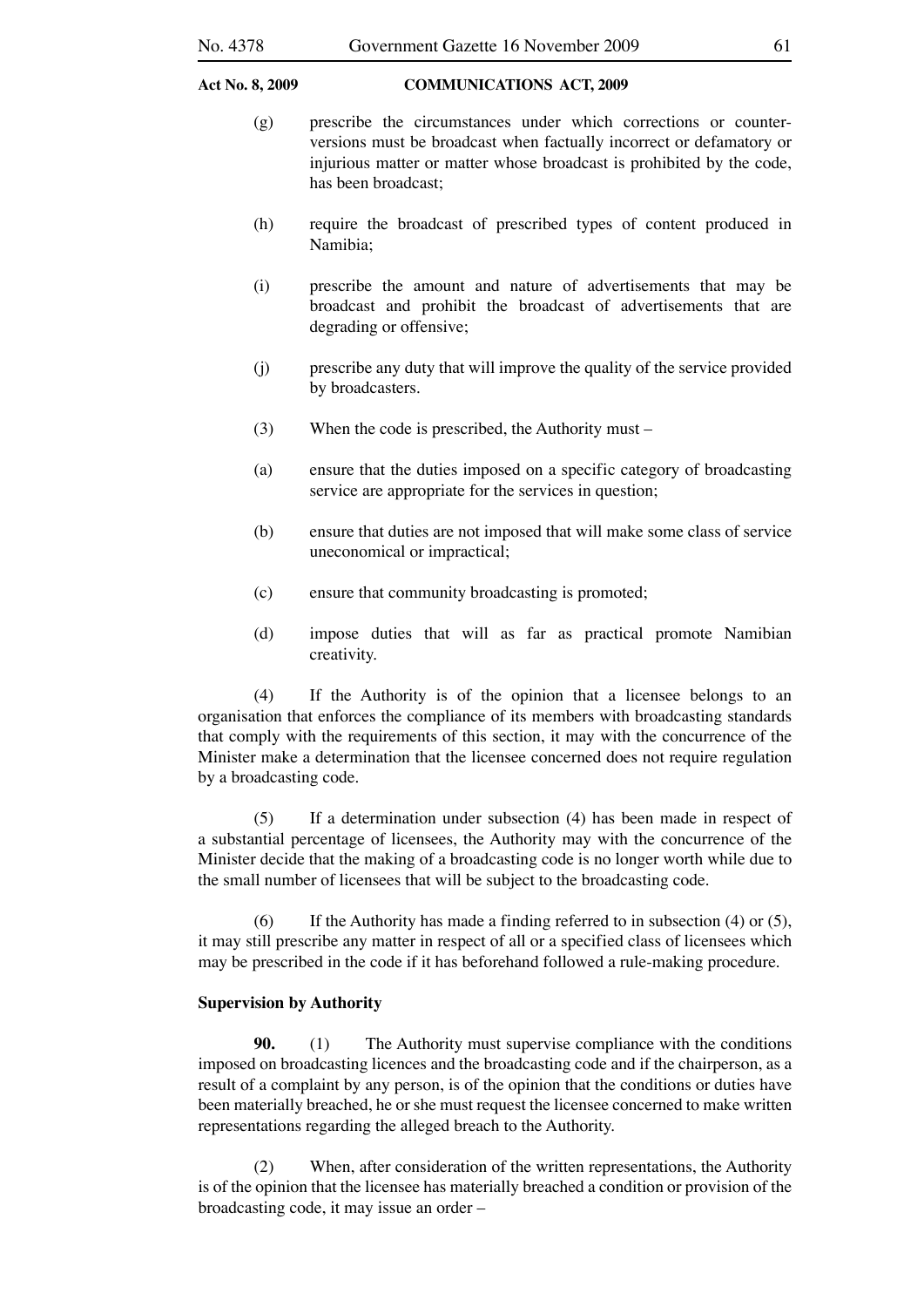- (a) warning the broadcasting licensee;
- (b) directing the licensee to effect a programme change within a period not longer than thirty days from the date of receipt of the direction;
- (c) directing the licensee to disclose, free of charge and in such manner as the Authority may direct, the finding of the Authority;
- (d) directing the licensee to broadcast a counter-version in accordance with the provisions of the broadcasting code;
- (e) suspending the broadcasting licence for a period determined by the Authority; or
- (f) withdrawing the broadcasting licence,

or it may take any other action authorised by this Act.

 (3) Whenever the Authority orders the withdrawal of a broadcasting licence under paragraph (f) of subsection (2), it must cause a notice to be published in the *Gazette* containing details of such order.

# **Furnishing of financial statements**

**91.** (1) Every licensee must, within 60 days after the end of such licensee's financial year, submit his or her audited financial statements to the Authority.

 (2) The auditing of the financial statements referred to in subsection (1) must be carried out by a person who is registered as an accountant and auditor in terms of the Public Accountants' and Auditors' Act, 1951 (Act No. 51 of 1951).

# **Broadcasting licences issued under Act 4 of 1992**

 **92.** (1) A broadcasting licence issued under the Namibian Communications Commission Act, 1992 (Act No. 4 of 1992), is, subject to subsection (2), deemed to be a licence issued under this Chapter and any condition imposed on the holder of such a licence is deemed to be a condition imposed under this Chapter.

 (2) The Authority must within six months from the commencement of this Act, review all existing broadcasting licences and must issue a broadcasting licence in the appropriate category to the licensee in question.

# **Application of this chapter to Namibian Broadcasting Corporation**

 **93.** (1) Until a date determined by the Minister by notice in the *Gazette*, this chapter does not apply to the Namibian Broadcasting Corporation established by section 2 of the Namibian Broadcasting Act, 1991 (Act No. 9 of 1991), or in respect of the broadcasting activities carried on by that Corporation.

(2) Before the date determined in terms of subsection (1), the broadcasting code must be amended in consultation with the Minister after having followed a rule-making procedure in order to prescribe appropriate obligations with which a public broadcaster must comply.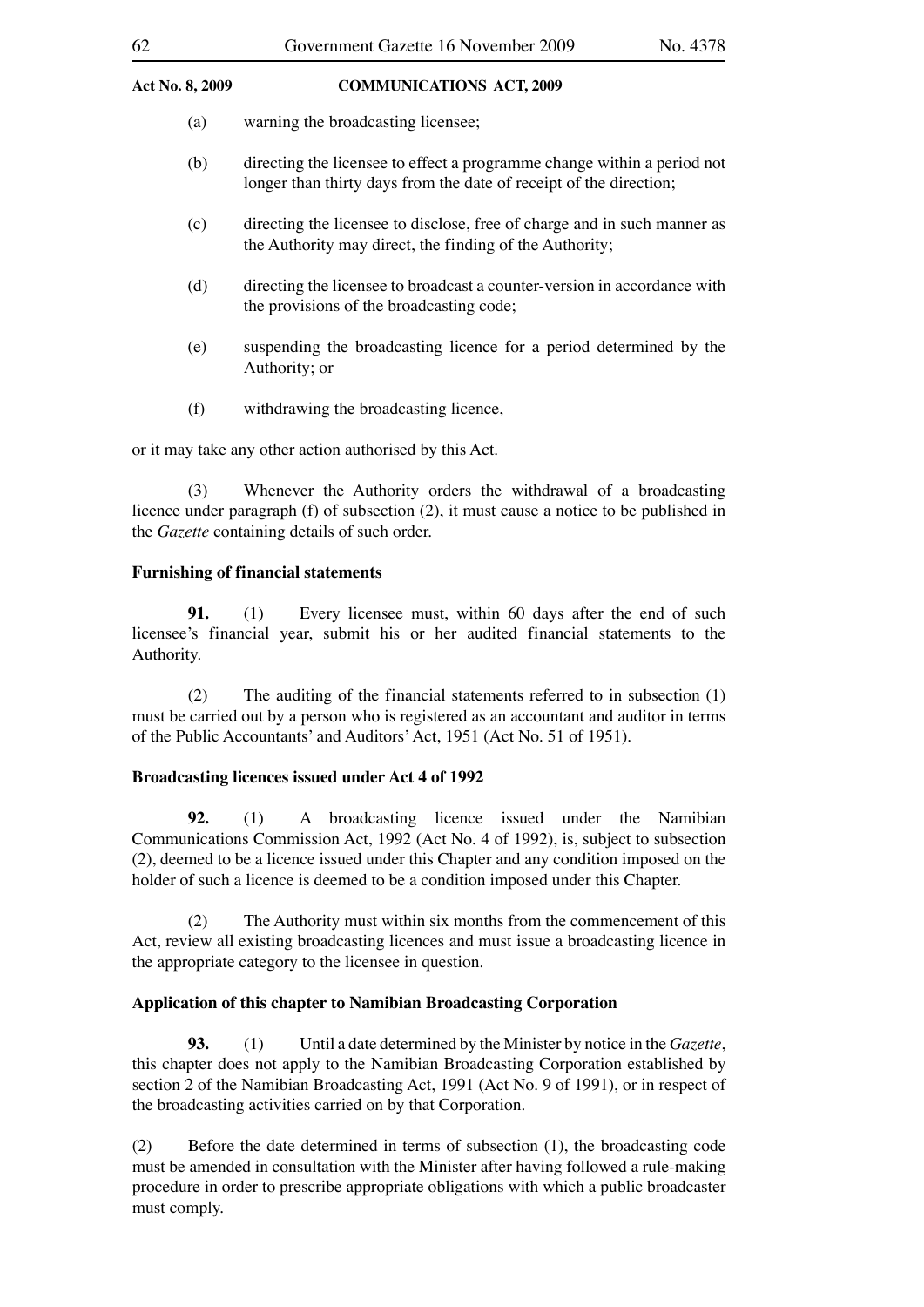(3) Within six months from the date determined in terms of subsection (1), the Authority must issue a broadcasting licence to the Namibian Broadcasting Corporation that is appropriate for a public broadcaster.

 (4) Before the date determined in terms of subsection (1), the Authority may after having given the corporation an opportunity to be heard, impose conditions referred to in section  $86(2)(d)$ , (e), (f) and (g).

# CHAPTER VII POSTAL SERVICE LICENCES

### **Definition for purposes of this Chapter**

 **94.** In this Chapter unless the context indicates otherwise, "licence" means a postal licence and "licensee" is construed accordingly.

# **Prohibition of the provision of postal services without a licence**

 **95.** (1) Subject to subsection (2), no person (except Namibia Post Limited established by section 2(1)(a) of the Posts and Telecommunications Companies Establishment Act, 1992 (Act No. 17 of 1992) ) may render a postal service without a licence issued in terms of section 96.

 (2) The Minister may by notice in the *Gazette* determine a date from which Namibia Post Limited will require a licence under this Chapter authorising the rendering of postal services.

 (3) Within six months from the date determined in terms of subsection (2), Namibia Post Limited must submit an application for a postal service licence in the form required by the Authority.

# **Postal service licences**

**96.** (1) The Authority may on application made to it in the prescribed manner, and on such conditions contemplated in subsection (2) and against payment of such fees as may be prescribed, issue a postal service licence conferring the right to provide a postal service for such period as may be prescribed.

 (2) When the Authority grants a postal licence, it may impose such conditions as may be necessary which conditions may relate to –

- (a) the compulsory provision of such class of services as it deems necessary;
- (b) such information and reports that must be provided to the Authority;
- (c) any other matter that may be necessary to implement and regulate the postal industry in Namibia.
- (3) (a) The Authority must cause notice to be given in the *Gazette* of every application received by it under subsection (1).
- (b) Any person may within 14 days of publication of a notice in terms of paragraph (a) lodge with the Authority written representations opposing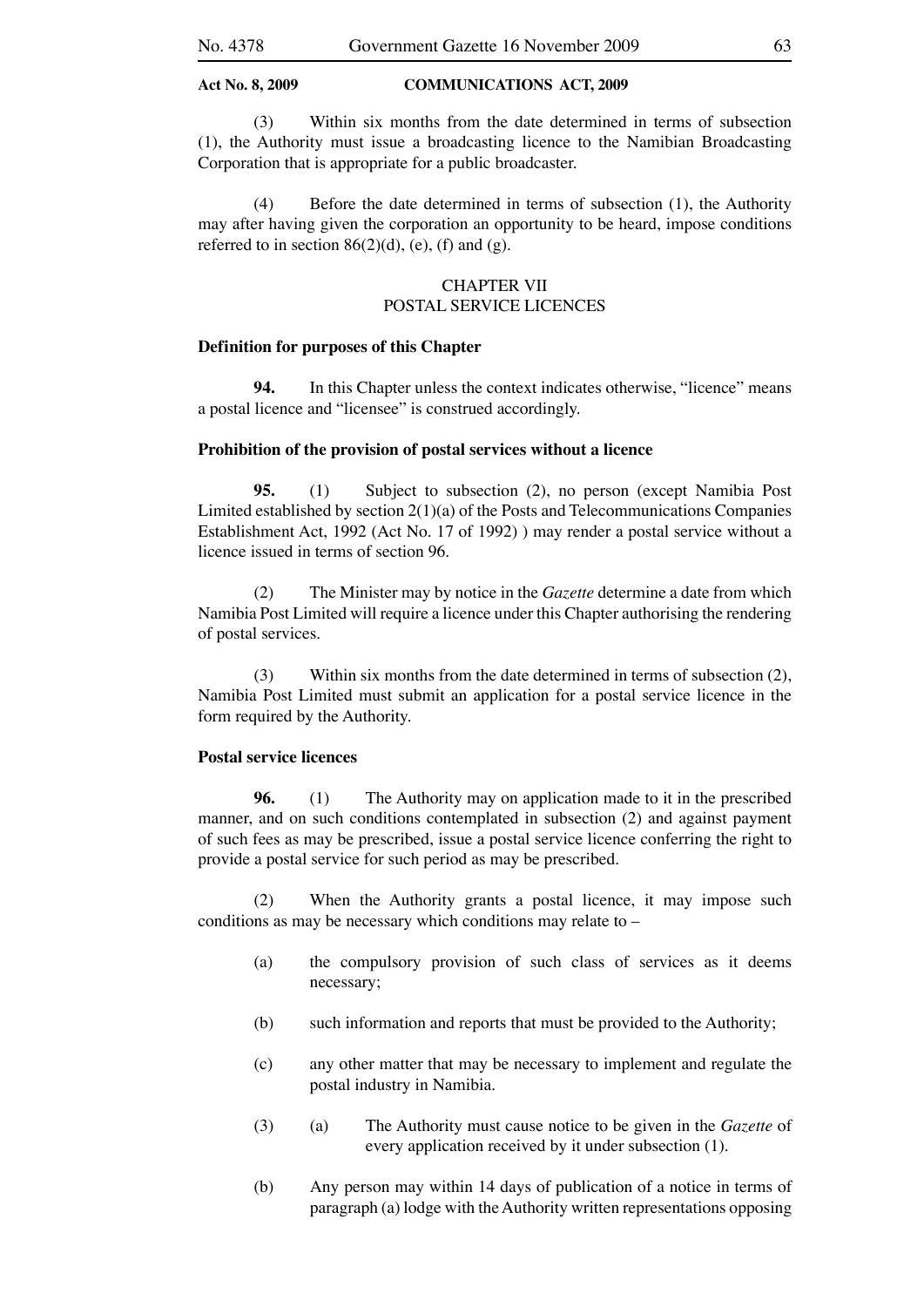the application in question and such representations must be taken into account when the Minister considers that application.

- (4) (a) The Authority may on application made to it in the prescribed manner, renew a licence issued under subsection (1) for such further period as may be prescribed.
- (b) An application referred to in paragraph (a) must be made not earlier than six months and not later than 60 days before the date of expiration of the existing licence.
- (c) The Authority may, when considering an application for the renewal of a postal service licence require such new or additional information as it may deem necessary to make a finding.
- (d) If a decision in connection with an application made under paragraph (a) has not been reached by the Authority at the time when the period of validity of the existing licence has expired, such licence continues to be of effect pending such decision.

 (5) If any prescribed fees with regard to a postal service licence have not been paid by a licensee on the date on which such fees are payable and remain unpaid after the expiry of a period of seven days after a written notice by the Authority to such licensee to remedy the default, the Authority may declare the licence concerned to be forfeited.

- $(6)$  (a) The Authority may, where it is of the opinion that the conditions of any postal service licence have been materially breached, request the holder of such licence to make written representations to it regarding the alleged breach.
- (b) If, after consideration of the written representations contemplated in paragraph (a), the Authority is of the opinion that the holder of a postal service licence has materially breached a condition of the licence concerned, it may in addition to any other power that it has under this Act, issue an order –
	- (i) warning such licensee;
	- (ii) imposing a fine on such licensee not exceeding N\$10,000;
	- (iii) suspending the licence concerned; or
	- (iv) withdrawing the licence concerned.
- (c) Any fine imposed under subparagraph (ii) of paragraph (b) is for the benefit of the Authority.
- (d) Whenever the Authority orders the withdrawal of a postal service licence under subparagraph (iv) of paragraph (b) it must cause a notice to be published in the *Gazette* containing details of such order.

 (7) A licensee must, within sixty days after the end of its financial year, submit to the Authority his or her financial statements, audited by a person registered as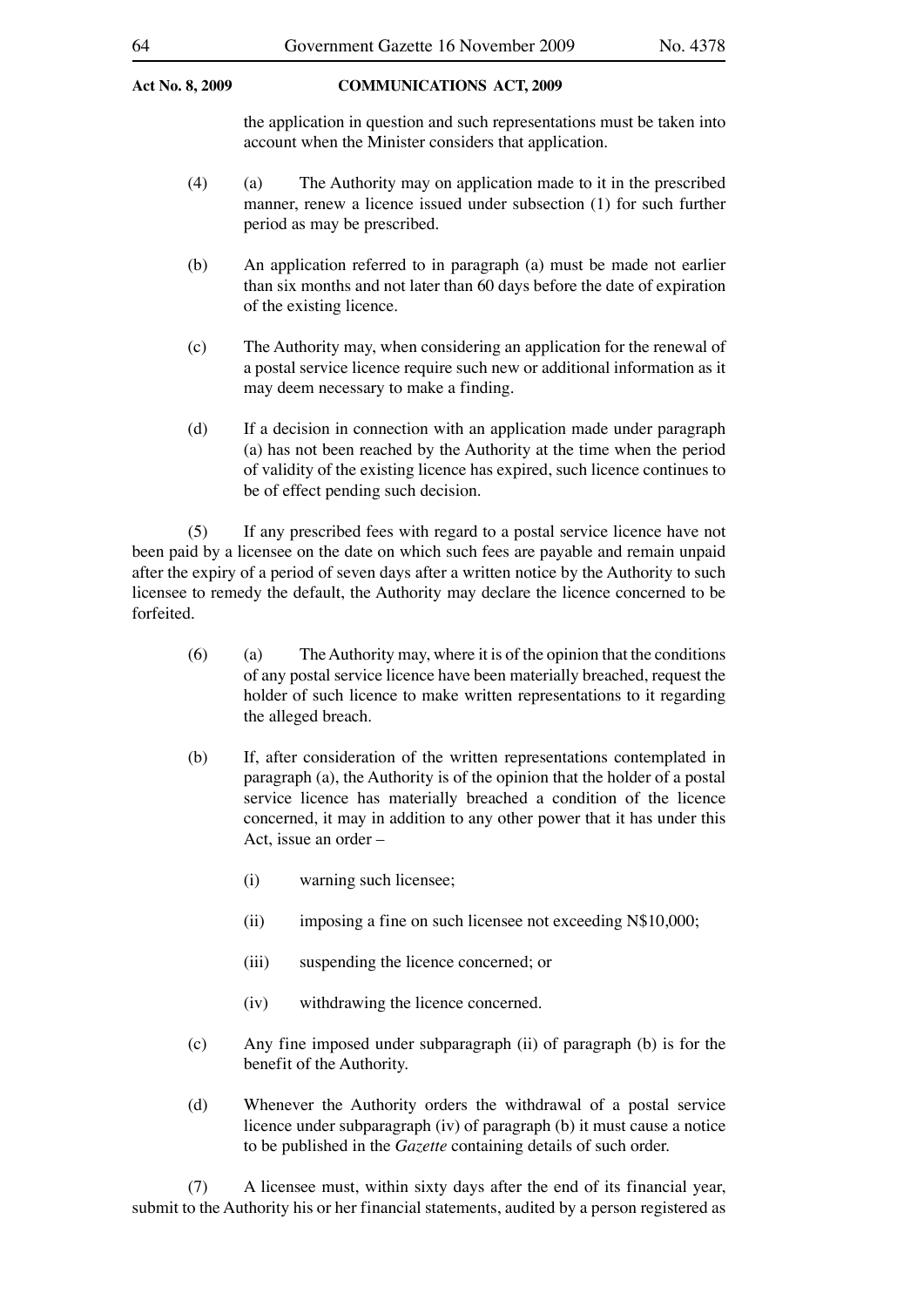an accountant and auditor in terms of the Public Accountants' and Auditors' Act, 1951 (Act No. 51 of 1951).

# **Transfer of postal service licences**

**97.** (1) No postal service licence may be transferred, except with the approval of the Authority granted upon an application for such transfer in the prescribed form.

 (2) Where a company is the holder of a postal service licence, no person may, except with the prior written approval of the Minister, acquire shares or any other interest in that company which results in that person directly or indirectly obtaining a controlling interest in the company.

### **Regulations relating to postal service licences**

- **98.** The Authority, with the approval of the Minister, may make regulations –
- (a) prescribing the form and procedure to be followed when a person applies for a postal service licence;
- (b) prescribing any fees to be paid for an application for a postal service licence, any deposit payable in respect of an application for a postal service licence and any fees payable by a licensee in respect of a licence;
- (c) prescribing any services that may only be provided by a prescribed holder of a postal service licence in order to compensate that holder for the provision of other compulsory or unprofitable services;
- (d) prescribing any service involving the transport of packages or documents to be postal services for the purposes of this Chapter;
- (e) prescribing anything that in terms of this Chapter may or must be prescribed.

# CHAPTER VIII REGULATION OF RADIO SPECTRUM

### **Control of radio spectrum**

 **99.** (1) The Authority is vested with the control, planning, administration, management and licensing of the radio spectrum.

 (2) In controlling, planning, administering, managing and licensing the use of the radio frequency spectrum, the Authority must comply with the applicable standards and requirements of the International Telecommunication Union and its Radio Regulations, as agreed to or adopted by Namibia.

 (3) The Authority must honour present and future commitments of Namibia in terms of international agreements and standards in respect of radio communication and telecommunication matters.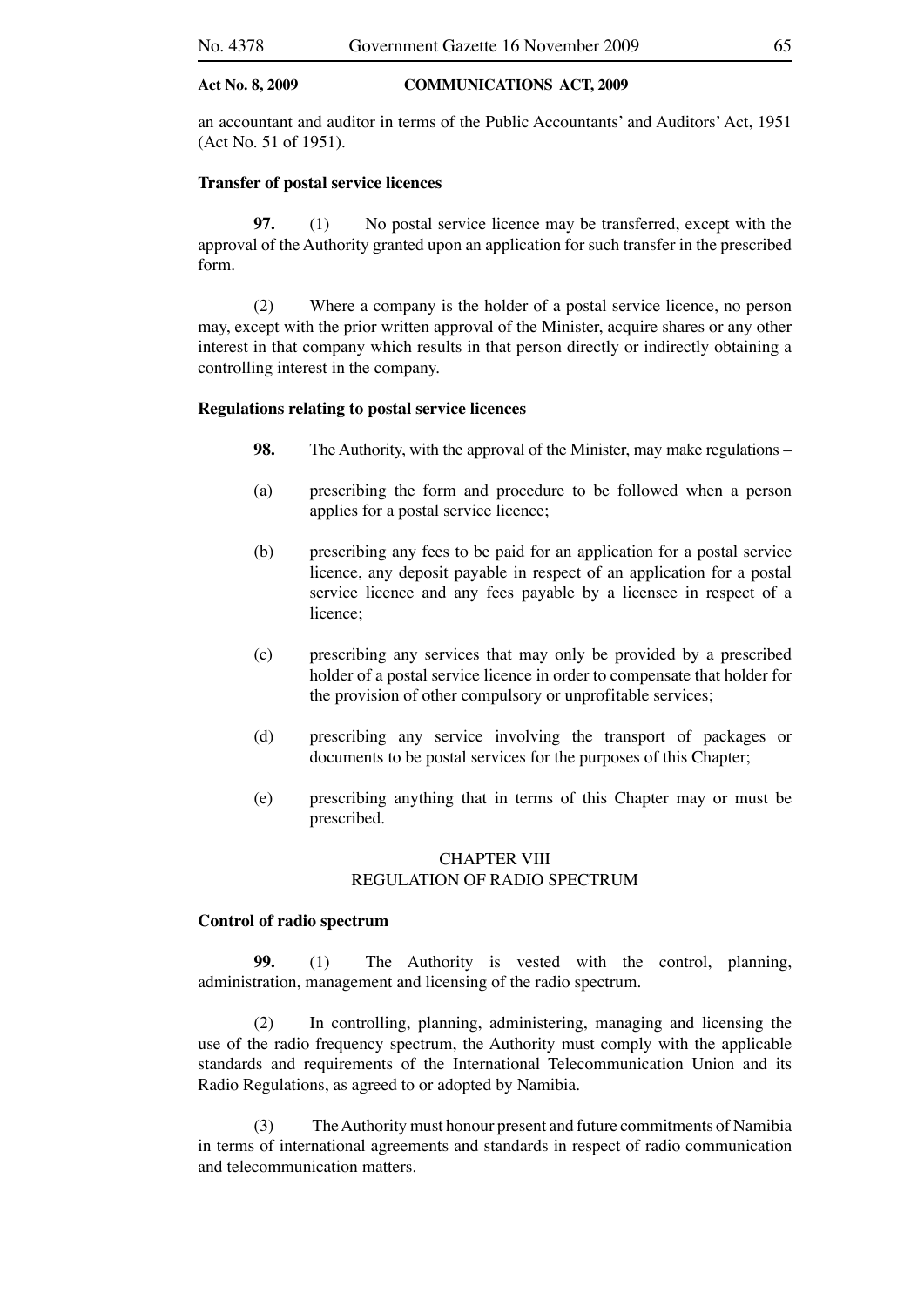# **Frequency band plans**

**100.** (1) The Authority may from time to time prescribe a frequency band plan in respect of any part of the radio frequency spectrum.

- (2) A frequency band plan must –
- (a) define how the radio spectrum must be used;
- (b) aim at ensuring that the radio frequency spectrum is utilised and managed in an orderly, efficient and effective manner;
- (c) aim at reducing congestion in the use of frequencies and at protecting frequency users from any interference or other inability to make use of the frequencies assigned to them;
- (d) avoid obstacles to the introduction of new technologies and telecommunication services;
- (e) aim at providing opportunities for the introduction of the widest range of telecommunication services and the maximum number of users thereof as is practically feasible.

 (3) In preparing a frequency band plan in terms of this section, the Authority –

- (a) must have due regard to the reports of experts in the field of spectrum or frequency band planning and to internationally accepted methods for preparing such plans;
- (b) must take into account existing uses of the radio frequency spectrum and any frequency band plans of other countries whether they are already in effect or whether they are in the course of preparation.

 (4) The Authority must give notice in the *Gazette* of its intention to prepare a plan and in such notice invite interested parties to submit their written representations to the Authority within such period as may be specified in such notice.

 (5) The Authority must, after the period referred to in subsection (4) has passed, hold a hearing in respect of the proposed plan.

 (6) After the hearing and after due consideration of any representations received pursuant to the notice mentioned in subsection (4) or tendered at the hearing, the Authority must adopt the frequency band plan in question, with or without amendment, and cause such plan to be published in the *Gazette* .

 (7) Any frequency band plan adopted in terms of this section and all such comments, representations and other documents as have been received in response to the notice contemplated in subsection (4) or tendered at the hearing, must be kept at the offices of the Authority and made available to the public as provided in section 27.

 (8) The Authority may review a frequency band plan adopted in terms of this section.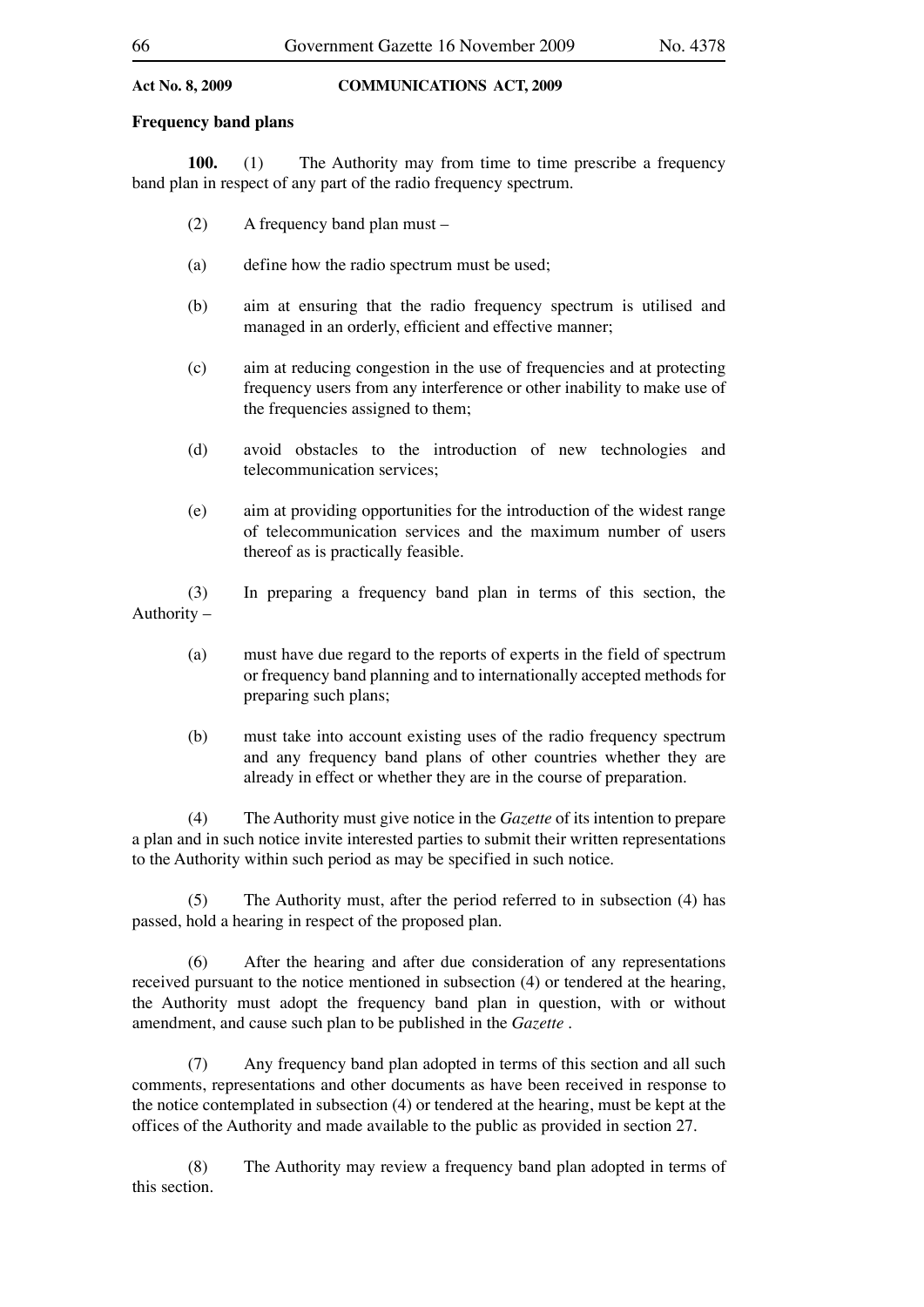(9) The provisions of subsections (2) to (7) apply, with the necessary changes, in relation to any amendment contemplated in subsection (8).

### **Spectrum licences, certificates and authorities**

 **101.** (1) Unless expressly provided otherwise by this Act, no person may –

- (a) transmit any signal by radio waves;
- (b) use radio apparatus to receive any signal transmitted by radio waves; or
- (c) instruct, permit or fail to prohibit any person in his or her employ or under his or her control to perform any action referred to in paragraph (a) or (b),

except under and in accordance with a licence issued in terms of subsection(2) and if applicable a certificate or authority issued in terms of subsection (3).

 (2) The Authority may issue a licence conferring on the licensee the right to use, or to cause any person in his or her employ or under his or her control to use a transmitter for any prescribed purpose or to use any radio frequency or group of radio frequencies or radio receiver for any purpose and in the manner prescribed or determined in the licence concerned.

- (3) The authority may –
- (a) determine in a spectrum licence that the radio apparatus specified in that licence;
- (b) prescribe the circumstances under which radio apparatus; or
- (c) prescribe the categories of radio apparatus that,

may only be operated or maintained by a person to whom –

- (i) a certificate of proficiency has been issued; or
- (ii) an authority to operate or maintain radio apparatus as specified in that authority has been issued, in addition to a certificate referred to in paragraph (i).

(4) A certificate referred to in subsection  $(3)(i)$  may be issued to a person who has passed the examinations referred to in subsection (10) or to any person who according to the regulations qualifies for the issuing of such a certificate without having passed the examination in question.

 (5) The procedures for the application for licences, certificates and authorities referred to in this section and the information to be supplied for the consideration of applications must be prescribed.

 (6) A spectrum licence is required as provided in subsection (2) in addition to any licence to operate a network or to provide telecommunications service or a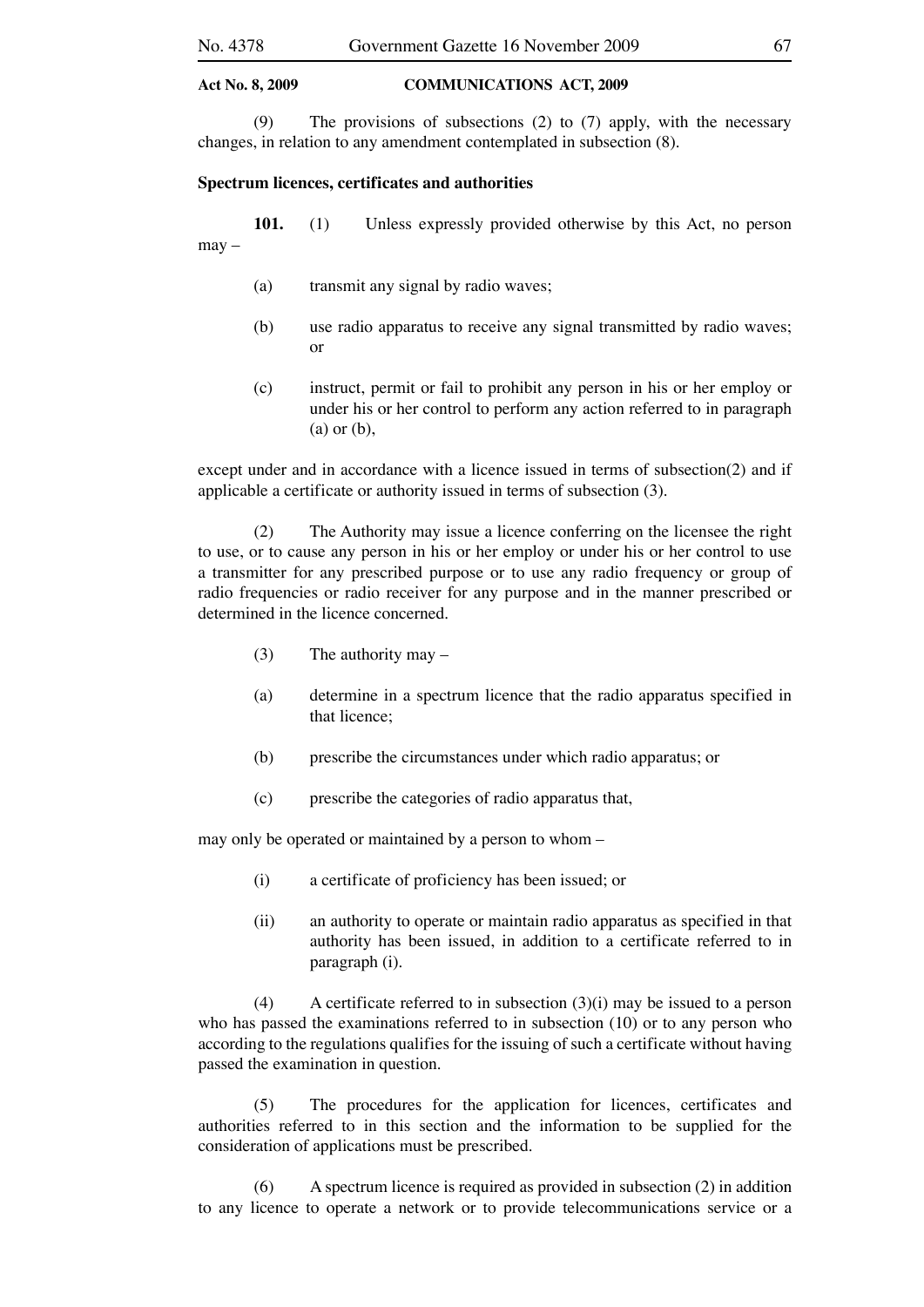broadcasting service issued under this Act, where the operation of the network or the provision of the service or the use thereof entails the use of radio waves as contemplated in that subsection.

 (7) When a person applies for a licence to operate a network or provide telecommunications services or broadcasting services, that person must also apply for such spectrum licences as are necessary to render the service concerned.

 (8) The Authority must consider the application for the spectrum licence together with the application for the other licence, and must ensure that such spectrum licence is issued to the applicant to enable him or her to render the service for which the other licence is issued: Provided that the Authority may refuse to issue a spectrum licence if the applicant does not comply with such technical requirements for the issue of a spectrum licence as the Authority may deem necessary.

 (9) The provisions of section 45 apply with the necessary changes in respect of such spectrum licences as Telecom may require in order to render the telecommunications services contemplated in that section.

 (10) The Authority may conduct examinations, or cause examinations to be conducted, to determine the proficiency of any person to use or maintain a station as contemplated in subsection (3) (i).

(11) A licence, certificate or authority issued in terms of section  $7(1)(a)$ , (c) or (d) of the Radio Act, 1952 (Act No. 3 of 1952), and which was still valid immediately before the date of commencement of this Act, is deemed to have been issued in terms of this section.

 (12) The Namibian Defence Force or any other organ of the State is deemed to be the holder of a licence issued under subsection (2) authorising it to use the radio frequencies and groups of radio frequencies which had been assigned to it for defence purposes or to the other organ immediately before the date of commencement of this Act: Provided that the said Force or other organ must apply to the Authority within six months after the date of commencement of this Act or such extended period as the Authority may allow, for such a licence, and that the Authority must grant such a licence in terms of this section to the Force or other organ.

- (13) The Authority may amend a spectrum licence issued under subsection
	- (a) to implement any frequency band plan or in the interest of orderly frequency management, if the amendment will not cause substantial prejudice to the licensee;
	- (b) if requested thereto by the licensee concerned.

 (14) The procedures in relation to the amendment, renewal or transfer of a spectrum licence, certificate or authority contemplated in this section will be as prescribed.

- (15) Subsection (1) does not apply to a person who utilises radio waves –
- (a) in the course of making due and proper use of a telecommunication service, the provision of which is duly licensed in terms of this Act, as a customer or end user thereof;

 $(2) -$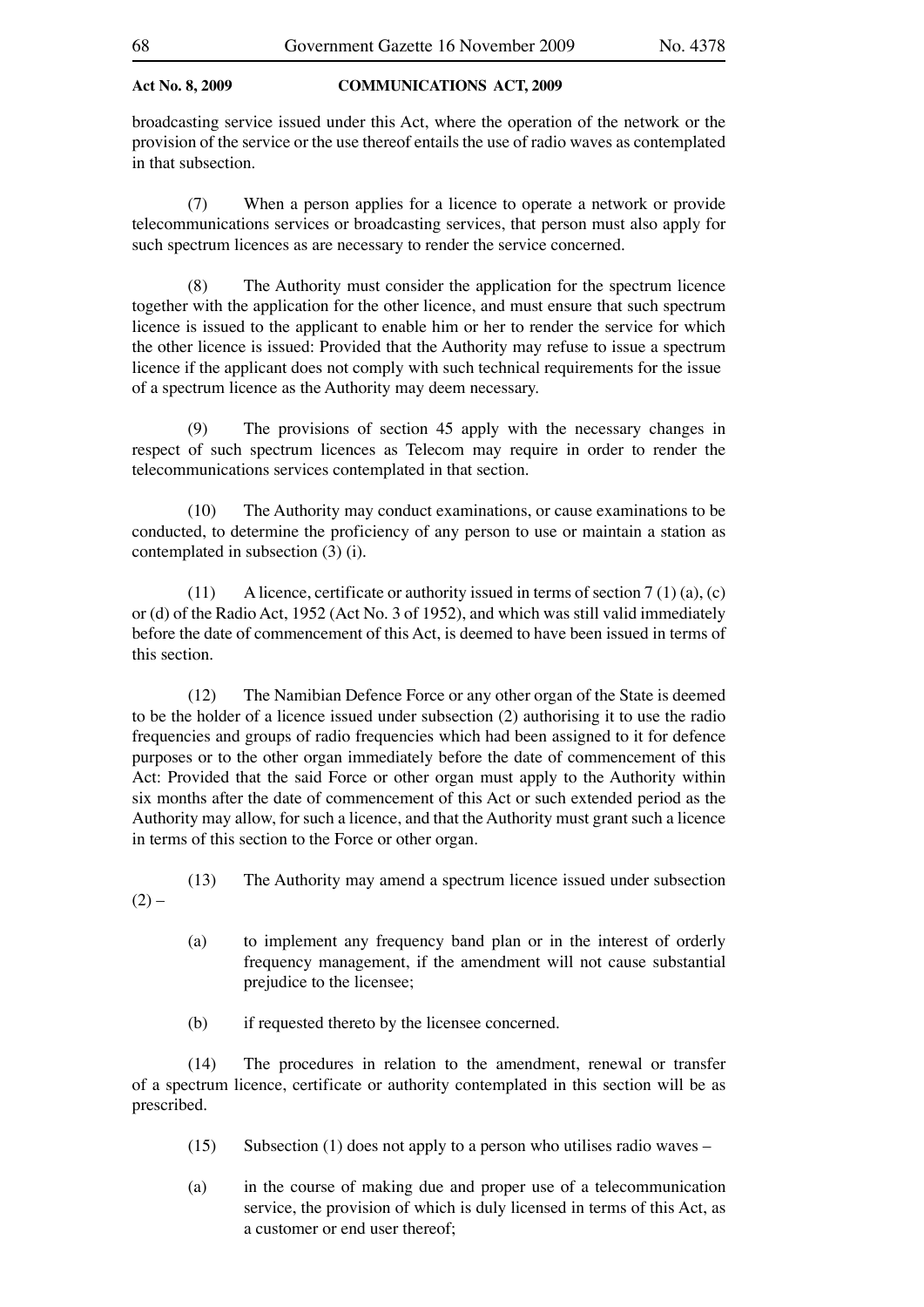- **Act No. 8, 2009 COMMUNICATIONS ACT, 2009**
	- (b) in accordance with the regulations contemplated in subsection (16).
	- (16) The authority may prescribe –
	- (a) categories of radio apparatus, the use or possession of which; or
	- (b) the circumstances in which the use or possession of radio apparatus,

does not require a licence, certificate or authority in terms of this section or a permit in terms of section 102.

 (17) A notice published in the *Gazette* and still of force and effect immediately before the date of commencement of this Act declaring any article not to be radio apparatus for the purposes of the laws governing radio, is deemed to be a regulation made in terms of subsection (16) authorising the possession of the apparatus mentioned in that notice.

### **Control of possession of radio apparatus**

 **102.** (1) Subject to section 101(15), no person may have in his or her possession any radio apparatus unless he or she is in possession of a permit issued by the Authority in terms of this section or a spectrum licence issued in terms of section 101 authorising such possession.

 (2) The procedure for obtaining a permit in terms of subsection (1), is as prescribed.

 (3) Where any radio apparatus is found in the possession of any person in contravention of the provisions of this section, the Authority may –

- (a) seal or alter such apparatus or any part thereof in order to prevent the use of that radio apparatus for the purpose of transmission or reception, and issue to such person a permit for a limited or indefinite period authorising the possession of that apparatus on condition that it is not during such period used for such purpose;
- (b) seize such apparatus, whether or not it is sealed as contemplated in paragraph (a), for disposal in terms of subsection (4).

 (4) Radio apparatus seized under subsection (3) (b) must be held by the Authority until –

- (a) its possession is authorised in terms of subsection  $(1)$  or  $(3)$  (a); or
- (b) it is declared forfeited as contemplated in section 110 or under any other law.

# CHAPTER IX ESTABLISHMENT AND INCORPORATION OF .NA DOMAIN NAME ASSOCIATION

## **Establishment of Association**

 **103.** A juristic person to be known as the .na Domain Name Association is hereby established –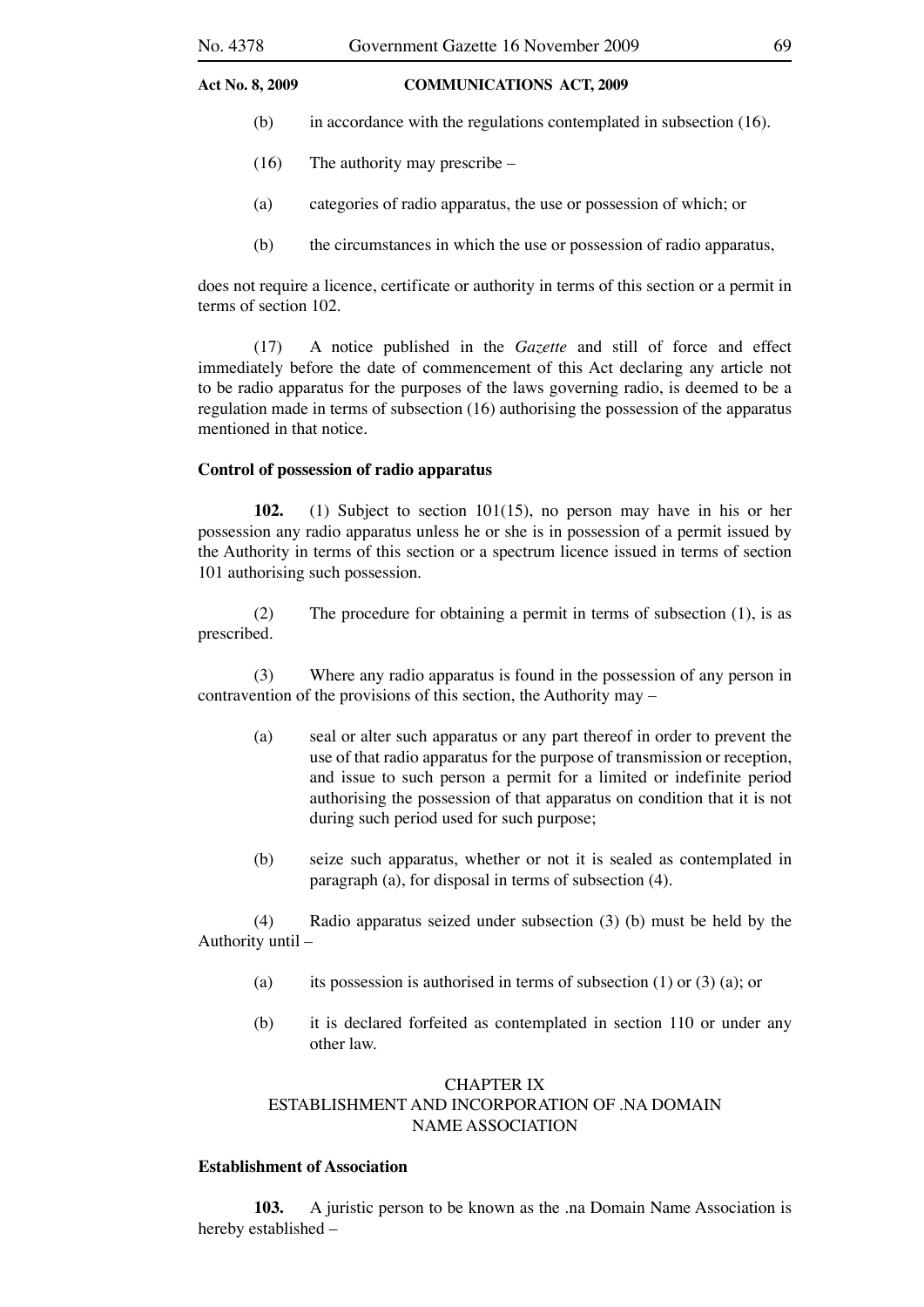- (a) with the object of obtaining all rights necessary for the purposes of administering the .na name space;
- (b) for the purpose of assuming responsibility for the .na domain name space as from a date determined by the Minister by notice in the *Gazette*.

# **Incorporation of Association**

 **104.** (1) The Minister must, within 12 months of the date of commencement of this Act, take all steps necessary for the incorporation of the Association as a not for profit company under the laws regulating companies in Namibia.

 (2) All citizens and permanent residents of Namibia are eligible for membership of the Association and must be registered as members upon application and on payment of a nominal fee to cover the cost of registration of membership and without having to comply with any formality.

# **Association's memorandum and articles of association**

 **105.** (1) The memorandum of association and articles of association of the Association must be consistent with this Chapter.

 (2) Notwithstanding any law relating to companies, an amendment to the memorandum of association or articles of association affecting any arrangement made by any provision of this Chapter, does not have any legal force and effect unless the Minister has consented in writing to such an amendment, which consent may not be withheld unreasonably.

 (3) No fee is payable in respect of the reservation of the name of the company, the registration of the said memorandum and articles and the issue of the certificate to commence business.

 (4) The memorandum and articles of association of the Association may, amongst others, provide for –

- (a) the rules for the convening and conducting of meetings of the Board, including the quorum required for and the minutes to be kept of those meetings;
- (b) the manner in which decisions are to be made;
- (c) the establishment of any division of the Authority to perform specialised functions;
- (d) the establishment and functioning of committees, including a management committee;
- (e) the co-opting by the Board or a committee of any person to assist the Association or committee in the consideration of any particular matter;
- (f) the preparation by the Board of an annual business plan in terms of which the activities of the Association are planned annually;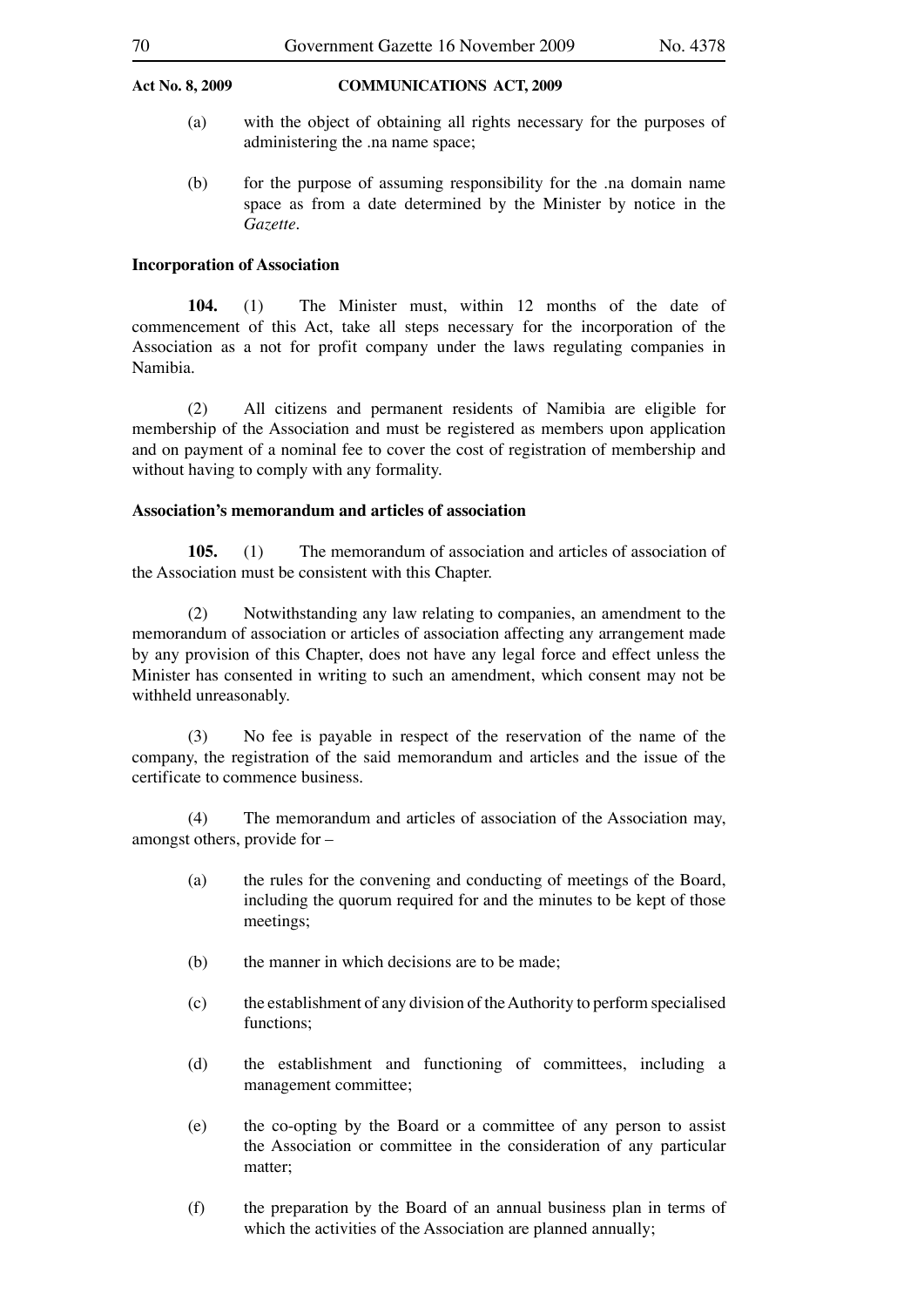- (h) provisions to regulate the manner in which, and procedures whereby, expertise from any person is obtained in order to further the objects of the Association;
- (i) the determination through arbitration of any dispute concerning the interpretation of the memorandum and articles of association of the Association;
- (j) the delegation of powers and assignment of duties to directors, committees and employees;
- (k) the procedures and criteria for the establishment and disestablishment of second level domains and for delegations to such domains;
- (l) appeal mechanisms;
- (m) the tenure of directors;
- (n) the circumstances under and the manner in which a directorship is terminated;
- (o) criteria for the disqualification of directors;
- (p) the method of determining the allowances to be paid to directors for attending meetings; and
- (q) the powers and duties of directors.

### **Board of directors of Association**

 **106.** (1) The Association is managed and controlled by a Board of Directors consisting of five directors of whom –

- (a) three are nominated by an organisation that in the opinion of the Minister is representative of the information technology and telecommunications industry in Namibia;
- (b) one is a Staff member whose duties relate to information technology in the government;
- (c) one represents the Namibian public.

 (2) The Minister appoints the directors and designate one of them as the chairperson.

 (3) The directors must be persons who are committed to fairness, openness and accountability and to the objects of this Chapter.

(4) All directors serve in a part-time and non-executive capacity.

 (5) Any vacancy on the Board must be filled in accordance with subsections (2) and (3).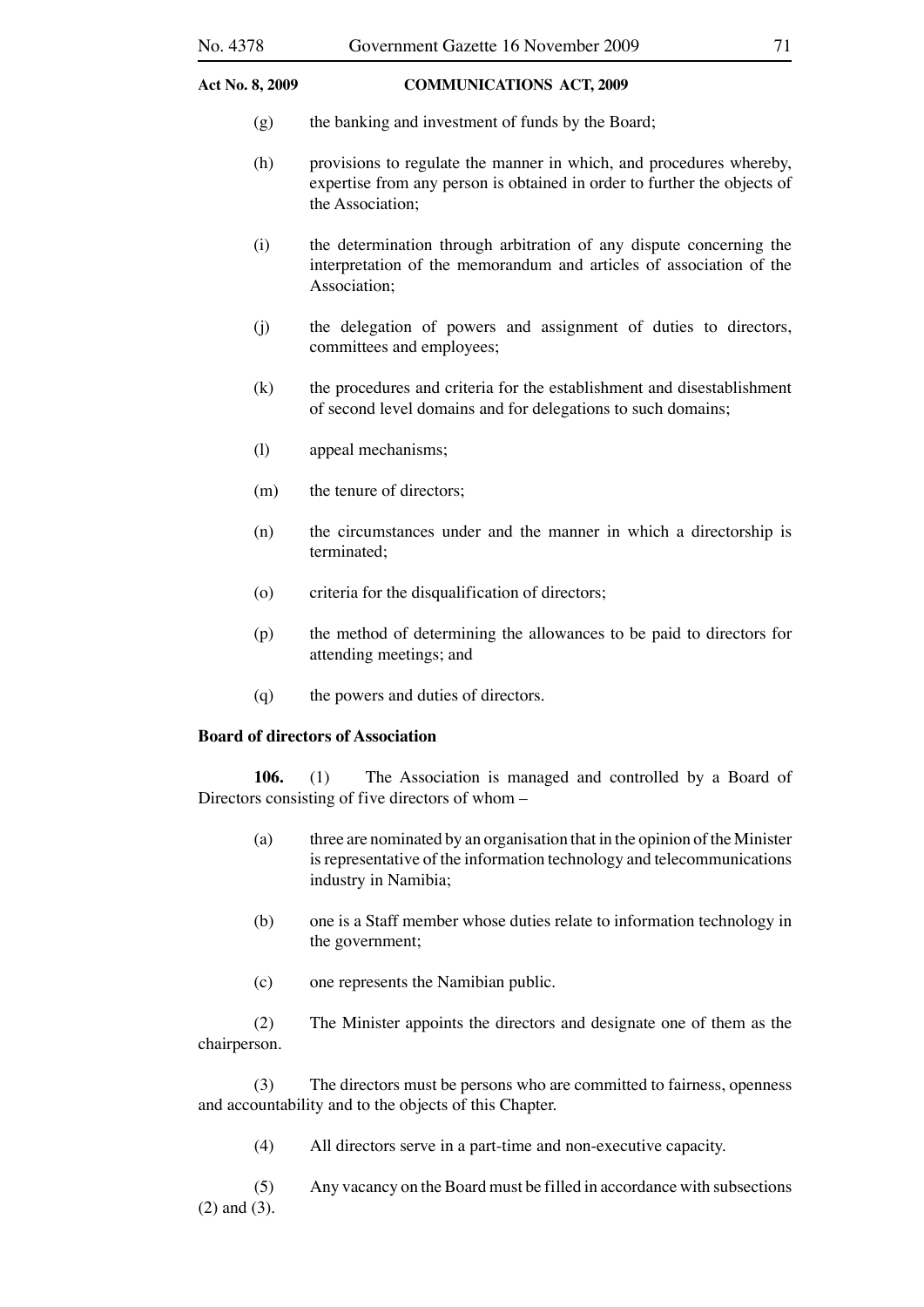### **Staff of Association**

**107.** (1) The chief executive officer of the Association appointed by the Board must perform any work incidental to the functions of the Association.

 (2) The chief executive officer may be assisted by staff appointed by the Board.

 (3) The Board must determine the conditions of service, remuneration and service benefits of the chief executive officer and the staff.

 (4) If the chief executive officer is for any reason unable to perform his or her functions, the Board may designate a person in the service of the Authority to act as the acting chief executive officer until the chief executive officer is able to resume office.

# **Licensing of registrars and registries**

108. (1) No person may update a repository or administer a second level domain unless such person is licensed to do so by the Association.

 (2) An application to be licensed as a registrar or registry must be made in the prescribed manner and subject to the prescribed fees.

 (3) The Association must apply the prescribed conditions and criteria when evaluating an application referred to in subsection (2).

### **Functions of Association**

- **109.** (1) The Association must –
- (a) administer and manage the .na domain name space;
- (b) comply with international best practices in the administration of the .na domain name space;
- (c) license and regulate registries;
- (d) license and regulate registrars for the respective registries; and
- (e) publish guidelines on
	- (i) the general administration and management of the .na domain name space;
	- (ii) the requirements and procedures for domain name registration; and
	- (iii) the maintenance of and public access to a repository,

 with due regard to the policy directives which the Minister may make from time to time by notice in the *Gazette*.

 (2) The Association must enhance public awareness on the economic and commercial benefits of domain name registration.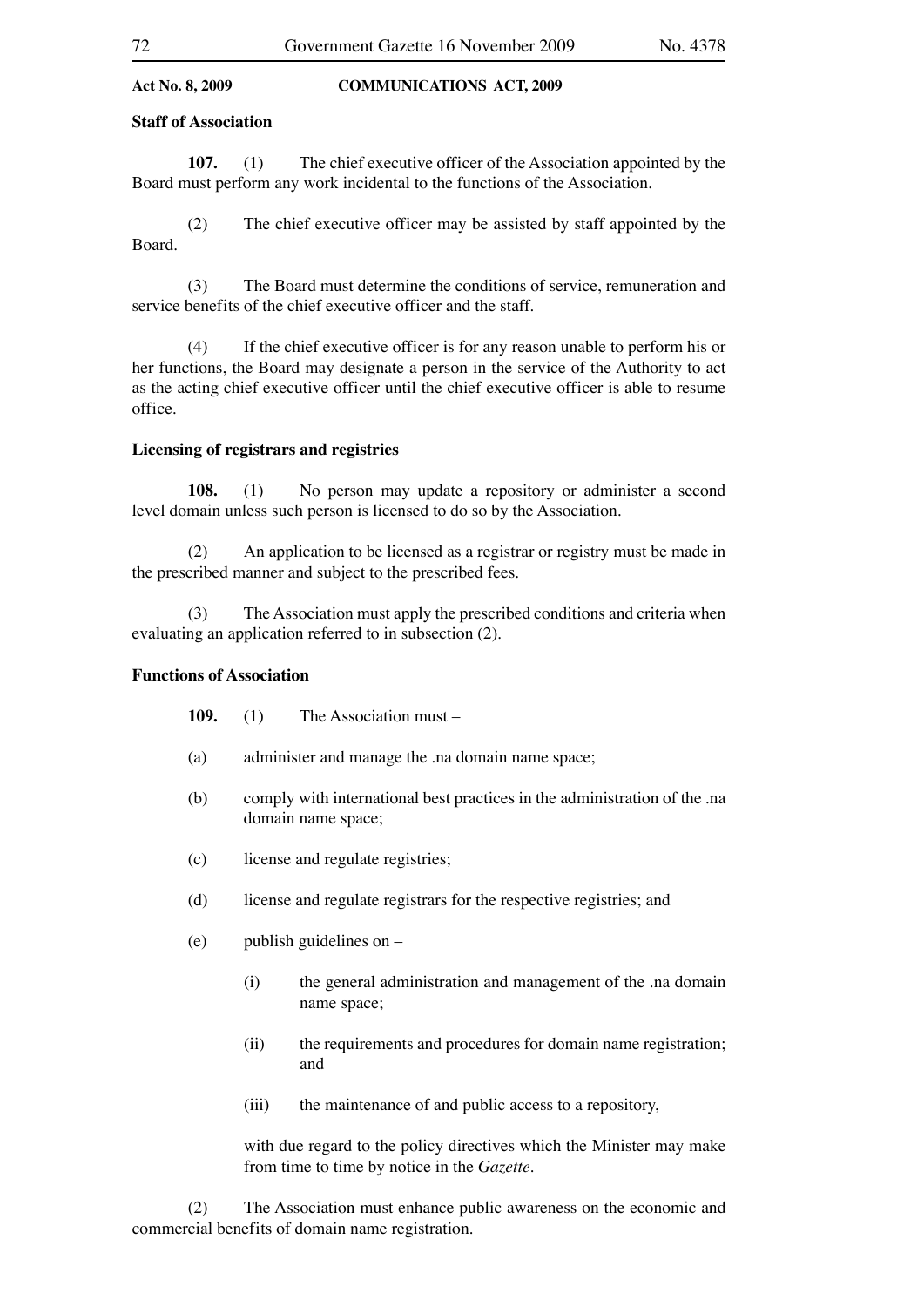- (3) The Association –
- (a) may conduct such investigations as it may consider necessary;
- (b) must conduct research into and keep abreast of developments in Namibia and elsewhere on the domain name system;
- (c) must continually survey and evaluate the extent to which the .na domain name space meets the needs of the citizens of Namibia; and
- (d) may, from time to time, issue information on the registration of domain names in Namibia.

 (4) The Association may, and must when so requested by the Minister, make recommendations to the Minister in relation to policy on any matter relating to the .na domain name space.

 (5) The Association must continually evaluate the effectiveness of this Act and things done in terms thereof towards the management of the .na domain name space.

- (6) The Association may –
- (a) liaise, consult and co-operate with any person or other authority; and
- (b) appoint experts and other consultants on such conditions as the Association may determine.

 (7) The Association must respect and uphold the vested rights and interests of parties that were actively involved in the management and administration of the .na domain name space at the date of its establishment: Provided that –

- (a) such parties must be granted a period of six months during which they may continue to operate in respect of their existing delegated subdomains; and
- (b) after the expiry of the six-month period, such parties must duly apply to be licensed registrars and registries as provided for in this Chapter.

# **Finances of Association**

 **110.** (1) All money received by the Association must be deposited in a banking account in the name of the Association with any banking institution or building society registered in terms of the laws governing banking institutions and building societies in Namibia.

 (2) The chief executive officer is the accounting officer of the Association and must ensure that –

- (a) proper record of all the financial transactions, assets and liabilities of the Association are kept; and
- (b) as soon as possible, but not later than three months after the end of a financial year, accounts reflecting the income and expenditure of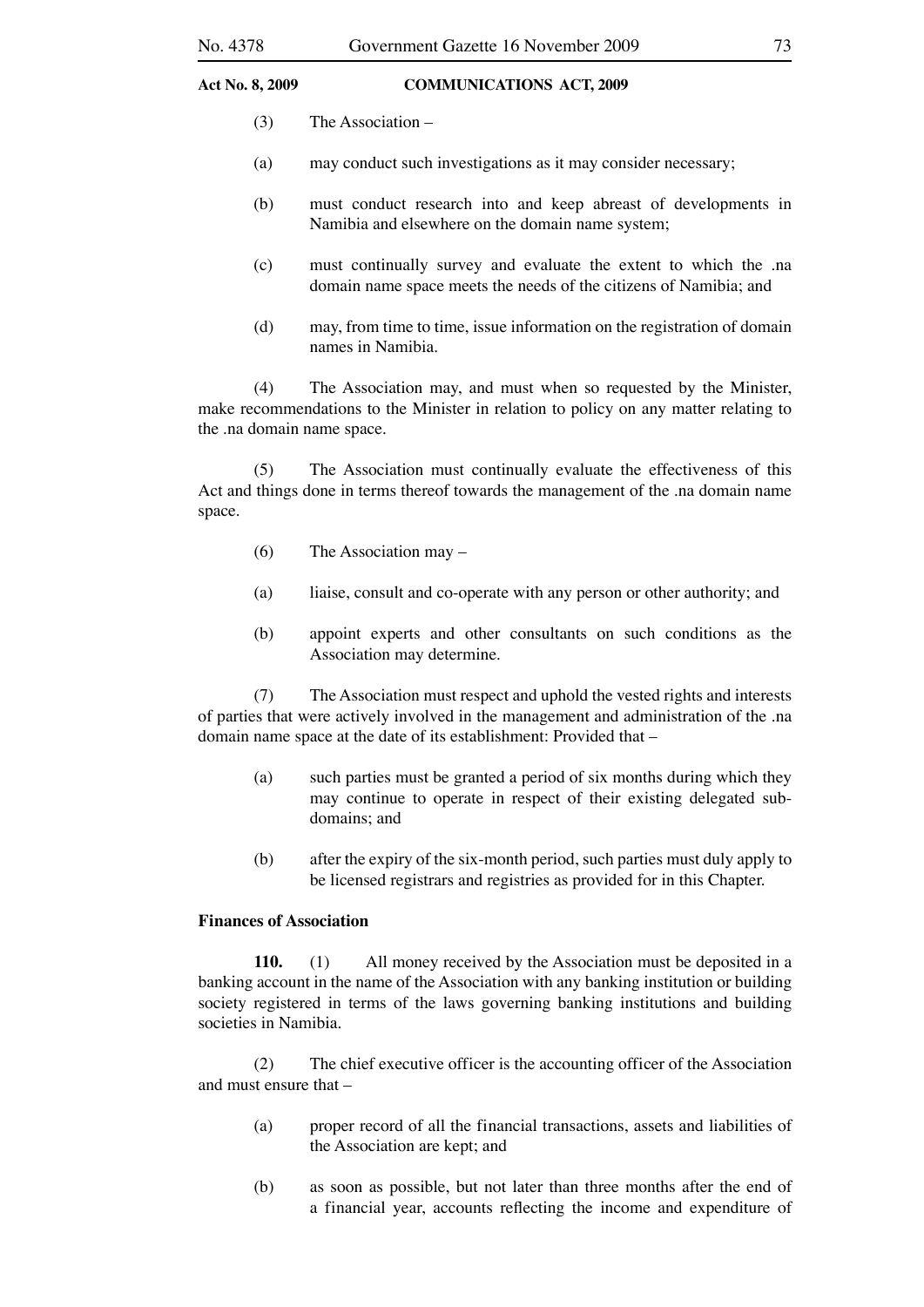the Association and a balance sheet of the assets and liabilities of the Association as at the end of that financial year are prepared and submitted to the Board and Minister.

- (3) The Association is funded from –
- (a) the capital invested in or lent to the Association;
- (b) money appropriated by Parliament for that purpose;
- (c) income derived from the sale or other commercial exploitation of its licenses, approvals, products, technology, services or expertise in terms of this Chapter;
- (d) loans raised by the Association;
- (e) the proceeds of any sale of assets;
- (f) income or interest earned on the Association's cash balances or on money invested by it; and
- (g) money received by way of grant, contribution, donation or inheritance from any source inside or outside Namibia.

 (4) The funds of the Association must be utilised to meet the expenditure incurred by the Association in connection with its functioning, business and operations in terms of this Chapter.

- (5) (a) The money may be so utilised only as provided for in a statement of the Association's estimated income and expenditure, that has been approved by the Minister.
- (b) Money received by way of grant, contribution, donation or inheritance in terms of subsection  $(3)$   $(g)$ , must be utilised in accordance with any conditions imposed by the grantor, contributor, donor or testator concerned.
- (6) (a) The Board must in each financial year, at a time determined by the Minister, submit to the Minister for approval a statement of the Association's estimated income and expenditure for the next financial year.
- (b) The Board may at any time during the course of a financial year, submit a supplementary statement of estimated income and expenditure of the Association for that financial year, to the Minister for approval.
- (c) The Minister may grant the approval of the statement referred to in paragraph (a), with the agreement of the Minister of Finance.
- (d) The Association may not incur any expenditure in excess of the total amount approved under paragraph (c).

 (7) The Board may establish a reserve fund for any purpose that is connected with the Association's functions under this Chapter and has been approved by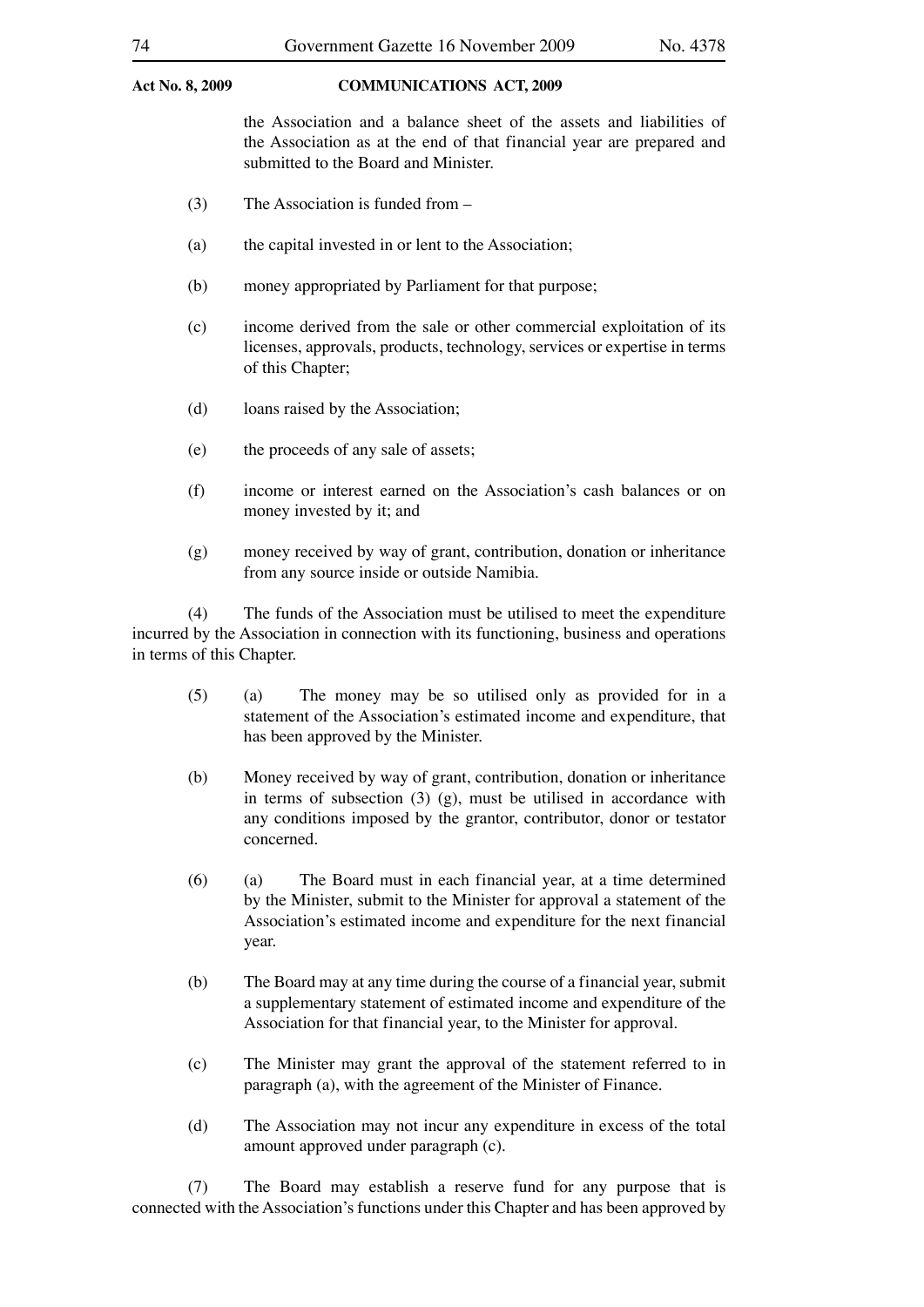the Minister, and may allocate to the reserve fund the money that may be made available for the purposes in the statement of estimated income and expenditure or supplementary statement contemplated in subsection (6).

# **Reports**

**111.** As soon as practicable after the end of every financial year, the Board must submit a report on its activities during that year to the Minister who must table that report in Parliament.

#### **Regulations regarding Association**

 **112.** The Authority may, with the approval of the Minister, make regulations regarding –

- (a) the requirements which registries and registrars must meet in order to be licensed, including objective standards relating to operational accuracy, stability, robustness and efficiency;
- (b) the circumstances and manner in which registrations may be assigned, registered, renewed, refused, or revoked by the registries with due regard to the express recognition of the right of groups and members of groups within Namibia to identify with, use or communicate cultural, linguistic, geographical, indigenous or any other expressions of heritage including any visual or audible elements or attributes thereof;
- (c) pricing policy;
- (d) provisions for the restoration of a domain name registration and penalties for late payments;
- (e) the terms of the domain name registration agreement which registries and registrars must adopt and use in registering domain names, including issues in respect of privacy, consumer protection and alternative dispute resolution;
- (f) processes and procedures to avoid unfair and anti-competitive practices, including bias to, or preferential treatment of actual or prospective registrants, registries or registrars, protocols or products;
- (g) requirements to ensure that each domain name contains an administrative and technical contact;
- (h) the creation of new sub-domains;
- (i) procedures for ensuring monitoring of compliance with the provisions of this Act and the regulations provided for in this Chapter, including regular .na domain name space technical audits;
- (j) such other matters relating to the .na domain name space as it may be necessary to prescribe to achieve the objectives of this Chapter; and
- (k) policy to be applied by the Association.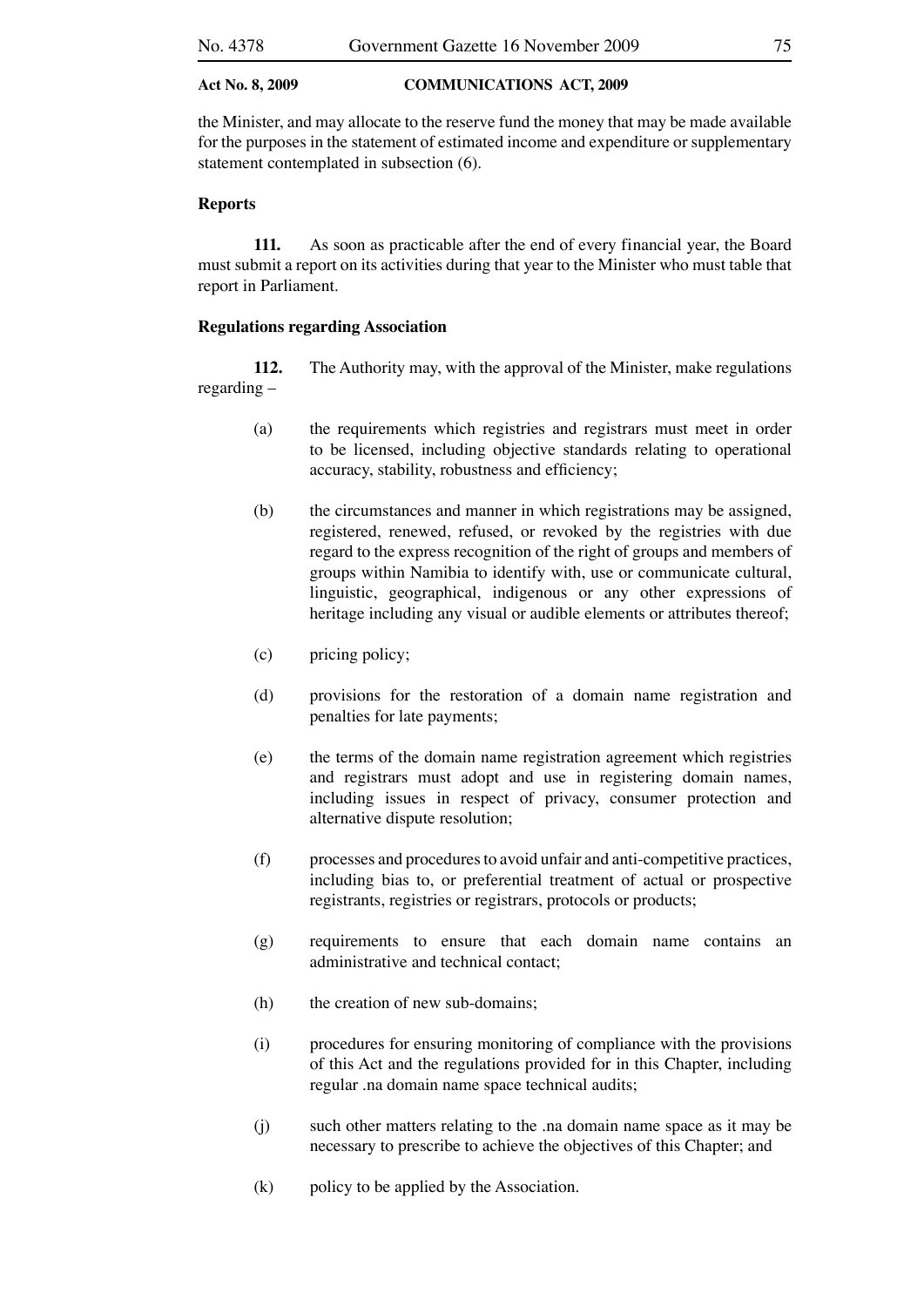#### **Alternative dispute resolution**

 **113.** (1) The Minister, in consultation with the Minister of Trade and Industry, must make regulations for an alternative mechanism for the resolution of disputes in respect of the .na domain name space.

 (2) The regulations must be made with due regard to existing international precedent.

- (3) The regulations may prescribe –
- (a) procedures for the resolution of certain types of disputes determined in the regulations and which relate to a domain name registration;
- (b) the role which the Association must fulfil in administering the dispute resolution procedure;
- (c) the appointment, role and function of dispute resolution adjudicators;
- (d) the procedure and rules which must be followed in adjudicating disputes;
- (e) unlawful actions or activities in respect of domain names, distinguishing between criminal and civil liability;
- (f) measures to prevent unlawful actions or activities with respect to domain names;
- (g) the manner, costs of and time within which a determination must be made;
- (h) the implementation of determinations made in terms of the dispute resolution procedure;
- (i) the limitation of liability of registrars and registries for implementing a determination; and
- (j) the enforcement and publication of determinations.

# CHAPTER X GENERAL PROVISIONS

## **Regulatory offences**

 **114.** (1) Any person who provides telecommunications or broadcasting services or owns or operates a network for which a licence is required by this Act without a licence to provide such services is liable to a penalty contemplated in section 115(4) and guilty of an offence and on conviction liable to a fine not exceeding N\$1 000 000 or to imprisonment for a period not exceeding three years.

 (2) Any person who provides broadcasting services or telecommunications services or owns or operates a telecommunications network outside the scope of a licence or who does not comply with a condition of the licence held by that person is liable to a penalty contemplated in section 115(4) and guilty of an offence and on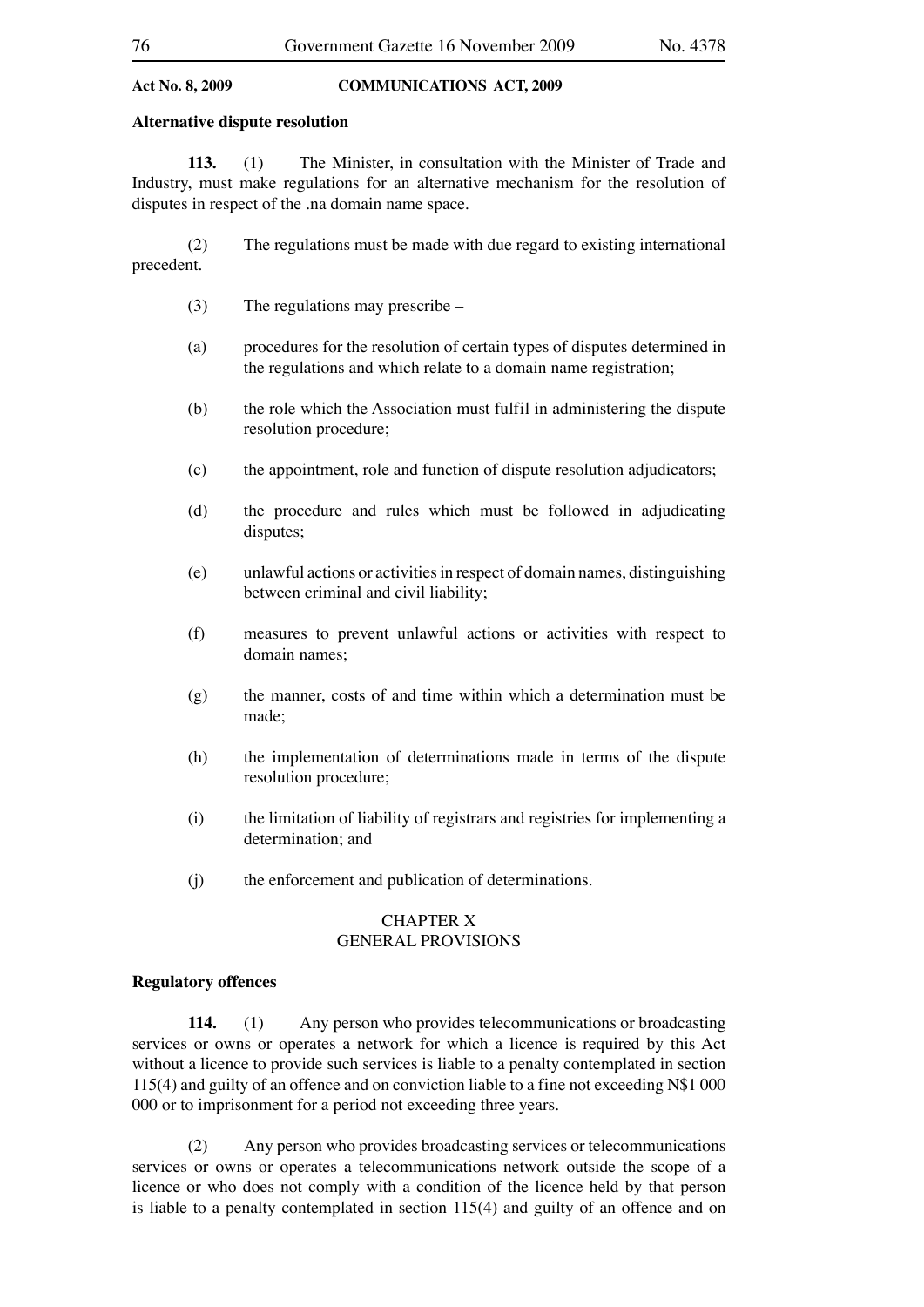conviction liable to a fine not exceeding N\$500 000 or to imprisonment for a period not exceeding two years.

 (3) Any person who fails to comply with an enforcement order or any other order or request that this Act authorises the Authority to make, is liable to a penalty contemplated in section 115(4) and is guilty of an offence and liable to a fine not exceeding N\$100 000 or imprisonment for a period not exceeding two years.

 (4) An additional penalty or fine of N\$10 000 for each day which an offence referred to in this section continues may be imposed by the Authority or court as the case may be.

 (5) Offences under this section may be prosecuted in the manner provided in section 115.

## **Manner of prosecuting regulatory offences**

**115.** (1) If the Authority is of the opinion that any person has committed an offence referred to in section 114, it may issue a summons in the prescribed form, which must –

- (a) state the offence that the person has allegedly committed;
- (b) contain allegations of fact which if proved will establish the offence concerned;
- (c) indicate the penalty that the Authority intends to impose for the offence concerned.

 (2) Within 30 days from the date of the service of a notice referred to in subsection (1), the accused must deliver a notice to the Authority in the prescribed form indicating whether he or she admits or denies the commission of the offence alleged in the notice or whether he or she admits any other offence referred to in section 114.

 (3) If the accused admits the offence alleged in the notice or admits a different offence and the Authority accepts that admission, the Authority must hold a hearing within three months from the date of the admission by the accused in order to determine the appropriate sanction or penalty.

- (4) After a hearing referred to in subsection (3) the Authority may  $-$
- (a) impose a fine that does not exceed the fine which this Act determines to be the maximum fine for the offence concerned (irrespective whether the fine exceeds the fine indicated in terms of section  $(1)(c)$ :
- (b) declare any telecommunications equipment or radio apparatus forfeited
	- (i) that has been used by the accused in the commission of the offence concerned;
	- (ii) whose possession is prohibited by this Act or otherwise unlawful; or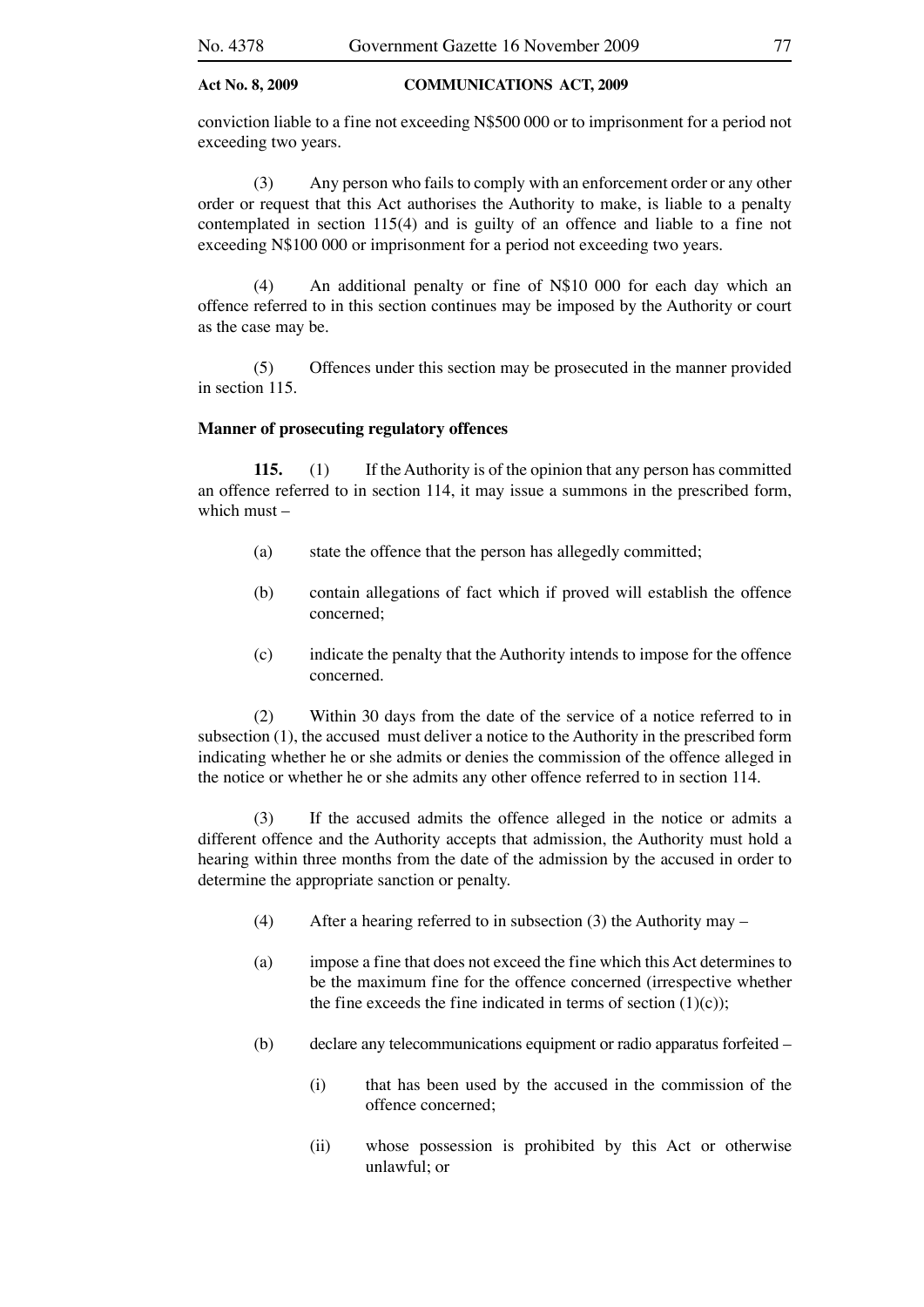- (ii) that does not comply with standards prescribed under section 80 or that belongs to a category of telecommunications equipment for which type approval has been prescribed as contemplated in section 80(3) and that has not been approved as contemplated in that subsection;
- (c) amend any or withdraw any licence issued to the accused under this Act.

 (5) The accused may appeal against the imposition of a penalty by the Authority under this section, as if the penalty were a sentence in a Magistrate's Court and as if the person who presided at the hearing at which the penalty was imposed, were a magistrate presiding at a criminal trial in the Magistrate's Court.

 (6) If the accused denies the alleged offence or the Authority does not except the admission by the accused of a different offence, the Authority may forward all relevant information to the Prosecutor-General together with a request to him or her to prosecute such offence as is indicated in the request.

 (7) The Prosecutor-General may request further information from the Authority in order to determine whether an offence has been committed.

 (8) If the Prosecutor-General is satisfied that there is a reasonable possibility of proving the alleged offence, he or she must prosecute the offence concerned.

 (9) The Prosecutor-General may delegate the power to prosecute any offence in terms of this Act to a member of the Board or an employee of the Authority or to any legal practitioner to prosecute such offence subject to such conditions or restrictions as the Prosecutor-General may deem appropriate.

## **Enforcement order**

 **116.** (1) If the Authority is of the opinion that any person has contravened or failed to comply with any provision of this Act for which a specific penalty has not been prescribed, or any provision for which the making of such an order is explicitly authorised, it may issue an enforcement order instructing the person concerned to perform any action or refrain from any action stated in that order within the period specified in that order.

 (2) Any person against whom an order is made under subsection (1) may appeal against such order to the High Court within the prescribed period and subject to such procedural requirements as may be prescribed.

 (3) The Authority may allow a person against whom an enforcement order has been made to postpone compliance with the order pending an appeal.

 (4) Subject to subsection (3), a person who appeals against an order made under subsection (2), must comply with the order pending the decision of the High Court on the appeal, unless the High Court has made an order exempting him or her from complying with that order, which order may only be granted if the compliance with the order would cause serious prejudice to the party against whom the order has been made and the failure to comply with the order would not cause serious prejudice to another party having a substantial interest in the subject matter of the order.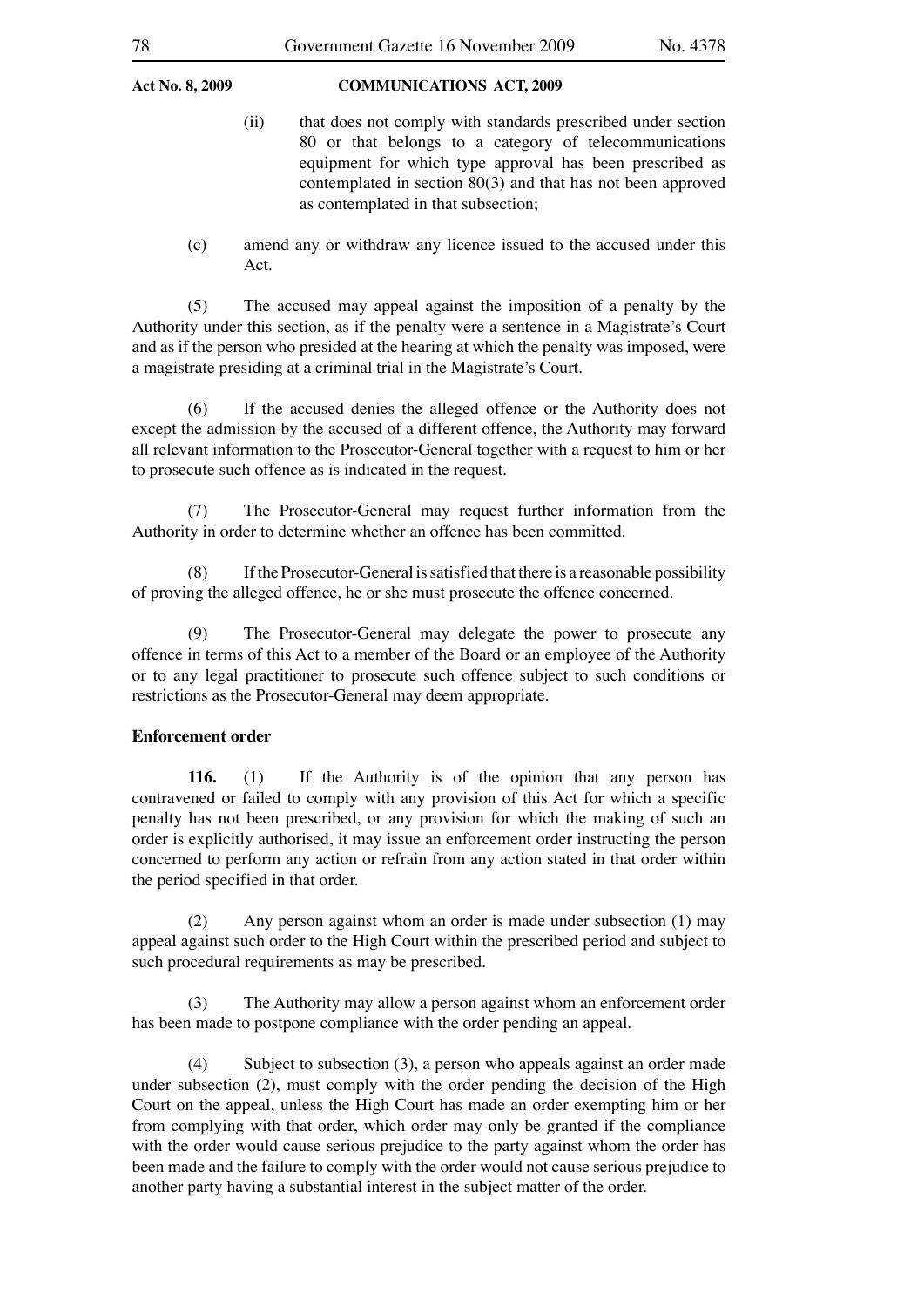#### **General offences**

|     | 117. $(1)$ Any person who –                                                               |
|-----|-------------------------------------------------------------------------------------------|
| (a) | knowingly causes harmful interference to the radio transmission of a<br>licensed service; |
| (b) | contravenes the provisions of section $101(1)$ ;                                          |
| (c) | by means of a telecommunications device knowingly –                                       |

- (i) makes, creates, or solicits; or
- (ii) initiates the transmission of,

 any comment, request, suggestion, proposal, image, or other communication which is obscene, lewd, lascivious, filthy, or indecent, with intent to annoy, abuse, threaten, or harass another person;

- (d) by means of a telecommunications device knowingly
	- (i) makes, creates, or solicits; or
	- (ii) initiates the transmission of

 any comment, request, suggestion, proposal, image, or other communication which is obscene or indecent, knowing that the recipient of the communication is under 18 years of age, regardless of whether the maker of such communication placed the call or initiated the communication;

- (e) makes a telephone call or utilises a telecommunications device, whether or not conversation or communication ensues, without disclosing his or her identity and with intent to annoy, abuse, threaten, or harass any person at the called number or who receives the communications;
- (f) makes or causes the telephone of another repeatedly or continuously to ring, with intent to harass any person at the called number;
- (g) makes repeated telephone calls or repeatedly initiates communication with a telecommunications device, during which conversation or communication ensues, solely to harass any person at the called number or who receives the communication;
- (h) knowingly permits any telecommunications facility under his or her control to be used for any activity prohibited by paragraphs (c), (d), (e), (f)  $or(g)$  with the intent that it be used for such activity;
- (i) obtains a telecommunications service with the intent of avoiding payment of applicable charges for such service;
- (j) refuses to supply information or documents to the Authority without just excuse or obstructs investigation of an alleged offence by the Authority;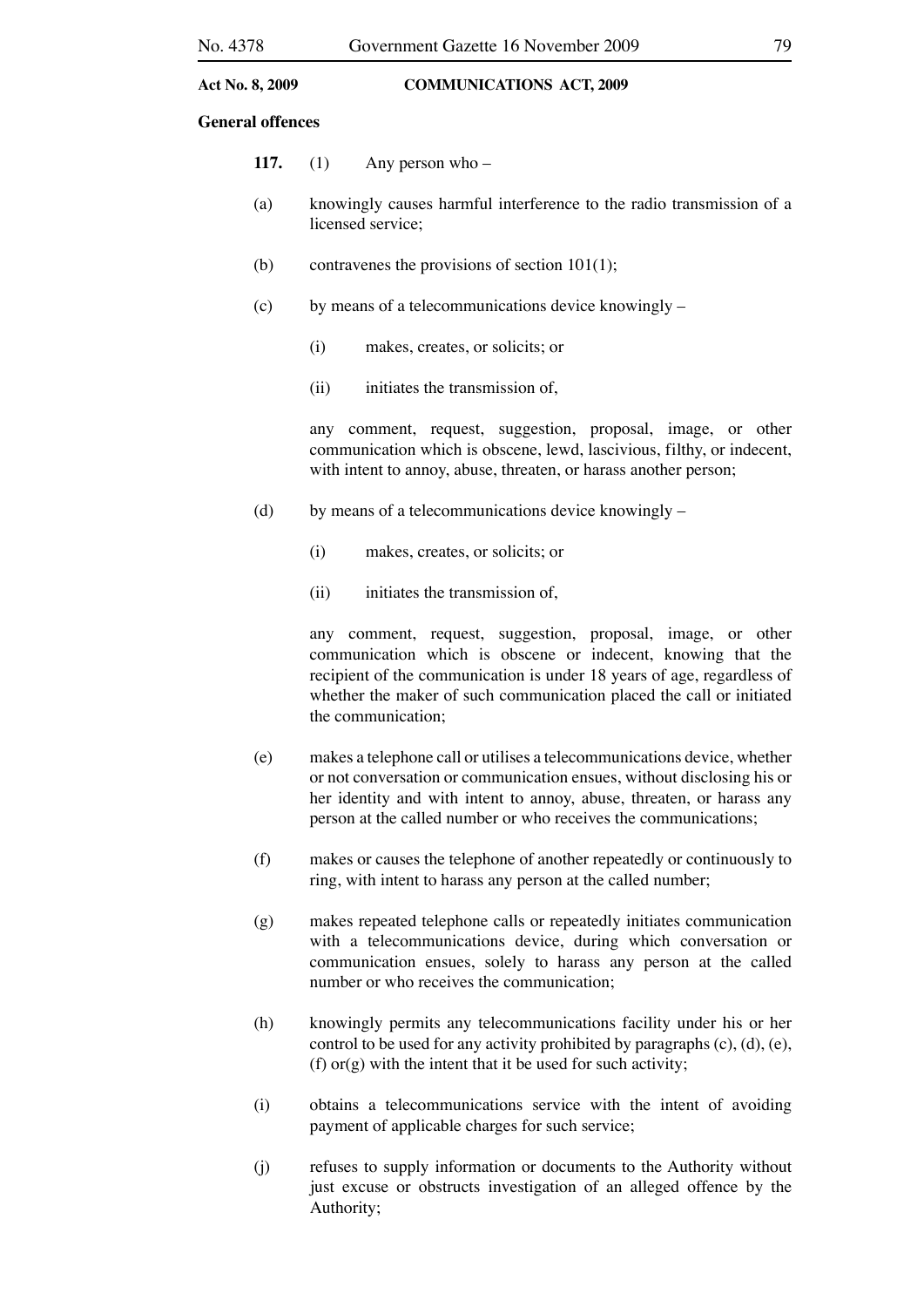- (k) fails to attend a hearing when a summons has been issued in terms of section 120,requiring his or her attendance at that hearing or fails to answer a question put to him or her at such a hearing without just excuse;
- (l) intentionally modifies, delays or interferes with the contents of any message or information sent by means of a telecommunications service;
- (m) unlawfully engages in interception, tracing or recording of telecommunications operations or messages;
- (n) intentionally damages telecommunications facilities belonging to another person;
- (o) possesses any telecommunications equipment, copper wire, optical fibre or any other equipment or thing that has been used in relation to the provision of telecommunications services, knowing such equipment, wire, fibre or thing to have been stolen or under circumstances in which he or she can reasonably be expected to have known or should have reasonably suspected such equipment, wire, fibre or thing to have been stolen;
- (p) performs any action that has the effect that he or she or any other person gains access to any broadcasting or telecommunications service that is protected by any technological means,

is guilty of an offence.

- (2) A person who –
- (a) contravenes paragraph (d),  $(m)$ ,  $(n)$  or  $(o)$  of subsection  $(1)$  is on conviction liable to imprisonment for a period not exceeding 15 years or a fine not exceeding N\$1 000 000 or both such fine and such imprisonment;
- (b) contravenes any other provision of subsection (1) is on conviction liable to imprisonment for a period not exceeding five years or to a fine not exceeding N\$20 000 or to both such fine and such imprisonment.

# **Forfeiture of equipment or apparatus**

118. (1) If a person is convicted by a court of any offence in terms of this Act, that court may declare any telecommunications equipment or radio apparatus used in the commission of an offence or whose possession is prohibited by this Act or whose possession is otherwise unlawful, to be forfeited to the Authority.

 (2) The Authority may deal with any apparatus or equipment forfeited to it in terms of subsection  $(1)$  or section  $114(4)(b)$  as it thinks fit: Provided that the provisions in the laws relating to criminal procedure in Namibia dealing with the enforcement of rights by persons to property other than persons from whom the property has been seized, apply with the necessery changes to property contemplated in this subsection.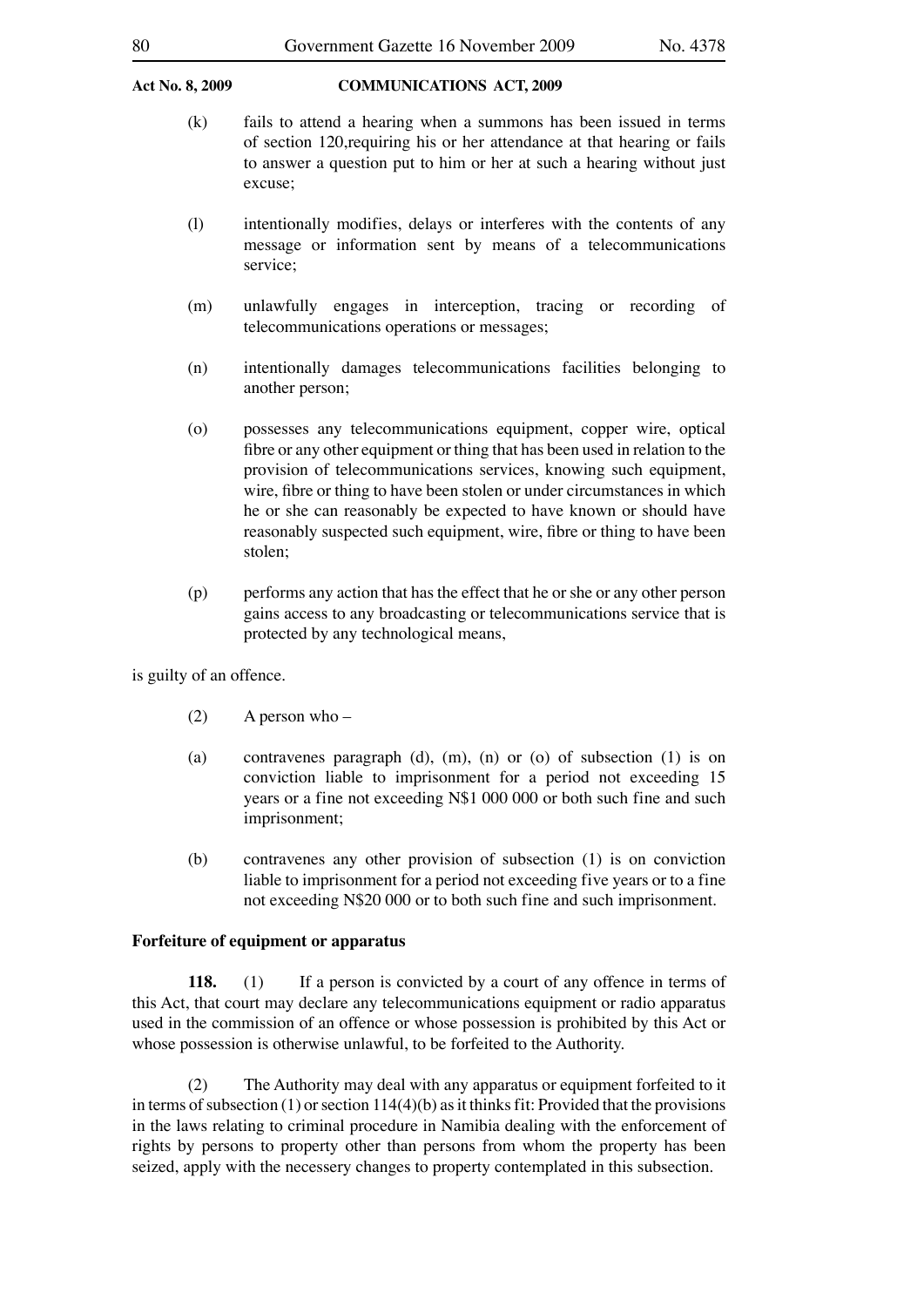#### **Production of books and records**

 **119.** (1) The Authority may by notice in writing direct a licensee or provider of telecommunications services to produce or furnish to the Authority, at the time and place specified in the notice, such accounts, records or other documents or information specified in such notice and relating to any matter in respect of which a duty or obligation is imposed on that person under or by this Act or which has been prescribed or imposed as a condition to a licence.

 (2) The Authority may prescribe a mandatory period for the retention of records which may not exceed eight years.

## **Summoning of witnesses**

**120.** When in the opinion of the Authority, it is likely that any person can give evidence concerning any matter that is relevant to any matter considered at any hearing held by the Authority in terms of this Act, the Authority may issue a summons in the prescribed form instructing that person to attend a hearing of the Authority on a date, time and place indicated in that summons.

#### **Power to monitor compliance with the provisions of this Act**

121. (1) In order to monitor compliance with the provisions of this Act the Authority may –

- (a) use any radio apparatus to monitor telecommunications by radio waves;
- (b) connect any equipment to the network of any licensee or the provider of any telecommunications service in order to monitor any aspect of the network that may be relevant for the performance of any function of the Authority under this Act.

 (2) The Authority may require any licensee or any provider of telecommunications services to provide any information necessary to make any connection or in order to decrypt or interpret any information that the Authority may require in order to exercise the power referred to in subsection (1).

 (3) The power referred to in subsection (1) may only be exercised in order to gather general or statistical information relating to telecommunications or to determine any technical question relating to any network that may be relevant to the compliance with any provision of this Act, but the power may not be used to obtain the contents of any message or information transmitted over that network, or to obtain any information relating to the behaviour of any customer or user of any telecommunications service.

## **Investigations by Authority**

 **122.** The Authority may, on the application of any interested person or on its own motion, conduct investigations with respect to any activity prohibited by this Act, or for the purposes of doing anything required or permitted to be done under this Act.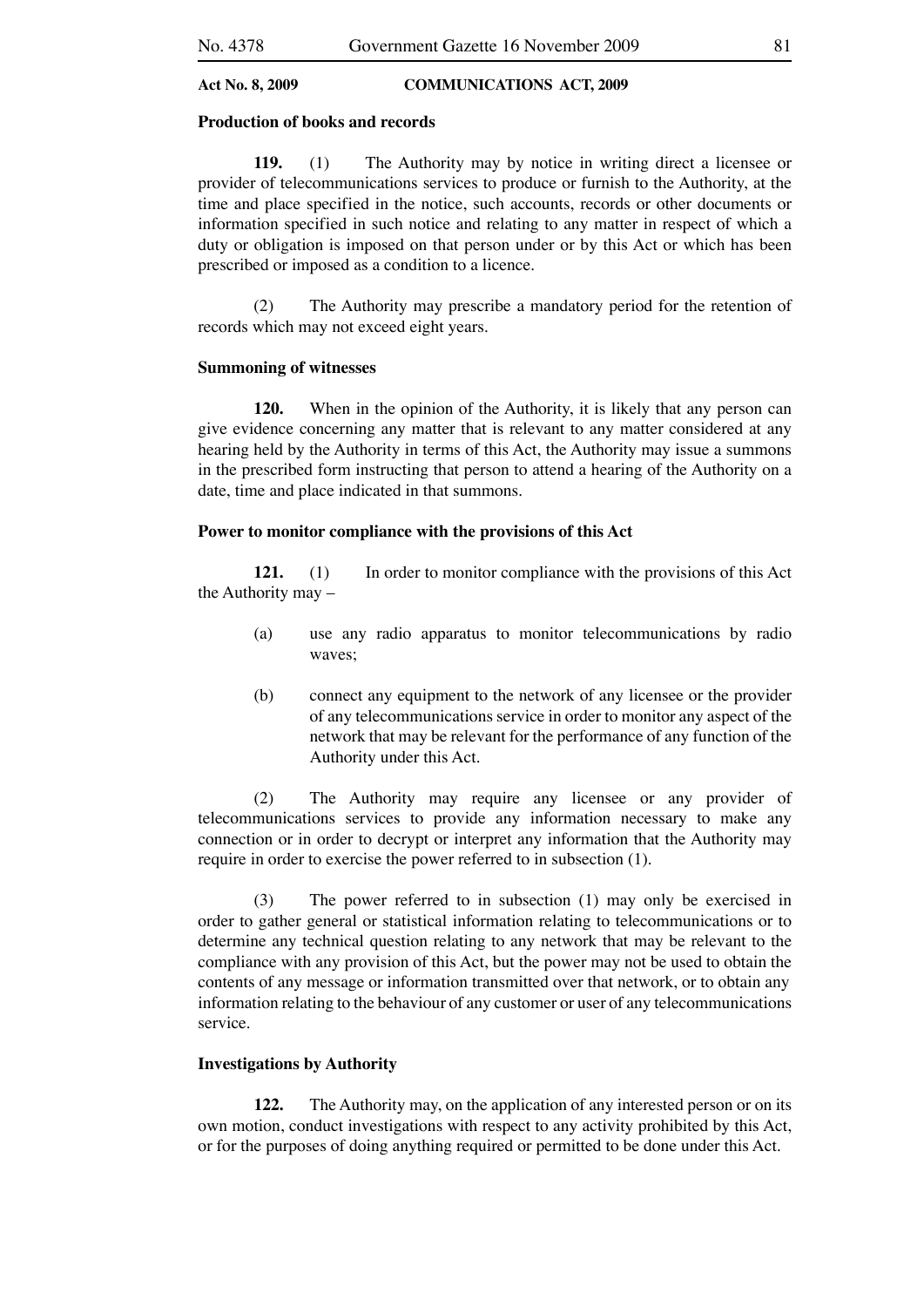## **Inspectors**

 **123.** (1) The Authority may appoint any of its staff members as inspectors to exercise the powers conferred upon inspectors by this Act.

- (2) An inspector –
- (a) has such powers, functions and duties as may be provided for by this Act or as may be delegated or assigned to the inspector concerned by the Authority; and
- (b) must exercise such powers, perform such functions and discharge such duties in compliance with the directions or instructions as may be specified orally or in writing by the Authority, the Chairperson or the Chief Executive Officer.

 (3) An identification card must be issued to every staff member appointed as an inspector in terms of subsection (1), which –

- (a) must be signed by the Chairperson; and
- (b) is *prima facie* evidence of the appointment of the person concerned.

# **Special investigators**

**124.** (1) The Authority may appoint a person who has expert knowledge in a particular field to be a special investigator to investigate any contravention of a provision of this Act or any aspect thereof, specified –

- (a) in the instrument appointing the special investigator; or
- (b) in a written notice given to the special investigator by the Chairperson.
- (2) A special investigator must perform his or her functions –
- (a) subject to the control and direction of the Chairperson; and
- (b) on the terms and conditions as the Authority and the special investigator may agree.

 (3) The Authority may appoint a special investigator as an inspector for a specific purpose.

 (4) If a special investigator has been appointed as an inspector, he or she must be issued with an identification card as contemplated in section 123(3) which also states the purpose for which he or she has been appointed as an inspector.

# **General powers of inspectors**

 **125.** (1) An inspector has the power to demand on behalf of the Authority any information from any person which that person is required to provide to the Authority by virtue of any provision of this Act.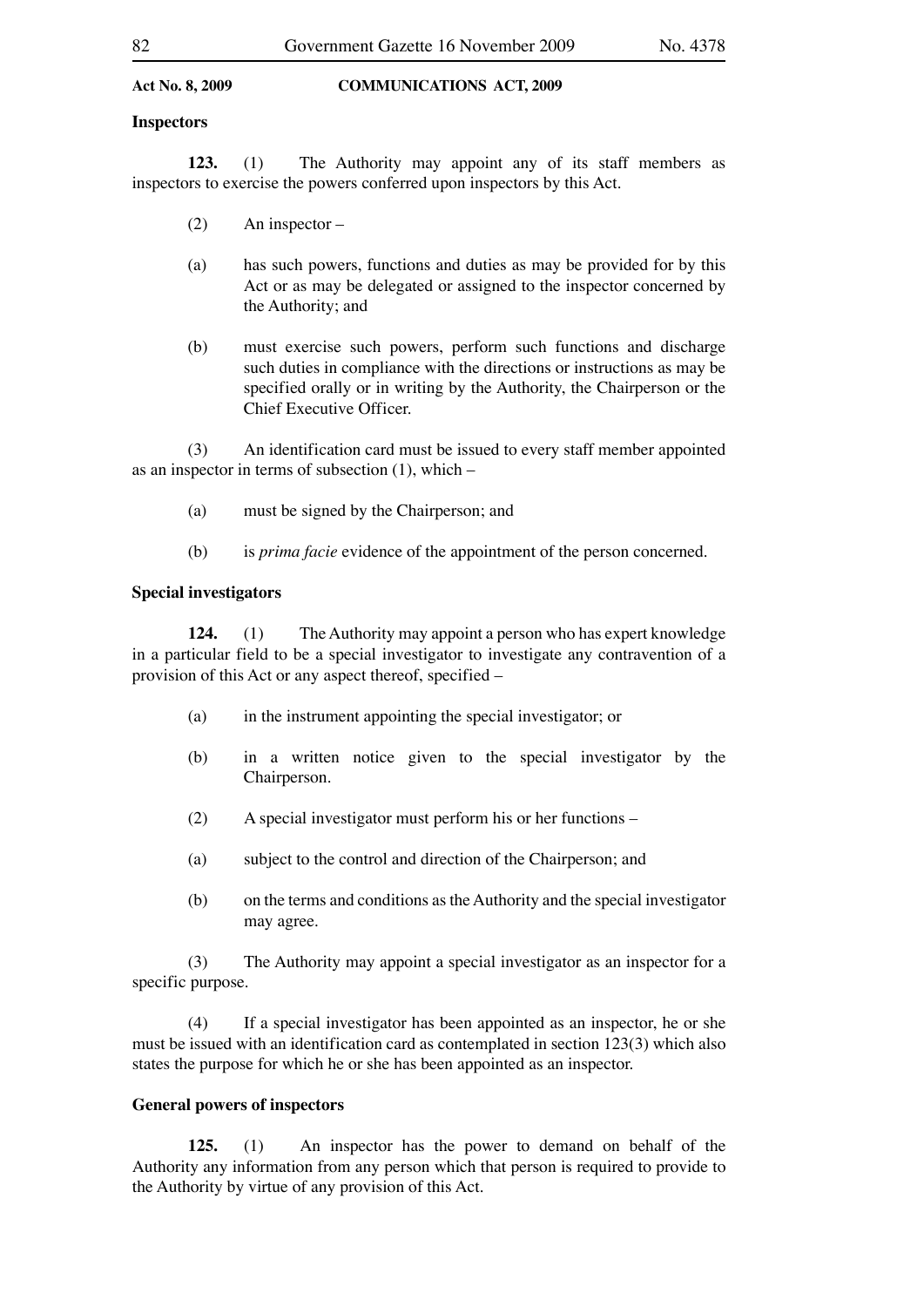(2) An inspector may put any question to any person, or may examine any book, document, telecommunication facility, any telecommunications equipment or any other object, in order to obtain any information required by the Authority for the purpose of performing any function under this Act.

## **Power to enter and search**

**126.** (1) If in the opinion of the Authority it is necessary in order to perform any function under this Act, it may issue a warrant instructing any provider of telecommunications services to allow an inspector to enter and search any premises used by that person for the conducting of its business: Provided that nothing in this section authorises an inspector to search any premises or part of any premises that is used as the dwelling of any person.

 (2) A warrant referred to in subsection (1) must be handed to an inspector to execute.

 (3) An inspector executing a warrant referred to in subsection (1), may enter any premises and there –

- (a) make such investigation or inquiry;
- (b) seize anything which in his or her opinion has a bearing on the investigation;
- (c) examine any article or document that is on or in those premises that has a bearing on the investigation;
- (d) request information about any article or document from the owner of, or person in control of, the premises or from any person who has control of the article or document, or from any other person who may have the information;
- (e) take extracts from, or make copies of, any book or document that is on or in the premises that has a bearing on the investigation;
- (f) in the presence of a person in charge of, or employed at, the premises, use any computer system on the premises, or require the assistance of any such person to use that computer system, to –
	- (i) search any data contained in or available to that computer system;
	- (ii) reproduce any record from that data; and
	- (iii) seize any output from that computer system for examination and copying; and
- (g) attach and, if necessary, remove from the premises for examination and safekeeping anything that has a bearing on the investigation.

 (4) Notwithstanding paragraph (f) of subsection (3), if a person contemplated in that paragraph is not present or not able to give the assistance required by the authorised officer, the inspector may proceed to use the computer system if in the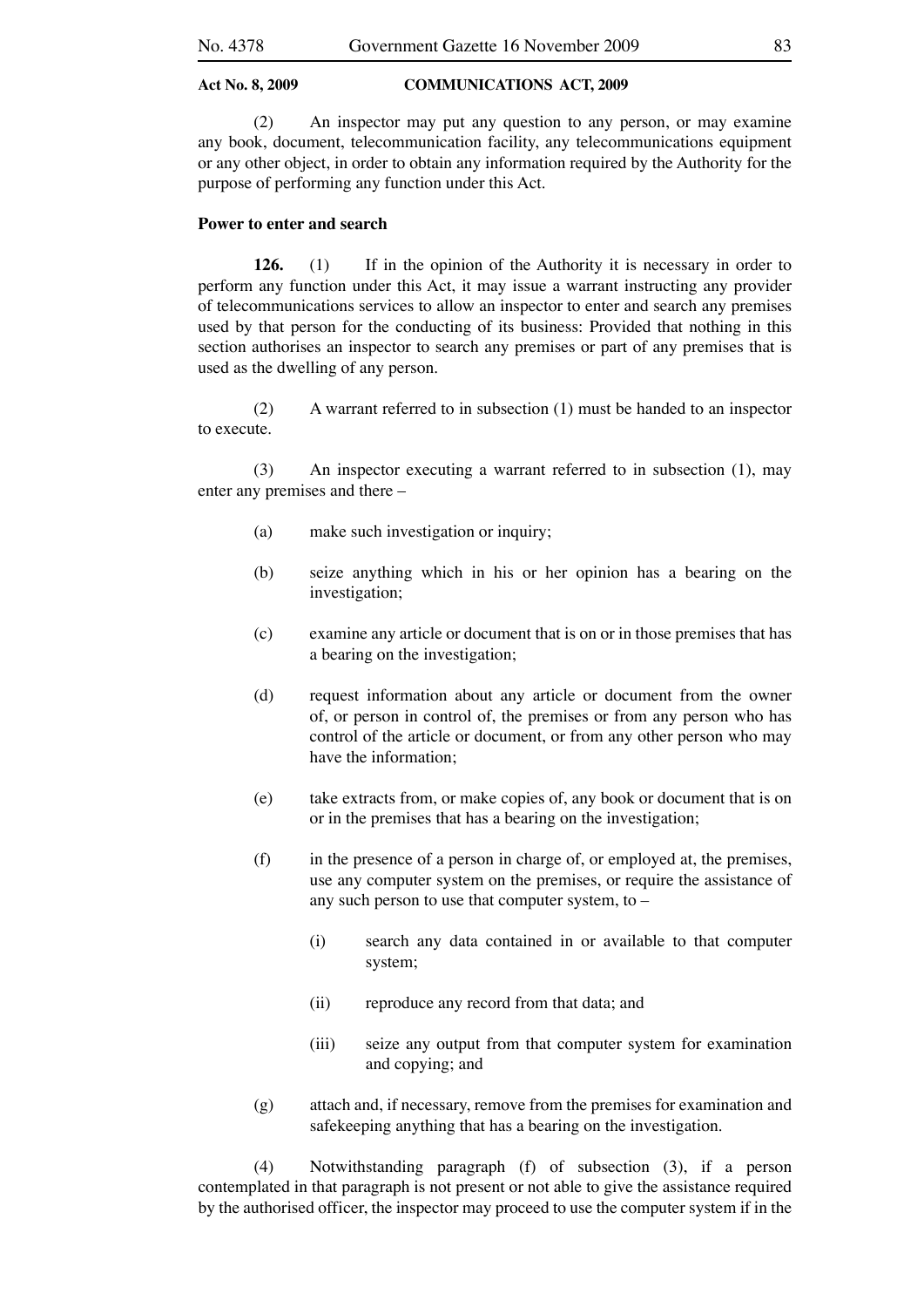circumstances of the case any delay may prejudice the purpose for which the search is carried out.

- (5) A person who removes anything from premises being searched must
- (a) issue a receipt for it to the owner of, or person in control of, the premises; and
- (b) return it as soon as practicable after achieving the purpose for which it was removed.

 (6) If the owner or person in control of an article or document refuses to allow the inspector conducting a search to inspect that article or document, the inspector may request the registrar or sheriff of the High Court, or the messenger of the magistrate's court of the area of jurisdiction where the premises are situated, to attach and remove the article or document for safe custody until a competent court determines whether or not the information is privileged.

# **Investigation of offences**

 **127.** (1) An inspector who is investigating any offence under this Act may request a police officer to accompany him or her while he or she is conducting such investigation.

 (2) A police officer requested to accompany an inspector as contemplated in subsection (1), must accompany such inspector and may exercise any power vested in him or her by any law in the presence of that inspector: Provided that the police officer concerned may not search a person in the presence of the inspector concerned if that person is not the same gender as the inspector concerned.

# **Expropriation**

- **128.** (1) Notwithstanding anything to the contrary contained in any law –
- (a) the holder of a telecommunications licence to which part 5 of Chapter V applies; and
- (b) the holder of a broadcasting licence (except the Namibian Broadcasting Corporation established by section 2 of the Namibian Broadcasting Act, 1991 (Act No. 9 of 1991)),

may, with the approval of the Cabinet and subject to such conditions as the Cabinet may impose, by expropriation acquire any land or any right in, over or in respect of land as the licensee may require, in the public interest, that is necessary for the rendering of telecommunications or broadcasting services and to which part 5 do not apply.

 (2) The Cabinet may under subsection (1) grant approval to a licensee only if the Cabinet is satisfied, after considering a report by the Authority –

 (a) that the licensee has been unable to acquire the land or right concerned on reasonable terms, other than terms relating to compensation, by agreement with the owner;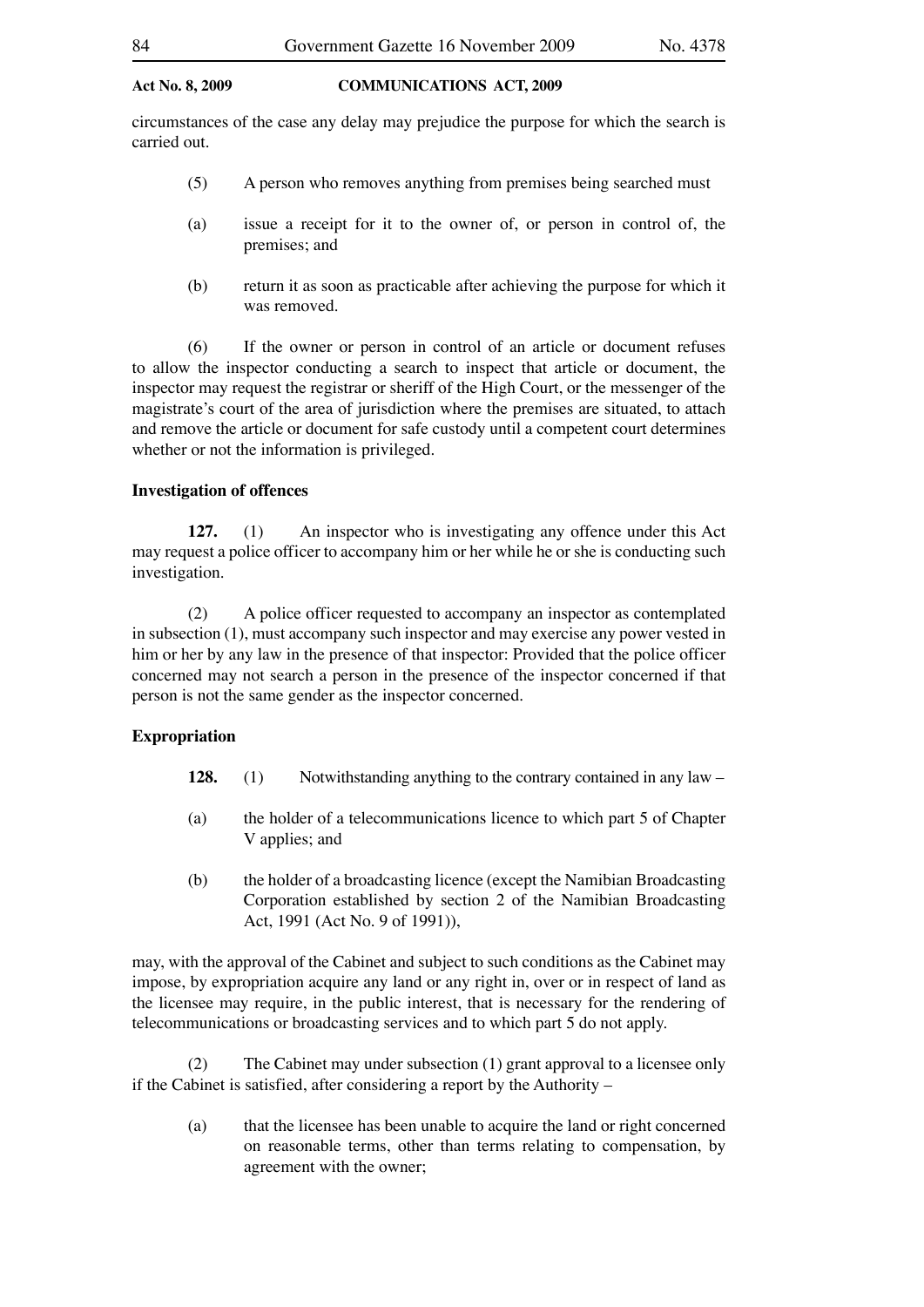- (b) that the land or right concerned is reasonably required by the licensee for the purposes of the undertaking proposed by the licensee and that the undertaking cannot be performed by the use of infrastructure shared with another licensee; and
- (c) that it is in the public interest that the land or right be acquired by the licensee.

 (3) In order to report to the Cabinet on the matters referred to in paragraphs (a), (b) and (c) of subsection  $(2)$ , the Board must –

- (a) hold a public hearing to receive evidence and collect information relevant to those matters; and
- (b) give at least 14 days' written notice of the hearing to the licensee and to the owner concerned.

 (4) At a hearing in terms of subsection (3), the owner may raise any objection against the expropriation.

 (5) Neither the Cabinet nor the Authority may make a finding regarding compensation payable to the owner and, in the event of the licensee and owner failing to reach agreement as to compensation, the compensation payable must be determined in accordance with the provisions of the Expropriation Ordinance, 1978 (Ordinance 13 of 1978).

 (6) If the Cabinet under subsection (1) grants approval for the expropriation of any land or right, such expropriation must be effected by the licensee in accordance with the provisions of sections 5 to 18 inclusive of the Expropriation Ordinance, 1978, and in the application of those provisions any reference –

- (a) to "the Executive Committee" and to "the Administration" must be construed as a reference to the licensee concerned; and
- (b) to "section 2" of that Ordinance must be construed as a reference to this section.

 (7) Nothing in this section affects the powers of the Namibian Broadcasting Corporation to expropriate land referred to in section 23 of the Namibian Broadcasting Act, 1991 (Act No. 9 of 1991).

## **Regulations**

- **129.** (1) The Authority may make regulations –
- (a) prescribing the forms and procedures for any application made to the Authority;
- (b) regulating any matter relating to the operation of radio installations on board ships within the territorial waters of Namibia and on aircraft in or flying over Namibia;
- (c) relating to the control and prevention of electrical or other interference with radio reception;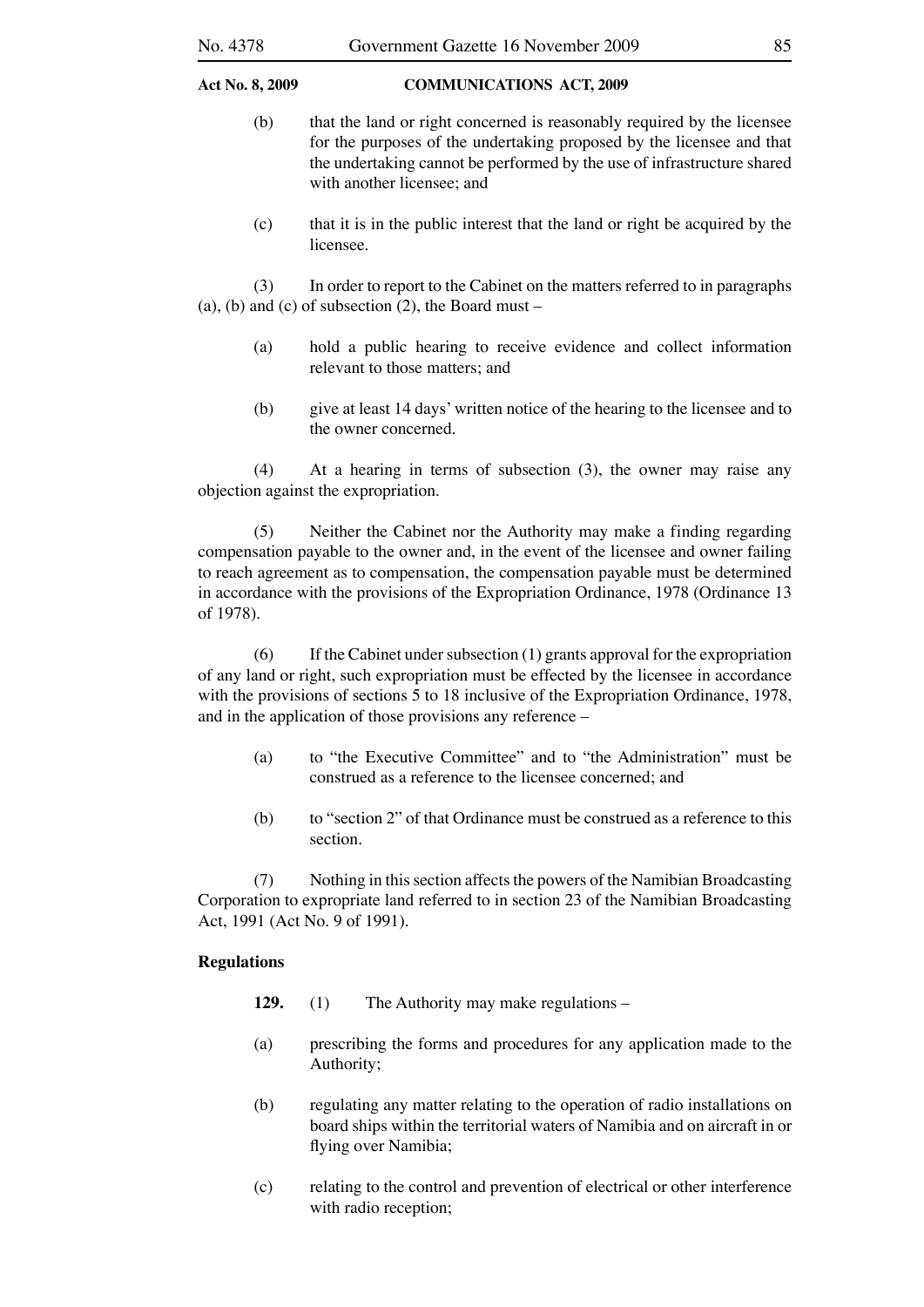- (d) prescribing the fees payable to the Authority when applications are made, when licences are issued, when information or access to or extracts from documents are provided or when any service is rendered by the Authority or any thing is done by it;
- (e) prescribing any thing that is required to be prescribed by this Act;
- (f) prescribing anything that is necessary or expedient to prescribe in order to implement the provisions of this Act.

 (2) Regulations made under this Act may prescribe penalties for the contravention of their provisions or for the failure to comply with their provisions.

 (3) Regulations made under this Act may impose duties on any person which may be enforced in the manner provided for in section 116.

 (4) Regulations made under this Act, may incorporate standards issued by any standards organisation (whether an international organisation, or an organisation in a particular country) by reference.

 (5) Any standard incorporated as contemplated in subsection (4) may incorporate such standard partly or in full and may incorporate it with such amendments as are indicated in the regulations.

 (6) Standards incorporated as contemplated in subsection (4), will form part of the regulations concerned.

 (7) Regulations incorporating standards as contemplated in section (4) must only mention the organisation that issued the standard concerned and identify the standard with the name or number given by the organisation concerned in the regulations.

 (8) The Authority must keep copies of all standards incorporated in regulations and permit any person to inspect such standards during the prescribed hours and must, subject to the copyright of the standards organisation concerned, permit any person to make copies of parts or the whole of such standards, subject to the prescribed fees.

## **National security**

**130.** (1) During the continuance of a declared war in which Namibia is engaged or during a state of emergency declared under Article 26 of the Namibian Constitution, the President may if in his or her opinion it is necessary for the national defence and security, direct that such communications as may be essential to the national defence and security will have preference or priority with any licensee or provider of telecommunications services or owner of a network.

 (2) The President may give instructions to licensees, providers of telecommunications services or owners of networks for such time as the state of emergency lasts as may be reasonably related to a direction given under subsection (1).

 (3) Holders of telecommunications service licences, other providers of telecommunications services or owners of networks must receive just compensation for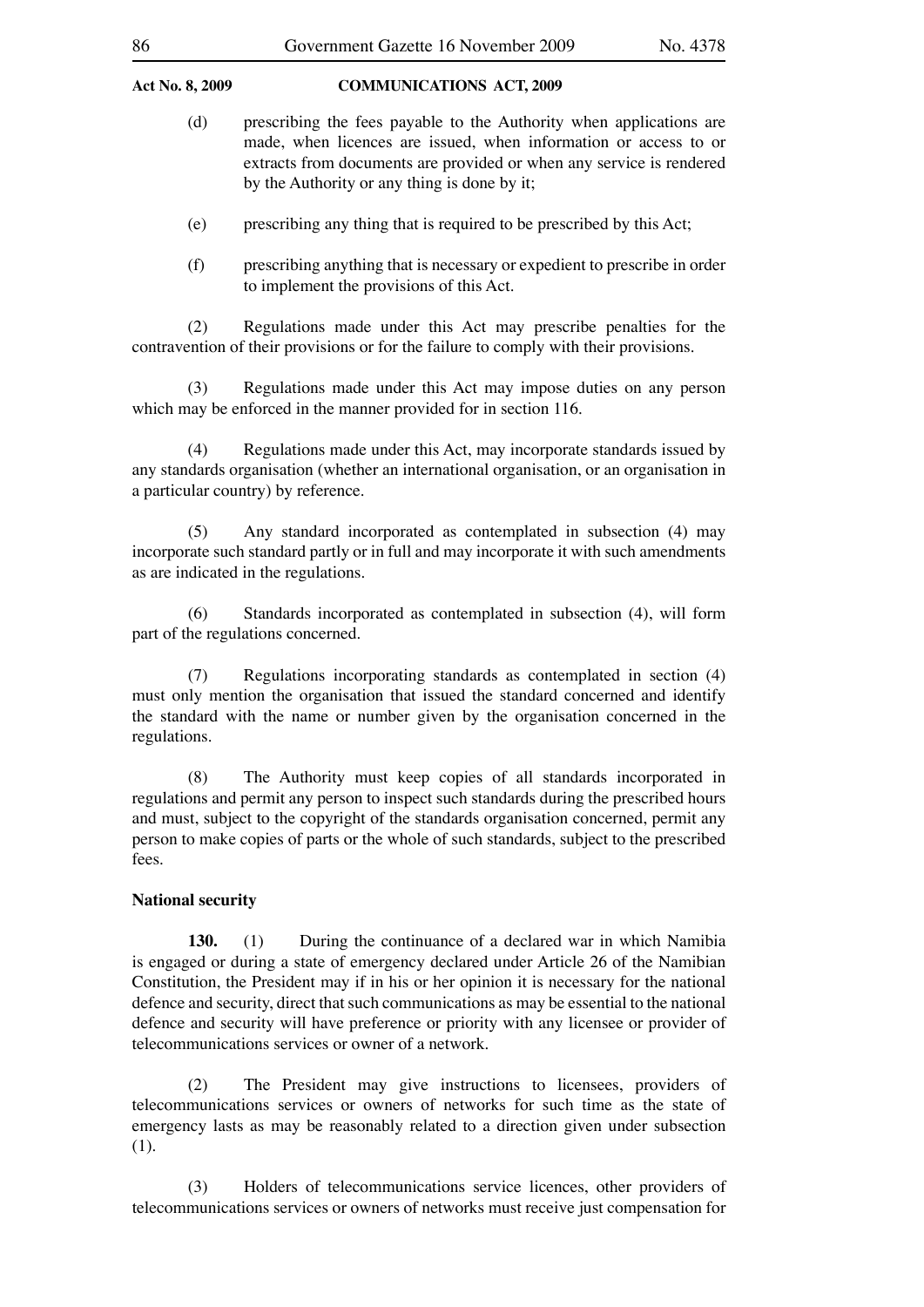any loss or damage caused by reason of complying with the directions of the President and will not be held liable for any loss due to their compliance with the instructions of the President.

## **Complaints by users**

 **131.** (1) Any user may lodge a complaint with the Authority relating to the quality of service rendered by any licensee or any other provider of telecommunications services.

 (2) The Authority must consider a complaint lodged in terms of subsection (1) and may as a result of such complaint, take any action authorised by this Act.

 (3) The Authority must inform the person who lodged a complaint in terms of subsection (1) in the prescribed manner of the action taken as a result of the complaint or if it has decided to take no action, of the reason for that decision.

## **Mediation proceedings**

**132.** (1) Whenever this Act provides that a dispute between two parties must be adjudicated by the Authority, the Authority may appoint any person to conduct mediation proceedings in order to obtain a settlement of the dispute concerned.

 (2) The Authority may make regulations to prescribe any matter relating to the mediation proceedings provided for in subsection (1).

# **Act to bind State**

 **133.** This Act binds the State.

### **Repeal and amendment of laws**

 **134.** (1) Subject to the provisions of this Act, the laws mentioned in the Schedule are hereby repealed to the extent indicated in the third column thereof.

 (2) Schedule 1 of the State-owned Enterprises Governance Act, 2006 (Act No. 2 of 2006), is amended by the insertion after item 52 of the following item:

| "53. | <b>Communications Regulatory</b> | Communications Act, 2009 |
|------|----------------------------------|--------------------------|
|      | <b>Authority of Namibia</b>      | $(Act No. 8 of 2009)$ "  |

# **Transitional provisions**

135. (1) Any regulation or notice issued under a law repealed by section 133 that may be made under any provision of this Act, is deemed to have been made under such provision.

 (2) Any licence authorising a person to provide telecommunications services or broadcasting services, or operate, construct or use an electronic communications network issued under a law repealed by section 133 must be reviewed and amended to comply with the provisions of this Act.

 (3) Until the Authority has completed the review of a licence contemplated in subsection (2), that licence remains valid and is deemed to be a licence issued in terms of this Act.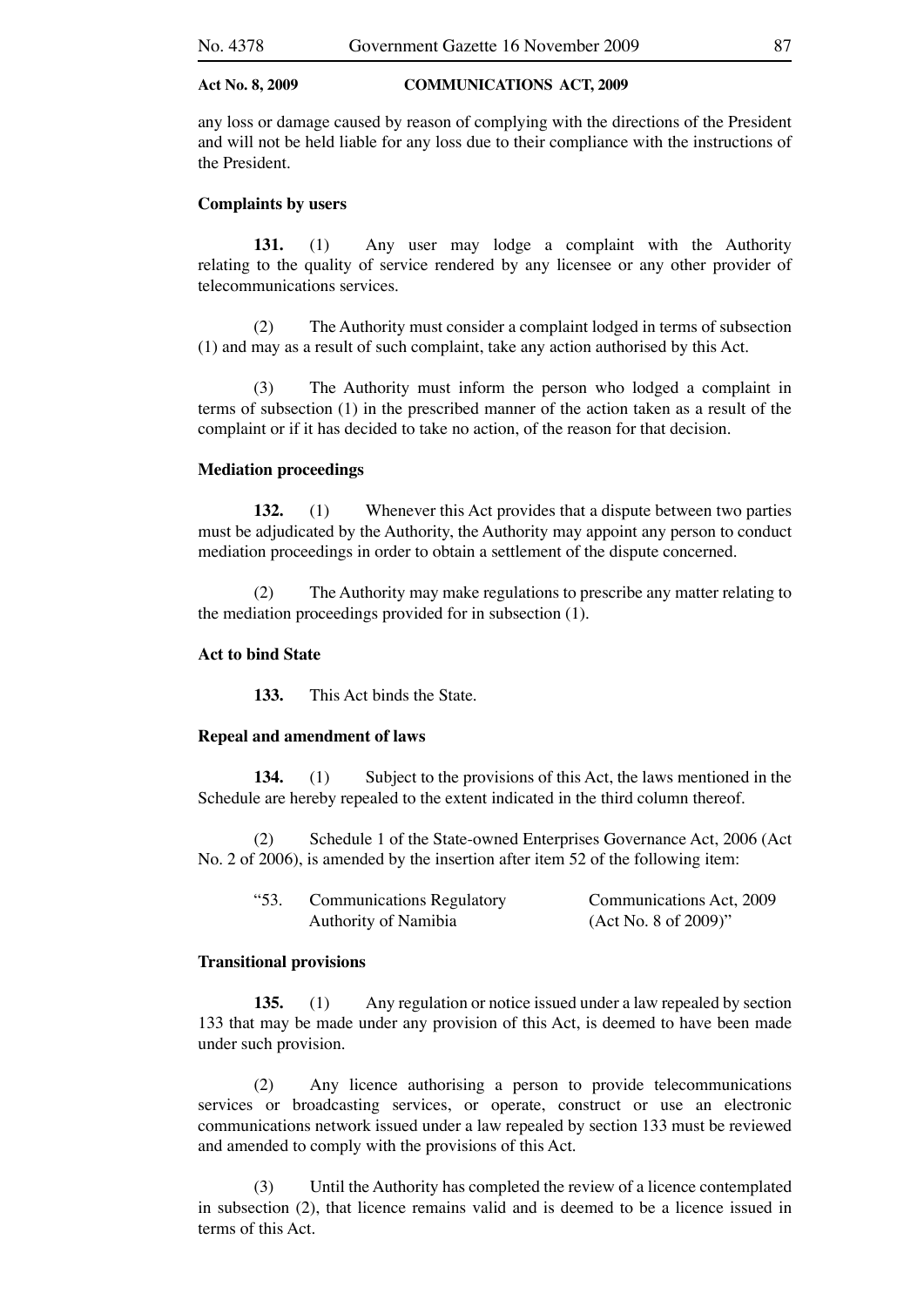(4) When the Authority reviews a licence, it may not change the period for which the licence has originally been issued.

 (5) Subject to subsection (6), any person lawfully providing telecommunications or broadcasting services or operating, constructing or using an electronic communications network without a licence on the date of commencement of this Act, where such actions are required to be licensed under this Act, must apply within six months from the date of commencement of this Act for such licence or licences as may be required to comply with the provisions of this Act.

 (6) If a licence to an applicant referred to in subsection (5) may not be granted due to the fact that it is controlled by a person that is not a Namibian citizen or that an insufficient percentage of its stock is held by Namibian citizens, the Authority must refer that application to the Minister (together with its recommendation and the submissions of the applicant) for the Minister to decide whether he or she will grant such approval as may be required by this Act.

 (7) After the Minister has made his or her decision as contemplated in subsection (6), he or she must inform the Authority of his or her decision and the Authority must inform the applicant accordingly and if the approval has been granted, it must deal with the application in terms of this Act.

 (8) Until the Authority informs the person contemplated in subsection (5) or (7) of the decision concerned, that person may continue to render the services concerned as if this Act were not yet in operation.

 (9) After the period referred to in subsection (5) has elapsed, the rendering of the services contemplated in that subsection by a person who failed to apply for a licence as contemplated in that subsection, is no longer lawful.

 (10) All applications for licences pending before the Namibian Communications Commission established by section 2 of the Namibian Communications Commission Act, 1992 (Act No. 4 of 1992), on the date on which this Act comes into operation must be dealt with by the Authority as if that application have been made under this Act.

 (11) The Authority must allow applicants to amend their applications to comply with the provisions of this Act.

# **Short Title and Commencement**

 **136.** (1) This Act is called the Communications Act, 2009 and comes into operation on a date determined by the Minister by notice in the *Gazette*.

 (2) Different dates may be determined under subsection (1) for different provisions of this Act.

 (3) All steps that are necessary in order to appoint the members of the Authority and the staff members of the Authority may be performed before this Act has been put into operation.

 (4) Any regulations that may be made under this Act, may be made before this Act has been put into operation and any steps forming part of a rule-making procedure may be taken before the relevant provision of this Act has been put into operation.